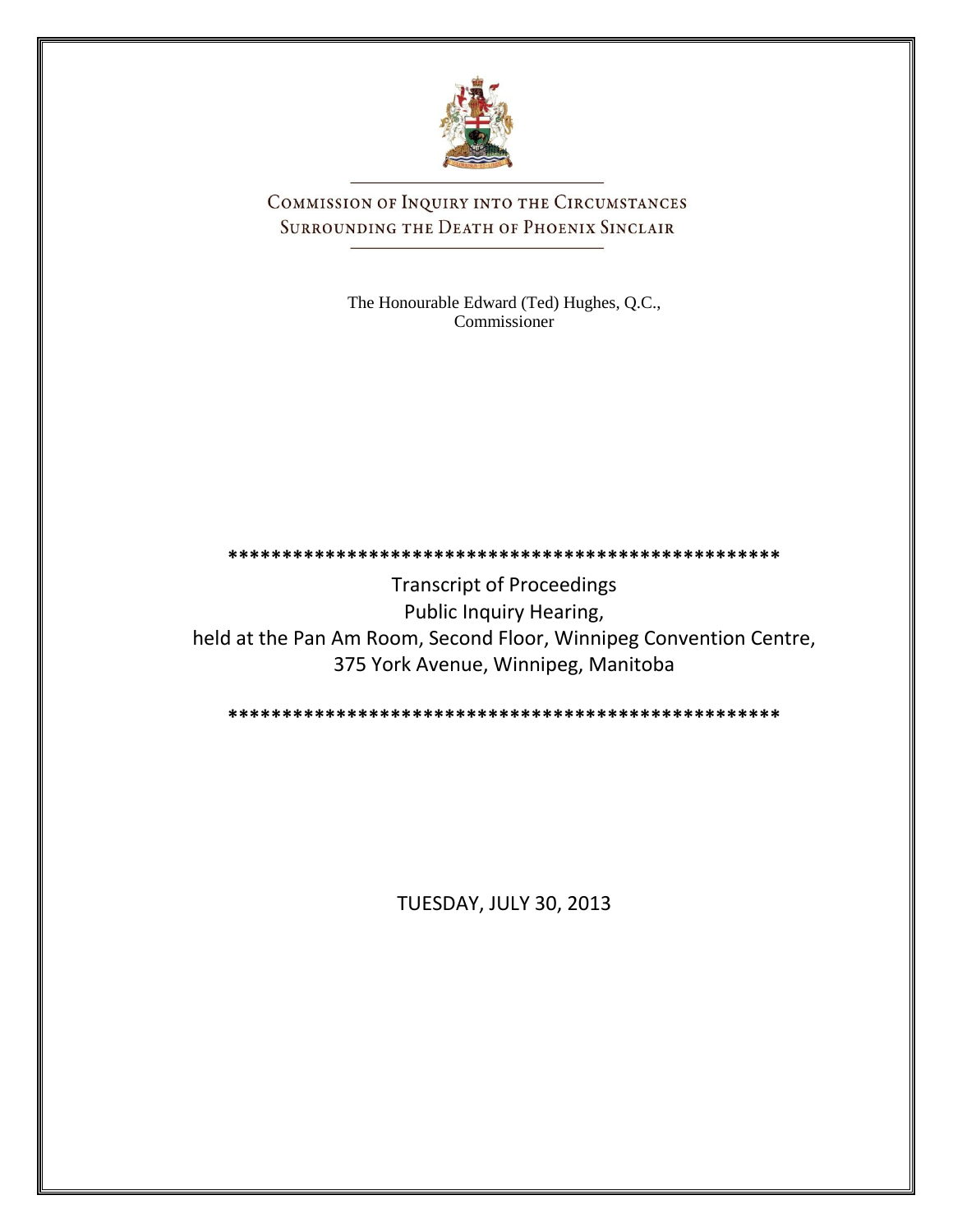## **APPEARANCES**

**MS. S. WALSH,** Commission Counsel **MS. K. MCCANDLESS**, Associate Commission Counsel **MR. N. GLOBERMAN,** Associate Commission Counsel **MR. R. MASCARENHAS**, Associate Commission Counsel

**MR. G. MCKINNON** and **MR. S. PAUL,** for Department of Family Services and Labour

**MR. T. RAY,** for Manitoba Government and General Employees Union

**MS. L. HARRIS,** for General Child and Family Services Authority

**MR. H. COCHRANE,** for First Nations of Northern Manitoba Child and Family Services Authority, First Nations of Southern Manitoba Child and Family Services Authority, and Child and Family All Nation Coordinated Response Network

**MR. H. KHAN** and **MR. J. BENSON,** for Intertribal Child and Family Services

**MR. J. GINDIN** and **MR. G. DERWIN,** for Mr. Nelson Draper Steve Sinclair and Ms. Kimberly-Ann Edwards

**MR. J. FUNKE,** for Assembly of Manitoba Chiefs and Southern Chiefs Organization Inc.

**MS. M. VERSACE**, for University of Manitoba, Faculty of Social Work

**MS. K. BJORNSON**, for Manitoba Métis Federation and Métis Child and Family Services Authority Inc.

**MS. C. DUNN**, for Ka Ni Kanichihk Inc.

**MR. G. TRAMLEY**, for Aboriginal Council of Winnipeg Inc.

**MS. B. BOWLEY**, for Witness, Ms. Diva Faria

**MR. R. ROLSTON**, for Witnesses, Ms. Dianna Verrier and Mr. Dan Berg

**MR. R. ZAPARNIAK**, for Ms. Roberta Dick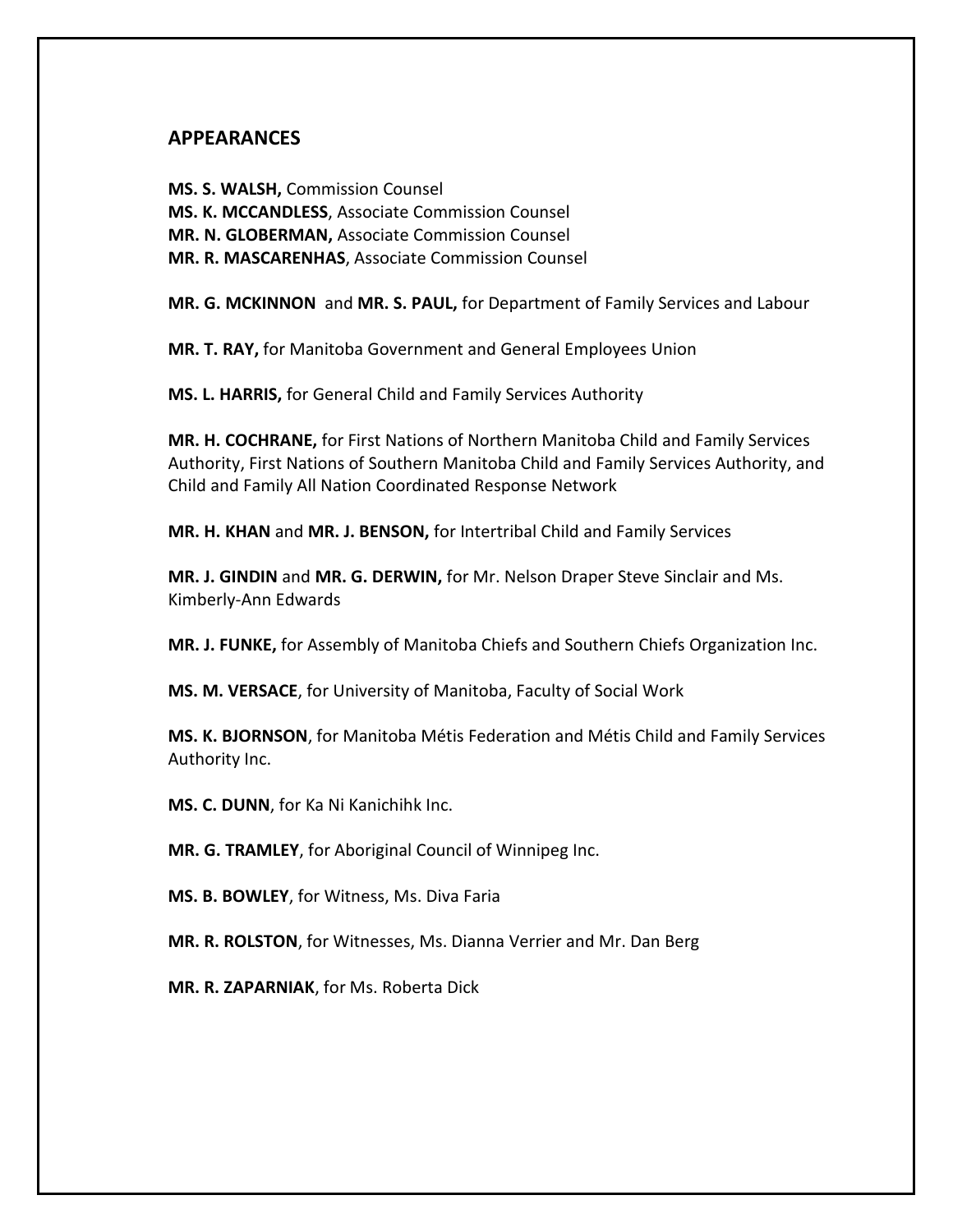## **INDEX**

## **Page**

| REPLY BY MR. FUNKE |  |                       | 1   |
|--------------------|--|-----------------------|-----|
|                    |  | REPLY BY MR. COCHRANE | 27  |
| REPLY BY MR. KHAN  |  |                       | 70  |
|                    |  | REPLY BY MS. HARRIS   | 77  |
|                    |  | REPLY BY MR. MCKINNON | 105 |
|                    |  | REPLY BY MS. VERSACE  | 130 |
|                    |  | REPLY BY MR. TRAMLEY  | 133 |
| REPLY BY MS. DUNN  |  |                       | 149 |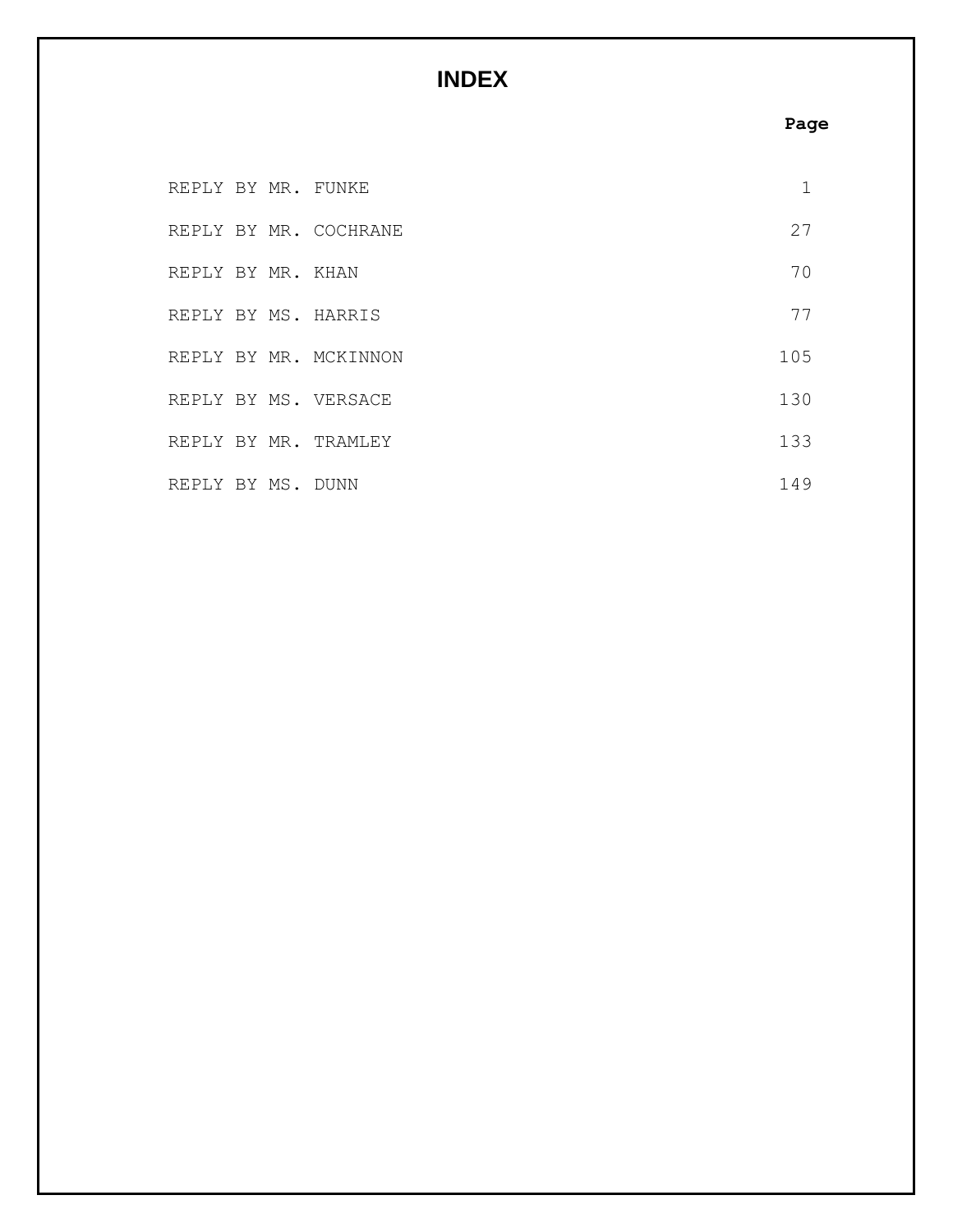REPLY BY MR. FUNKE SALLARY STATES AND TULLY 30, 2013

JULY 30, 2013

 PROCEEDINGS CONTINUED FROM JULY 29, 2013 THE COMMISSIONER: Good morning. 5 MS. WALSH: Morning. MR. FUNKE: Morning, Mr. Commissioner. 7 THE COMMISSIONER: Well, Mr. Funke, you're going to lead off what promises to be our last day. MR. FUNKE: I promise that I will not be nearly as long as I was yesterday, Mr. Commissioner. I appreciate the, the latitude that you've granted me to speak on behalf of my clients. I can advise that I intend to keep my comments this morning relatively brief. 14 THE COMMISSIONER: Right. MR. FUNKE: I can start by indicating that so far as the submissions that have been made on behalf of the Métis, Manitoba Métis Federation and the Métis Authority are concerned, the AMC and SCO take no, no position relative to the submissions made on their behalf by Mr. Haight. The next submissions that I can address are those provided on behalf of the U of M and I can advise that both the AMC and SCO take the position that they support the recommendations made on, made on behalf of the AMC of Manitoba. However, there are two recommendations that they

 $- 1 -$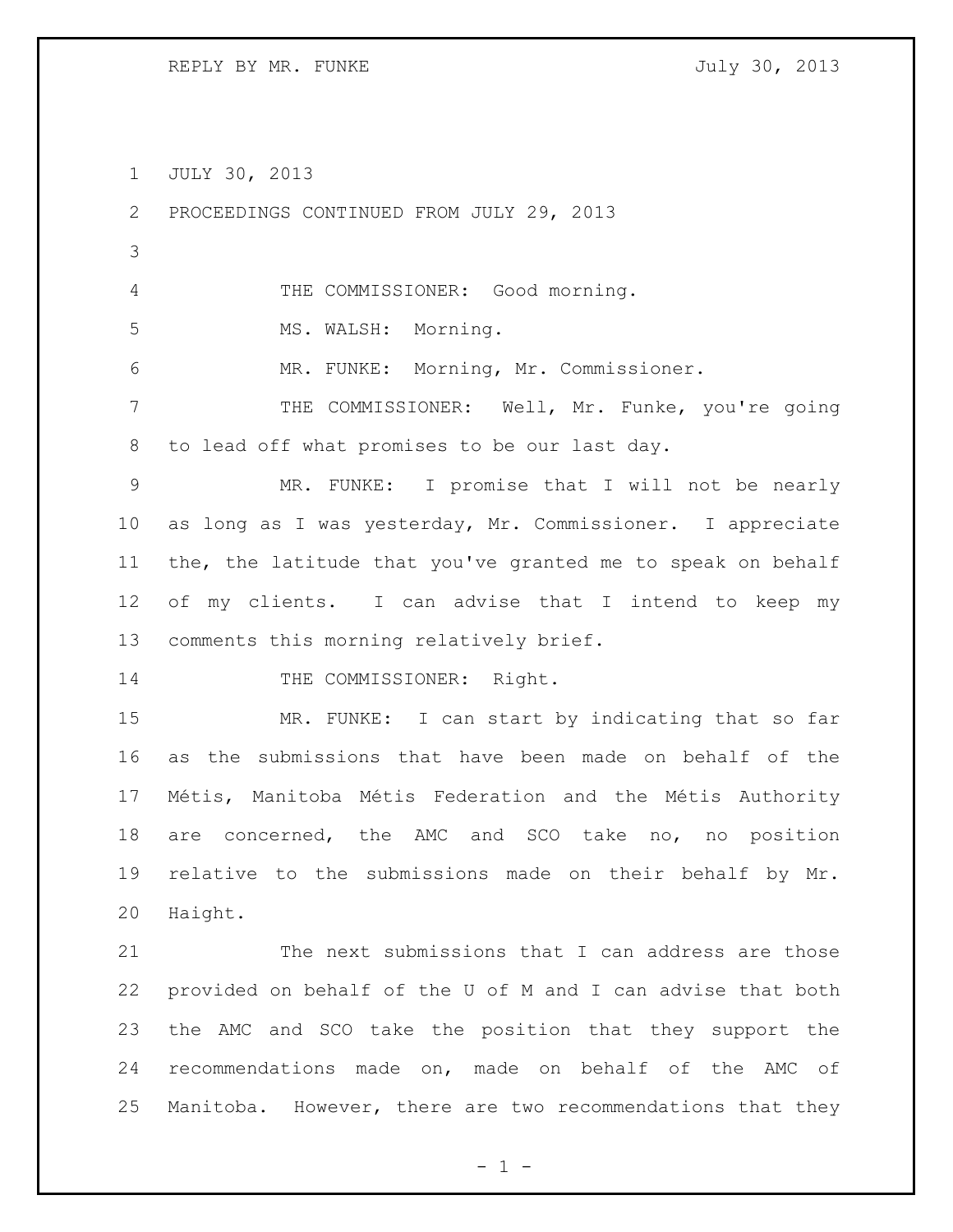REPLY BY MR. FUNKE SALLY 30, 2013

 made that my clients wish to comment on. The first is with respect to the recommendation made at paragraph 60(b)(i) and that can be -- THE COMMISSIONER: Just wait while I -- 5 MR. FUNKE: -- found on page twenty -- THE COMMISSIONER: -- just wait while I, just wait while find that -- 8 MR. FUNKE: Certainly that --9 THE COMMISSIONER: -- that. 10 MR. FUNKE: -- can be found on page 29 of their submissions. 12 THE COMMISSIONER: Page 29? MR. FUNKE: Page 29 of their written submissions, Mr. Commissioner. 15 THE COMMISSIONER: Yes. MR. FUNKE: So it's the last paragraph on page 29, under 60(b)(i). 18 THE COMMISSIONER: Yes. MR. FUNKE: Counsel, on behalf of U of M writes: **...** the University urges the Commissioner to include the 23 following recommendations: i. firstly, a recommendation to increase funding to programs that

 $- 2 -$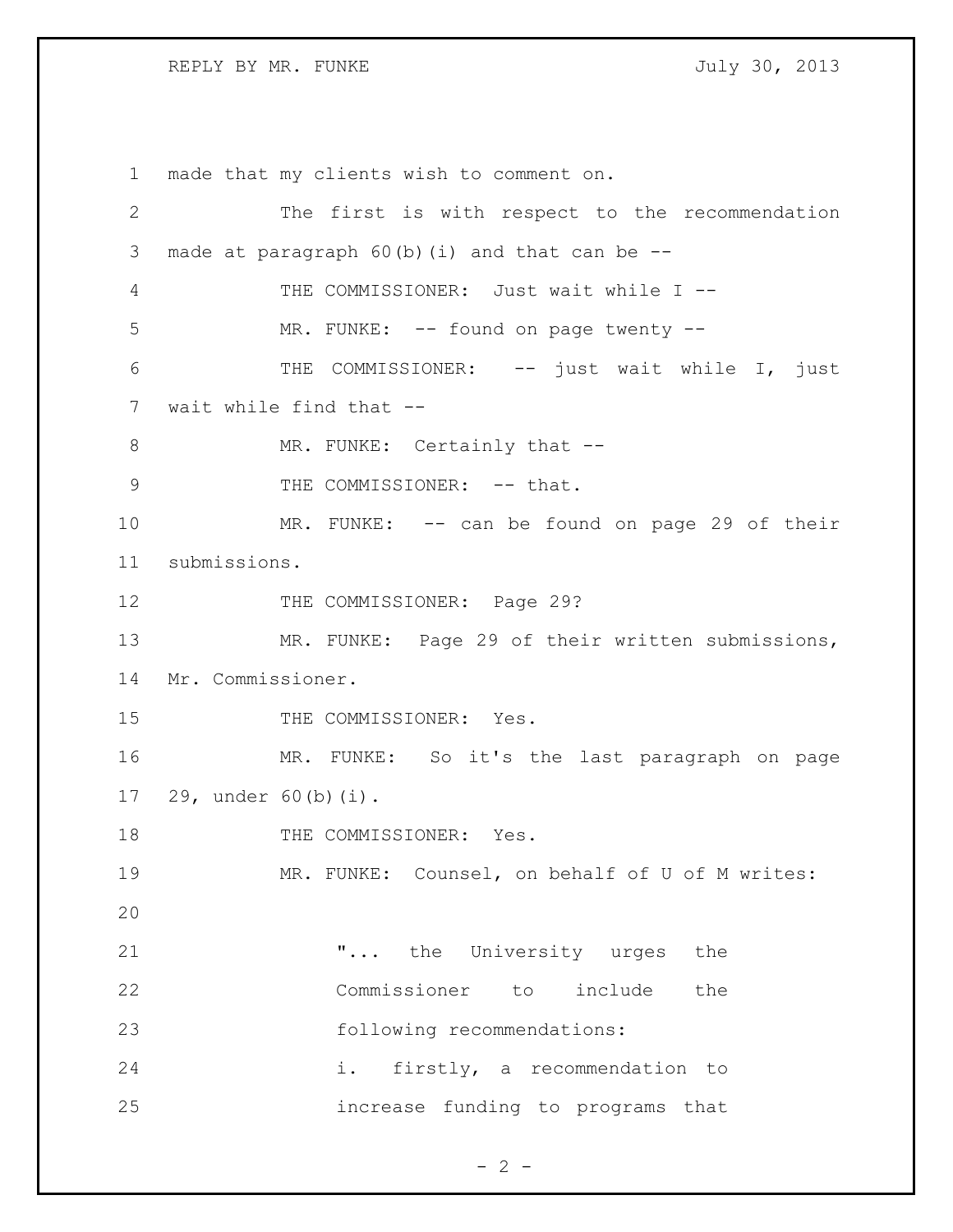REPLY BY MR. FUNKE SALLARY STATES AND TULLY 30, 2013

 promote aboriginal involvement in child and family service planning, including funding for the Masters of Social Work based on Indigenous Knowledge that has been developed by the University of Manitoba to ensure the development of cultural relevance and cultural knowledge 9 in social work practice;"

 The AMC and the SCO endorse that recommendation. However, they also have asked me to urge you to recognize the need for increased programming at the Bachelor level as well, to reflect a need for First Nations colonial history to be taught to the social workers emerging from that program.

 So it's good to have it at the Masters level and we encourage the development of the Masters program that was described, but we think it's also important to include specific instruction with respect to the history of First Nations and the colonial history of Manitoba at the Bachelor level as well, to ensure that the graduates from that program have the benefit of that, that knowledge as well, when they enter the workforce.

The next recommendation is on page 30. Again,

- 3 -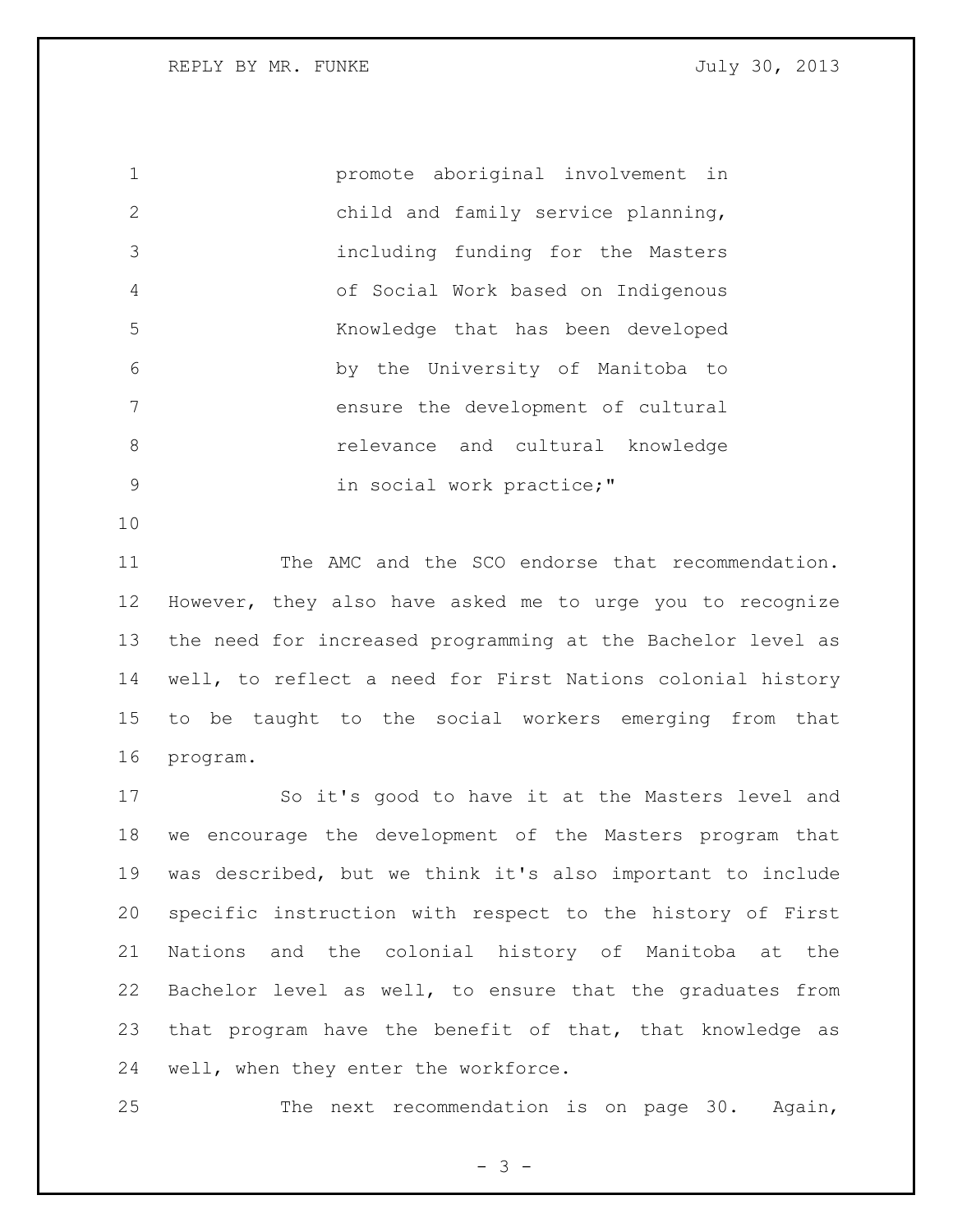REPLY BY MR. FUNKE SALLARY STATES AND TULLY 30, 2013

 it's the final paragraph at the bottom of the page and it's 2 under paragraph 60(b)(iv)(A). And that recommendation is: "... to expand the commitment to the Differential Response [and] Family Enhancement model by: A. increasing focus on the 8 safety-oriented practice model;" 10 The concern that the AMC and the SCO have, with respect to that recommendation, is there wasn't a tremendous amount of evidence adduced on behalf of the witnesses who testified with respect to the U of M program, exactly what the safety-oriented practice model was. The U of M submissions cite the testimony of Dr. McKenzie in that regard and I've had an opportunity to review Dr. McKenzie's evidence on the page that they cite from the transcript. It's from May 31st, 2013, page 85, lines 7 to 13 and his evidence was this, this is Dr. Brad McKenzie: **...** the new practice model involves both training in a suite of assessment tools [but it is] but it also involves approaches to what we call safety-oriented

 $- 4 -$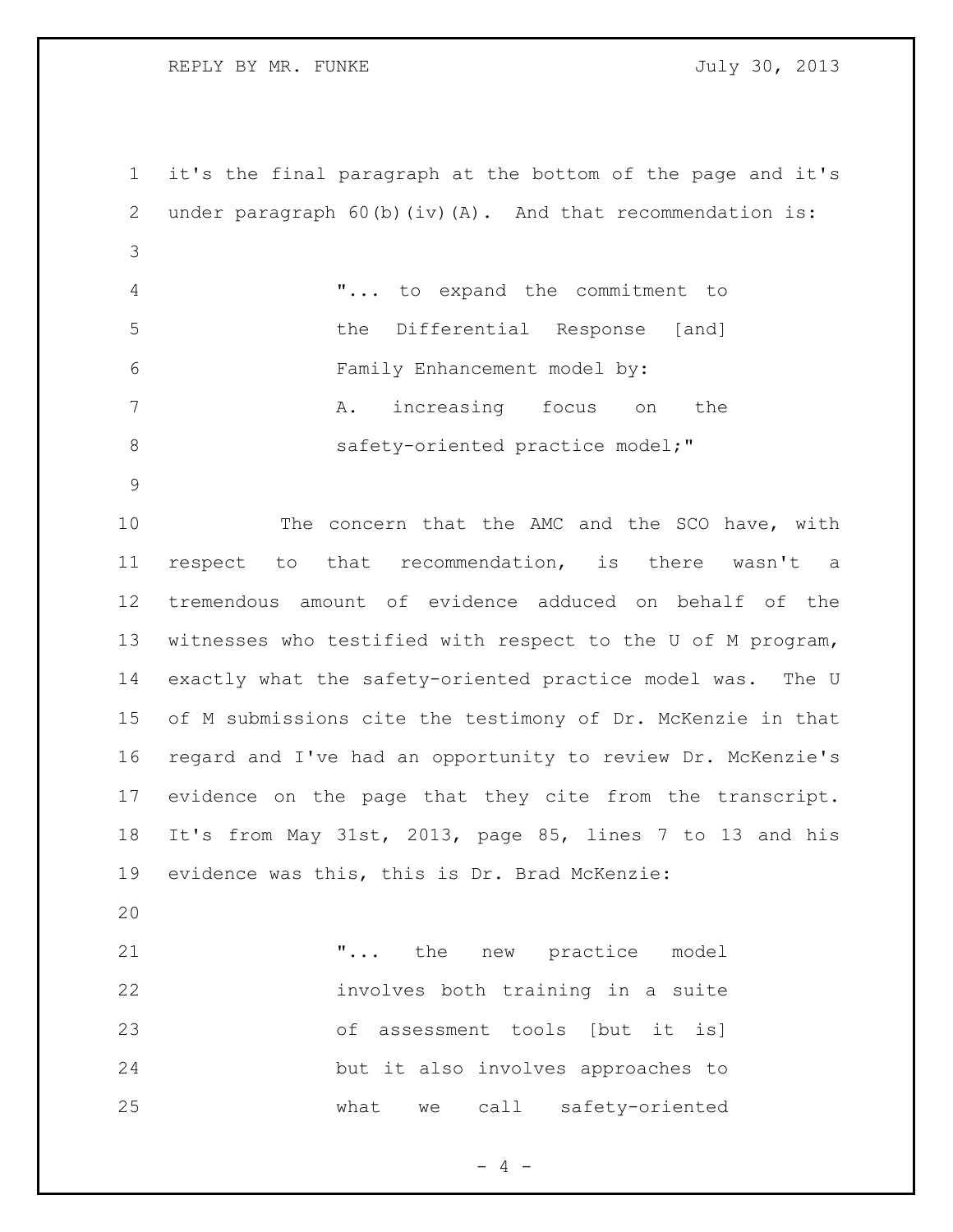practice, which uses material 2 around sort of looking at safety and how to map and how to engage with other service providers in, in assisting in that process, bringing those groups together to case conference and so on."

 It may very well be something that's a good idea. It may very well be something that should be considered. The difficulty for my clients is, is that there wasn't tremendous amount of evidence upon which they could review, to determine whether or not it was something that they were prepared to endorse or not.

15 The concern that my client has is that, particularly after the amendment to the Act in 2008, which promoted the safety and security of the child, above the other considerations with respect to determination of a child's best interests, it created this prevention -- sorry, a protection-focused approach within the system that, my clients take the position, has resulted in the escalating numbers of children in care. That's a concern for my clients, that we think that the focus needs to be moved to prevention. And we're not suggesting, for a moment, that safety of the child isn't a significant factor

 $- 5 -$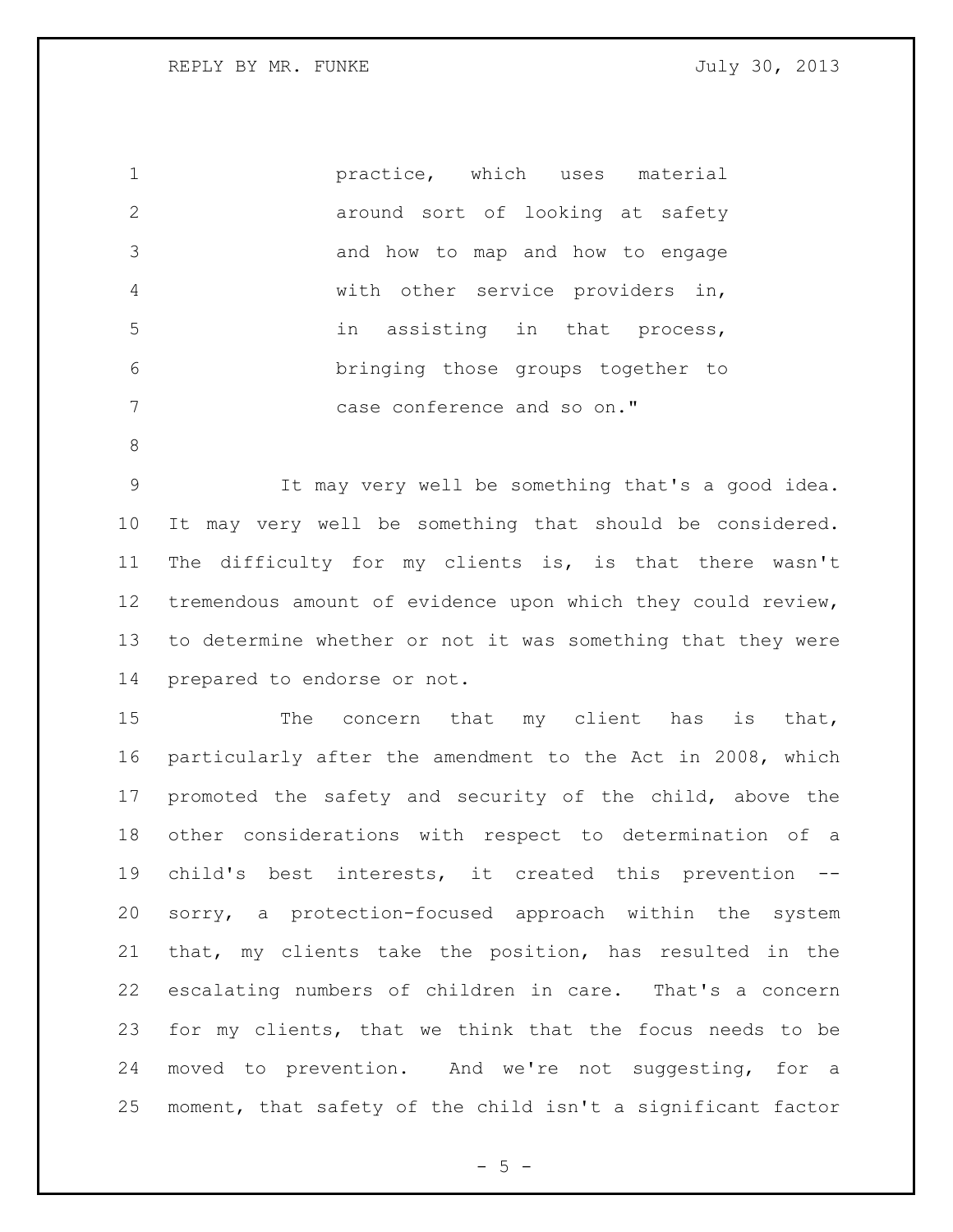and that we must not, at any time, reduce our efforts to ensure safety. They're not saying that. What we're saying is that there needs to be a greater emphasis placed on prevention and not a, not this predominance of focus on safety. And there was evidence in that regard, that that type of not singular focus, but significant emphasis of focus on safety, actually results in more children being apprehended, more children being removed from the home and placed in out-of-home care and contributes to this epidemic numbers of children that are in care in Manitoba. So the AMC and the SCO say safety, practice model, safety-oriented 12 practice model may be okay, but we have to balance that, as well, with the focus on prevention.

 I have no further comments to make with respect to the submissions made on behalf of the University of Manitoba.

 I turn now to the submissions that were made yesterday, by Mr. Tramley, on behalf of the Aboriginal Council of Winnipeg and their submissions can be largely summed up as a recommendation for the establishment of both an aboriginal school division and an aboriginal educational authority. And both the AMC and the SCO take the position that these are initiatives that warrant further consideration. However, we feel that they are outside the mandate of this inquiry.

 $- 6 -$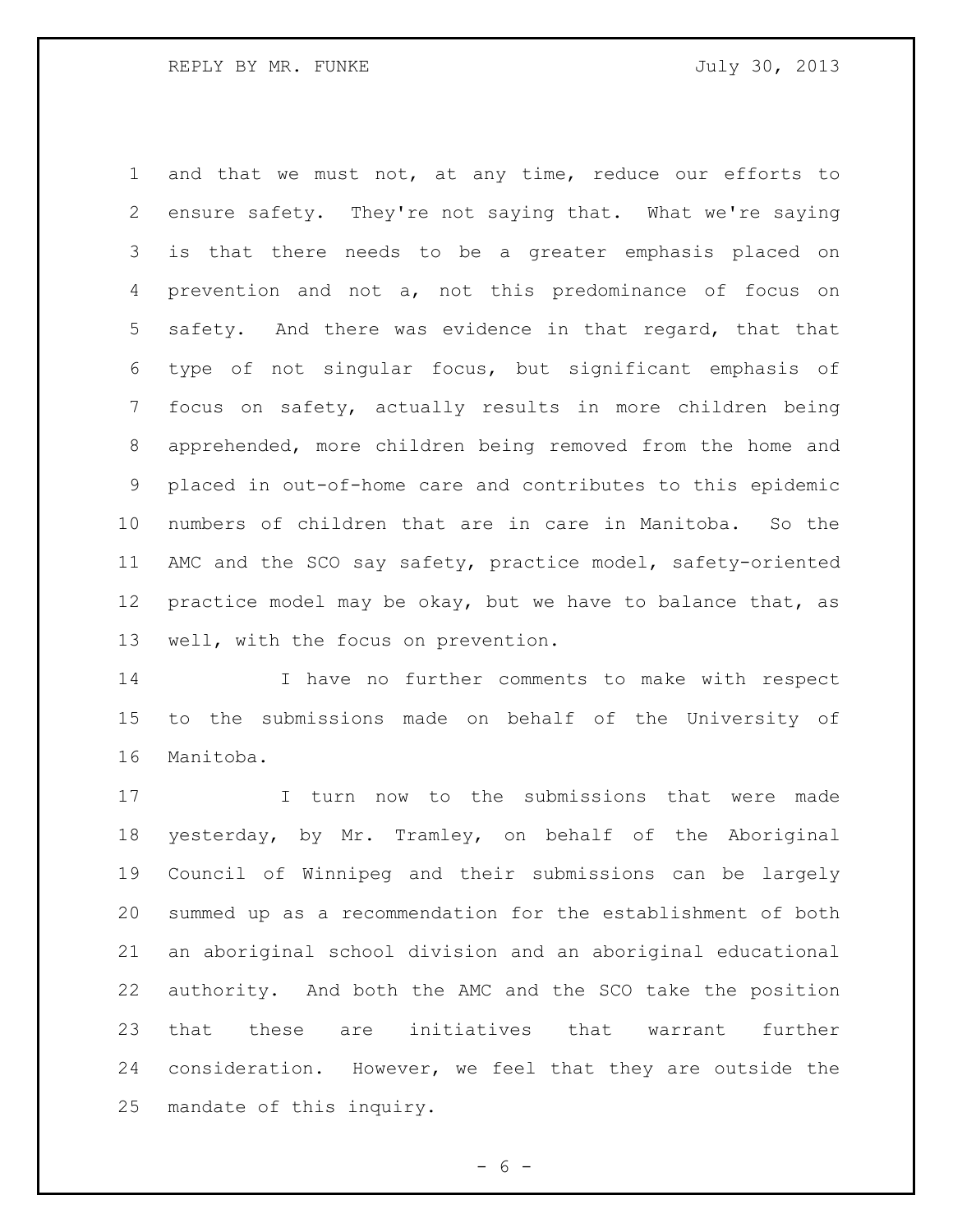The only evidence that was presented with respect to anything outside of early childhood education was provided by the Aboriginal Council of Winnipeg.

 They claim to represent all aboriginal people in Winnipeg. Both the AMC and the SCO take issue with that. They say that First Nations members are represented by their First Nations leadership, no matter where they reside in the province. The ability to vote in democratic elections for leadership of the First Nations communities is eligible, or is open to any resident of a First Nation, no matter what their residency is. As a result, their leaders do have the mandate to represent them, no matter where they reside within the province. So simply because First Nations people happen to live in Winnipeg, doesn't mean that they're not still represented by their leaders, does not mean that they're not, their interests are still not represented by the AMC and the SCO.

18 THE COMMISSIONER: But aren't you, are you saying that they're not a legitimate party to make proposals and recommendations to me?

 MR. FUNKE: No, they made an application for standing before you. It was properly heard and properly decided on, in our submissions. We're not saying that they don't have standing to make recommendations. What we're saying is that they, they claim to have a mandate to

- 7 -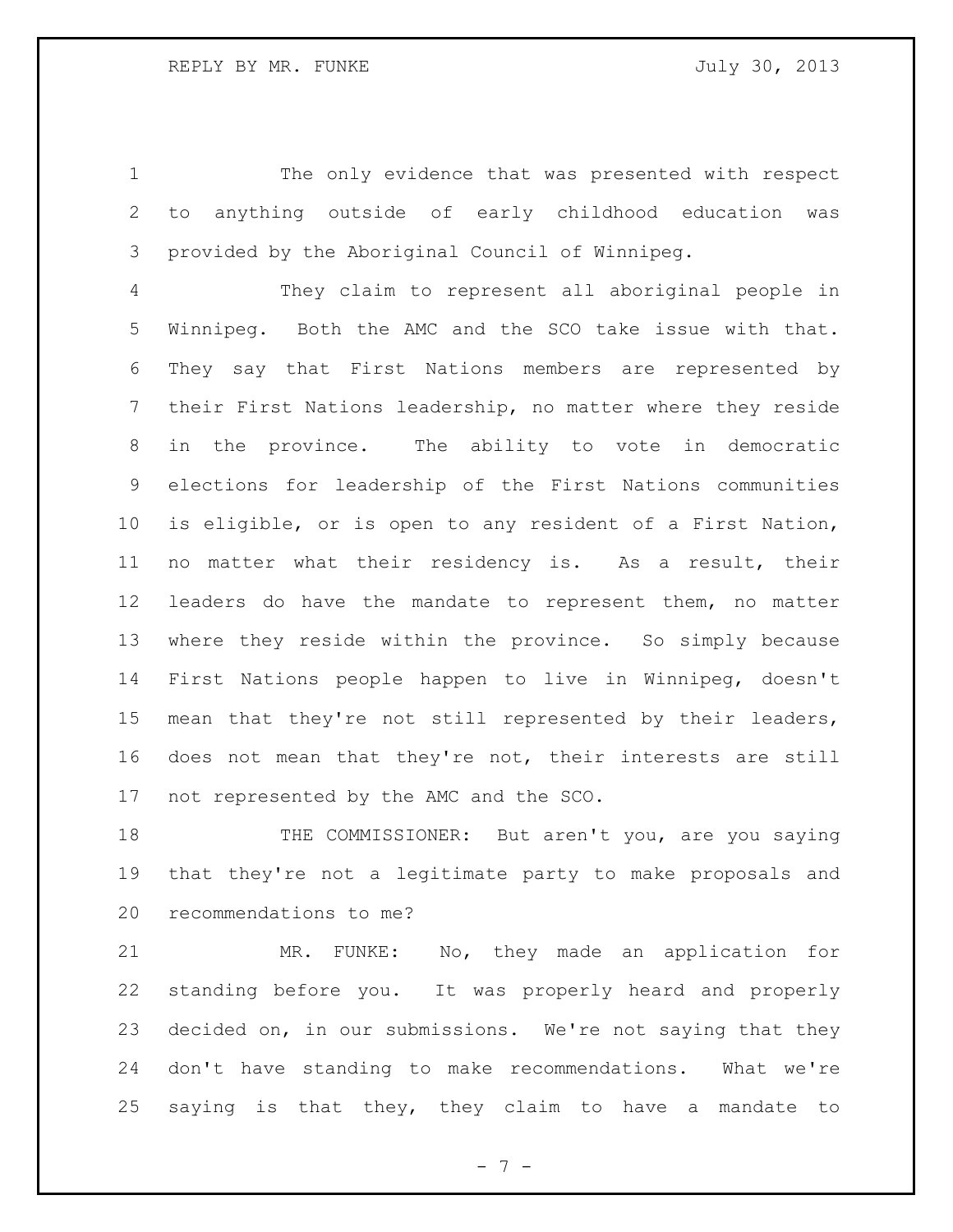represent aboriginal people in Winnipeg and we dispute that. We say that the Aboriginal Council of Winnipeg is like any non-mandated service provider, or community-based organization. They're a privately held, non-profit corporation, that their representatives are not elected by the membership of the First Nations at large. Their selections process is limited to either their stakeholders or, or enrollment list, which is not publicly accessible. We don't know who's responsible for nominating their board. There's no ability for the rank and file members of our constituent communities, the First Nation communities that live in Winnipeg, to recall the leadership of the Aboriginal Council of Winnipeg, if they advance a position that's inconsistent with our membership.

15 THE COMMISSIONER: Well, does what you're, does what you're saying diminish the attention that I should give to the proposals they put before us?

 MR. FUNKE: It is. Our clients, the AMC and the SCO, particularly the AMC, has been involved significantly in the development of, of an educational division and an educational authority for some time. We didn't call that evidence, because that wasn't the focus of this inquiry. The only evidence you've heard is from the Aboriginal Council of Winnipeg. And my comments are not made to diminish the importance of the subject matter --

- 8 -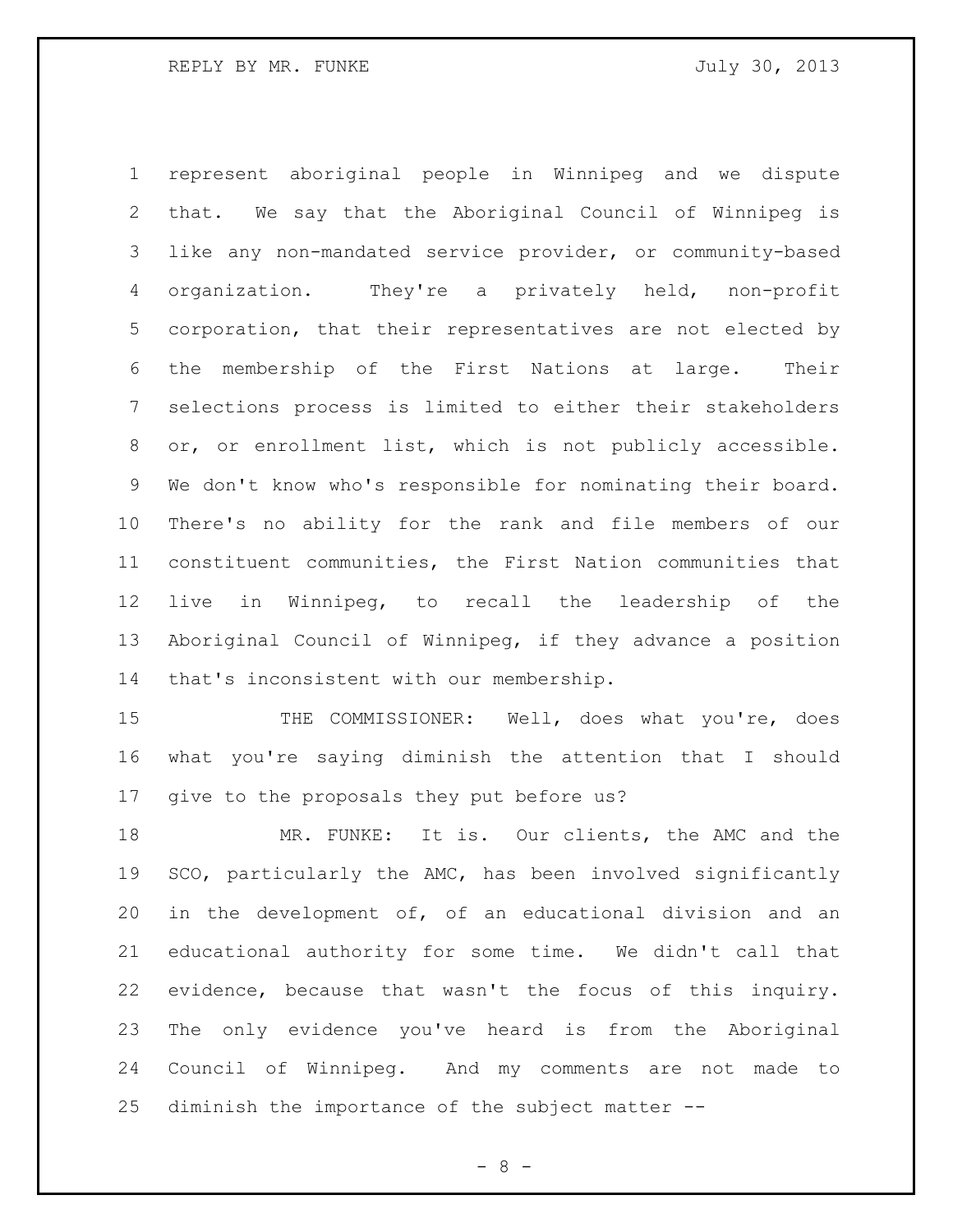THE COMMISSIONER: But you are telling me to disregard them?

 MR. FUNKE: I'm saying that you can't put weight on them and I'm saying it's outside the scope of the inquiry.

 I'm not suggesting that this is, that this isn't an important issue, it is.

 THE COMMISSIONER: Well, wasn't their, wasn't their objective clear at the time that they made their application for standing, what their interest was?

 MR. FUNKE: Certainly, and we take no issue with them presenting that evidence to you, so that you have context within which to look at the broader issue of early childhood education. And when I read their application for standing and certainly was within that context. And lots of the evidence that they presented with was, was with respect to the summer programs that can be offered to assist children and also with respect to the ability to enhance the delivery of early childhood education programming to First Nations children in Winnipeg. We take no issue with their submissions in that regard.

 However, the suggestion that there ought to be an aboriginal school division, particularly pan-aboriginal school division, in our submission, tends to confuse the issue. Aboriginal is not the same, it does not equate to

- 9 -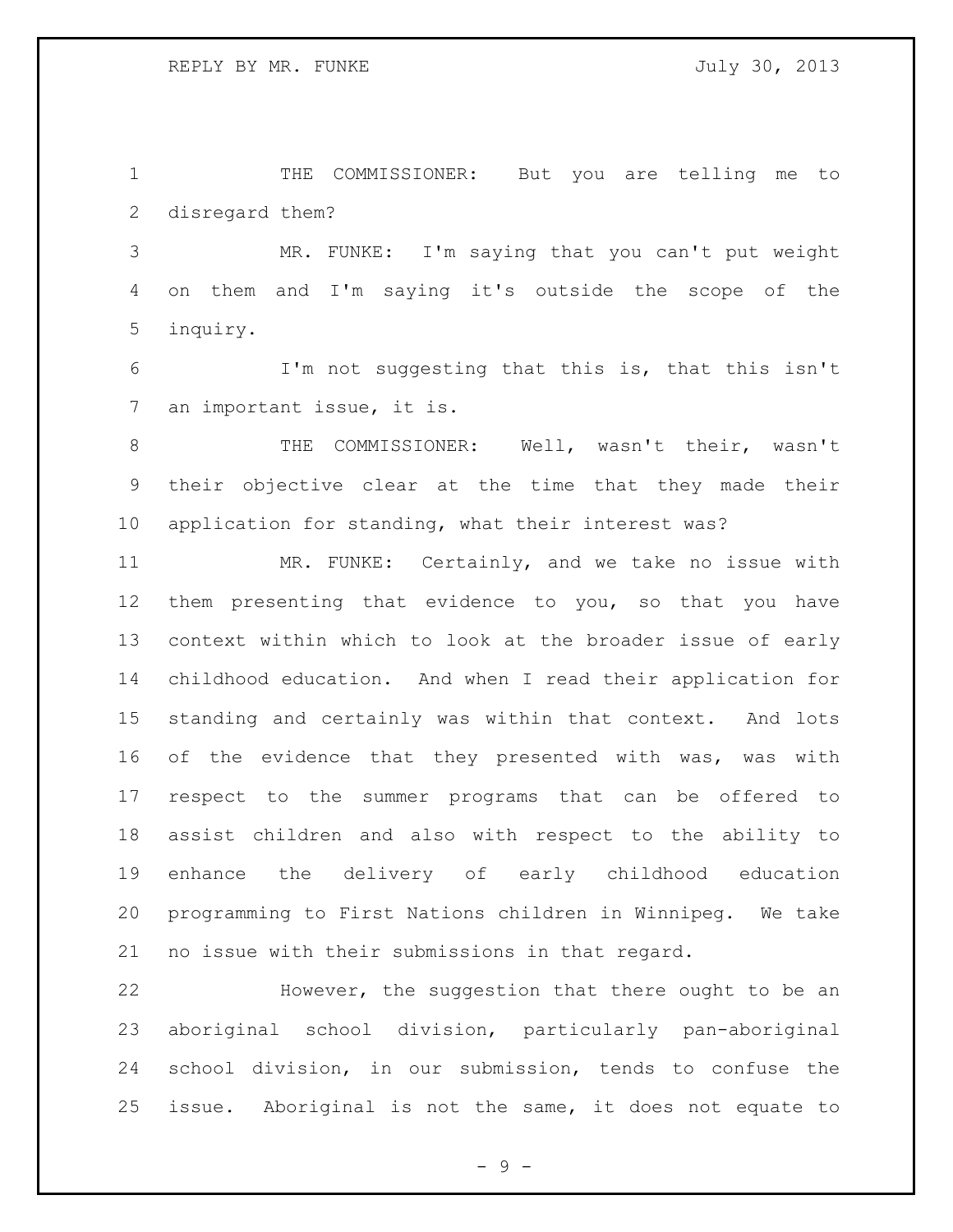REPLY BY MR. FUNKE SALLARY STATES AND TULLY 30, 2013

 First Nations. Aboriginal is a, is a collective phrase that includes Métis, non-status aboriginal peoples and First Nations peoples and their interests are not the same.

 My clients take the position that the establishment of a, of a First Nations school division may, in fact, be a good thing. But that's not something that they've addressed before you. They take the position that you ought not to make recommendations in that regard, but that is a process that continues outside the scope of this inquiry and it should be allowed to continue outside the scope of this inquiry.

 THE COMMISSIONER: Well, you see this as some intrusion on the position of your, your, your client with respect to representation of, of First Nations people?

 MR. FUNKE: That's correct, that's correct. My clients take the position that they have the mandate of their membership, that their membership have spoken, that my clients are acting on that direction and that that is not necessarily consistent with the representations that you've heard on behalf of the Aboriginal Council of Winnipeg, who are not the elected representatives of the First Nations community.

 I turn now to the submission made on behalf of Ka Ni Kanichihk.

Ms. Dunn, on behalf of her clients, at paragraph

- 10 -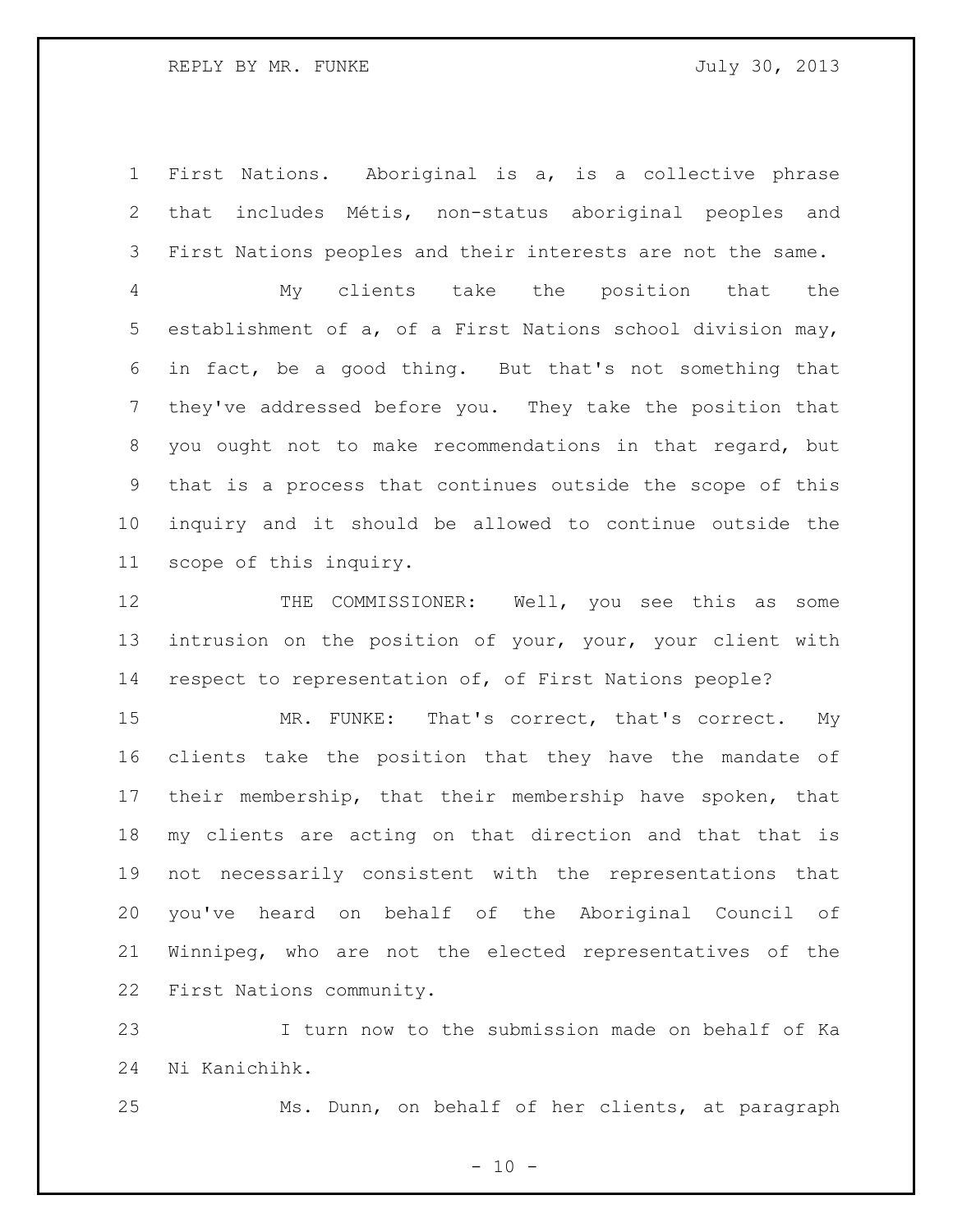REPLY BY MR. FUNKE SALLY 30, 2013

6 of her written submission, writes that:

 "Ka Ni Kanichihk Inc. stresses the need for equal partnership with government funders in all decisions with respect to the delivery and funding of community **based services, as well as the**  need for more Aboriginal workers delivering such services in mainstream organizations. Current funding models should be shifted to ensure community based funding is tied directly to Aboriginal community based organizations who will in turn control policy and **programming.**"

19 THE COMMISSIONER: Now, what page are you reading from?

 MR. FUNKE: This is paragraph 6 of her decision, her, sorry, her submissions, I apologize. That can be found on page 4 of her written submissions, under the heading: Introduction.

25 THE COMMISSIONER: Yes, and, and, and what are

 $- 11 -$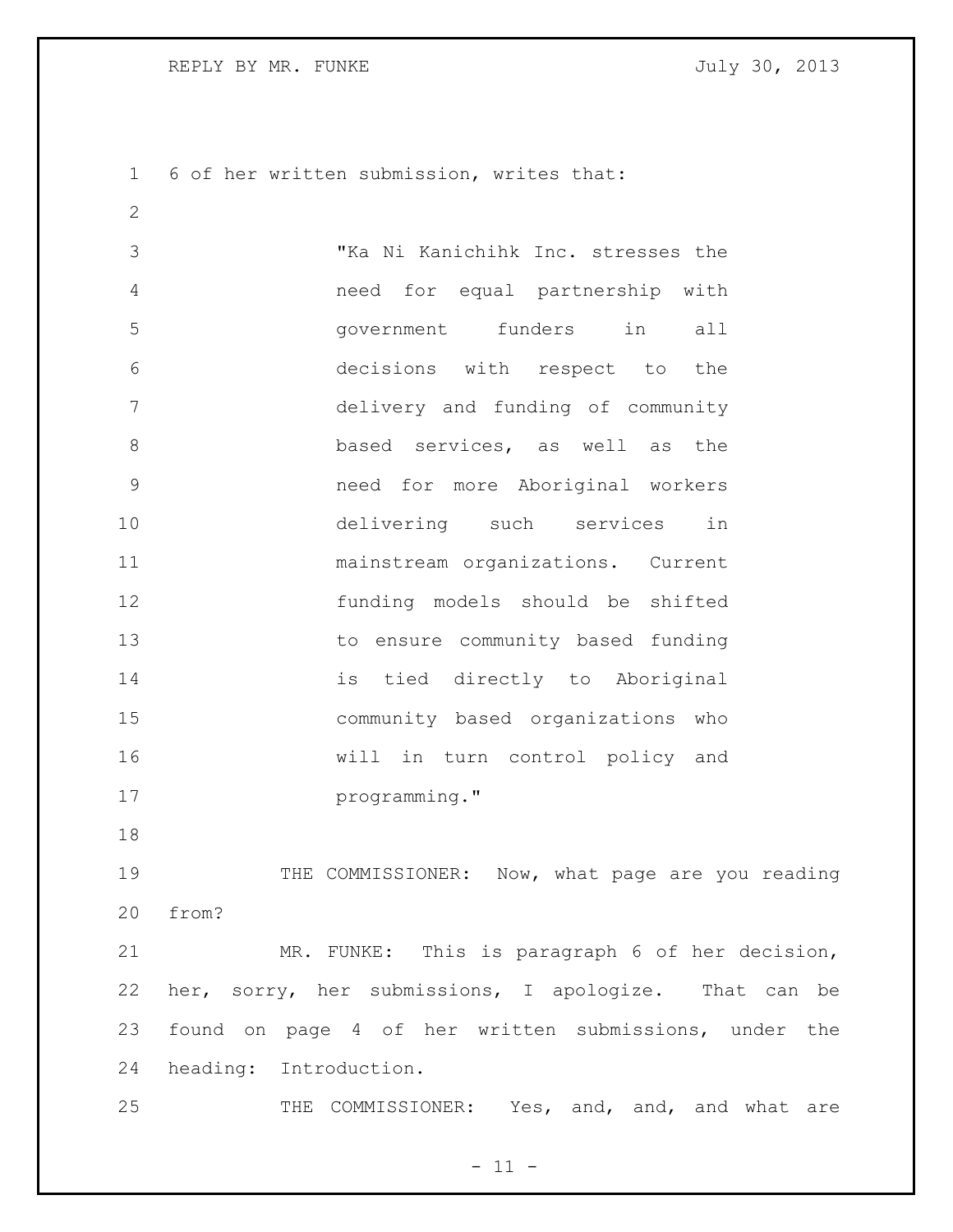REPLY BY MR. FUNKE **FUNKE** STRING THE STRING SO THAT AND THE STRING SO THAT AND THE STRING STRING SO THAT AND THE STRING SO THAT AND THE STRING STRING STRING STRING STRING STRING STRING STRING STRING STRING STRING STRING S

 you saying about it? MR. FUNKE: So Ms. Dunn is arguing, in that paragraph, that community-based organizations, non-mandated community-based organizations, like Ka Ni Kanichihk, should have: "... equal partnership with government funders in all decisions with respect to the delivery and funding of community based services, as well as the need for more Aboriginal workers delivering such services in 14 mainstream organizations." She goes on, in her submissions, to argue, as well, that community-based organizations like Ka Ni Kanichihk should also be equal partners in the development of policy. 20 THE COMMISSIONER: And what do you --21 MR. FUNKE: In that --22 THE COMMISSIONER: -- what do you say? 23 MR. FUNKE: -- we say that that's not the case. She cites the evidence of Dr. Santos and Assistant Deputy Minister --

 $- 12 -$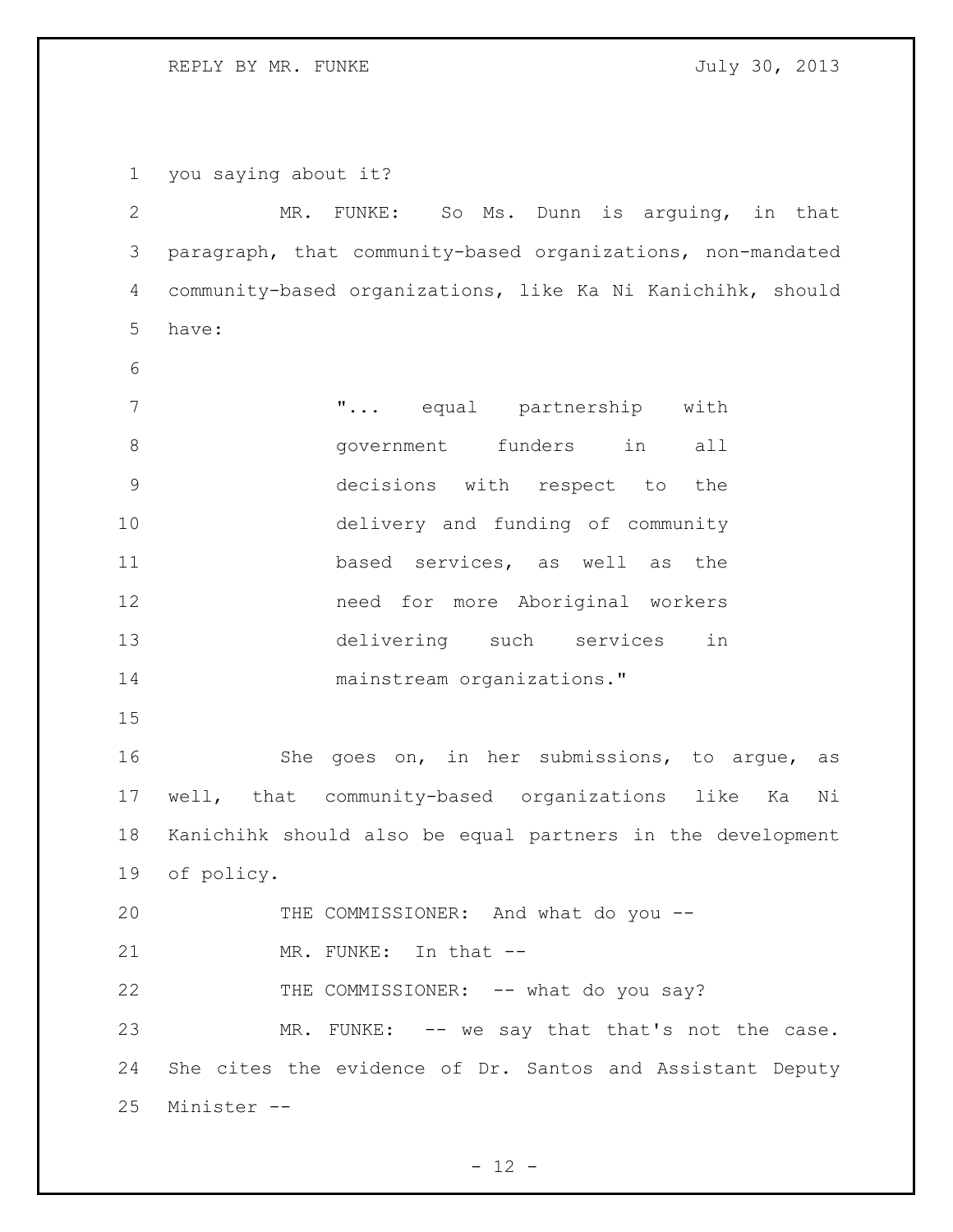THE COMMISSIONER: You say they ought not to be partners?

|     | MR. FUNKE: We say that they ought not to be. |  |  |  |  |
|-----|----------------------------------------------|--|--|--|--|
|     | THE COMMISSIONER: Why?                       |  |  |  |  |
| - 5 | MR. FUNKE: I'll get to that.                 |  |  |  |  |
| - 6 | THE COMMISSIONER: Okay.                      |  |  |  |  |

 MR. FUNKE: She cites the evidence of Dr. Santos and Assistant Deputy Sanderson, in paragraph 13 of her submissions, where they testified that it's important that community-based organizations be involved, not only in program delivery, but in policy, influence and input. And we don't dispute that. We agree that there's an important role for community-based organizations to play, in providing input into those important decisions. But input does not mean the same thing as control and having -- and the importance of having input does not mean equal partnership.

18 THE COMMISSIONER: And, and control should rest where?

 MR. FUNKE: Where it currently does, with the Province and with the First Nations leaders, for the same reasons that I've outlined with respect to my comments relative to the Aboriginal Council of Winnipeg. Ka Ni Kanichihk, again, is a non-profit organization that is not responsive to the membership of the First Nations

 $- 13 -$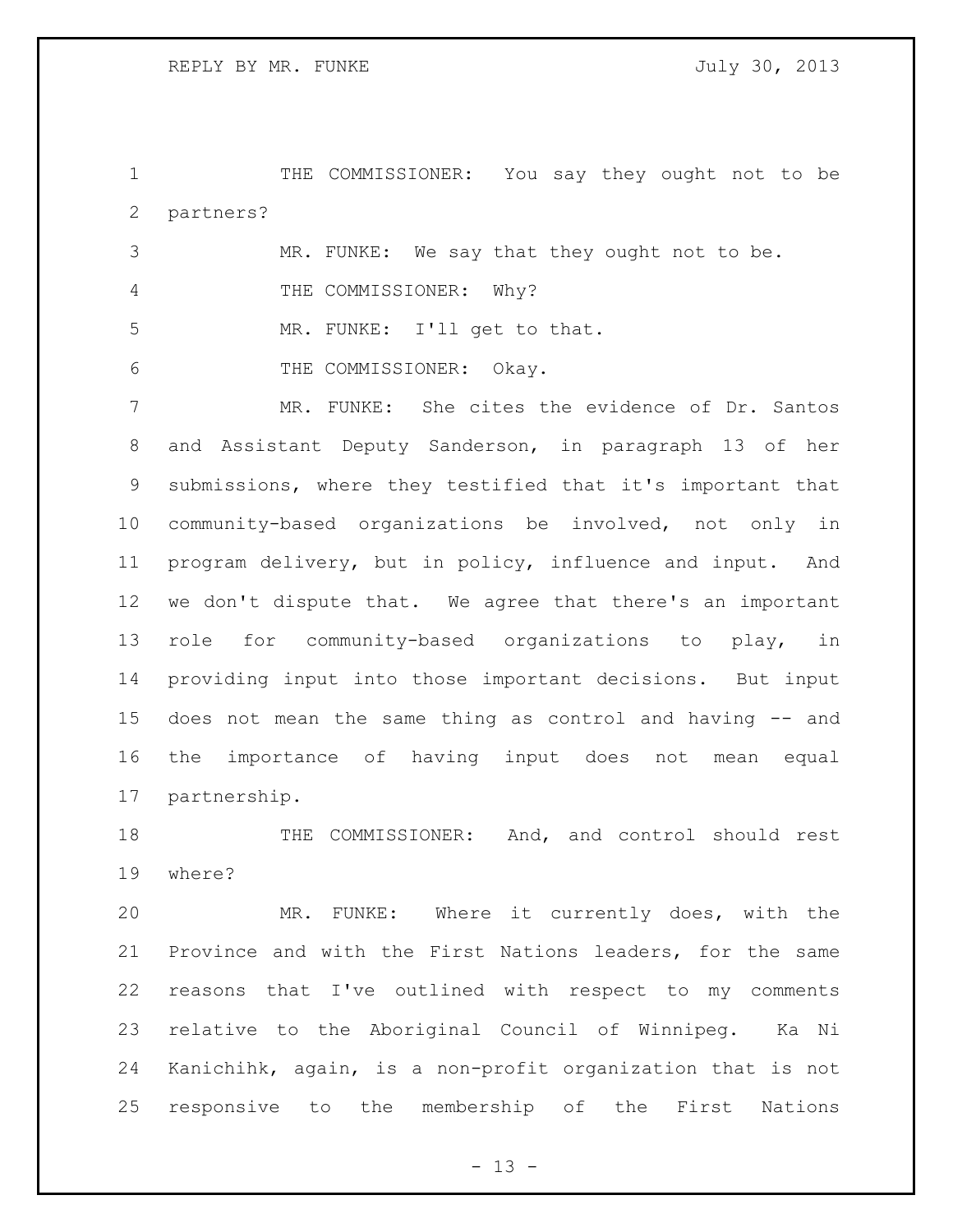communities that they serve. Not in the same way that the leadership is. The leadership is democratically elected, 3 that they speak on behalf of their leaders -- sorry, they speak on behalf of their constituents, that if their positions are not consistent with the position of their constituency, there is a, an ability to recall those leaders and in that way, the democratic system self-corrects.

 Ms. Spillett, despite the fact that she is certainly well intentioned and does fantastic work on behalf of the service community that she provides services to, doesn't have that mandate. She's not answerable, nor is she accountable to the constituency --

14 THE COMMISSIONER: Well, but if she puts forward recommendations that I think are found, why shouldn't I make them?

17 MR. FUNKE: We're not suggesting that the recommendations that she makes, in terms of influencing the system, are necessarily to be disregarded. She is making a recommendation that community-based organizations should be equal partners in developing policy. And we take the position that policy should be decided by the democratically elected leadership of this province, both the province --

THE COMMISSIONER: What's your authority for

 $- 14 -$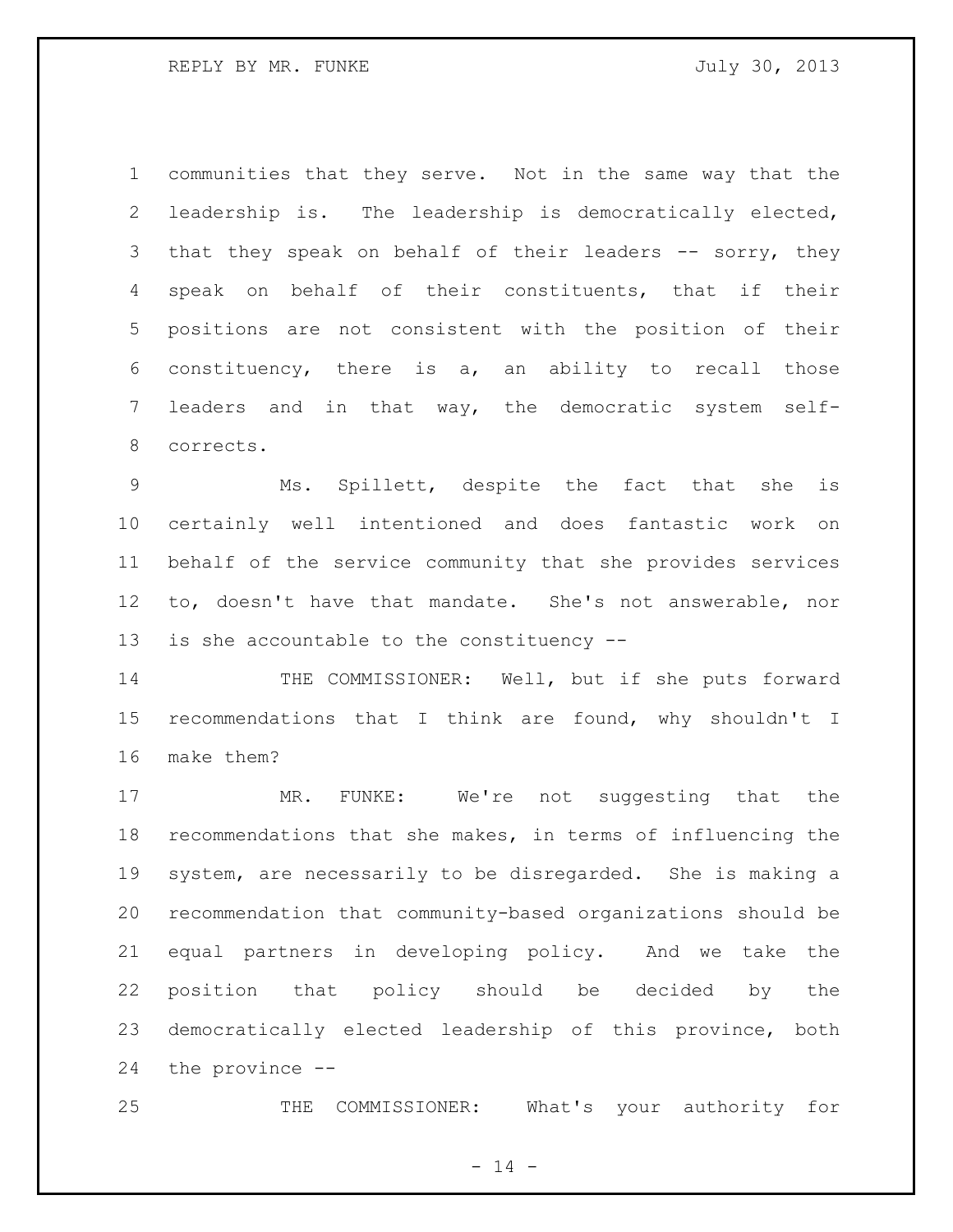saying that?

| $\overline{2}$  | The democratic process by which<br>MR. FUNKE:                |
|-----------------|--------------------------------------------------------------|
| 3               | leaders are elected make them responsive to the              |
| 4               | constituency if they --                                      |
| 5               | THE COMMISSIONER: But is there something that                |
| 6               | puts your client in the position that it has the mandate to  |
| $7\phantom{.0}$ | speak for all of them?                                       |
| 8               | MR. FUNKE: Yes, because they're elected.<br>That             |
| 9               | is their mandate. They're, they're chosen, in a democratic   |
| 10              | process, where they seek the support of the electorate.      |
| 11              | There's an election where they have the majority of the      |
| 12              | votes, that they are therefore democratically elected to     |
| 13              | speak on behalf of their constituency. The process by        |
| 14              | which Ms. Spillett was chosen to be the executive director   |
| 15 <sub>1</sub> | of a non-mandated community-based organization has no        |
| 16              | correlation to that. What is her mandate, is the question    |
| 17              | be asking, with all due respect, Mr.<br>that should          |
| 18              | Commissioner. Who selects her?                               |
| 19              | THE COMMISSIONER: Well, I'm here --                          |
| 20              | MR. FUNKE: What --                                           |
| 21              | COMMISSIONER:<br>$I'$ m<br>THE<br>here<br>to<br>make<br>$--$ |

 recommendations that are better improve the lot of children in Manitoba --

MR. FUNKE: Absolutely.

25 THE COMMISSIONER: -- and, and if, if I get

- 15 -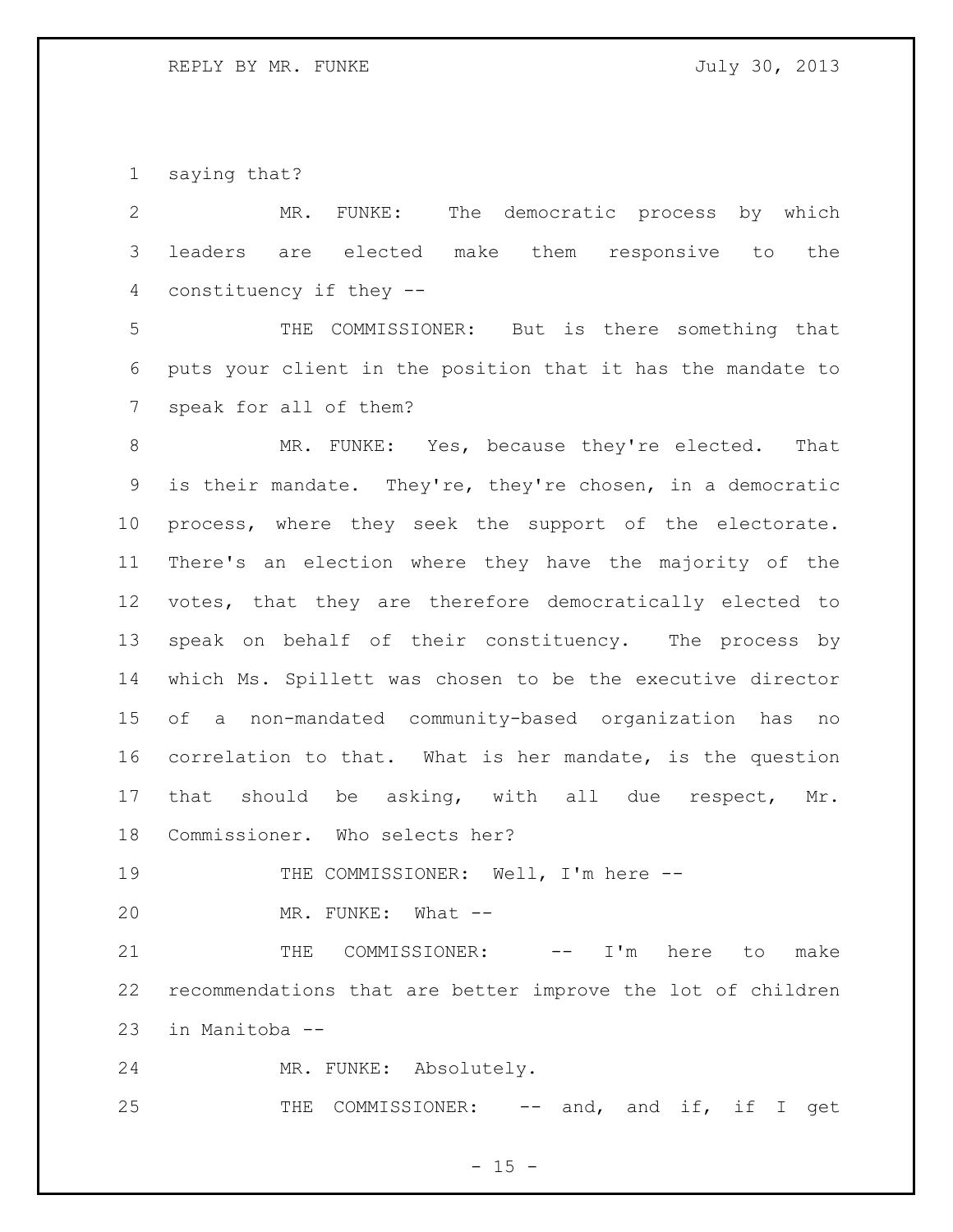recommendations, by parties that were given either standing, or intervenor status, then I'm going to act on them if I think they make sense.

 MR. FUNKE: I think you're misunderstanding me, Mr. Commissioner. I'm not suggesting to you that you should not consider Ka Ni Kanichihk's submissions. I'm not saying that. What I'm saying is that their submission is, is that your recommendation should be that they become equal partners with the government funders, in determining policy that guides the delivery of service for child welfare and I'm saying that is, that is an over-emphasis of their role in that system. They are a service provider and they play a fundamental role in the delivery of child welfare system. They play a funumental (phonetic), fundamental and valuable role in assisting the development of policy. But it would be incorrect to put them on the equal footing with leadership, in terms of dictating policy. They have a perspective and an insight that is valuable and leadership benefits from in receiving, but at the end of the day, those policy decisions ought to be made by individuals who are accountable to the community that those policies are intended to benefit. Non-mandated community-based organizations do not enjoy that mandate. They are not accountable to the public in that way and they are not -- the, the public and the community has no way to

 $- 16 -$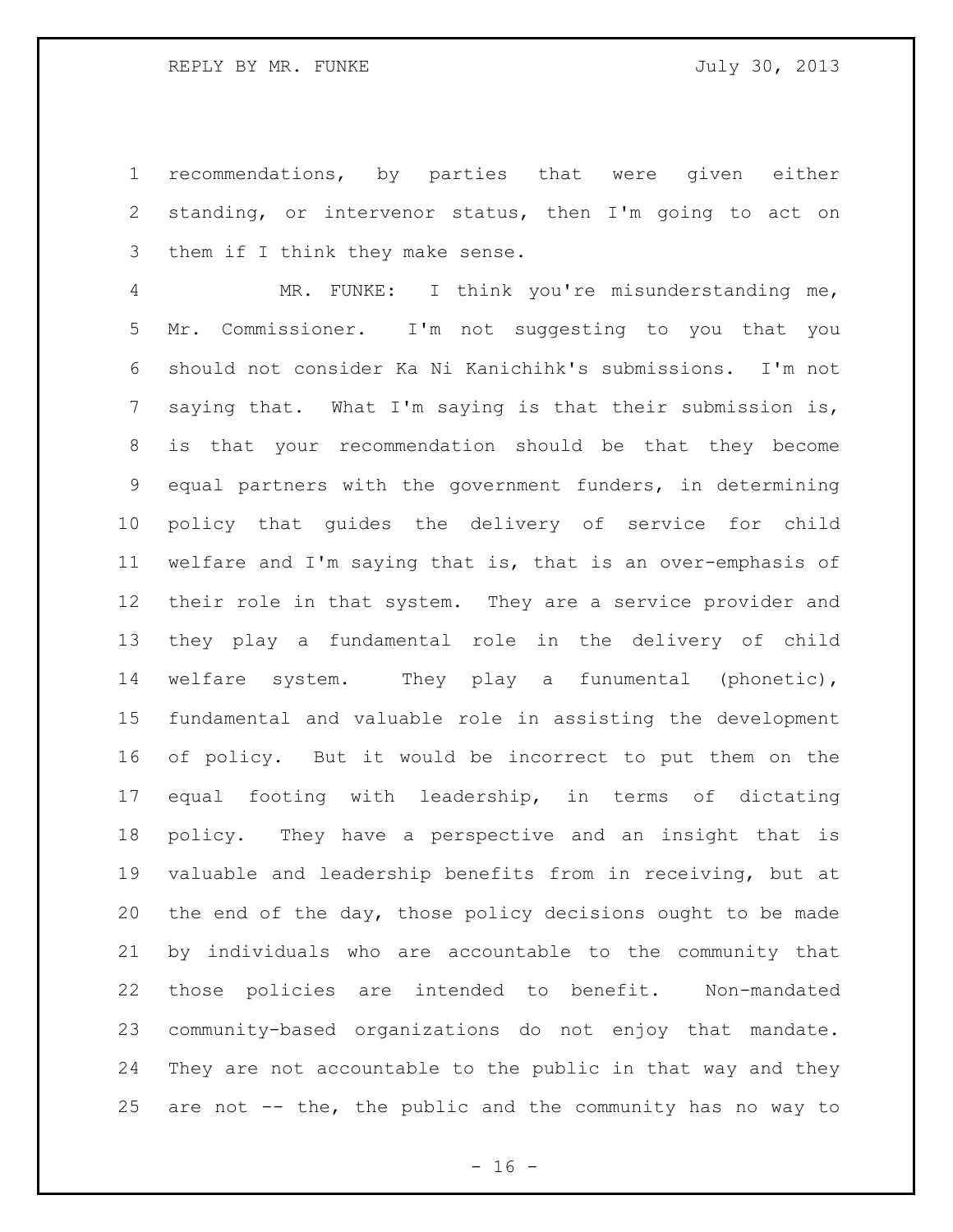recall them if the positions that they are advancing are inconsistent with the position held by the electorate.

 And so I'm not suggesting to you that the perspective of any of the community-based organizations that have testified before you ought not to be considered. What I'm saying is, is that their role in the system has to be carefully considered.

 MR. FUNKE: Their role in the child welfare system has to be carefully considered.

10 The evidence that you've heard, from the experts, such as Dr. Santos and Assistant Deputy Minister Sanderson and others, is that they need to be engaged at the community level, because community-based solutions are the ones that are the most likely to lead to positive social outcomes. They need to be involved, was the testimony that you heard. Not controlling the process, not equal partners in the development of policy, they need to be involved in the development of those programs. They need to have input. That does not mean equal partnership.

 If we cast the net that wide, with all due respect, Mr. Commissioner, there are a multitude of non- mandated, community-based organization that provides similar services throughout Winnipeg and the Province. If the elected leadership is supposed to be equal partners with non-mandated community-based organization and the

- 17 -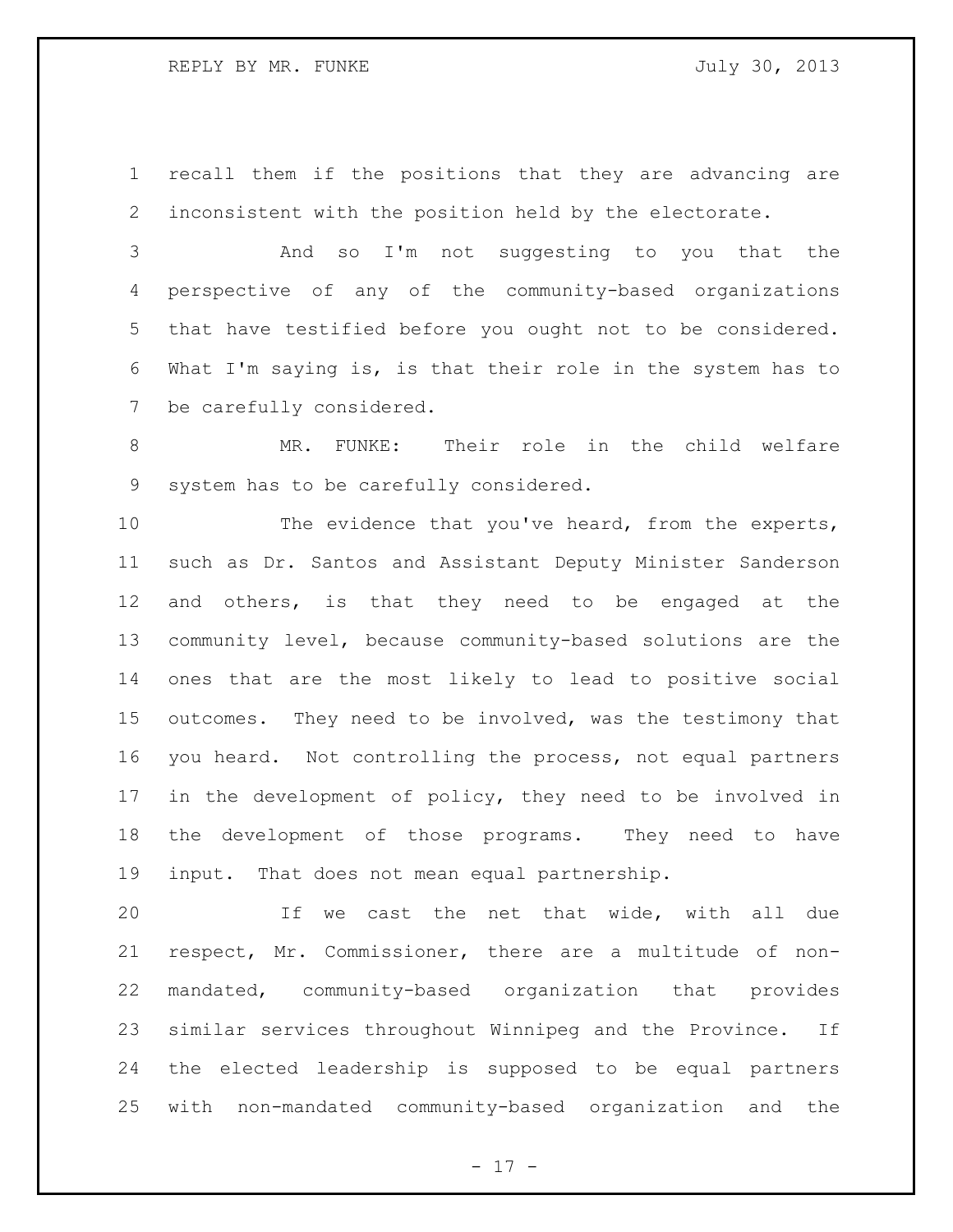REPLY BY MR. FUNKE SALLARY STATES AND TULLY 30, 2013

 development of policy, then how far does that net get cast? Who else, besides Ka Ni Kanichihk becomes a full partner? It, it, it, it's -- you start to go down a road where the resulting process becomes so unwieldly (phonetic) (sic) as to be unmanageable and more importantly, on whose behalf do those organizations speak?

 So Ms. Spillett represents her board of directors. That's the extent of her mandate.

 And we don't dispute their intentions, we don't dispute the good work that they do and we don't dispute the value of their insight. But that is an entirely different thing than having full partnership.

 In her submissions, Ms. Dunn makes a number of recommendations. My comments I've already made apply to a number of the recommendations that she's made.

 Another one I'd like to specifically address is in paragraph 41 of her submissions, page 18, of her written submissions.

19 THE COMMISSIONER: Yes, I have it.

 MR. FUNKE: Thank you. And Ms. Dunn comments here about the ancillary benefits of a greater reliance on community-based organizations. She writes:

 "The increase in direct revenues to Aboriginal community based

- 18 -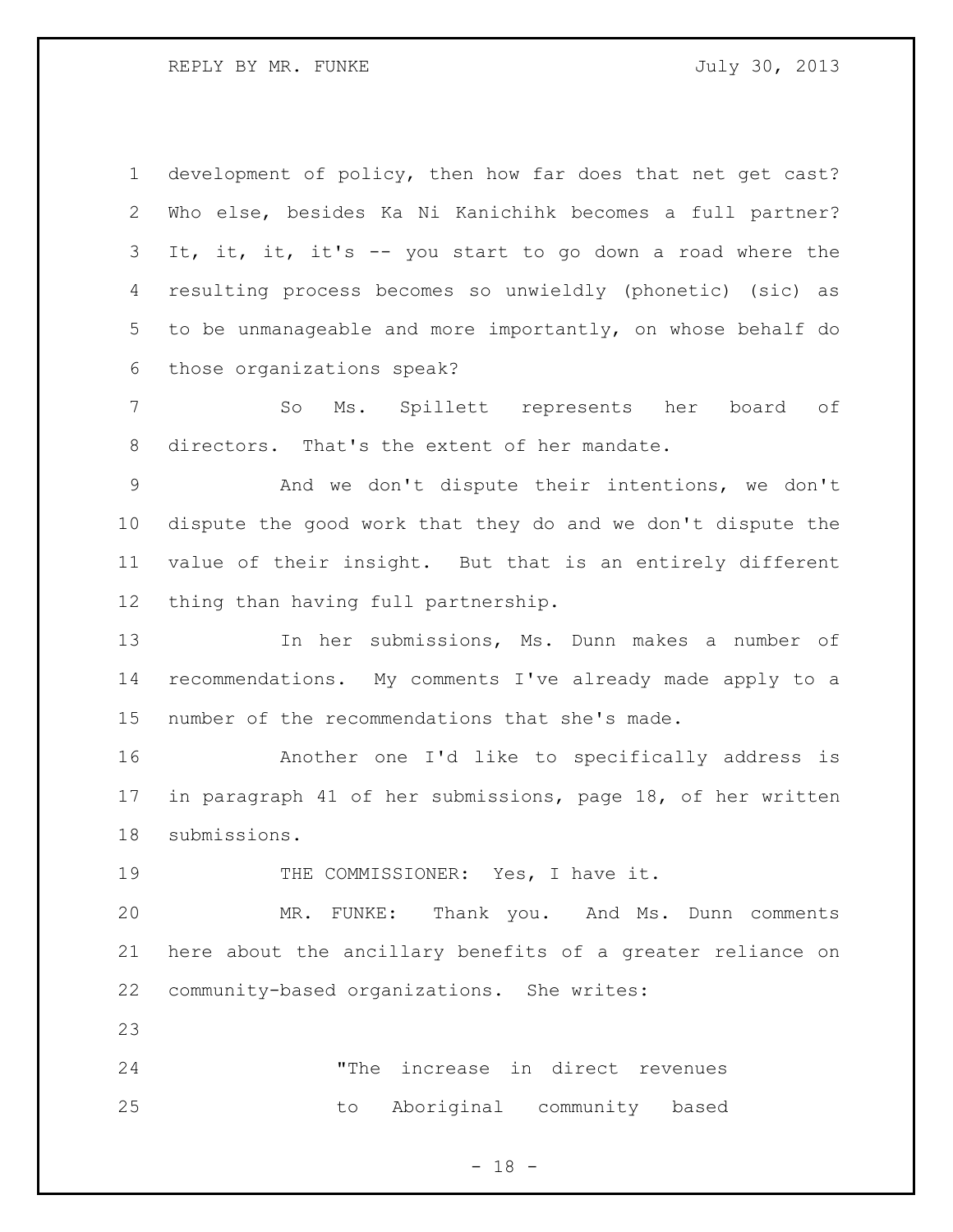REPLY BY MR. FUNKE SALLARY STATES AND TULLY 30, 2013

 organizations provides communities with the economic base to become successful. The shift in funding from mainstream organizations to Aboriginal community based organizations will not increase cost but will encourage economic independence for the community as 9 a whole."

11 There are two problems, in the view of the AMC and SCO, with respect to that recommendation. First of all, it anticipates that no new additional funding gets spent on prevention. It is based on reallocation of existing spending, so that it is revenue neutral. I think I've been quite clear in my submissions throughout that the AMC and the SCO take the position that there needs to be significant additional new dollars spent on prevention and that those new dollars should be split both between mandated CFS agencies and non-mandated community-based organizations. The AMC and the SCO want to be clear, their position is not that non-mandated community-based organizations should not be, should not receive additional funding. Quite the contrary, the AMC and the SCO take the position that the involvement of non-mandated community-

- 19 -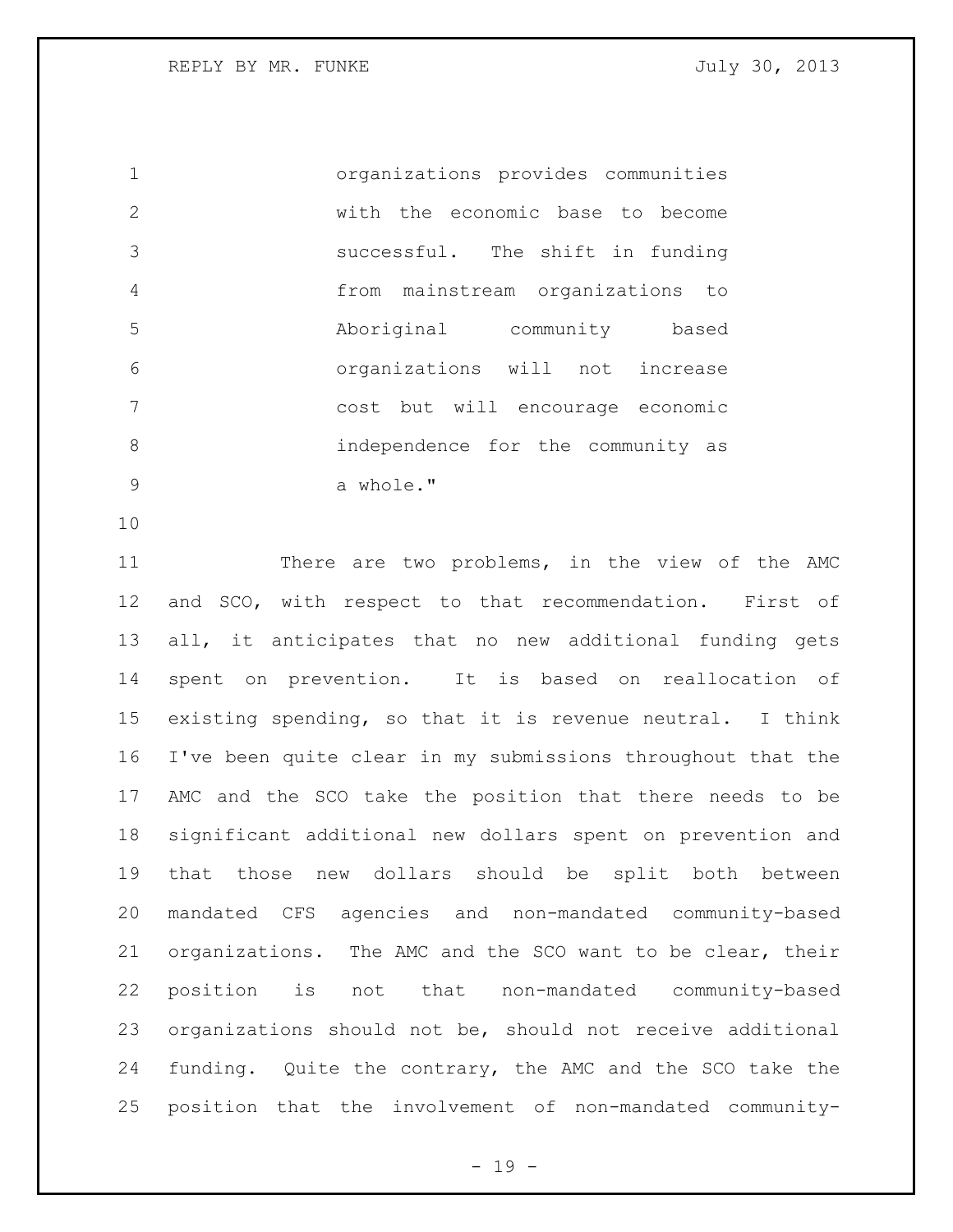based organization is fundamental to the success of the system, particularly with respect to providing prevention services, that there needs to be significant additional funding spent, not only in the traditional mandated CFS agencies, but also in non-mandated community-based organizations.

 The concern we have with respect to paragraph number 41 is that it talks about that being an engine for economic development within the community. The concern is, is that, as my clients have expressed throughout and I've attempted to, to say on their behalf, is that again, this comes back to this idea that this industry that has developed around the system, that is dependent upon First Nations children that are substantially overrepresented among the children in care in this community, that this notion of this industry that has developed has become this economic force. It need not be encouraged further. The idea that the CFS system and children in care and provision of services, should become some form of economic development is very concerning. The only focus should be on the, on the provision of services, not the economic benefits of the provision of services. And I, and I don't make those comments to single out Ka Ni Kanichihk for criticism. That is a perspective that is wild, widely held within the system that needs to be addressed in our

 $- 20 -$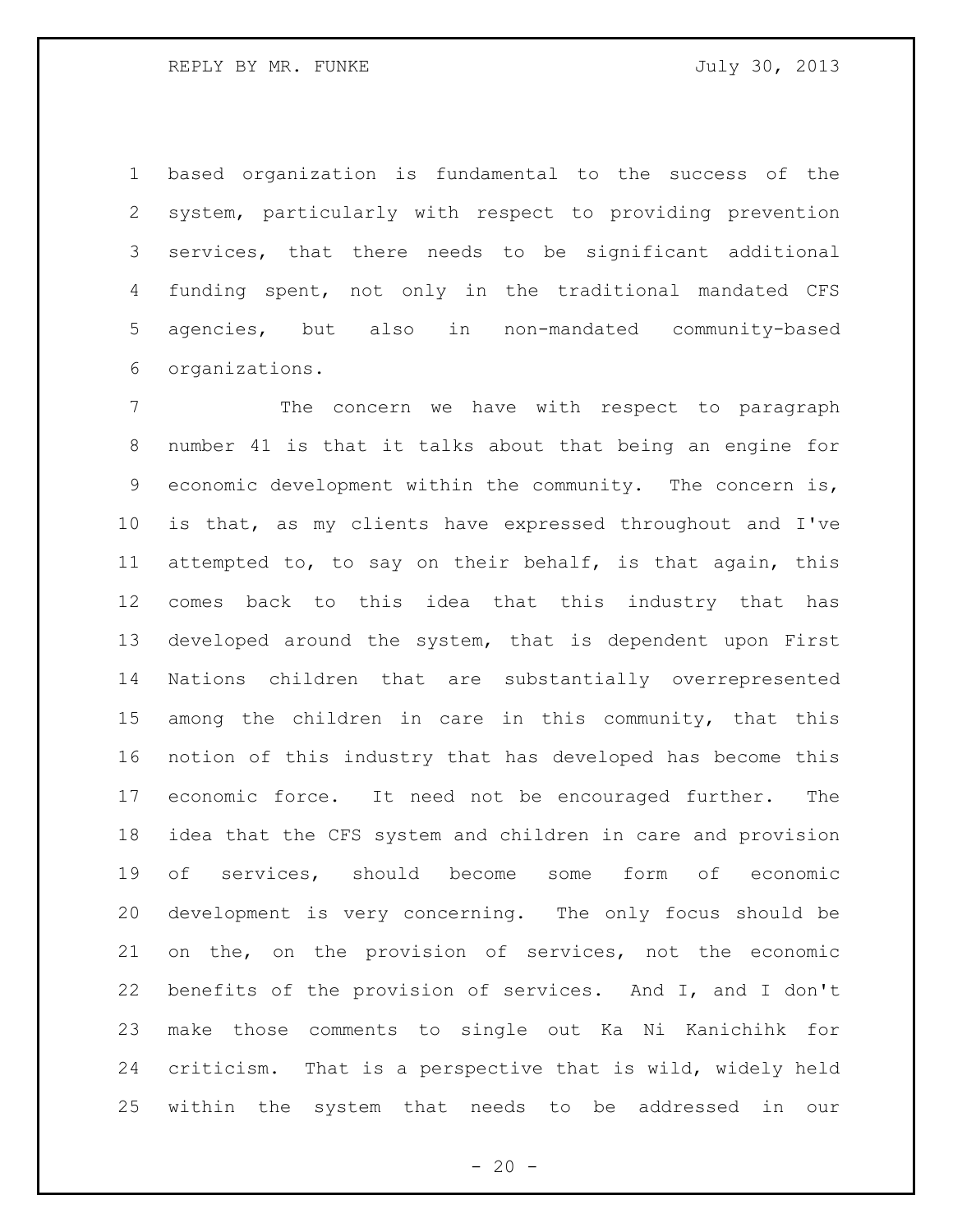submission.

 I note as well, in the submissions on behalf of Ka Ni Kanichihk, it indicates that the, that, that the organization and Ms. Spillett endorse the recommendation for a separate aboriginal educational system and again, I just repeat the comments that I made with respect to the submissions of the Aboriginal Council of Winnipeg in that regard.

 And finally, Ms. Dunn, in her oral submissions, talked about the importance of a aboriginal women's advocate and the creation of that office. And in listening to her submissions, it was not clear to me precisely what the role of that advocate's office would be. It's difficult for the AMC or the SCO to take a position where the role of that advocate is, is not clear, in our view.

 In one respect, Ms. Dunn seemed to suggest that the advocate would take on the position of advocating individually for mothers involved in the system. And traditionally, that's a role played by counsel, when they're involved in the legal system. And if I'm accurate in understanding the gist of her submissions, she's speaking, as well, about the opportunity to have an advocate involved in matters where there's not a formal court proceeding. Generally speaking, that's on the prevention level, or where there is a protection file

 $- 21 -$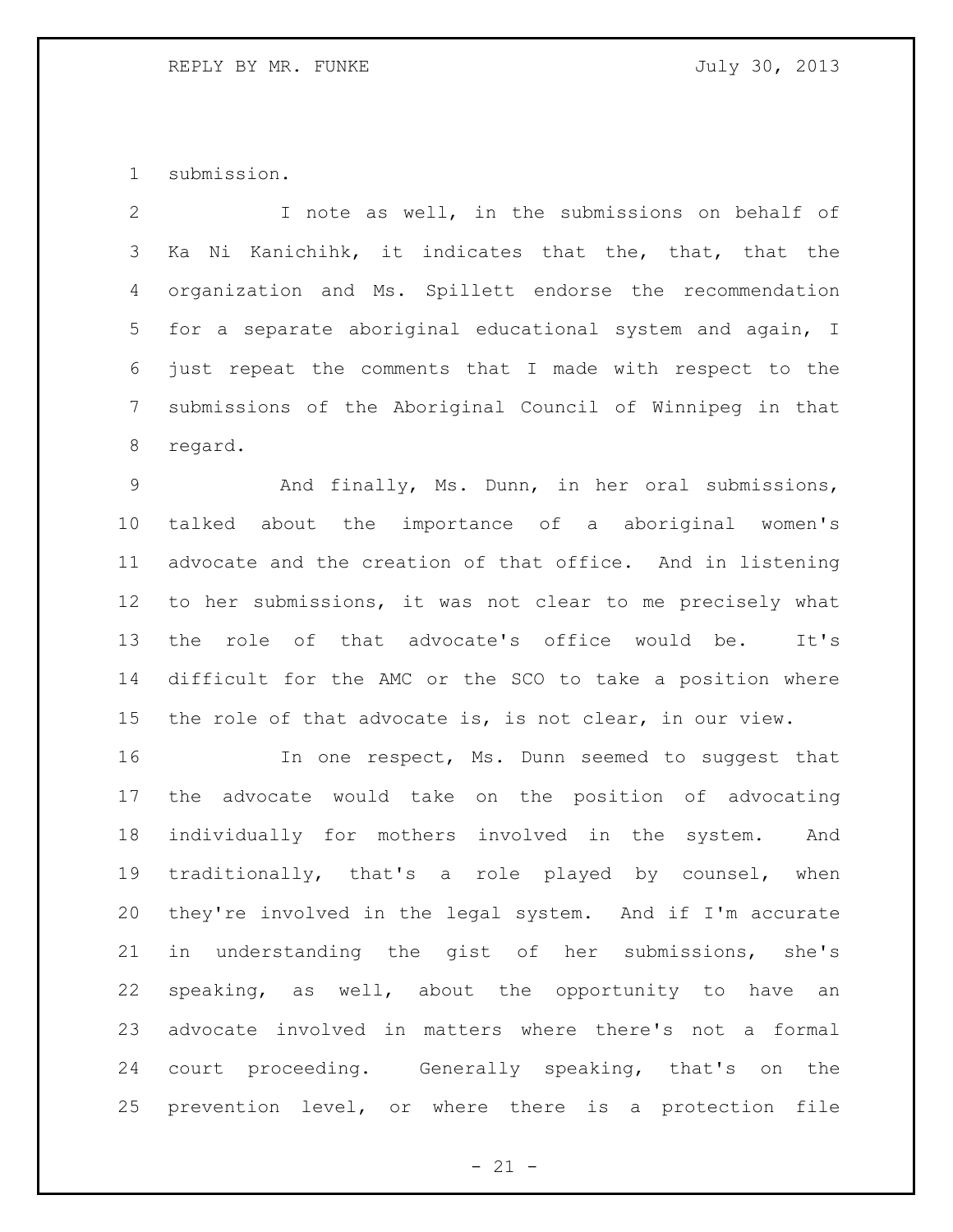REPLY BY MR. FUNKE SALLARY STATES AND TULLY 30, 2013

 that's been opened, but a child has not been apprehended and the family's involvement in the system, at that point, is voluntary, though it's not always appreciated that way, 4 by the mother, who may be involved. That may bear further consideration, in that there may be value in that submission.

 On the other hand, it sounded like she was suggesting that the women's advocate should share some of the powers that are presently vested in the Children's Advocate and I'm not sure exactly how that would work out. It wasn't clear to me, or my clients, listening to Ms. Dunn's submissions, exactly what she was proposing, in 13 terms of the powers and duties that, that aboriginal women's advocate would have. But certainly, if she was talking about the formalization of that role, akin to the Children's Advocate, that would again, one assume, one assumes, involve some form of legislative change. And again, with respect to any changes to legislation, my client's take the position that that should only be done in consultation and in partnership with them, as part of the ongoing AJI-CWI process.

 THE COMMISSIONER: Now, that's something you raised a number of times yesterday.

MR. FUNKE: Yes.

25 THE COMMISSIONER: And what you're, what I think

 $- 22 -$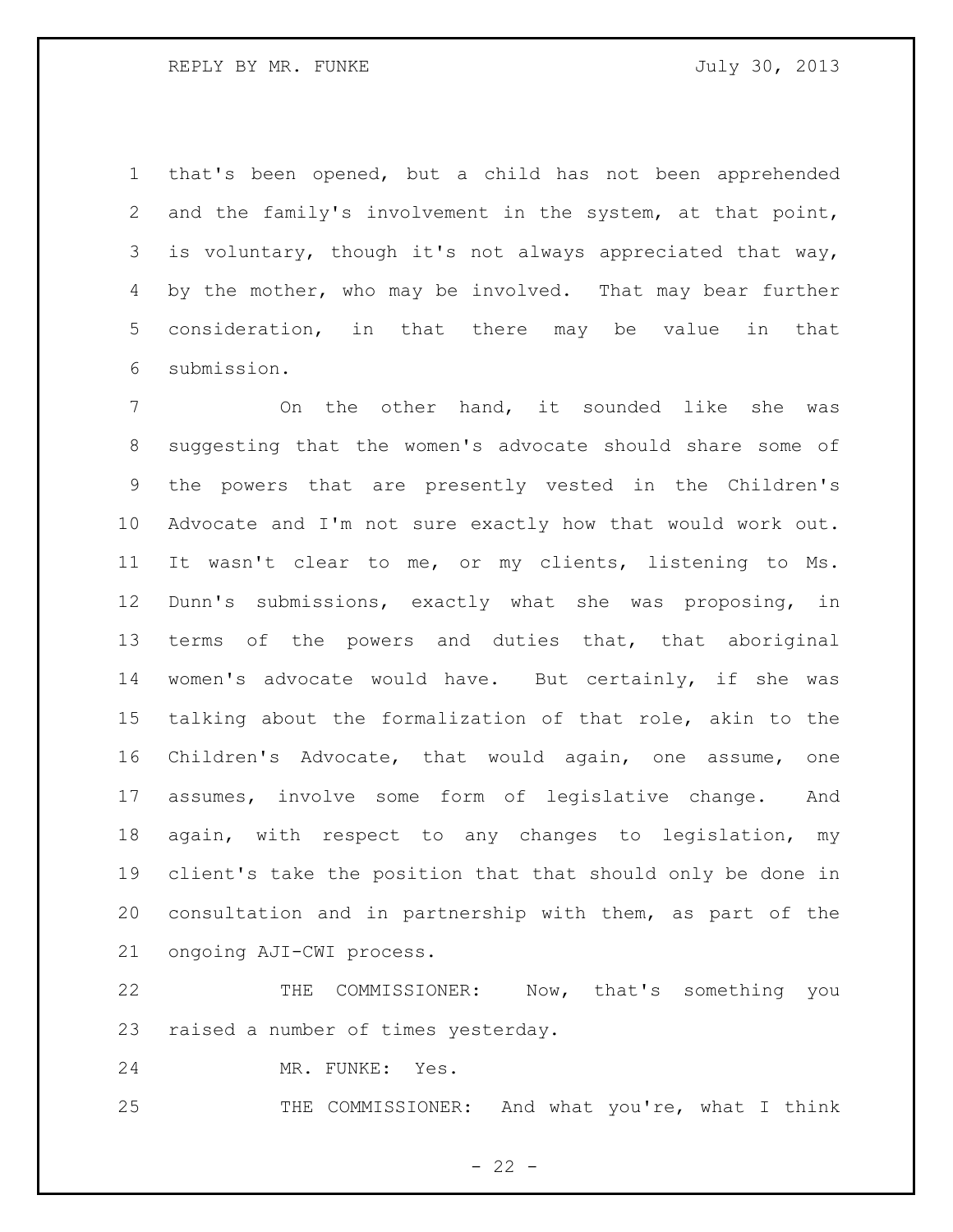you're saying to me is, if I make recommendations for changes in legislation, I must somehow involve the Province in a consultation with your client?

 MR. FUNKE: I'm not saying that you need to do that. What I'm saying -- and I, I provide that, so that you understand the context within which any recommendations that you make ought to be considered. So what my clients are asking is a -- is for a recommendation from you that any legislative change only be considered in partnership with First Nations leadership. So you don't need to address it in each specific recommendation that you make, that may have an impact on legislation. We're looking for one overarching recommendation that says to the Province, to the extent that you want to consider legislative change, reflecting both your obligation to -- your duty to consult and the recognition that's developed in discussions between the, the Province and the First Nations leadership, that there will be a legislative review, as part of the AJI-CWI process. We're asking for a recommendation that says any legislative amendments that are contemplated that would impact on the delivery of services to First Nations people needs to be done in partnership with First Nations leaders. THE COMMISSIONER: And where, in the evidence, do

 you point for the, for the basis on which I would make that recommendation?

 $- 23 -$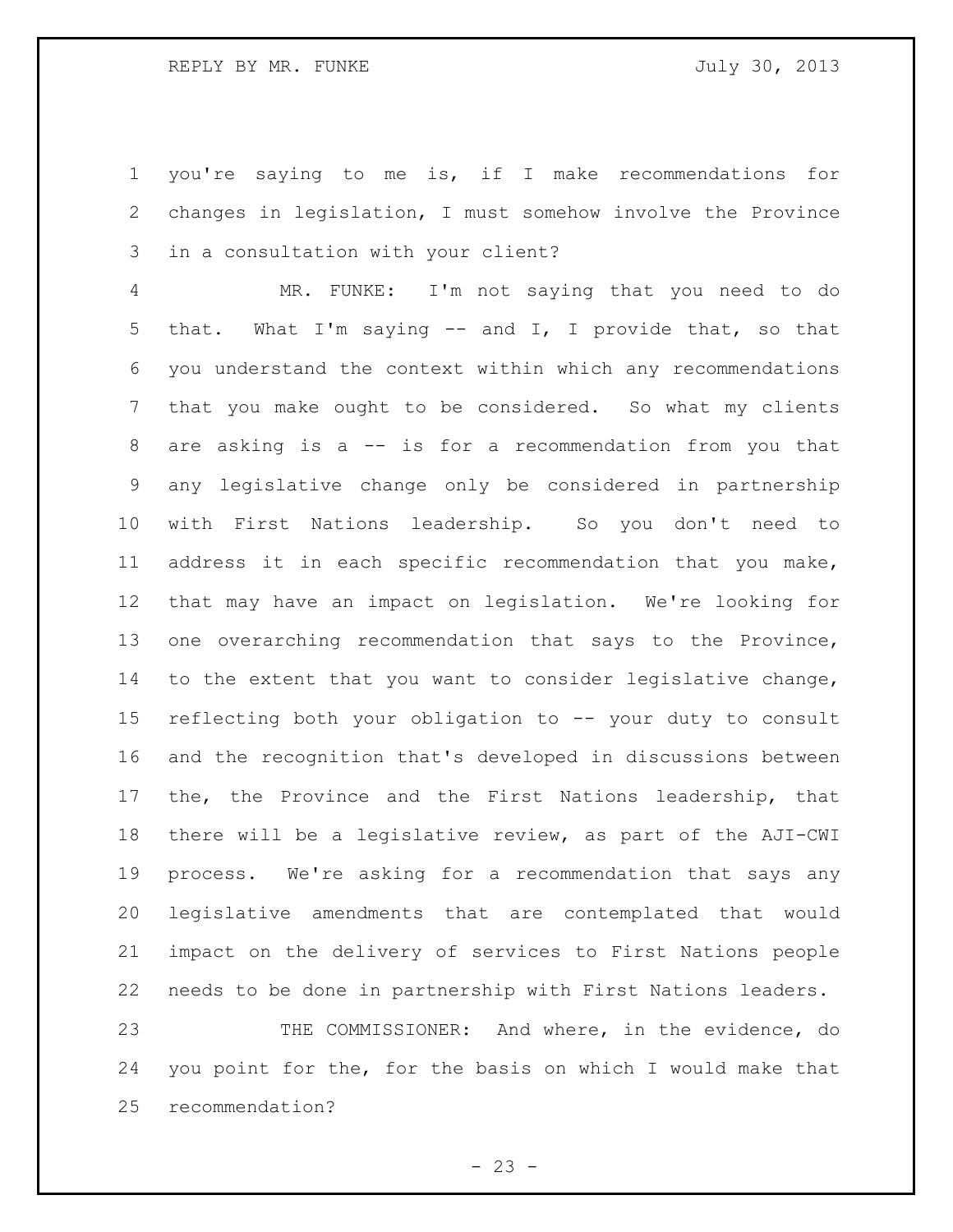1 MR. FUNKE: Well, that's a bit of a problem, Mr. Commissioner. We're a, we're in a conundrum, because we were told that this inquiry was not going to be a systemic review of the system and we were specifically told that we were not going to be allowed to call evidence with respect to that. So we did not. But there's no question that that's the context within which this -- THE COMMISSIONER: But, but you're asking me to make the recommendation. MR. FUNKE: Well, I -- because that reflects the reality of the context within which your recommendations are going to be considered. If you're not prepared to make that recommendation, at the minimum, you need to understand that that's the context within which your recommendations are going to be considered. 17 THE COMMISSIONER: At, at -- what is the minimum did you say? MR. FUNKE: At a minimum, we're hoping that you appreciate that that is the context within which any recommendations that you do make are going to have to be considered and implemented. THE COMMISSIONER: But isn't that up to the Province, who is the legislative authority, to decide if they're going to hold those consultations before they act?

 $- 24 -$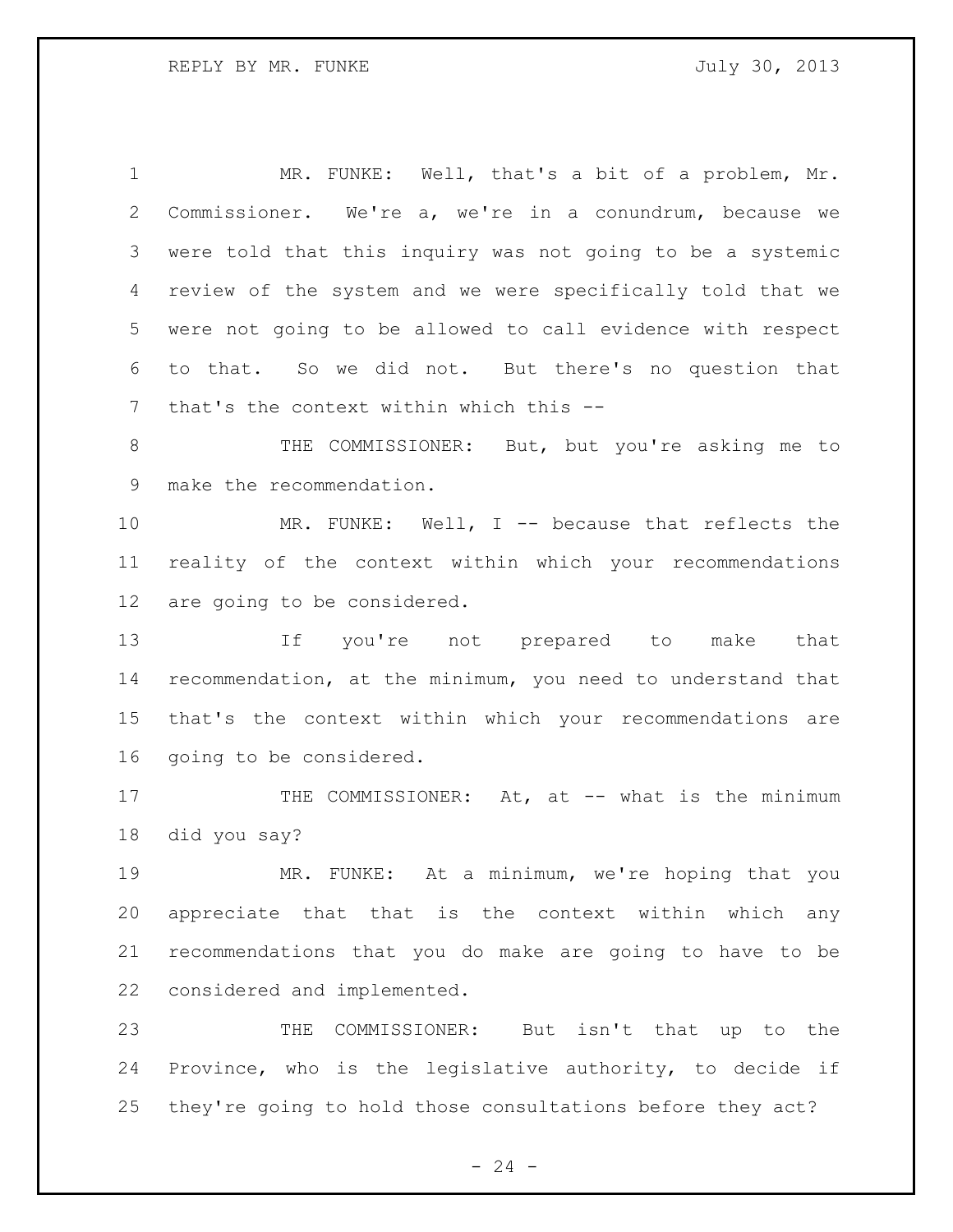MR. FUNKE: Yes. The difficulty, of course, is that there, there is some evidence before you, particularly with respect to the MOU that we referred to yesterday and at Exhibit 10, which is the overview of the AJI-CWI process that was prepared and filed before you, that does talk about the right of First Nations to have control over the development and delivery of services. That becomes meaningless if the Province passes legislative change that impacts upon the system, that controls the development and delivery of services to First Nations people, if they don't do it in a way that affords the First Nations to have that control. We say that implicit in that is a duty to consult, in terms of legislative change. 14 THE COMMISSIONER: A duty to consult? MR. FUNKE: Absolutely. 16 THE COMMISSIONER: A, a, a mandated duty to consult? MR. FUNKE: It's there by agreement. The Province recognized --

 THE COMMISSIONER: But, but you concede that, for whatever reason, the, the, the basis of the agreement, or the evidence of the agreement is not before me?

 MR. FUNKE: The specific agreement may not be, but there is evidence before you with respect to the role of First Nations relative to the delivery of services to

 $- 25 -$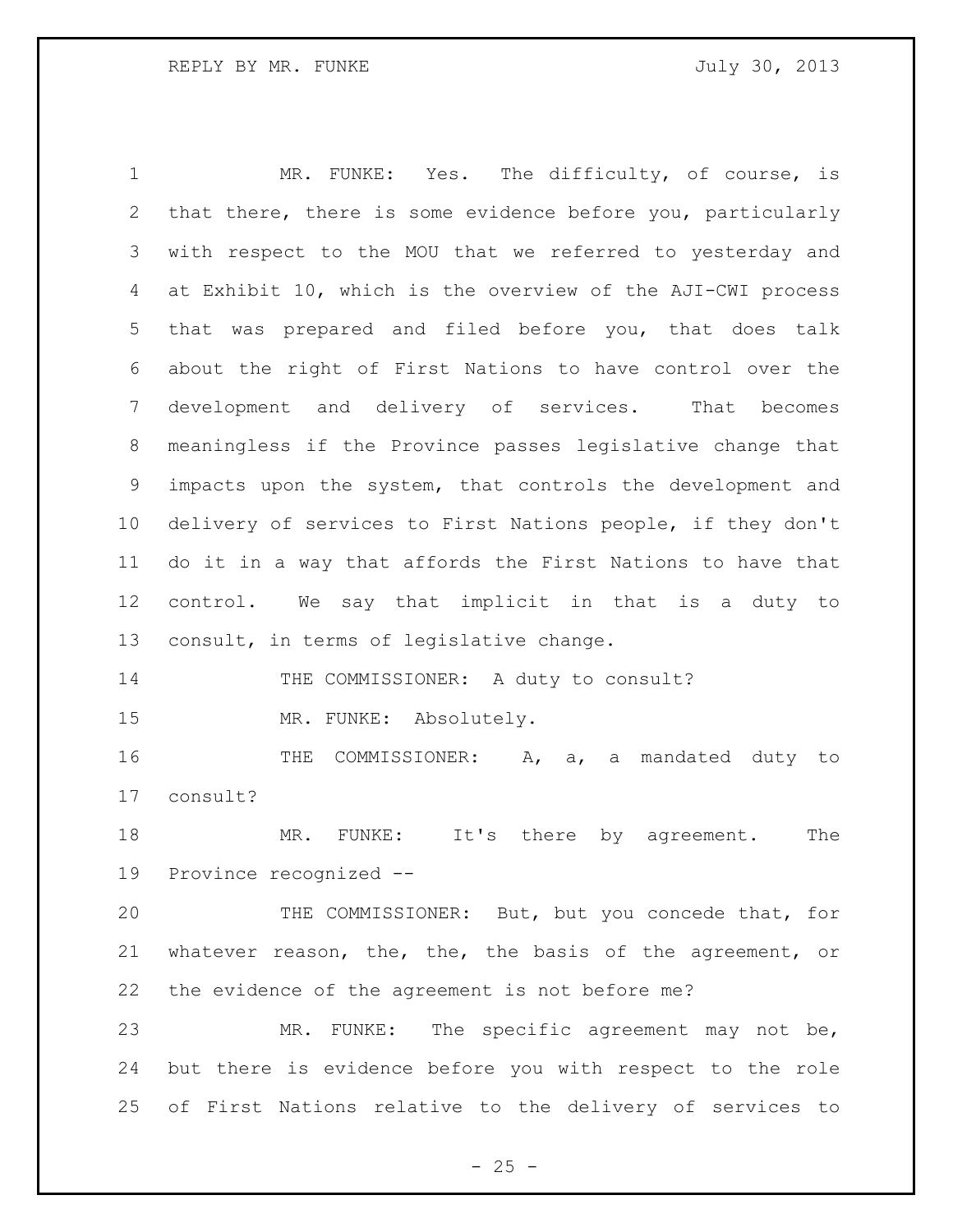First Nations communities and there's no dispute about that. That was referred to by a number of witnesses in the evidence. It's before you in Exhibit number 10. It was referred to yesterday in the memorandum of understanding, which acknowledges the right, not the opportunity, not the desirability, not the involvement, the right of First Nations to control the development and delivery of services. To the extent that legislative change impacts on their, their ability to do so, it's implicit that there be a duty to consult.

11 THE COMMISSIONER: I follow.

 MR. FUNKE: Thank you. Unless you have any other questions, Mr. Commissioner, those are my submissions on behalf of the AMC and the SCO.

 Once again, I thank you for the opportunity to take more time than was allotted to us. I -- you've certainly been very generous in that regard and I thank you for that.

THE COMMISSIONER: Thank you, Mr. Funke.

MR. FUNKE: Thank you.

21 THE COMMISSIONER: Mr. Cochrane, I guess you're next, are you?

MR. COCHRANE: Yes.

24 THE COMMISSIONER: Now, just let me get your brief out here. Yes, I have it.

 $- 26 -$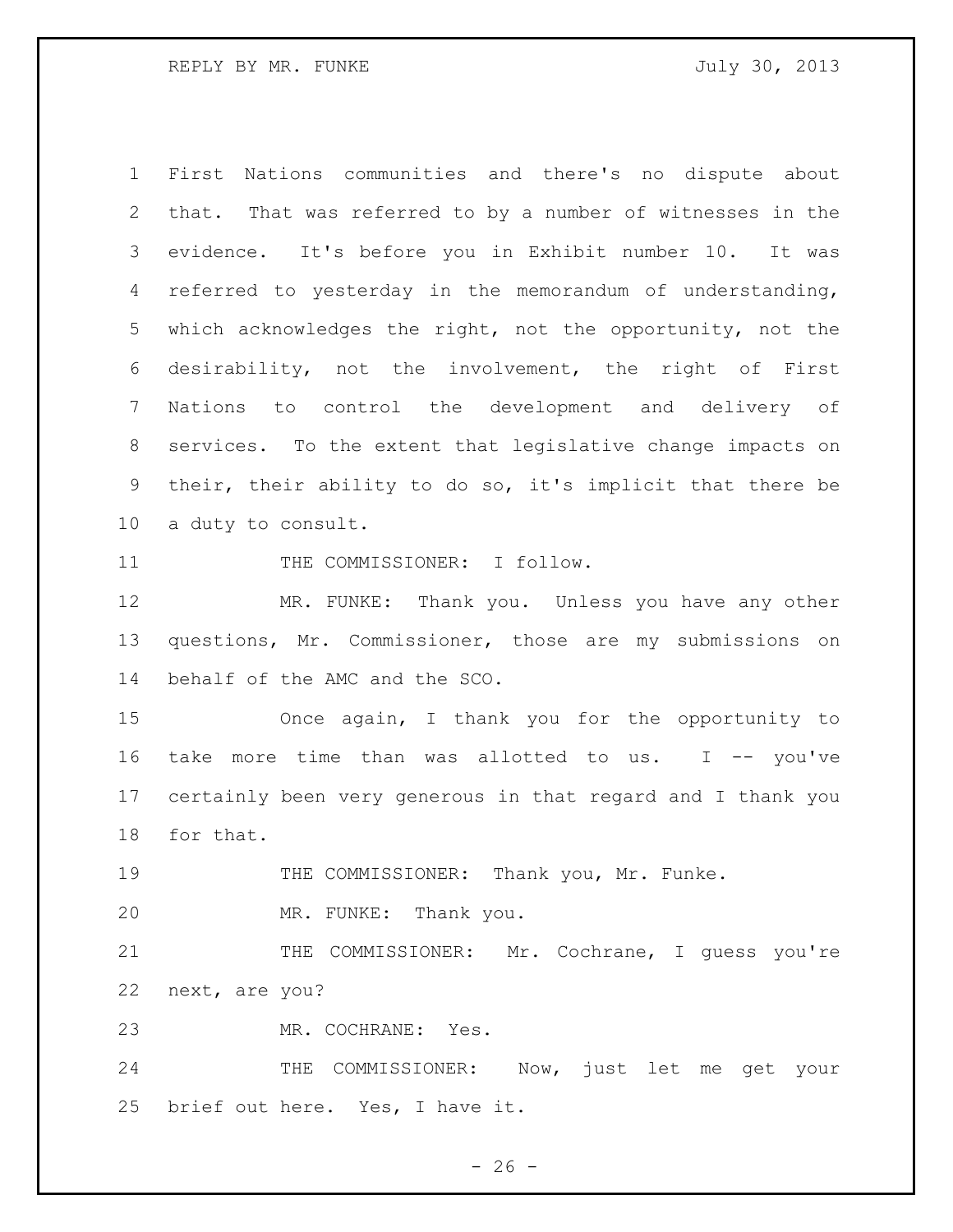1 MR. COCHRANE: I'm just going to grab mine, Mr. Commissioner. I realize I left it at the table.

 Good morning, Mr. Commissioner. For the record, it's Harold Cochrane, appearing for Northern Authority, Southern Authority and ANCR. I have a reply, Mr. Commissioner, to the submissions of Mr. Gindin, Mr. Funke and Mr. McKinnon.

8 And I'll start first with Mr. McKinnon. When Mr. McKinnon turned his commentary to the authorities, two authorities and to ANCR, he said that 44 of our recommendations caught him by surprise. He suggested that the Commission should ignore most of the recommendations. Frankly, Mr. Commissioner, that statement caught me by surprise.

 The authors of the 44 recommendations are Elsie Flette, the CEO of the Southern Authority, Ron Monias, CEO of the Northern Authority, Sandie Stoker, ED of ANCR, Peter Dublienski also contributed significantly to these recommendations. Mr. Dublienski, Mr. Commissioner, until recently, was an ADM at the Department and he's now an administrator at the Authority, appointed by the Province. He had input into these recommendations.

 The authorities, Mr. Commissioner, have been created by Manitoba to run child welfare in the province. They were created by the Authorities Act and put in place

 $- 27 -$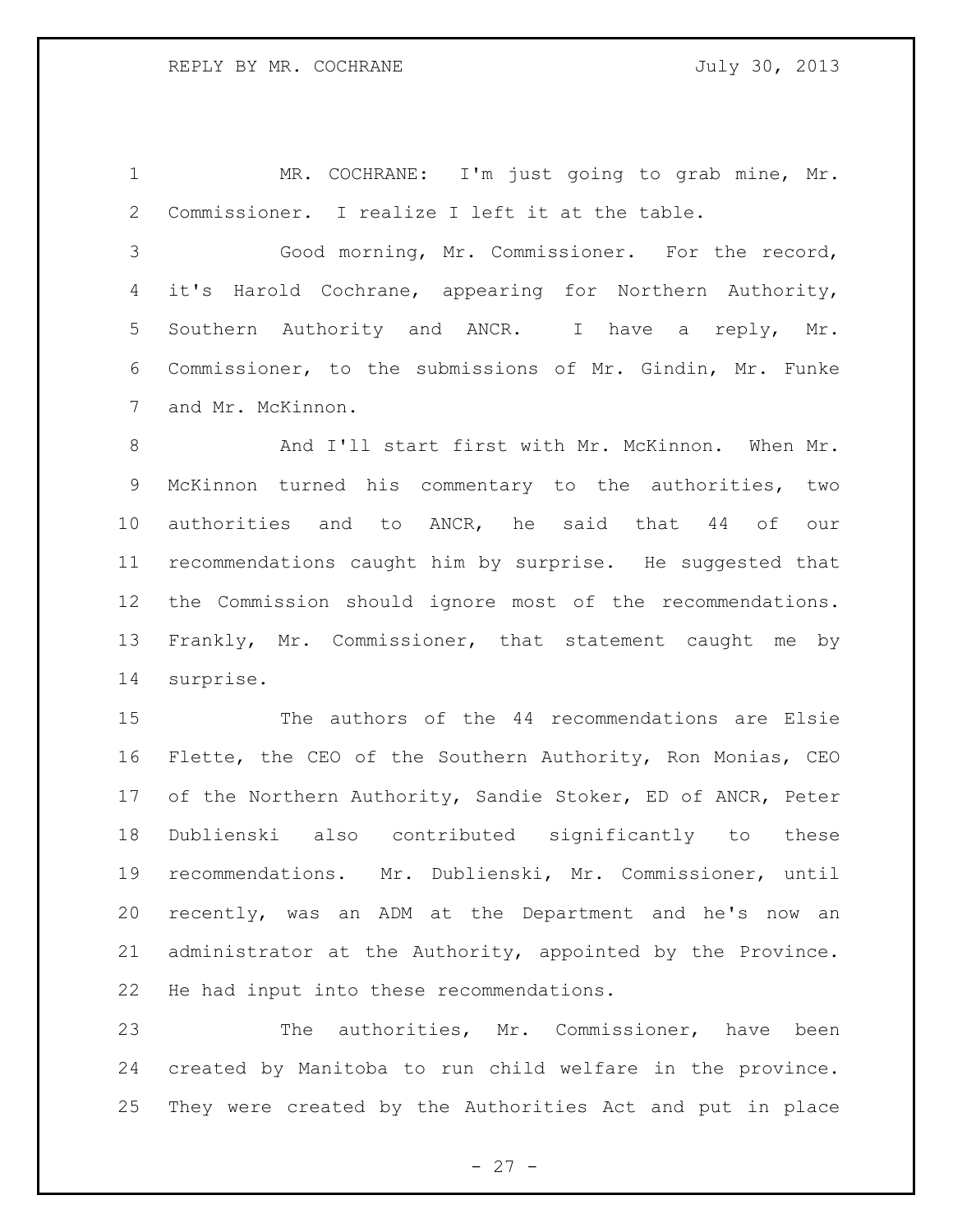to run the system. And you've already heard about the extensive powers that have been delegated to the authorities. These people, these entities, Mr. Commissioner, are the experts. The individuals I mentioned, they know child welfare better than anyone and that's not an overstatement. They are at the top of the child welfare system in Manitoba.

 The Department and the authorities work together and I would say almost on a daily basis, reviewing the delivery of child welfare service and working on ways to make the system better. And frankly, Mr. Commissioner, the advice of these individuals carry weight and they should carry weight. And outside this Commission, I doubt that the Department would ever suggest to anyone that the advice of the authorities on child welfare matters be ignored.

 The recommendations may have caught Mr. McKinnon 17 off surprise, by surprise, but I would submit that they certainly should not have caught the Department, the director, the ADM and the minister by surprise, because Mr. Commissioner, the, the 44 recommendations we've made are in response to issues that are notorious in child welfare and these are issues that were certainly raised in this inquiry.

 Mr. McKinnon, as far as I can tell, gave two reasons as to why you should ignore the recommendations of

 $- 28 -$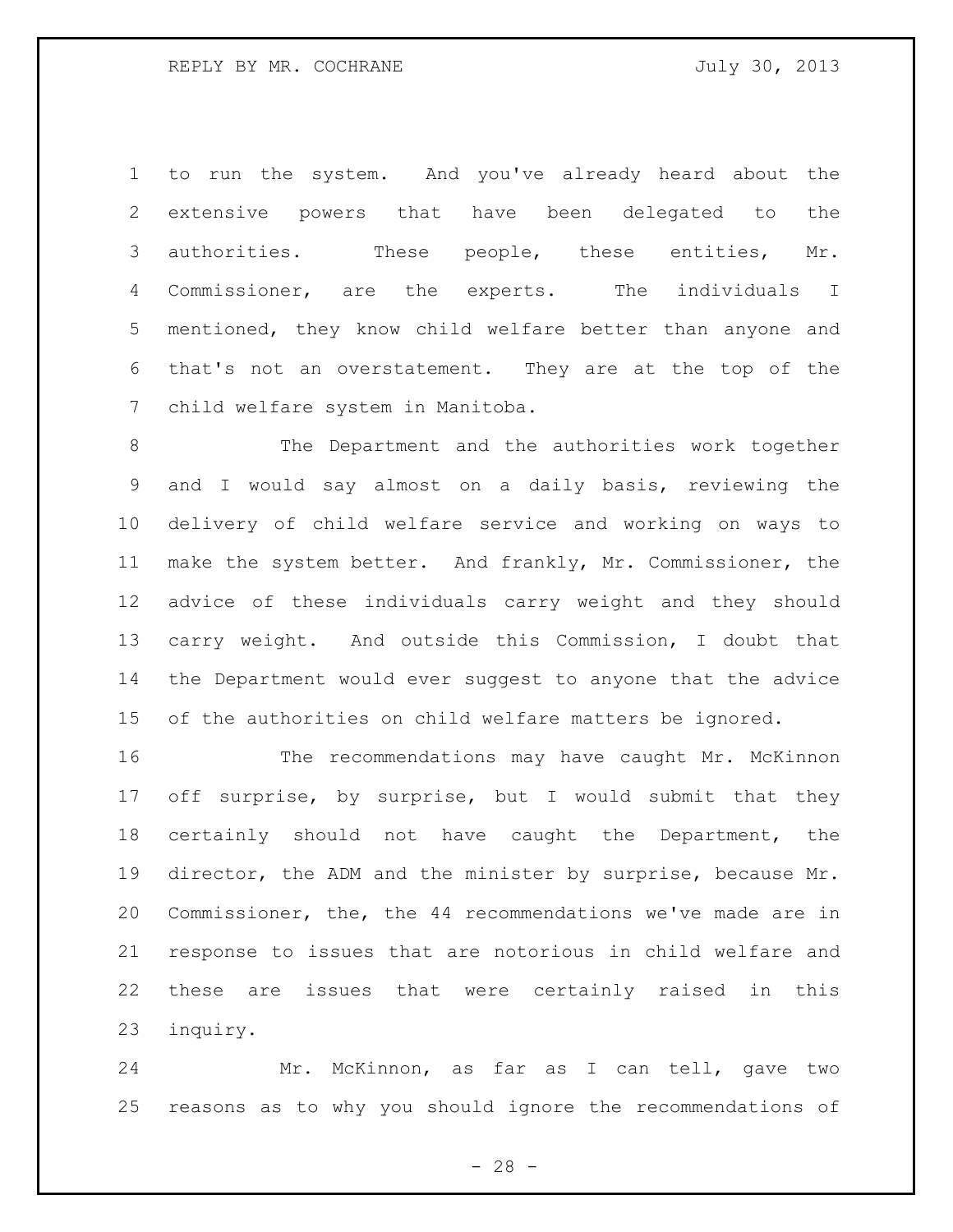the authority and of ANCR. His first reason said, Mr. Commissioner, you have to be aware of the costs of implementing those recommendations. And then he said his second reason was those recommendations, well, they're not grounded in evidence, Mr. Commissioner. Those were the two broad reasons that he provided to you. And intend to deal with each of those in, in turn.

 First, on the issue of costs, Mr. McKinnon says that, by his analysis, 26 to 28 of the recommendations may result in a need for additional resources. To that I say, okay.

 THE COMMISSIONER: Many recommendations I've heard involve additional resources.

 MR. COCHRANE: Yes. And I'd like to respond to his assertion in the form of a question. And that is, is the Department suggesting to you, Mr. Commissioner, that you ignore or you discount any recommendation that better protects children in Manitoba on the basis that the recommendations may require the expenditure of additional resources? I would hope not.

 Mr. Commissioner, and are you looking at recommendations that do not require additional resources? That's the related question I would have and again, I would, I would hope not.

The order in council, Mr. Commissioner, which

- 29 -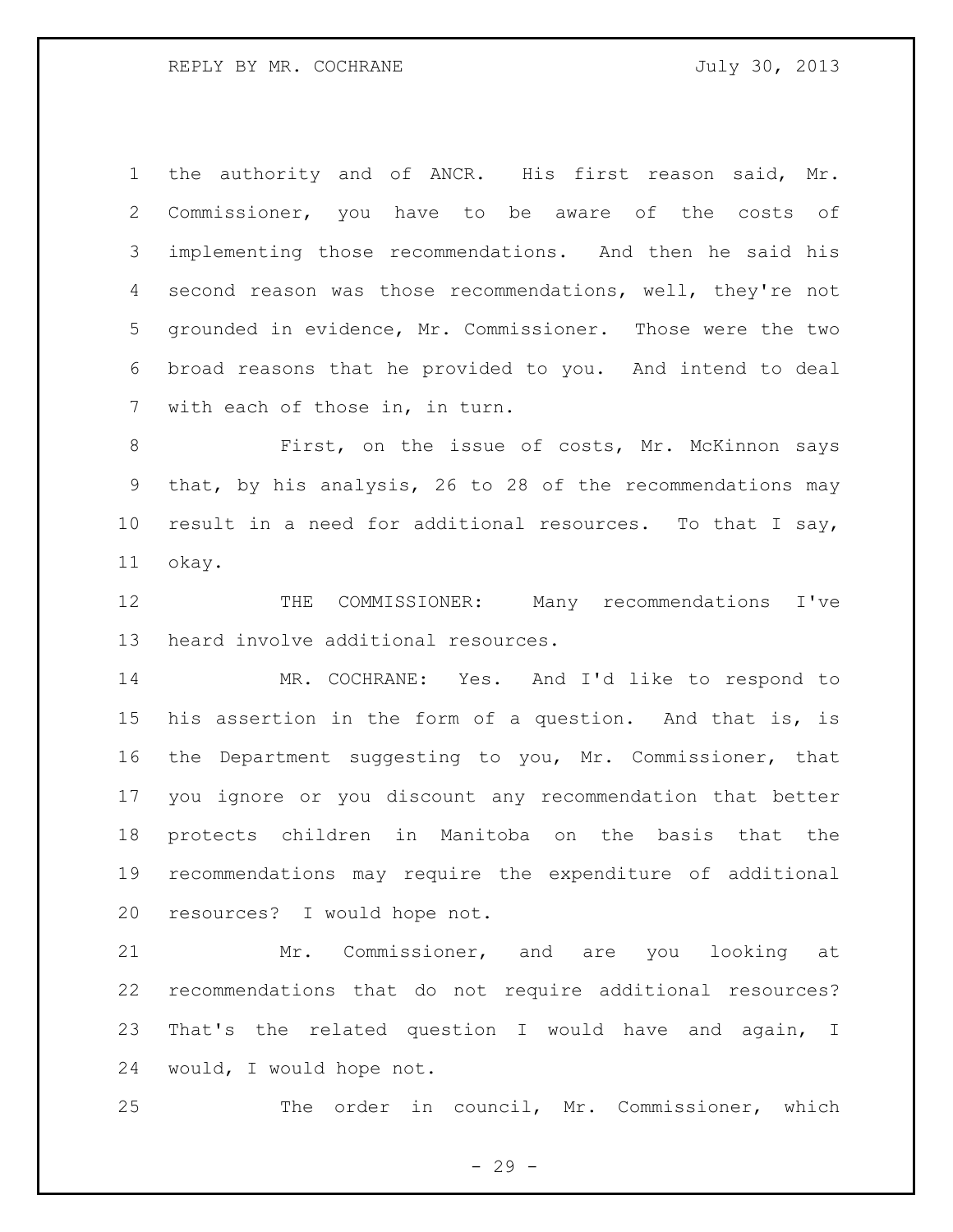REPLY BY MR. COCHRANE 30, 2013

 establishes this commission indicates, at paragraph 2 that: "The commissioner must report his findings ..." And here's the words I want to highlight: **8** T... and make such recommendations as he considers appropriate to better protect Manitoba children ..." It goes on to say you have consider the, the reports that have already happened and their recommendations and how they've been implemented. Mr. Commissioner, in my view, that is an open- ended invitation to you. There's no restriction in the order in council relating to the cost of the recommendations. There's nothing in that order in council saying that the recommendations you are to make are to be fettered by cost implications. That's not there. 22 THE COMMISSIONER: I, I, I agree with you entirely, subject to this, that I have to be mindful the Government of Manitoba has many other initiatives that it -- where its money's required to go and I have to be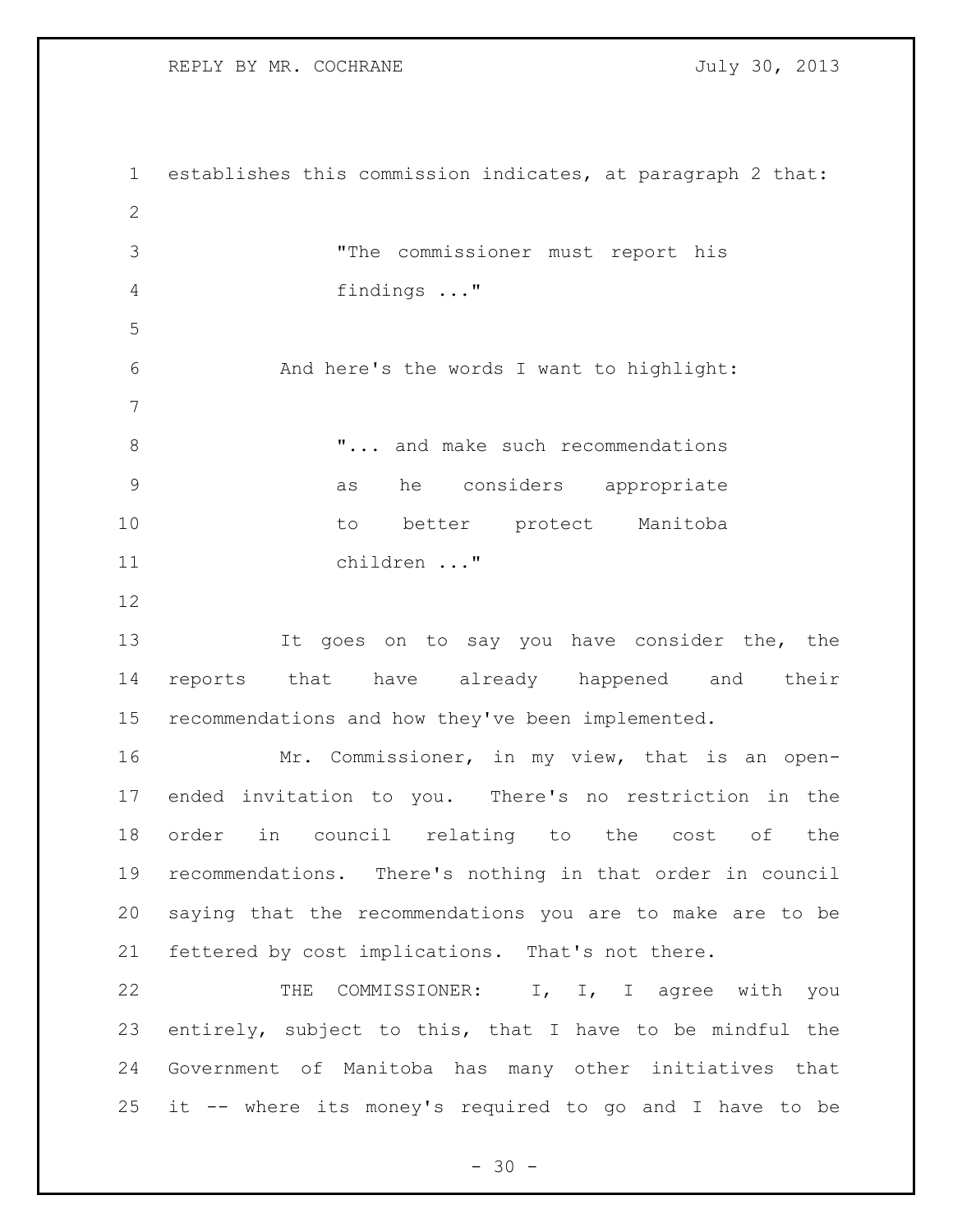REPLY BY MR. COCHRANE JULY 30, 2013

 reasonable as I look at it. But I, I see nothing there that prevents me from endorsing a recommendation that's going to cost additional money, if I think it's sound and should be implemented. MR. COCHRANE: I'm, I'm glad you've clarified that. I do have additional comment on that point as well. 7 T I mean, certainly, it doesn't say that you have to make recommendations to better protect Manitoba children, provided that those recommendations do not cost too much money to the Province. That's certainly not what

 it says and I, I, I would hope that's not what Mr. McKinnon is suggesting as well.

 I'll also point out, Mr. Commissioner, that the Department provided absolutely no evidence on what the Government can or cannot afford. That was not presented to you.

 When it comes to financial priorities, Mr. Commissioner, with all due respect, this Commission cannot speculation about what the Government can afford today, or can afford tomorrow. If it is the position of the Department that is not, that it is not prepared to spend additional money, and I would say substantial additional money, to make fundamental change to the child welfare system, then quite frankly, Mr. Commissioner, we have to question the effectiveness and the success of this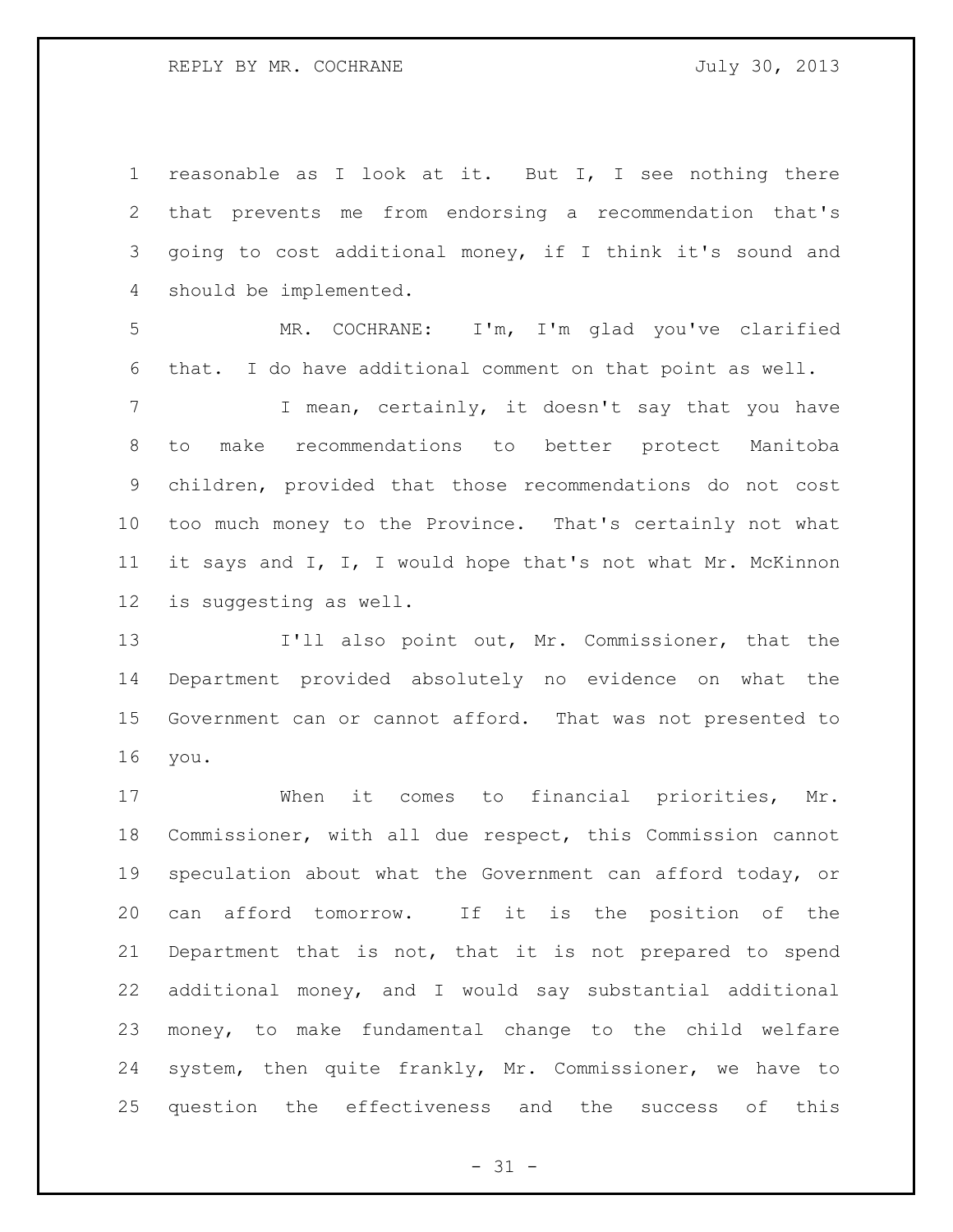commission. This commission is unprecedented in Manitoba's history. You've heard from a hundred and twenty-six witnesses. You've had 85 days of testimony and we've been at this for almost two years and it's cost millions of dollars to conduct this inquiry. And it would be a huge disappointment that, if after all this, there isn't a commitment, fiscal commitment, by the Government, to make the necessary fundamental change and improvements to child welfare system.

 I also point out that any recommendations that this commission makes are advisatory (phonetic) (sic) in nature and it is for the Government, Mr. Commissioner, to priorize (phonetic) (sic) the recommendations and to decide what can or cannot be afforded.

 When Mr. McKinnon suggests that you have to consider the cost of the recommendations, I don't think that's an overstatement. What he's really talking about, I believe, is implementation of the recommendations. That's what he's, I think, getting at. Cost is tied to implementation.

 Mr. Commissioner, in the textbook, this has been referred, I know, The Law of Public Inquiries in Canada, author is Simon Ruel. He was, of course, he's familiar to this commission. He was retained by Commission counsel at the Court of Appeal. He talks about this. And I'll

 $- 32 -$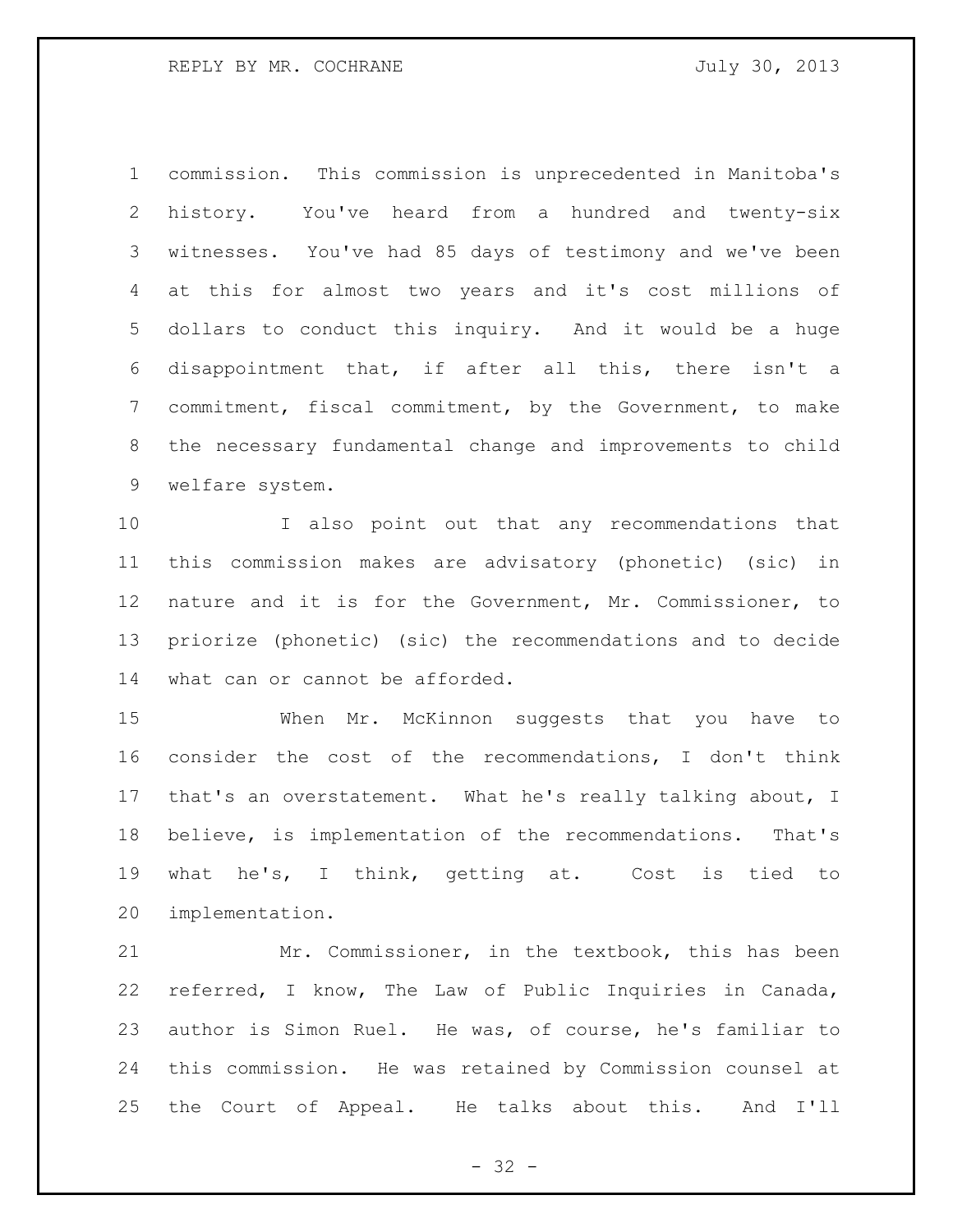REPLY BY MR. COCHRANE 30, 2013

 just -- at page 162 of his text, which is chapter 9, he talks about recommendations and he makes the point, and I want to highlight this, because I think it's important, he says: Commissions of inquiry are advisatory and consistent with 8 bhat role, commissioners should leave the implementation of their recommendations to other competent authorities. And then he references an article by Frank Iacobucci. That, that article is called, or titled,

 Commissions of Inquiry and Public Policy, where Iacobucci states the following:

18 There is, there inevitably will be a tendency to conclude that the final measure of the effectiveness of a commission is the degree to which its activities and recommendations are accepted by other institutions of society and by the public. One must be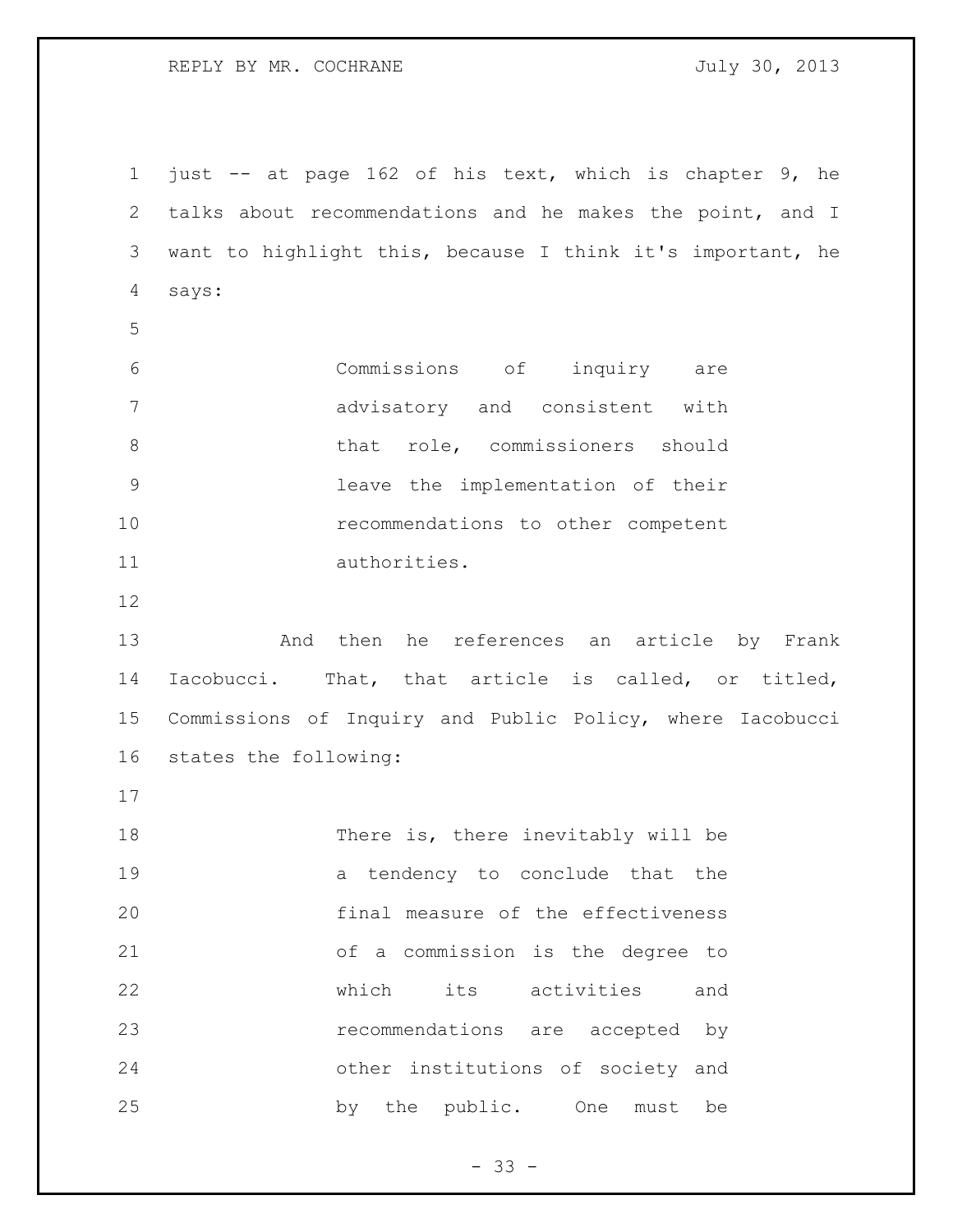cautious in employing such a measure. In particular, one must avoid evaluating inquiries by their success in achieving the execution of policy. Other institutions of government are designed to implement policy. If 8 inquiries were so designed, they would lose most of their unique advantages, such as their detached independence from the political 12 arena and bureaucratic policy, politics, their flexibility and 14 their ability to be self- determining, within the terms of 16 their mandate. Inquiries often should leave implementation to other institutions.

 So I, I, I, I suggest, Mr. Commissioner, that you, you, you proceed cautiously when an issue of costs is thrown at you, you be cautious with that, because, with 23 respect, the, the primary function is to make recommendations to better protect Manitoba children.

Our 44 recommendations we've, we've made, we

 $- 34 -$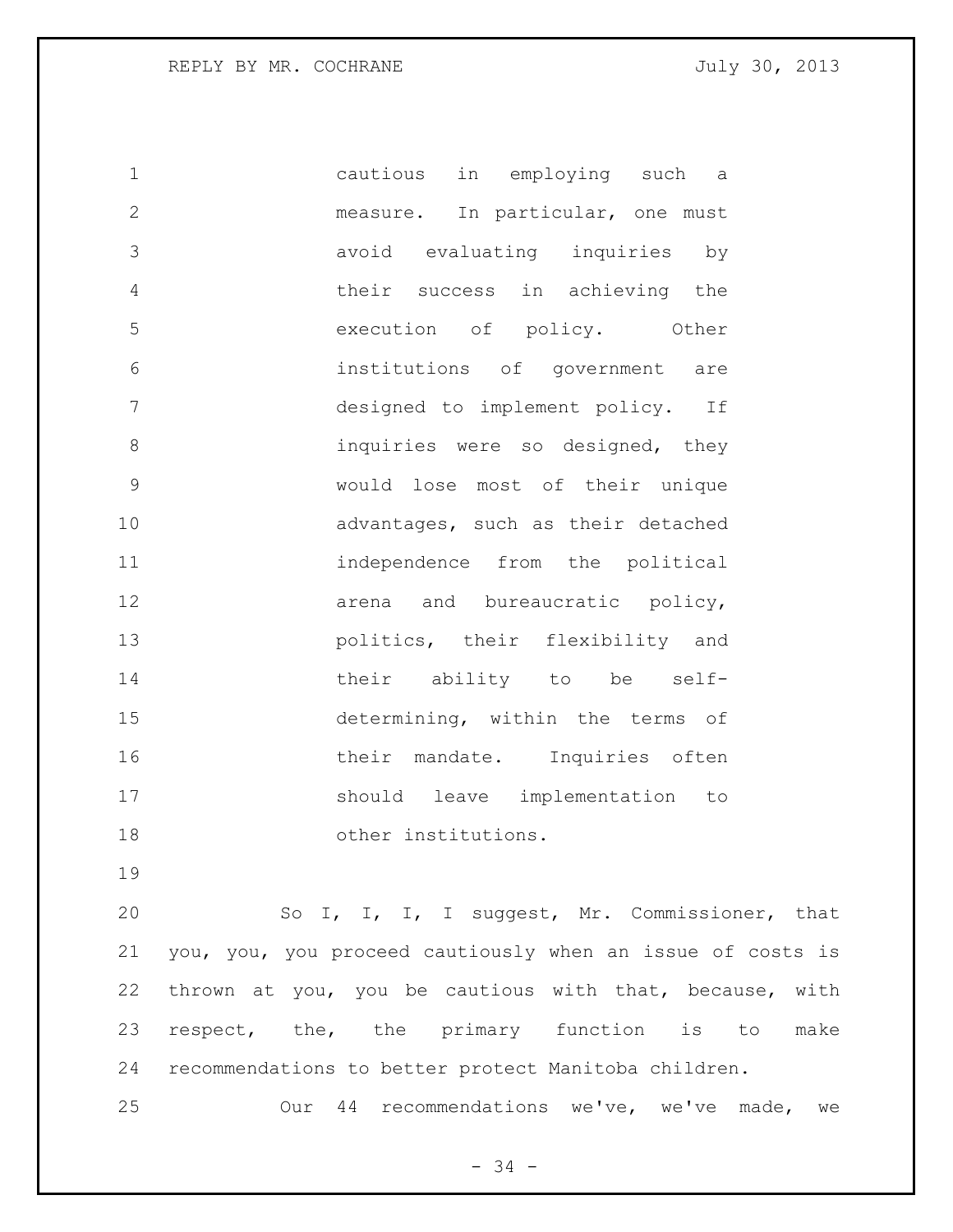believe are, are intended to do just that and they're made to offer you assistance. And we believe that if they're fully implemented, our recommendations would better protection children in Manitoba.

 Moving on to his second point, Mr. Gindin -- Mr. McKinnon's second point and that is our recommendations are not supported by the evidence.

8 Now, he, he says that 24 of our 44 recommendations are not supported by evidence. I've gone through those recommendations again, over the weekend, and quite frankly, I don't know on what basis he makes that statement. It is difficult to respond to Mr. McKinnon, since he did not particulilize (phonetic) (sic) which recommendation he's contesting. And I want to be clear, my clients are not asking you to make factual findings that are not grounded in the evidence. We strongly disagree that the recommendations are not related to the evidence that you've heard.

 The purpose of our recommendations is to remedy problems or issues which have been identified by the evidence adduced at this inquiry. Again, there's been hundred and twenty-six witnesses, 85 days of testimony. The evidence adduced, Mr. Commissioner, was extensive. It raised a myred (phonetic) (sic) of child welfare issues. Mr. McKinnon also said that the inquiry was

 $- 35 -$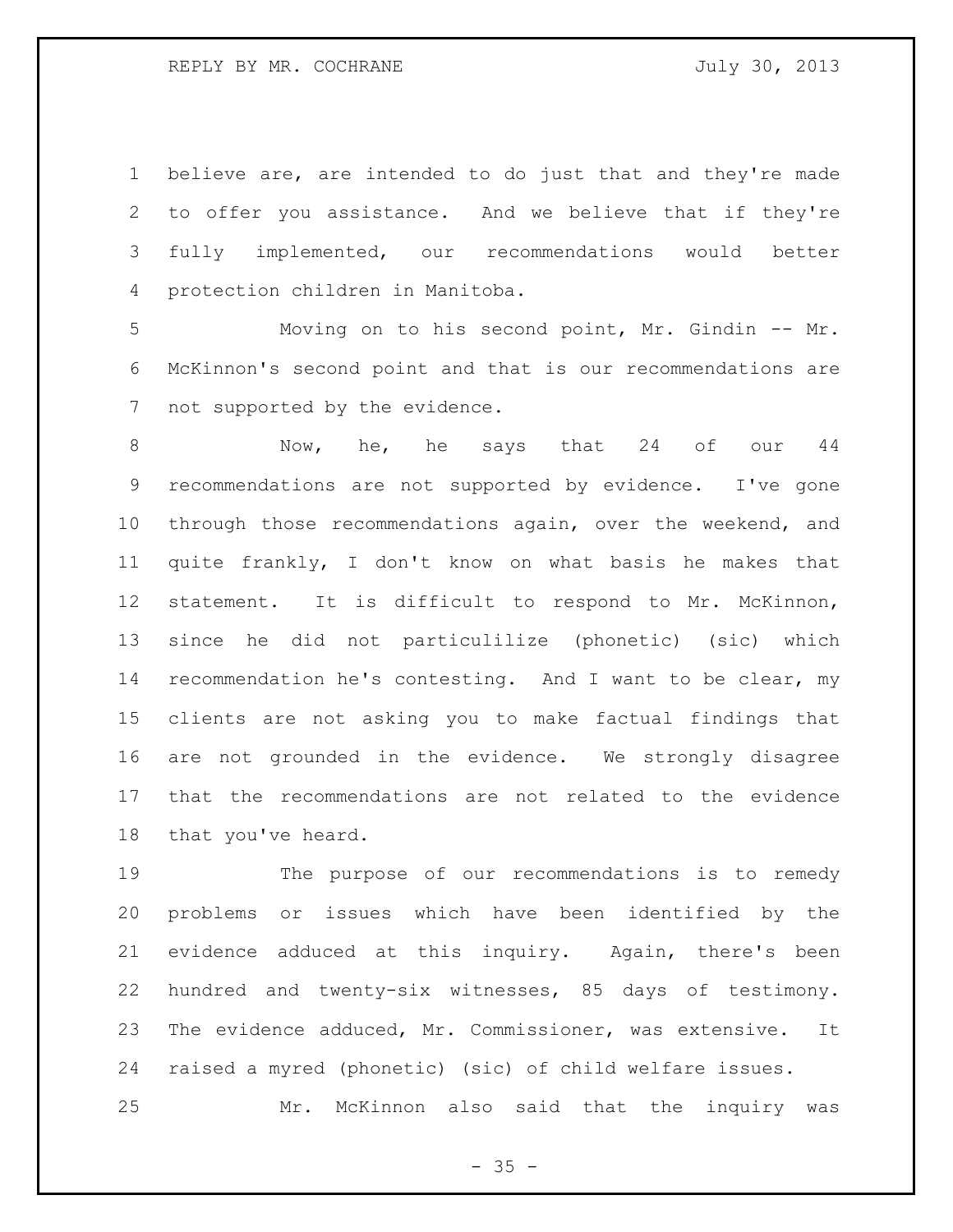## REPLY BY MR. COCHRANE JULY 30, 2013

 primarily an investigative inquiry. That's not correct. Phase 1 was an, was investigative in nature, but the inquiry became a policy inquiry in phase 2 and 3.

 The evidence adduced in phase 2 and 3 related to systemic issues. You heard a lot of evidence about housing, poverty, addictions, all of those issues. They may not have been related to case-specific Phoenix Sinclair issues, but that's evidence you heard, Mr. Commissioner. And my view is that in order to adopt a recommendation, it is not a necessary prerequisite that a witness set out the recommendation in testimony and justified under oath. That's too high a threshold. And if 13 you were to do that, if that's the test you were to apply, then frankly, the, all of the recommendations put forward, or a substantial number of the recommendations put forward to you by other parties as well, would be offside that principle. But I don't think that's the test.

18 THE COMMISSIONER: No, I agree with you. If, if, if you overall evidence is there to support the recommendation, it, it, it has, it wouldn't be necessary for the, for a witness to pinpoint the wording of the recommendation.

MR. COCHRANE: Yes.

 THE COMMISSIONER: You don't know what the recommendation's going to be until all the evidence is in.

 $- 36 -$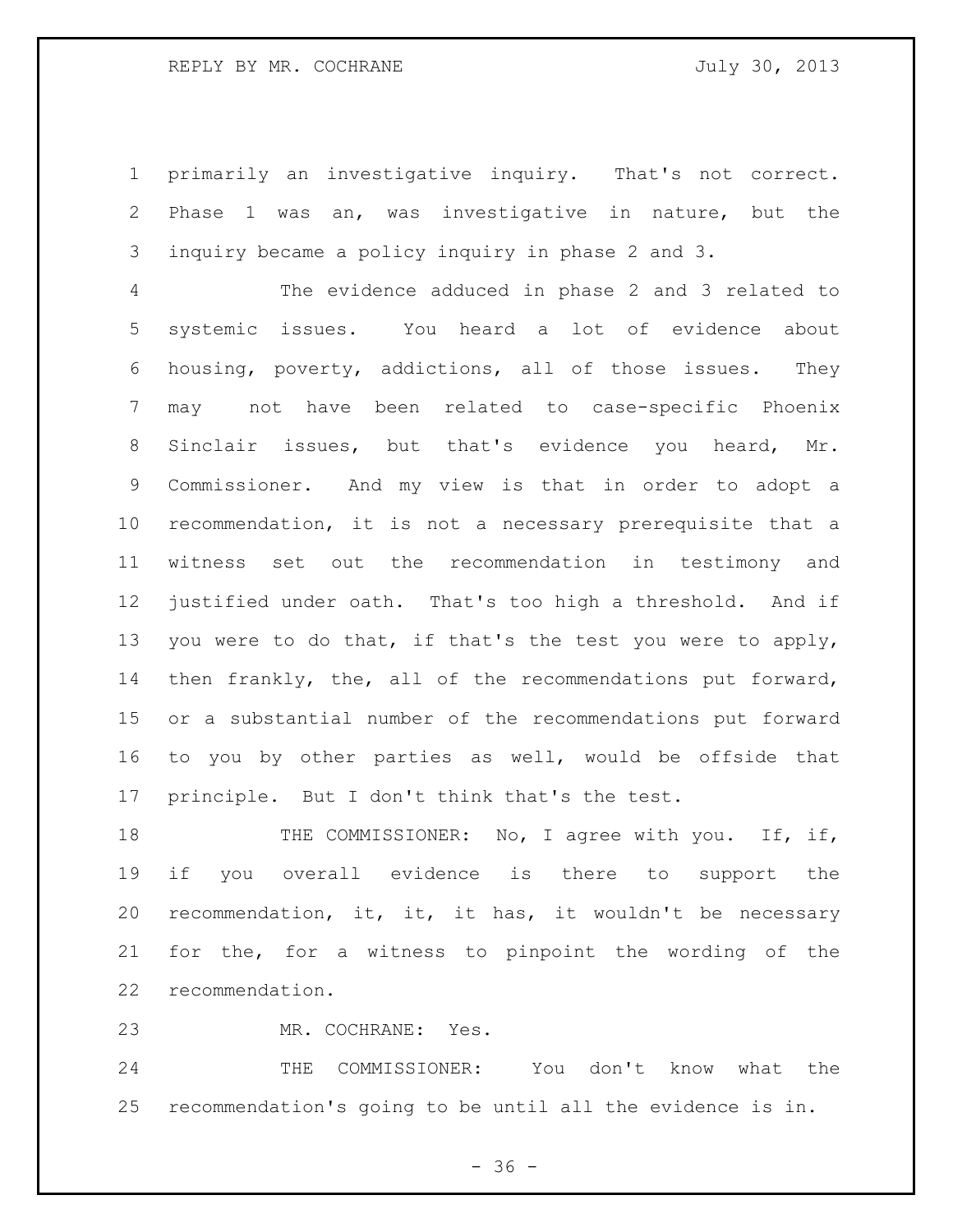MR. COCHRANE: That's right. Thank you. In my view, the evidence that is necessary is evidence that there's a problem or a deficiency about the system and that's what we've done, Mr. Commissioner. I spent a lot of time, during my closing, talking about the 11 themes that our recommendations are broken into. You only need to look at those themes and see how they relate to the issues that are raised before this commission.

 Again, regrettably, I, I, I don't have -- Mr. McKinnon didn't particularize which recommendations he's contesting, although he did mention five of them, recommendation 5, 7, 15, 32 and 43. And those I want to respond to directly this morning.

14 THE COMMISSIONER: But do they relate to your, your discussion about whether there was support for them in the --

17 MR. COCHRANE: Yes.

18 THE COMMISSIONER: -- evidence, or are you going to look at them as individual recommendations?

MR. COCHRANE: Individual recommendations.

 THE COMMISSIONER: So you're through with your second point of --

 MR. COCHRANE: I'm through with the second point, but now I'm --

25 THE COMMISSIONER: Okay.

$$
- 37 -
$$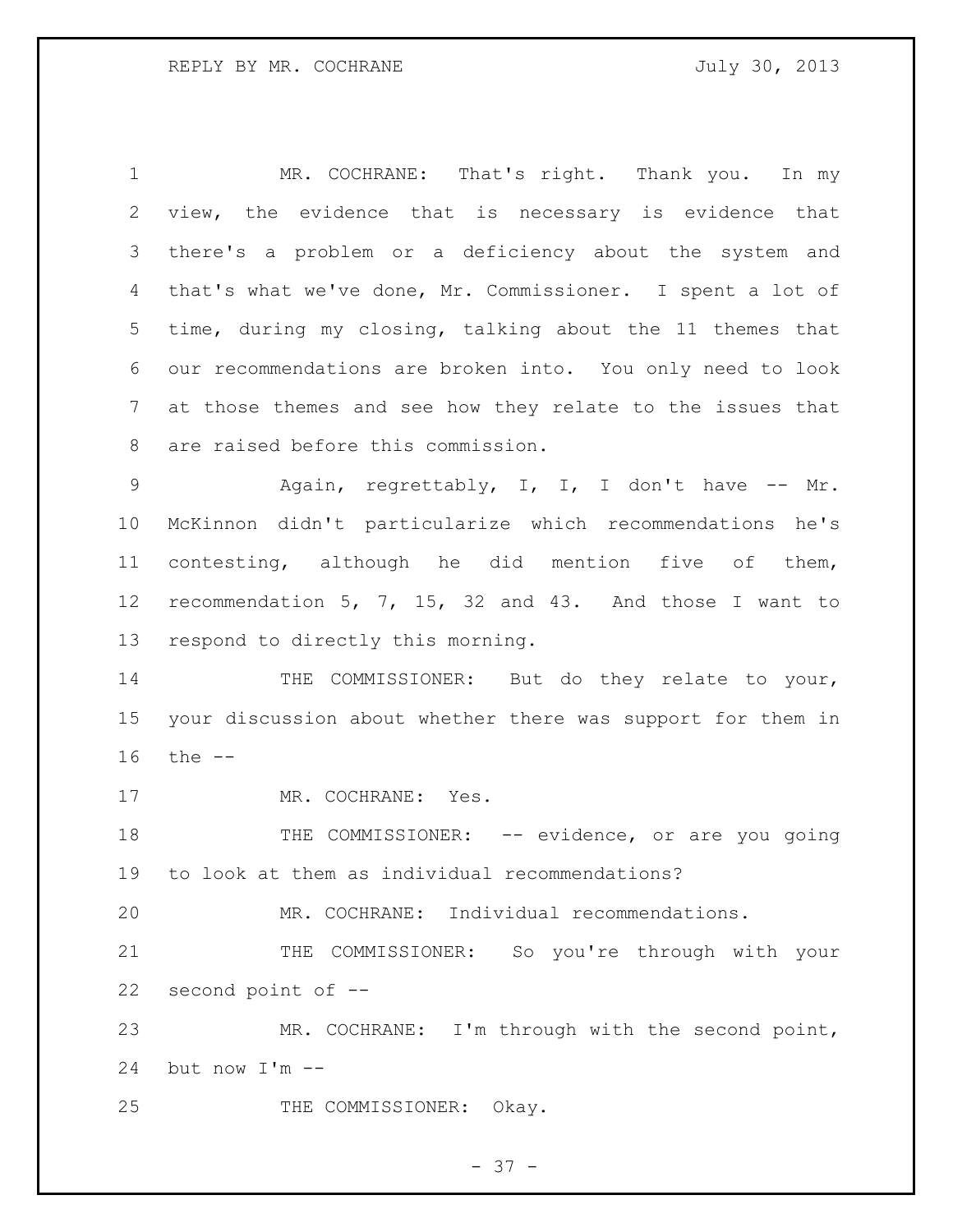1 MR. COCHRANE: -- I'm digging deeper into the, the five recommendations that he said weren't supported by the evidence. 4 THE COMMISSIONER: All right. Now, and, and you're going first to which recommendation? MR. COCHRANE: Recommendation number 5. 7 THE COMMISSIONER: Yes, I have it. MR. COCHRANE: Okay. So just, again, just so we're on the same page, our recommendation was that: "The Province ..." Here's key words:  $\ldots$  consistently fund agencies 16 and the Authorities for the specific development and provision of culturally competent services to children and families involved 20 [in] the child welfare system." Mr. Commissioner, there was, there was a lot of evidence adduced at this inquiry relating to the importance of culturally appropriate services and in particular, how the provision of cultural services is related to good, to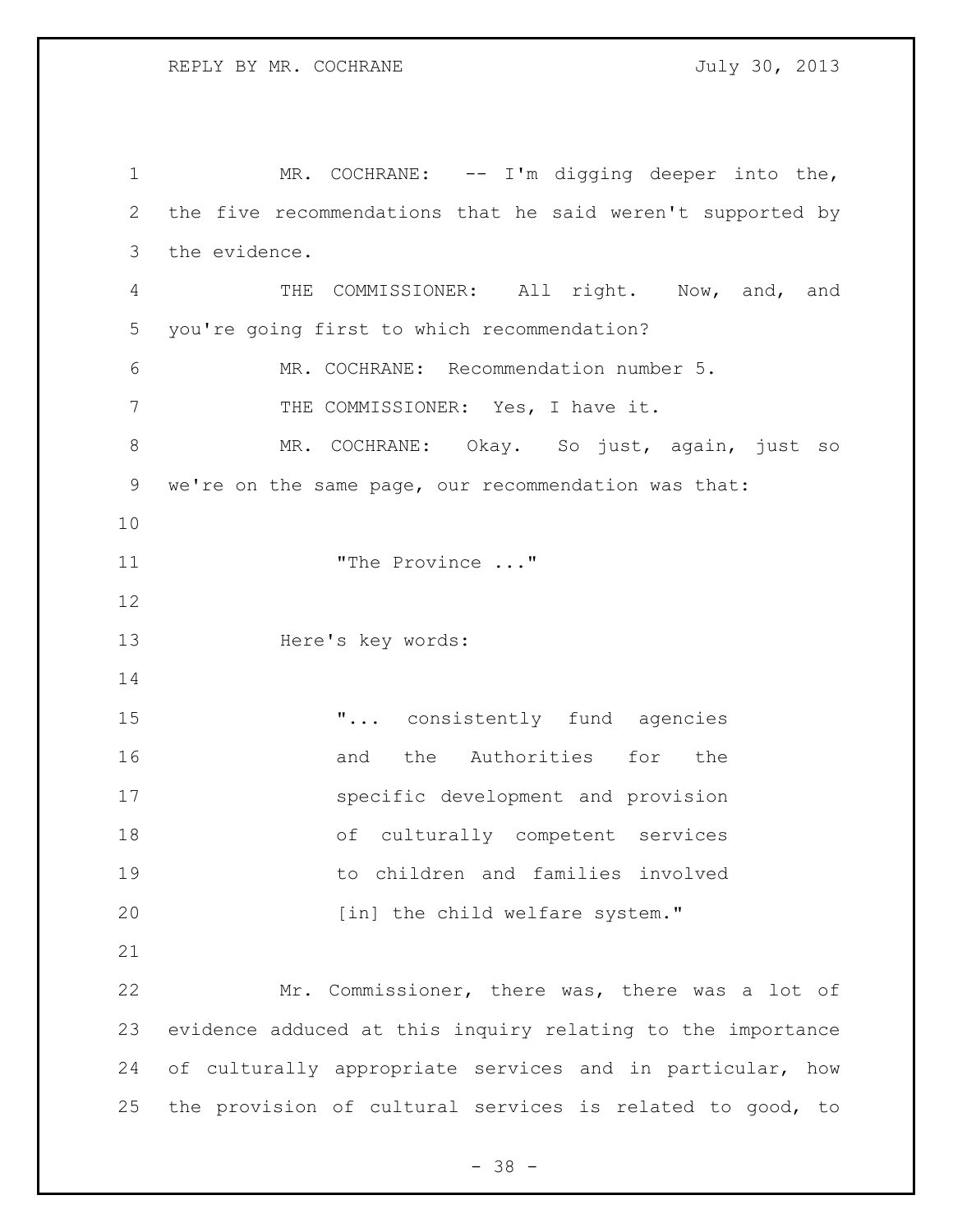## REPLY BY MR. COCHRANE 30, 2013

 good outcomes for children. Cindy, Cindy Blackstock, AMC's witness, for example, talk about that. And Mr. McKinnon's critique of our client's -- of this recommendation was that there was -- and his words were: There was no evidence presented at 8 blue inquiry that it is more expensive to provide culturally appropriate services. 12 And I double checked the audio recording, to make sure I had that right. ... no evidence presented at the **inquiry that it is more expensive**  to provide culturally competent 18 services. I want to turn, Mr. Commissioner, to the transcript of April 20th (sic) of the proceedings and at page 44 to 51, Mr. McKinnon adduces precisely the evidence 23 he now  $--$ 24 THE COMMISSIONER: Page what? MR. COCHRANE: -- says does not exist. That's

- 39 -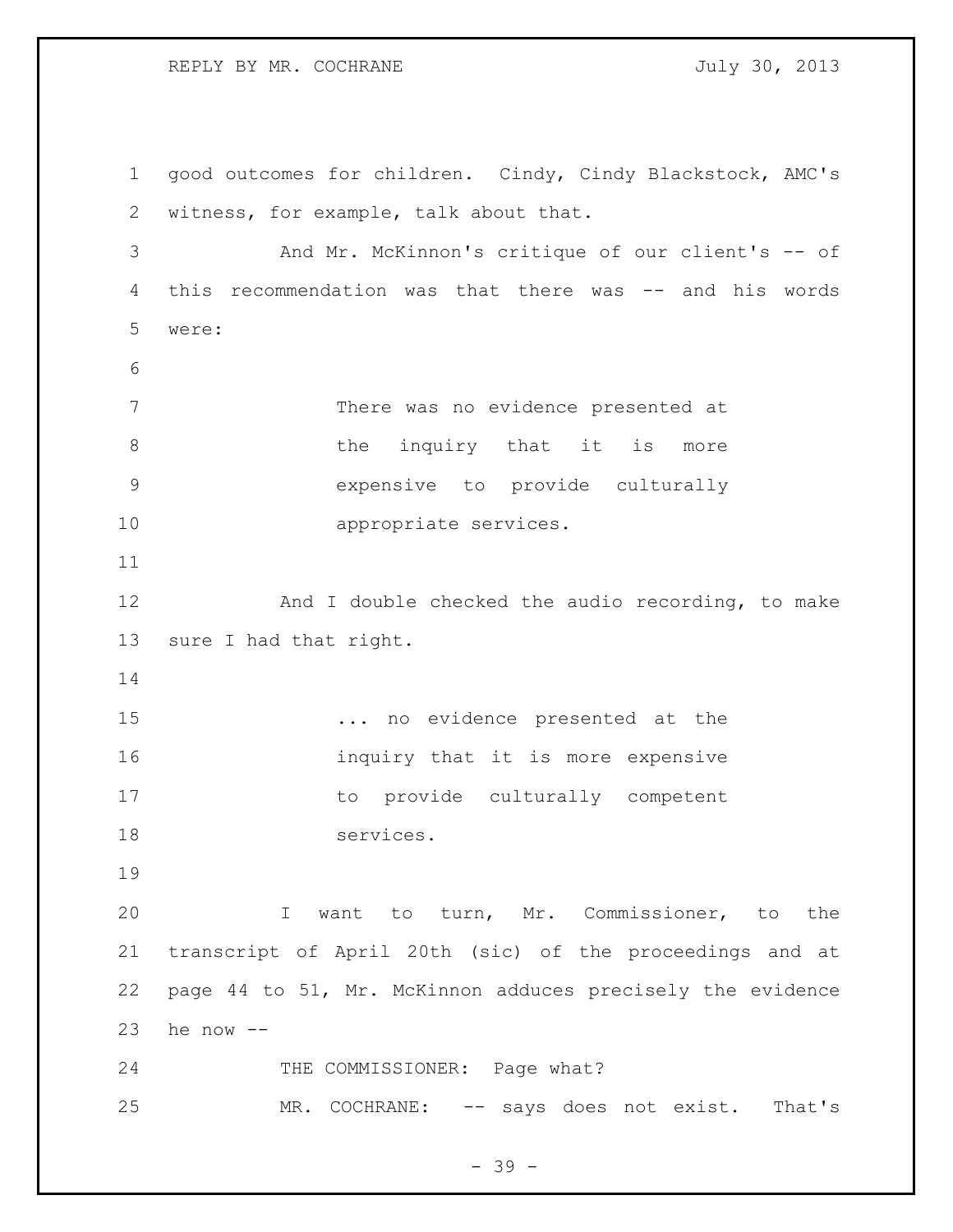REPLY BY MR. COCHRANE 30, 2013

 page forty, 49 to 51. 2 THE COMMISSIONER: Yes. MR. COCHRANE: There's evidence there that he adduced. And that is a -- 5 THE COMMISSIONER: Who, who's the witness? MR. COCHRANE: -- that is a cross-examine (sic) of Billie Schibler, April 29th, 2013, page 51, line 3. And Mr. McKinnon asks her:  $''$  Q Is it your evidence that 11 11 it's more expensive or requires more social workers to do culturally appropriate practices 14 and procedures?" That's the question. Answer, Ms. Schibler: 18 TI would suggest that yes, it is, 19 but it's not just for ... culturally appropriate. I think if we talked about best practice services it doesn't matter which culture you're from, [you're] still best practice and, yes, it is more expensive ... yes, it is

 $- 40 -$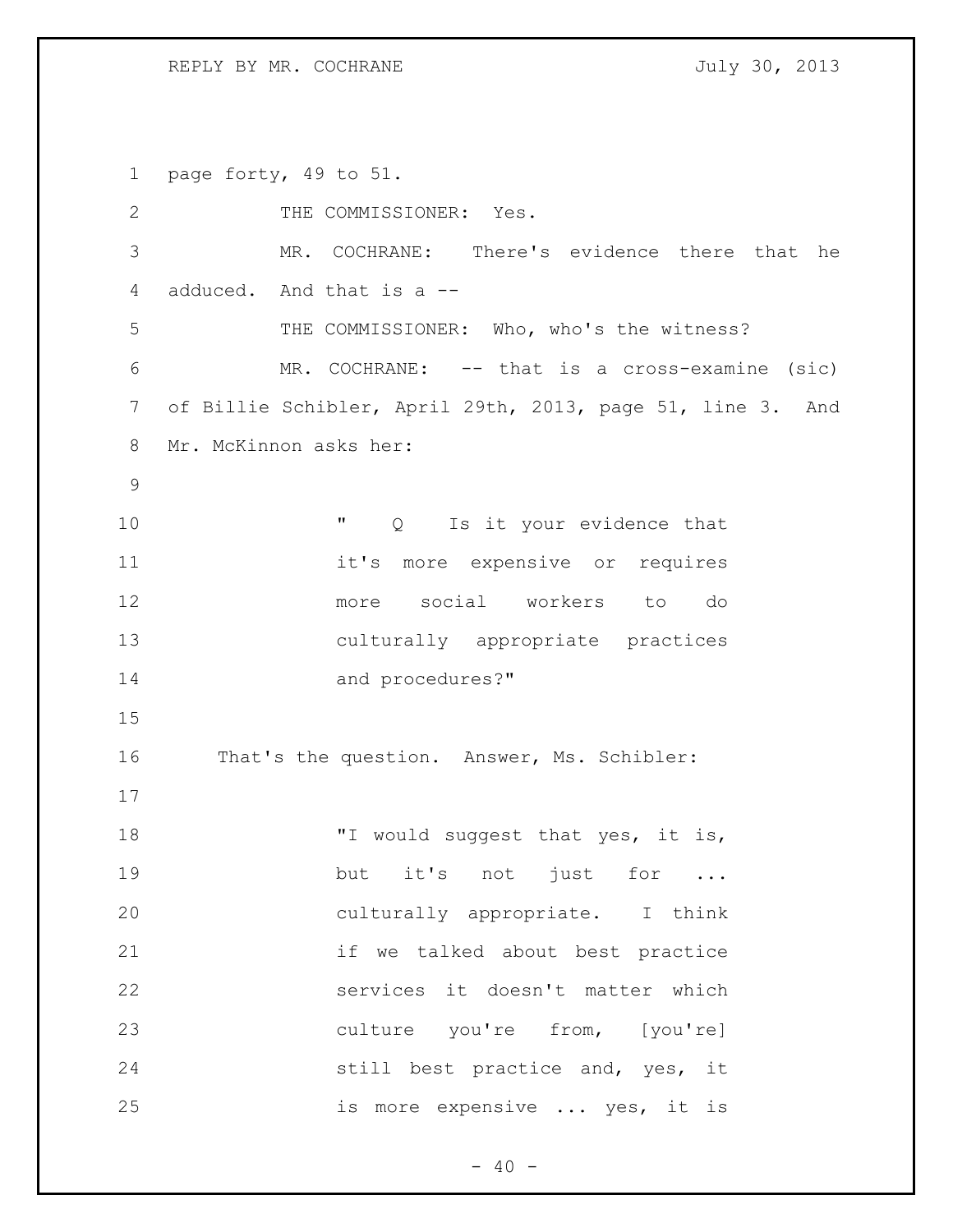| $\mathbf 1$  | not necessarily reflected in the                           |
|--------------|------------------------------------------------------------|
| $\mathbf{2}$ | current funding model so  would                            |
| 3            | have to be adjustments to that."                           |
| 4            |                                                            |
| 5            | And she repeats that theme earlier on, page 50 of          |
| 6            | transcript. She makes the point that it's not<br>her       |
| 7            | reflected in the funding agreement.                        |
| $\,8\,$      | So to suggest, with respect to number 5, Mr.               |
| 9            | Commissioner, that there's no evidence, that's simply not  |
| 10           | correct.                                                   |
| 11           | He next commented on recommendation number 7 and           |
| 12           | I'll turn to that now, Mr. Commissioner. Recommendation -- |
| 13           | in recommendation 7, and I talked about this during my     |
| 14           | closing, but we're asking for:                             |
| 15           |                                                            |
| 16           | "Funding allocations for agencies                          |
| 17           | and Authorities with respect to                            |
| 18           | quality assurance functions should                         |
| 19           | be structured "                                            |
| 20           |                                                            |
| 21           | That allocation:                                           |
| 22           |                                                            |
| 23           | " should be structured to take                             |
| 24           | into account agency size, quality                          |
| 25           | assurance needs, [methology                                |

- 41 -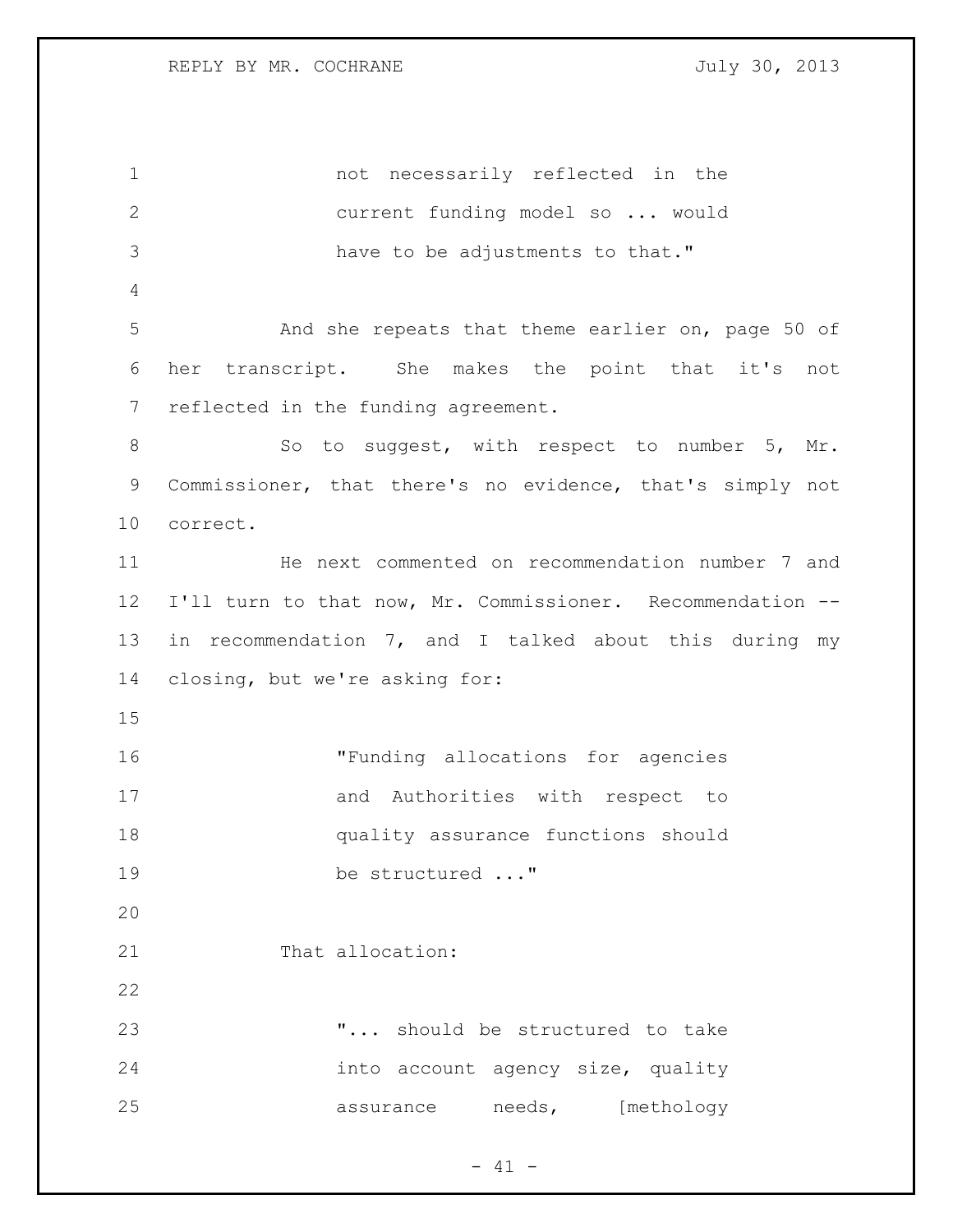1 (sic)], [geographic] area, caseload and the scheduled approach undertaken by each [agency]." Now, Mr. Commissioner, you heard, again, a lot of evidence about quality assurance. You heard about why

 quality insurance (sic) is important to the system and why it's critical to the child welfare system. And Ms. Flette talked about that in her evidence.

11 Now, Mr. McKinnon, to be fair to him, said, it's too early to tell if this recommendation is warranted and I think he said that because the quality assurance funding at the agencies just rolled out within the last year. So, so I, I get that.

16 But the reality is, Mr. Commissioner, is that each agency right now receives funding for one quality assurance person, that's each agency. And there's no consideration to an agency's size, the number of cases they have, the number of employees they have, the complexity of the cases they carry. And the point of this recommendation, frankly, is, is that, that there should be an account of that. Because you, you, you going to have situations, I'm sure, where you're going to have smaller agencies, such as Intertribal CFS, small agency, small

 $- 42 -$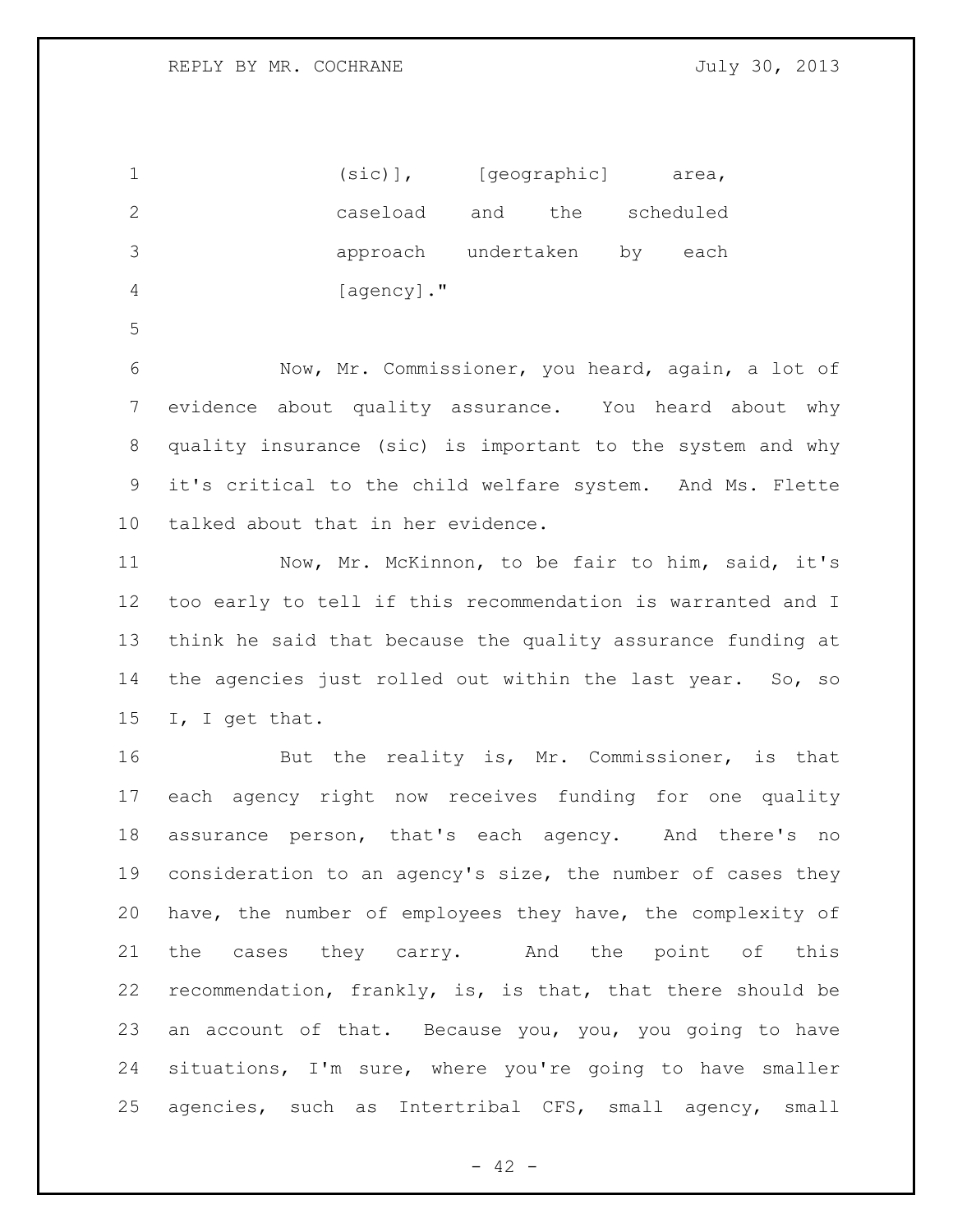number of cases. It's one QA person. Compare that to an agency like Southeast Child and Family Services or to West Region Child and Family Services, those are bigger agencies, Mr. Commissioner, in this province where the number of cases, the number of staff, the number of children in care, the number of foster homes, all of those important factors are higher, they're more complex in those bigger agencies. But yet, it's not accounted for. And our recommendation is simply that those factors should be looked at.

11 THE COMMISSIONER: And --

 MR. COCHRANE: Argue this is a responsible recommendation and one that's only going to improve quality assurance which we believe very strongly will improve the child welfare system in Manitoba.

 THE COMMISSIONER: -- and you -- the last word should be each agency, rather than each authority, I gather? In, in the recommendation?

19 MR. COCHRANE: Yes, one -- what I'm referring to there, Mr. Commissioner, is you, you've heard evidence from Elsie Flette. You didn't hear evidence from the Northern Authority because they weren't called. But what, what I'm getting at there is that at the Southern Authority, you'll recall, they have a, a plan to conduct QA reviews of each agency on a four year cycle. So I'm just -- I'm saying

 $- 43 -$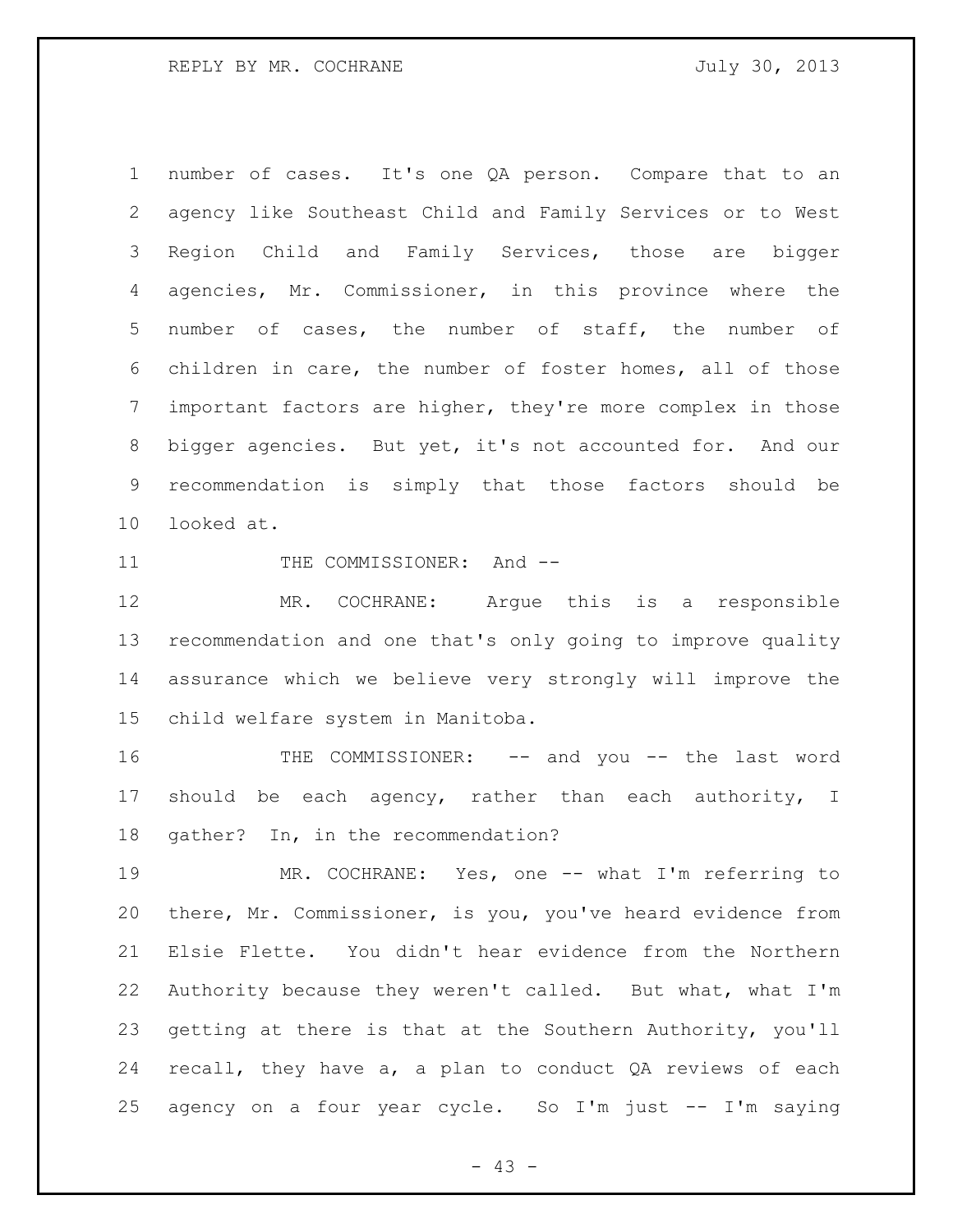REPLY BY MR. COCHRANE JULY 30, 2013

 there that the scheduled approach to QAs should be considered a factor in the funding. THE COMMISSIONER: That's a scheduled approach undertaken by each authority? MR. COCHRANE: Yes. THE COMMISSIONER: All right. Not agency? 7 MR. COCHRANE: No, not agency. 8 THE COMMISSIONER: Oh, okay. MR. COCHRANE: I'll move on, Mr. Commissioner, to recommendation number 15, which is another recommendation Mr. McKinnon talked about. 12 THE COMMISSIONER: Sixteen? MR. COCHRANE: Fifteen. 14 THE COMMISSIONER: Fifteen. MR. COCHRANE: Fifteen. This one has also been subject of some comment by other parties, but the recommendation, just so we're clear again, is that: "The CFS Act should be amended to provide a clear delineation between 'prevention' and 'protection' services, providing clear direction as to when agencies can stream families into **prevention** services. The

 $-44 -$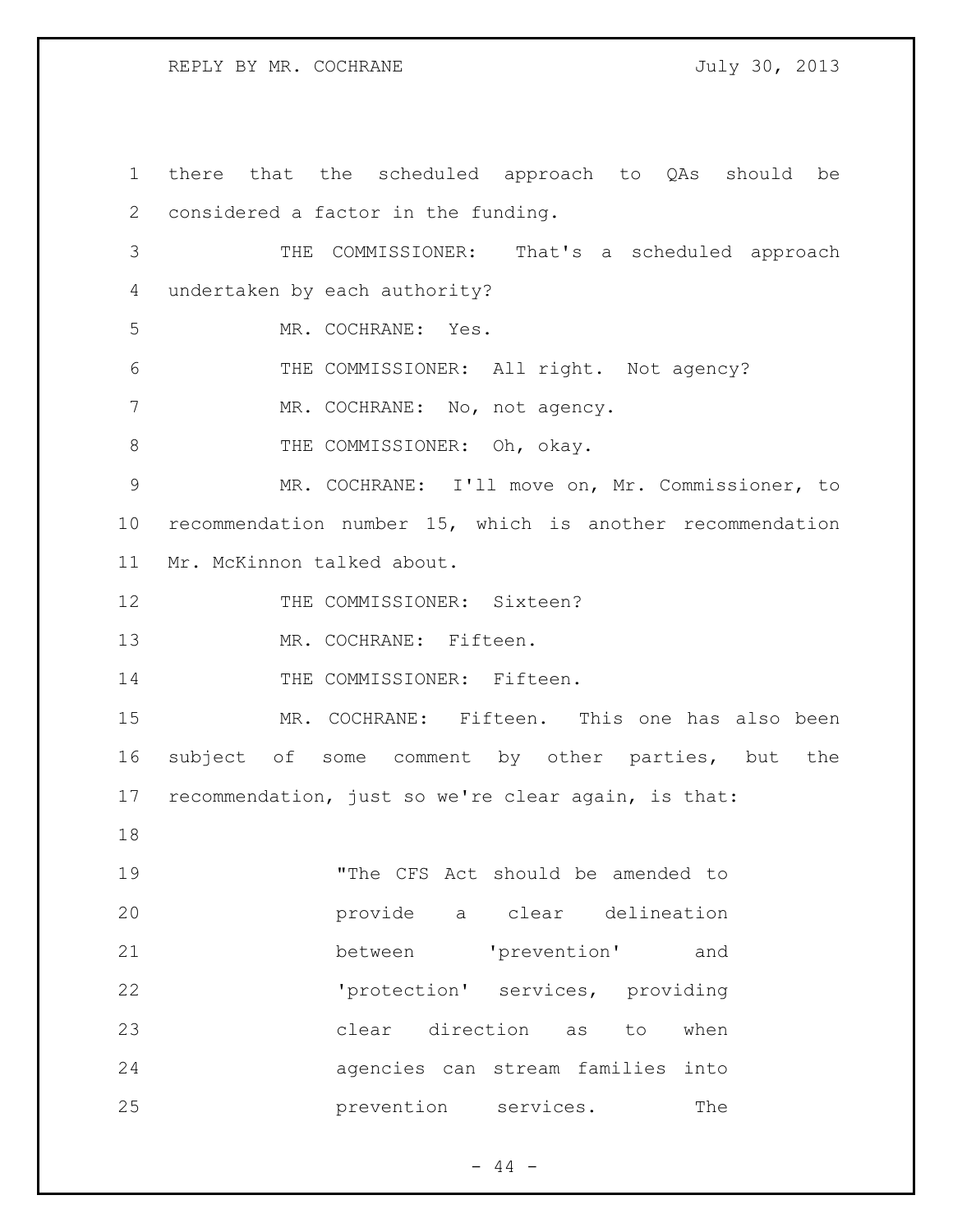threshold for child protection referrals should be when children are reasonably suspected to be at 'risk of serious harm'. All other matters should be referred to the appropriate prevention [stream]."

8 As I mentioned in my closing, Mr. Commissioner, this is somewhat of a, what I would call a technical recommendation, in the sense that -- well, I'll -- let me back up a bit.

12 When Mr. McKinnon talked about this recommendation, you asked him if the new service model, that is differential response, is compatible with the CFS Act. That, Mr. Commissioner, is the goal of this recommendation, to make it consistent, to make the legislation more compatible with having that clear delineation. This recommendation assists in that regard.

 When you asked, Mr. Commissioner, Mr. McKinnon if the CFS Act needs to be amended to be compatible with the new service model, Mr. McKinnon responded: I don't think so.

 And his, his criticism of this recommendation wasn't that it wasn't a good recommendation. In fact, he said it might be a great recommendation. He said it might

 $- 45 -$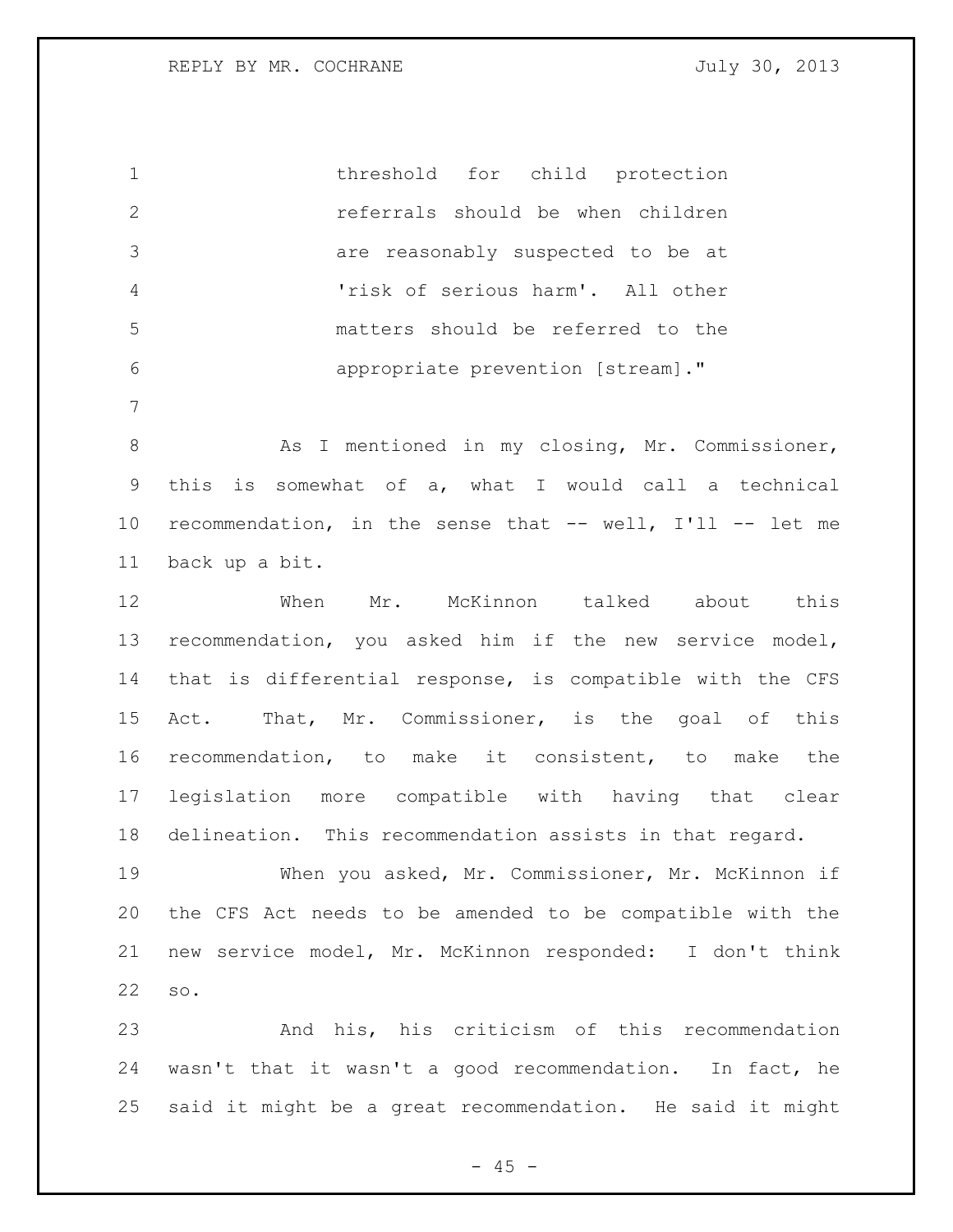1 be a great recommendation for a year, a couple years, or 10 years, depending on how long this service model's considered to reflect best practice. And it's his view that it would be a mistake to legislate a distinction between prevention and protection services.

 We disagree. The Act already provides a distinction between protection and voluntary services. However, it is completely silent with respect to prevention services, despite the new model that's in place.

 The new, the new model, of course, as you've heard, is designed to focus on prevention services, because it's those -- the evidence shows that it's prevention services that results -- it results in better outcomes.

 The goal, therefore, of this recommendation, of course, is to expand the provision of prevention services.

16 And this was talked about, Mr., Mr. Commissioner, by Dr. Brad McKenzie and he talked about this on May 30th, 2013, at page 22 and again at page 98 and 99. I won't read his quotes, although I have them here if you wish for me to go into it. But the gist of what he's saying is that the, there's a need to expand prevention services. And he was, he was being questioned then by Mr. Olson.

 And let's not forget, Mr. Commissioner, that the evidence you've heard is all that all agencies, child welfare agencies in Manitoba, are required to follow the

 $- 46 -$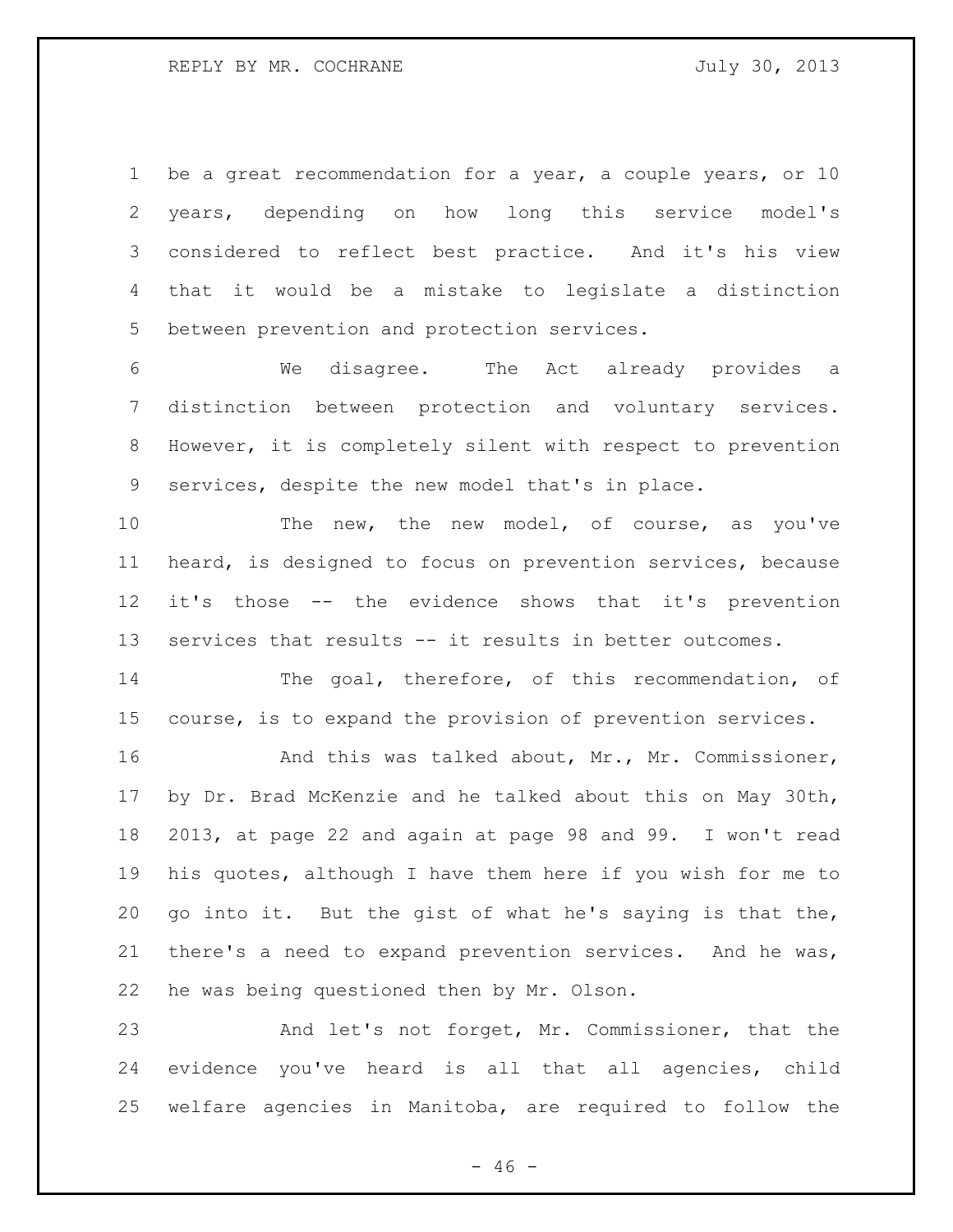differential response model in order to receive funding from the Province. How can the Province require the service model on the one hand, but then ignore, ignore it when it comes to the overriding legislation on the other hand? Legislation, in our view, should respect, reflect, respect and reflect the practice of child welfare in Manitoba, not ignore it. If the practice of child welfare changes in the future, the legislation should be amended again at that time. It's that, it's that simple.

 His next -- Mr. McKinnon then commented on recommendation 32. Mr. Commissioner, that's a recommendation that we've put forward that there should be FASD specialists at every agency. We say the Province should provide funding for FSD, F, FASD specialists at each child welfare agency.

 Mr. McKinnon, McKinnon's criticism was that there's no evidence to assess or support the need for this recommendation. And that's not true, Mr. Commissioner.

 When, when Ms. Flette testified before the inquiry, that's April 30th, 2013, page 116.

21 THE COMMISSIONER: What date?

MR. COCHRANE: One sixteen.

THE COMMISSIONER: Do you know the date?

MR. COCHRANE: April 30th, 2013.

THE COMMISSIONER: Right.

 $- 47 -$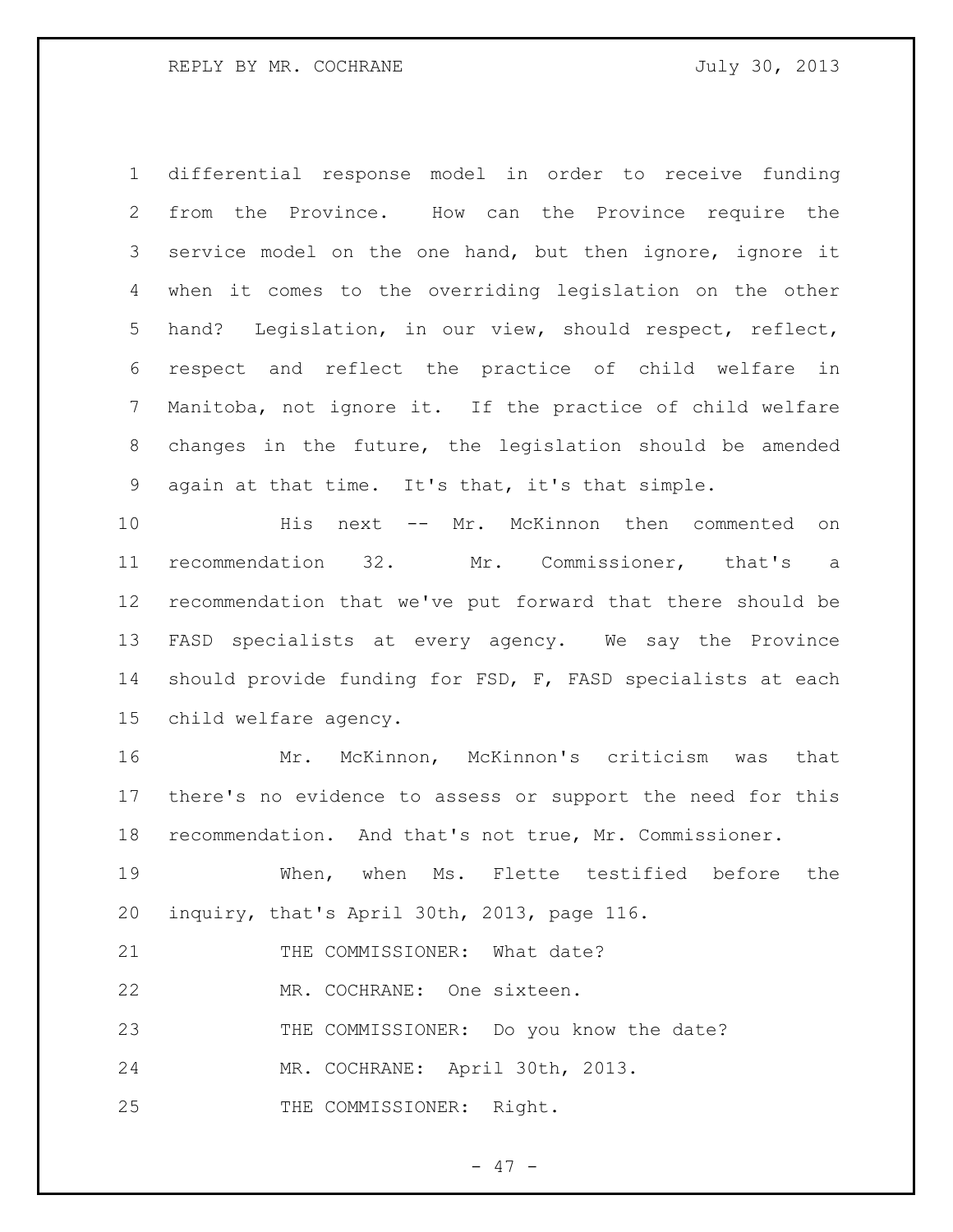MR. COCHRANE: As well, on page 117, she talked about the main reasons, the top reasons why children come into care. I don't know if you recall that discussion. But within those reasons, she talked about addictions, addictions to alcohol and to drugs. So that issue was definitely talked -- touched on in the evidence.

 But even besides that, Mr. Commissioner, I want to remind you that Section 3 of the order in council requires you to consider the findings made in the reports that were completed after the death of Phoenix Sinclair and you're to consider the manner in which the recommendations from these reports were implemented. And that's key because one of those reports, which is referenced in Section 3(d), is Honouring Their Spirit, A Child Death Review, and that's the report by Billie Schibler.

16 10 In that, in that report there was a recommendation that FASD specialists be placed at each CFS agency. That's the recommendation made in that report and this cannot be ignored, as suggested by Mr. McKinnon, because of that section.

21 And Ms., Ms. Loeppky, of course, talked about this during her testimony and that's on May 9th, 2013, page 197. And in essence, what she's talking about there, Mr. Commissioner, is the Government's response to that recommendation. And what she said, in a nutshell, is this:

- 48 -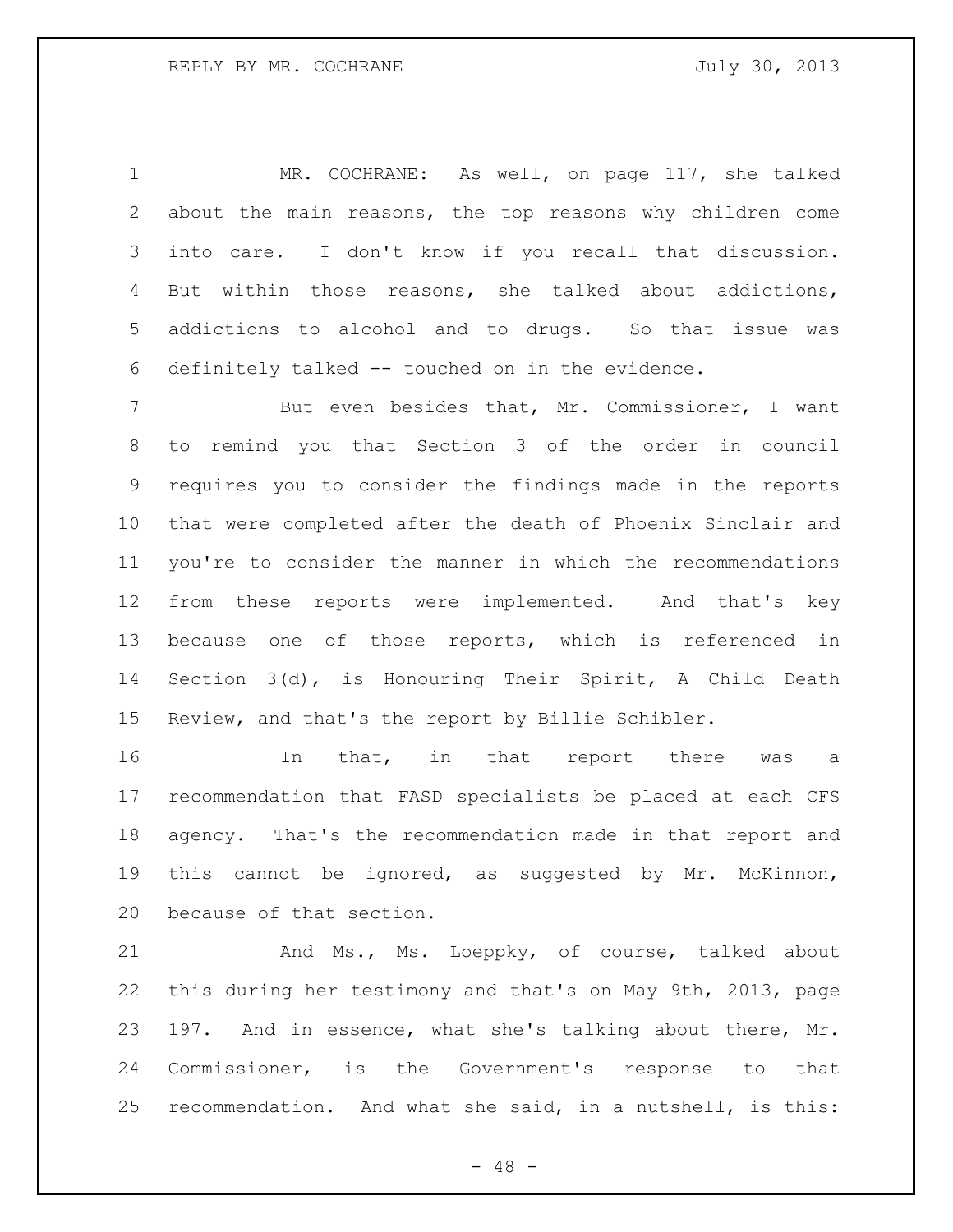That the Province made a decision that instead of being putting FSD, FASD specialists at each agency, there, by my count, there's about 19 or 20 agencies, they decided instead to put those specialists at the authority level, four positions, instead of the 20. Or five positions, is what she said in her evidence. They haven't fully implemented that recommendation and it's our review that the response to that recommendation, Mr. Commissioner, should be reviewed by you, particularly when you hear from Ms. Flette that one of the main reasons for children coming in apprehension today is because of addictions. It is the agencies, Mr. Commissioner, the front line workers, the 13 agencies, that require that resource. So our recommendation is that in addition to keeping the, those positions at the authority level, that you, that they ought to be added, as well, to the agency level. That's the gist of our recommendation.

 Finally, Mr. Commissioner, Mr. McKinnon referenced forty, 43 and 44 of our recommendations. These are ones that relate to poverty and housing. And he said, authorities and agencies, they want to get into the business of housing and food, I think, were his words. And he said there's no evidence before you, Mr. Commissioner, to support these recommendations.

Now, my view, Mr. Commissioner, is you heard a

- 49 -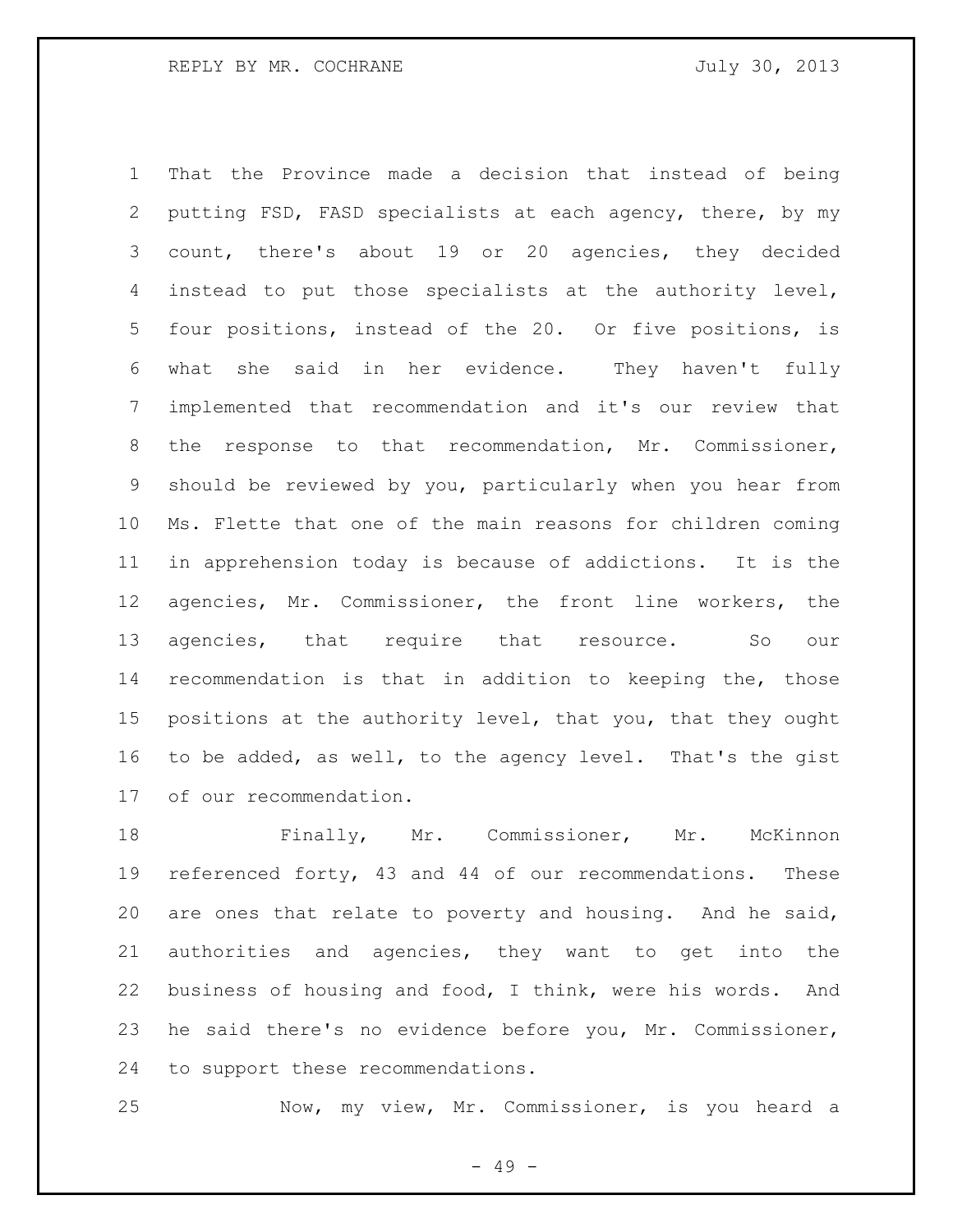| $\mathbf 1$ | lot of evidence about inadequate housing, about poverty and |
|-------------|-------------------------------------------------------------|
| 2           | the linkage of these problems to the child welfare system.  |
| 3           | Again, the evidence of Elsie Flette, when she testified     |
| 4           | before the Commission on April 30th, 2013, page 116, 117    |
| 5           | and 118 and 119, Mr. Commissioner. She again talked about,  |
| 6           | at the top, reasons for children coming into care. And one  |
| 7           | of the reasons she mentioned was housing.                   |
| $8\,$       | And on page 117, she was asked:                             |
| $\mathsf 9$ |                                                             |
| 10          | "I'm interested in that  in the                             |
| 11          | housing reason.  can<br>you                                 |
| 12          | explain that a bit more?"                                   |
|             |                                                             |
| 13          |                                                             |
| 14          | And on page 117, line 19, she went on to explain            |
| 15          | I won't go through the entire explanation. It's<br>that.    |
| 16          | there and I'd suggest that you take a look back at that if  |
| 17          | there's any question. But she said:                         |
| 18          |                                                             |
| 19          | we remove kids sometimes<br>$\mathbf{u}_{\text{max}}$       |
| 20          | because of housing, because a                               |
| 21          | family has no place to live "                               |
| 22          |                                                             |
| 23          | She says:                                                   |
| 24          |                                                             |

- 50 -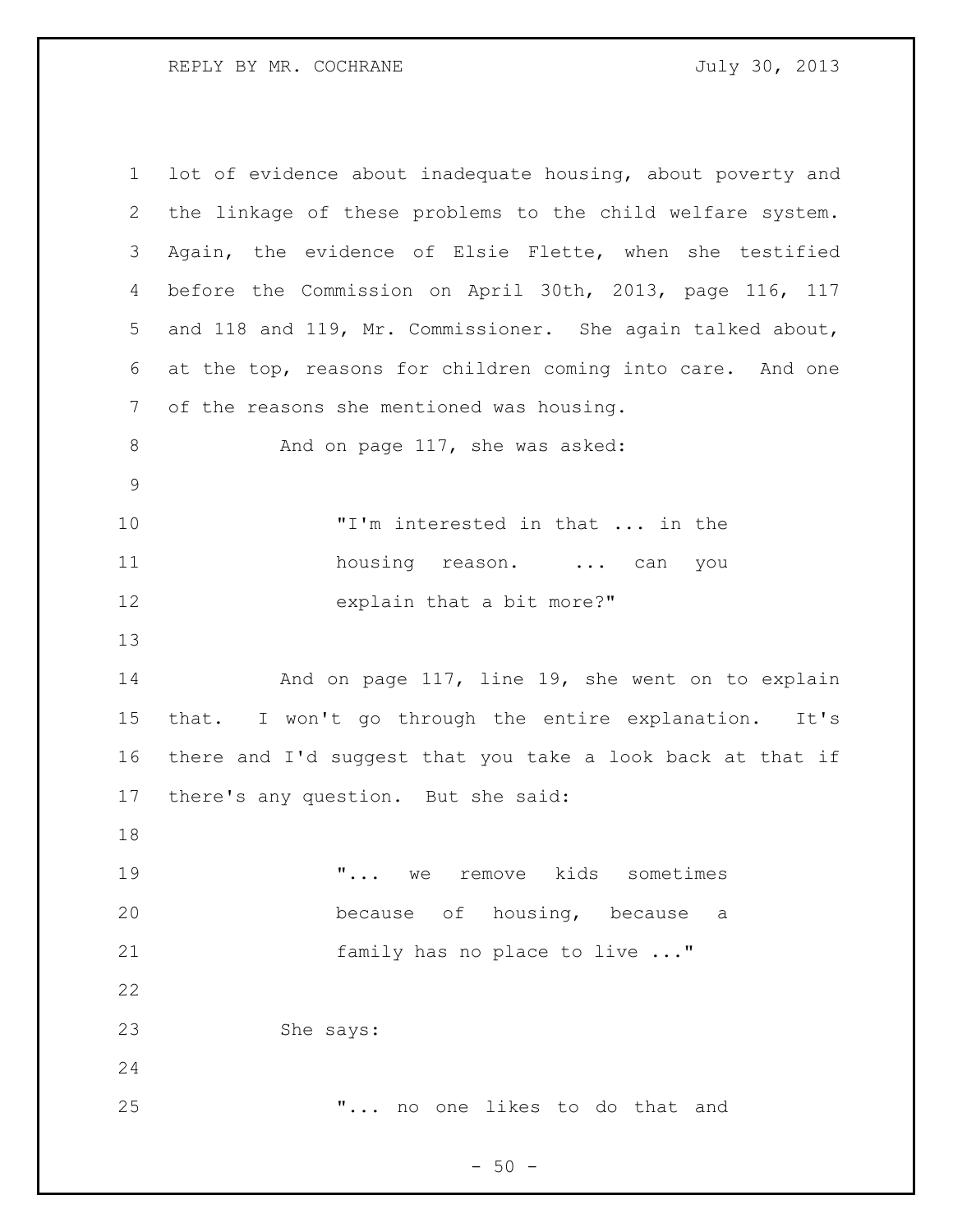| $\mathbf 1$    | you try to work with the family to               |
|----------------|--------------------------------------------------|
| $\mathbf{2}$   | see what they can find for a house               |
| 3              | or a home to live in "                           |
| $\overline{4}$ |                                                  |
| 5              | She says:                                        |
| 6              |                                                  |
| 7              | "If you're a family who wants to                 |
| 8              | take in relatives that might have                |
| $\mathsf 9$    | to be removed from their mom and                 |
| 10             | dad [and] you're willing to care                 |
| 11             | for them but you have no space in                |
| 12             | your house  those kids [often -                  |
| 13             | - those, those kids] end up coming               |
| 14             | into [the] care and/or being                     |
| 15             | placed with perhaps strangers or                 |
| 16             | perhaps outside<br>the                           |
| 17             | community."                                      |
| 18             |                                                  |
| 19             | And then she talked about, at the bottom of page |
| 20             | 118, she goes:                                   |
| 21             |                                                  |
| 22             | " you know, the different a                      |
| 23             | good environment makes to you and                |
| 24             | to your mental health and your                   |
| 25             | wellbeing [the wellbeing of]                     |
|                |                                                  |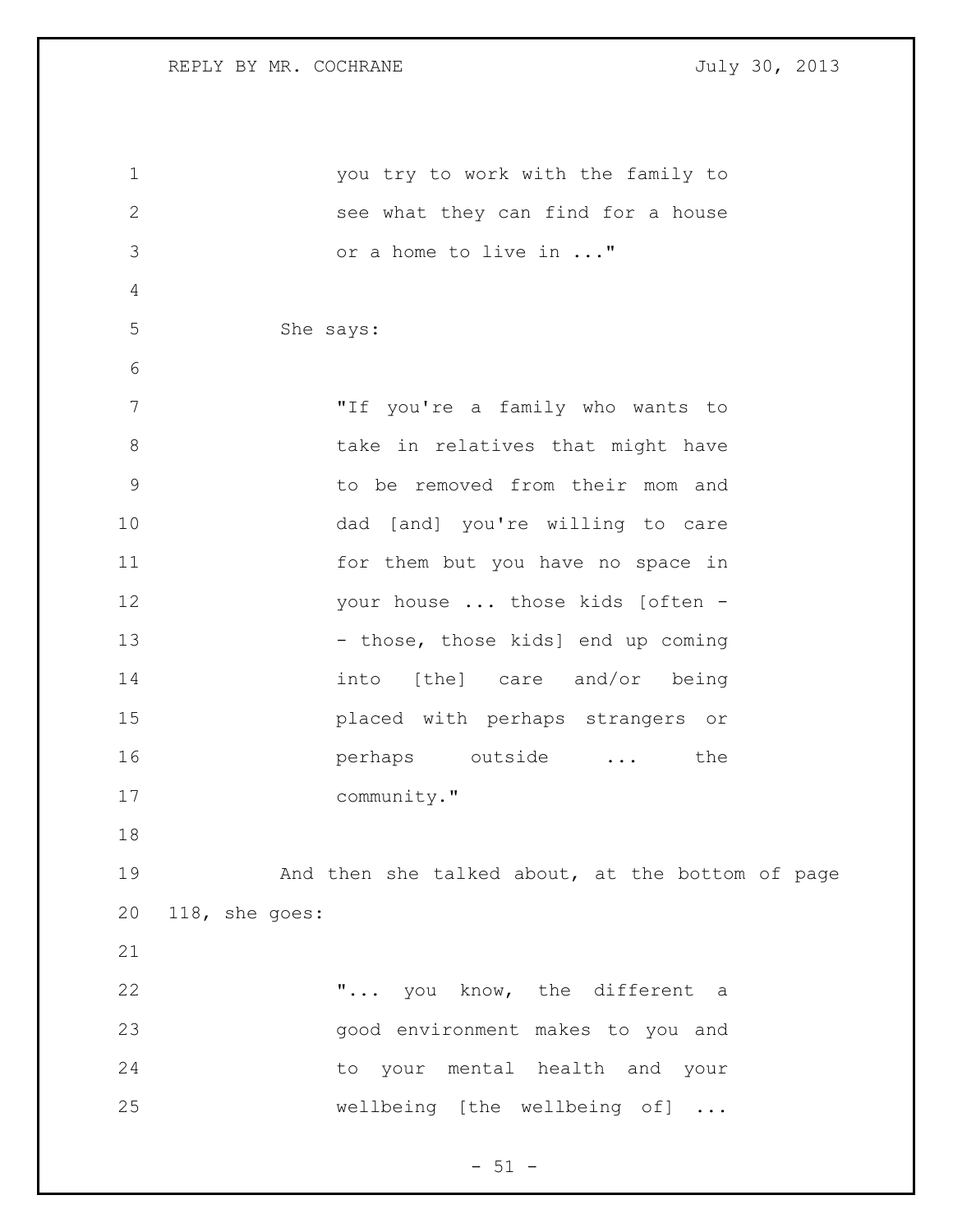1 kids being able to study and do 2 homework ... you know, it's hard 3 to come home from school when 4 there's 12 kids in the house and 5 there's no space and trying to sit 6 down and find a quiet place to do 7 [your] homework. And those types 8 of issues that are -- really 9 **12 [these type of issues really]** 10 impact ... families, ... we don't 11 have good ... solutions right now 12 in child welfare about what to do 13 with that." 14 15 And then she talks: 16 17 **"...** once we remove ... children 18 ... we don't call it housing when 19 we pay foster parents ... 20 [maintenance fees] ... special 21 **rates** and that, but ... we 22 certainly do support them if they 23 [need] to get an additional 24 bedroom [and] get more space, so 25 there is a housing cost ... we

 $-52 -$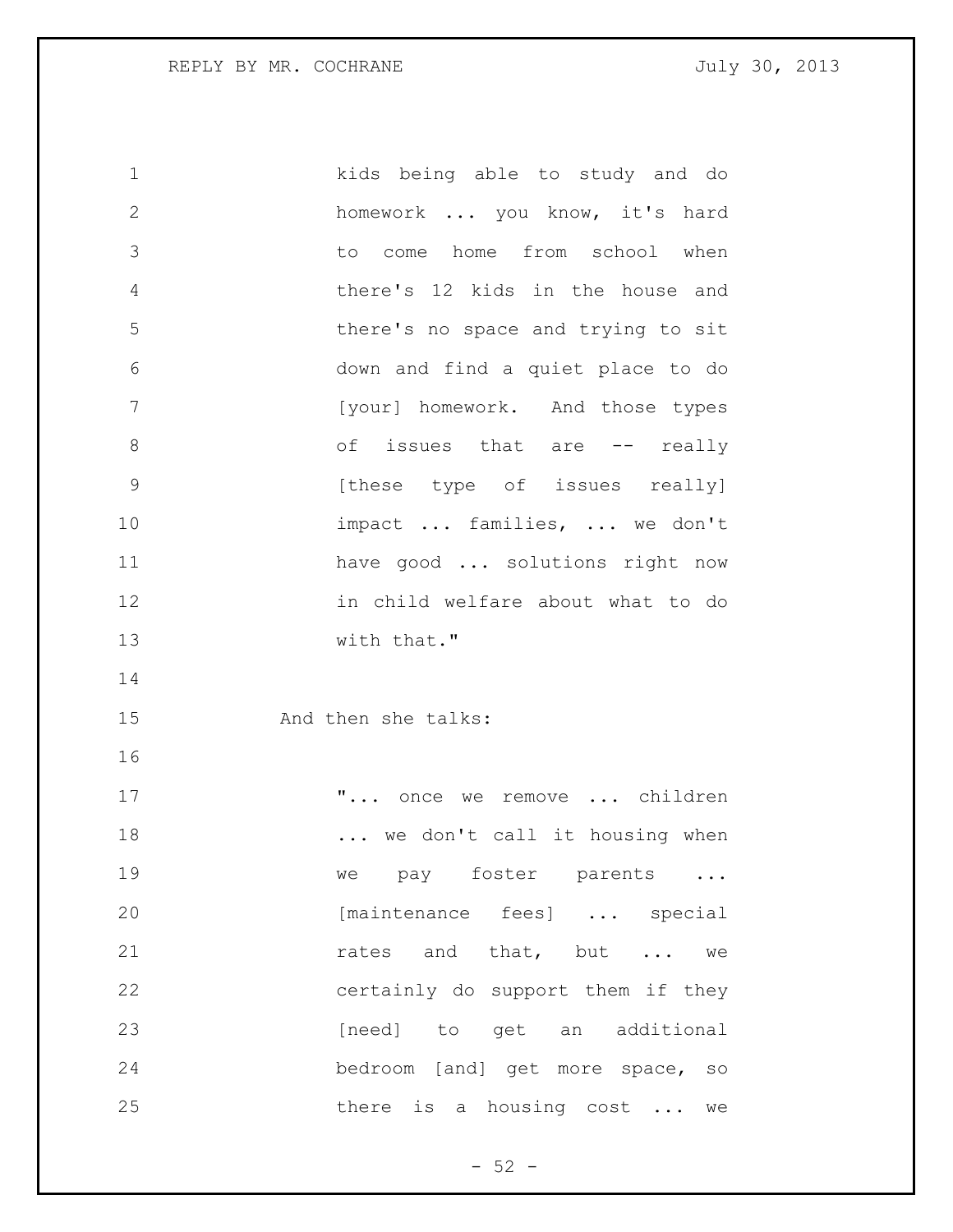```
1 pay."
```
 "It would [be, in my] in my opinion [it would] in the long run be much more [cost-effective] for those families, where we can do 7 it, to support them and get them good housing and [keep] help them maintain their family and their kids [rather] than putting those kids [into] care ... sometimes for 12 a very long time."

 So that evidence is before you, Mr. Commissioner and she made very clearly (sic) the linkage between housing and children in care.

 And if you look at our, our wording 43 in our recommendation, what we're suggesting, what we're recommending is that the authorities and agencies have the ability to assist with housing. We're not suggesting, as Mr. McKinnon said, getting into the housing business, but the reality is we have to do with housing and we do, on many reserves in Manitoba.

 On the issue of food, again, just close that loop. It's tied into the issue of poverty. Agencies do

 $-53 -$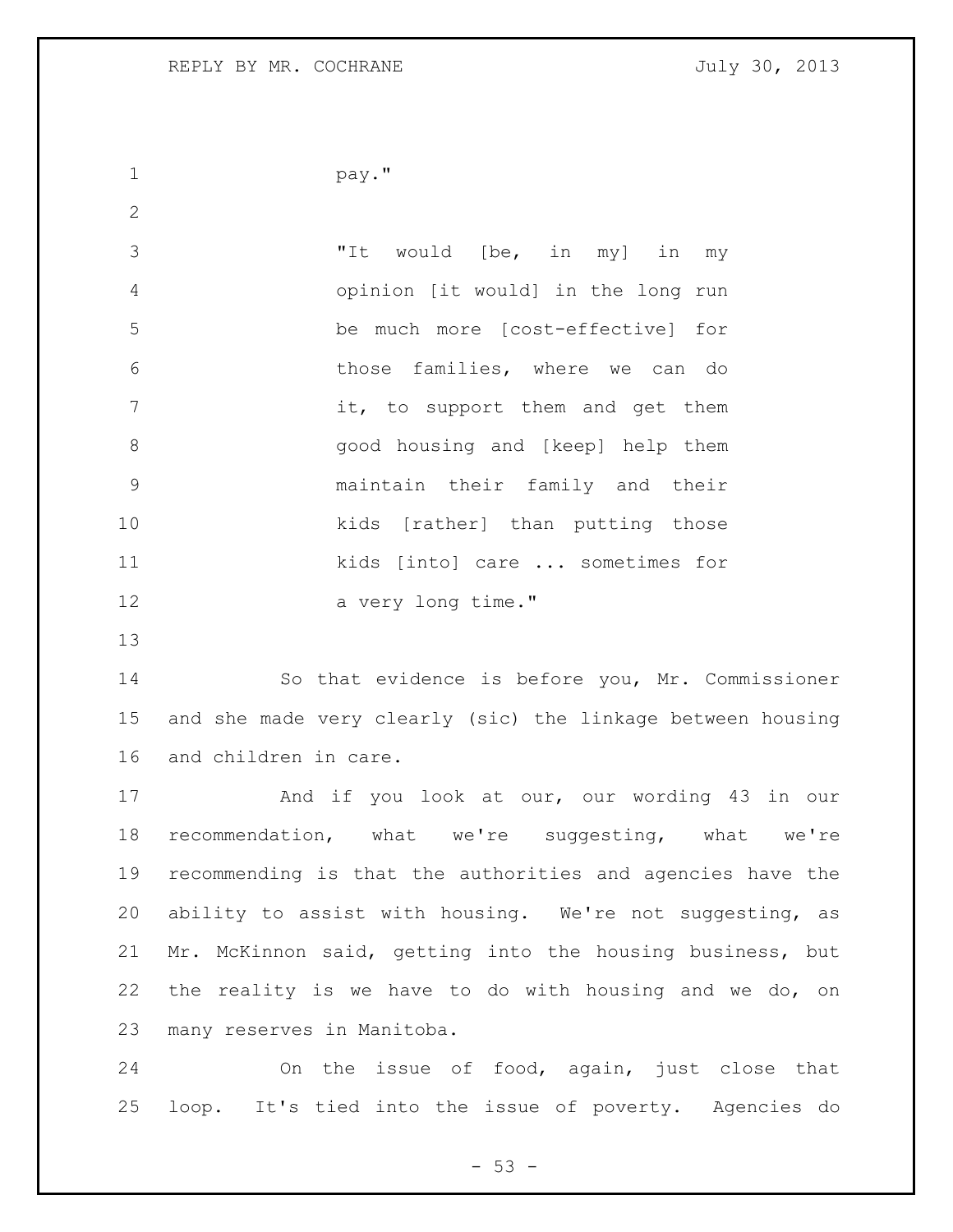provide breakfast programs, lunch programs and those type of programs on the reserve. So it is definitely tied to the work that the agencies do.

 THE COMMISSIONER: Well, bearing in mind the limitations on me, with respect to making comments, with respect to reserves --

 MR. COCHRANE: Yes, I understand that. The -- what we're talking about though is the, the -- an allocation of funding from the Province to, to enable these agencies to provide, to better provide those services they [sic] already providing. It's not a -- that, itself, is not a jurisdiction issue. We already do it.

13 THE COMMISSIONER: Yes.

 MR. COCHRANE: Let us do a better job, is what we're saying. That's the purpose of those recommendations.

 So in closing then, with respect to Mr. McKinnon, I would challenge the Department and Mr. McKinnon, to tell you, instead of summarily dismissing our recommendations, because of they say costs or no evidence, to tell you how and why our recommendations will not make the system better and more responsive and how and why our recommendations, if implemented, do not better protect children, because that's what, that's what we're here for, Mr. Commissioner. That's the purpose of this inquiry. And we believe that if those implementations -- recommendations are implemented,

 $-54 -$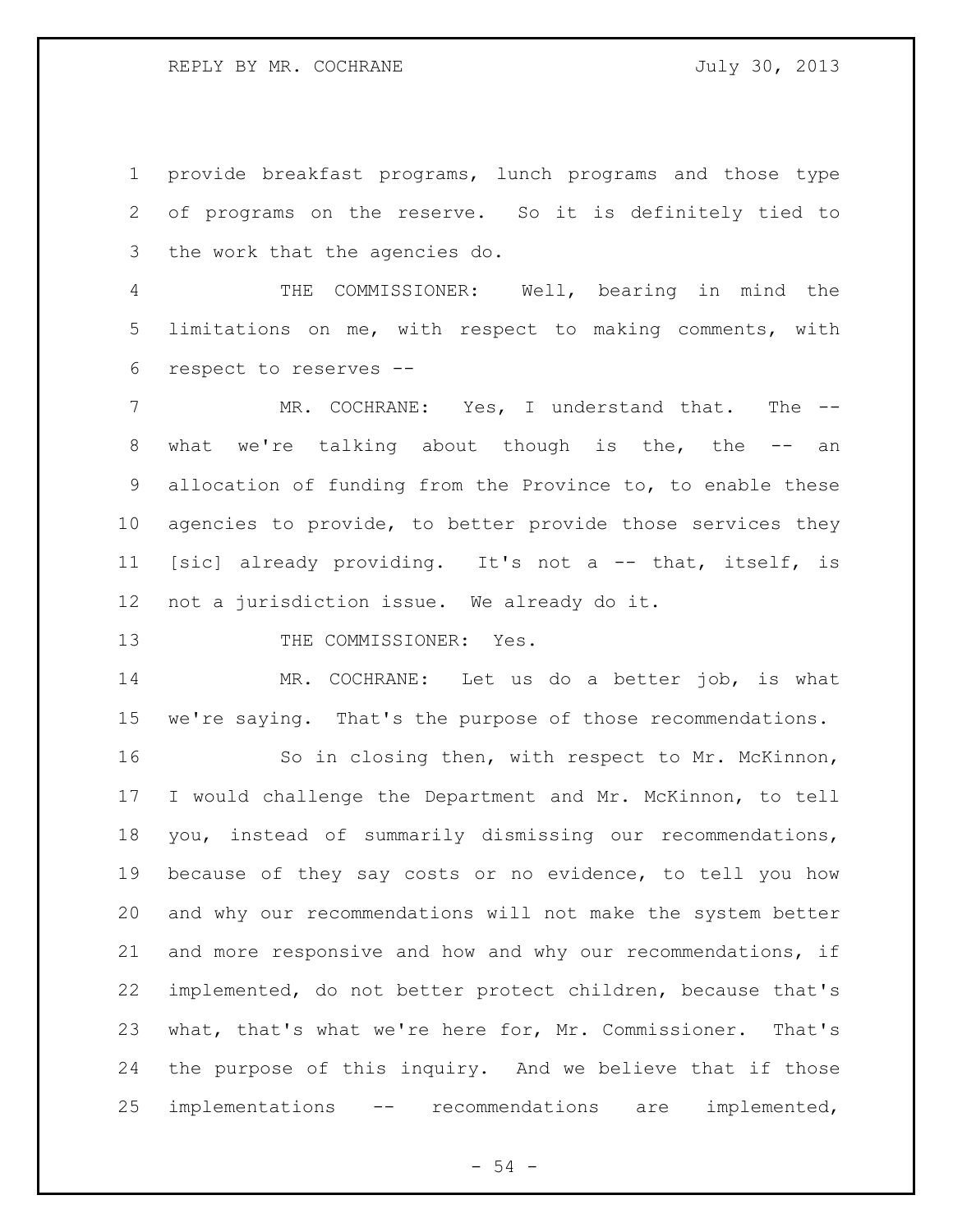children will be better protected.

| $\overline{2}$ | I'd like to move now to Mr. Gindin. Just very              |
|----------------|------------------------------------------------------------|
| 3              | quickly, with respect to his first recommendation, number  |
| 4              | 1, that is separating protection and prevention, just to   |
| 5              | make the point, Mr. Commissioner, that you've heard from   |
| 6              | the Southern Authority -- just to make a quick point with  |
| 7              | respect to that recommendation, you've heard from the      |
| 8              | Southern Authority, Northern Authority, ANCR, General      |
| 9              | Authority, ICFS, Intertribal CFS and the Department and    |
| 10             | each of those parties -- and I may have missed others --   |
| 11             | they all oppose that recommendation. And the same goes for |
| 12             | his recommendation number 3.                               |
| 13             | I'd like to make some short additional comments            |
| 14             | to some of Mr. Gindin's other recommendations if I can. I  |
| 15             | won't be long.                                             |
| 16             | Recommendation number 4 and 5 that he makes.               |
| 17             | Number 4 is:                                               |
| 18             |                                                            |
| 19             | "That a file cannot be closed by a                         |
| 20             | supervisor when unresolved issues                          |
| 21             | still remain;"                                             |
| 22             |                                                            |
| 23             | And the fifth recommendation is:                           |
| 24             |                                                            |
| 25             | " all files should remain open                             |

- 55 -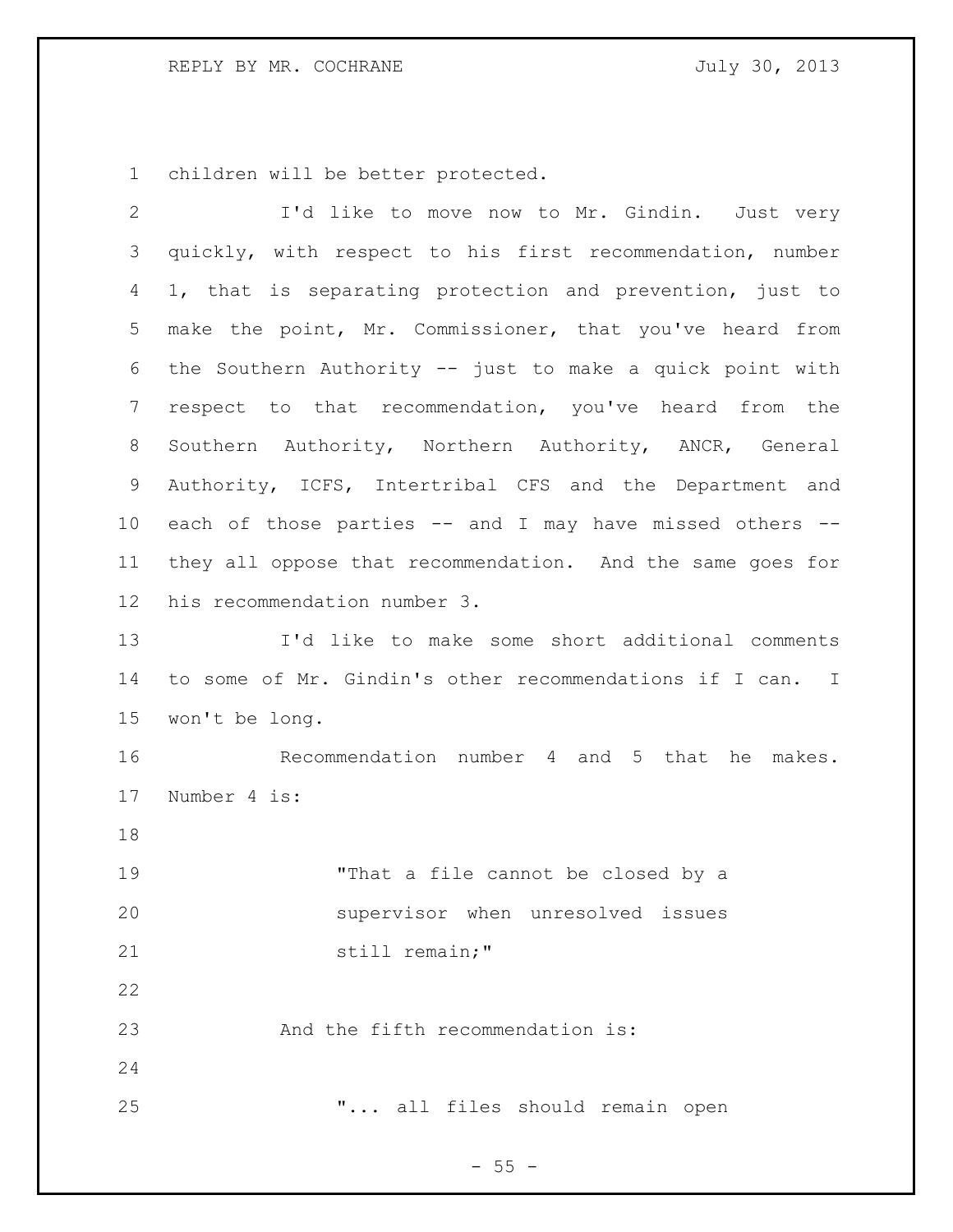to service for at least 3 months 2 after a child is deemed to be safe and either left with or returned 4 to the family;"

 ANCR, Southern Authority and the Northern Authority would oppose these two recommendations, Mr. Commissioner. And I'll point out that a file is closed at ANCR today only when a child is determined to be safe and the risk levels are low. And in those circumstances, there's no need for a file to remain, remain open for at least three months, as suggested. Doing so would increase social work load on non-essential matters and would divert attention away from families where children are in need of protection, or where there are serious risks to children. So, for those reasons, we would oppose those two recommendations.

 With respect to his recommendation number 6 and that is  $-$ 

 THE COMMISSIONER: Now, you, you said those two recommendations. Number 4 and?

MR. COCHRANE: Four and 5.

23 THE COMMISSIONER: And five?

MR. COCHRANE: Yes.

25 THE COMMISSIONER: All right.

 $-56 -$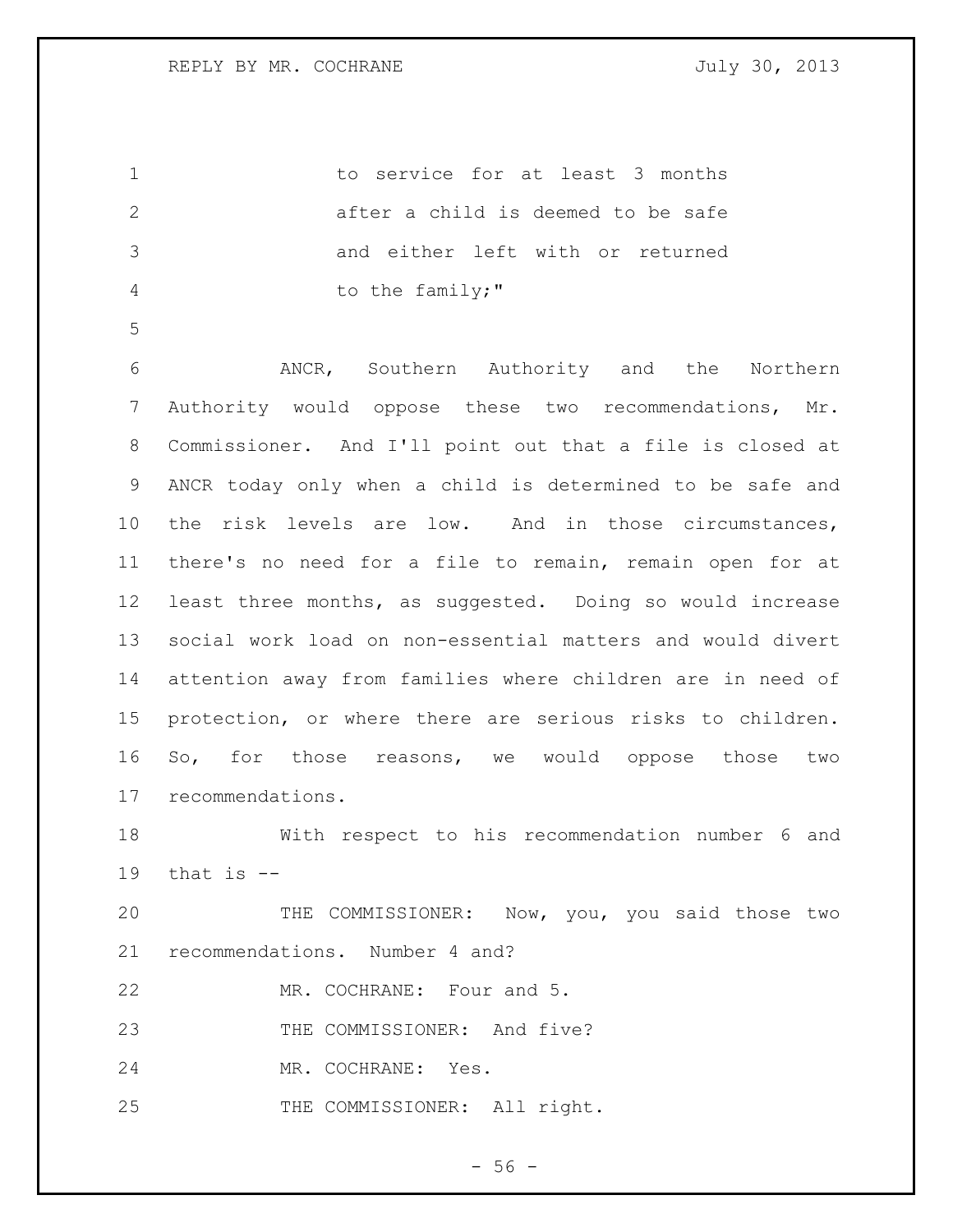MR. COCHRANE: I'm moving now, Mr. Commissioner, to Mr. Gindin's recommendation number 6. THE COMMISSIONER: Yes? 4 MR. COCHRANE: And that is that: "All children with an open file ... undergo a medical check-up 8 within one month ..." And my clients oppose that recommendation. 11 11 It is current practice, Mr. Commissioner, that all children in care receive an immediate medical assessment. That's the current practice, standard practice. If a child is not in care, the decision with respect to medical check up rests with the parents, unless there's abuse, an abuse investigation, in which case the child abuse regulation requires a medical examination. If a child is not in care, there's not a legal means for child welfare agencies to require parents to take their children for medical checkup. I think one of the parties -- I don't remember who, one of the parties made a similar statement. If services are being provided on a voluntary basis, or under the prevention stream, health care practitioners are not obligated to share medical information with child welfare agencies without the consent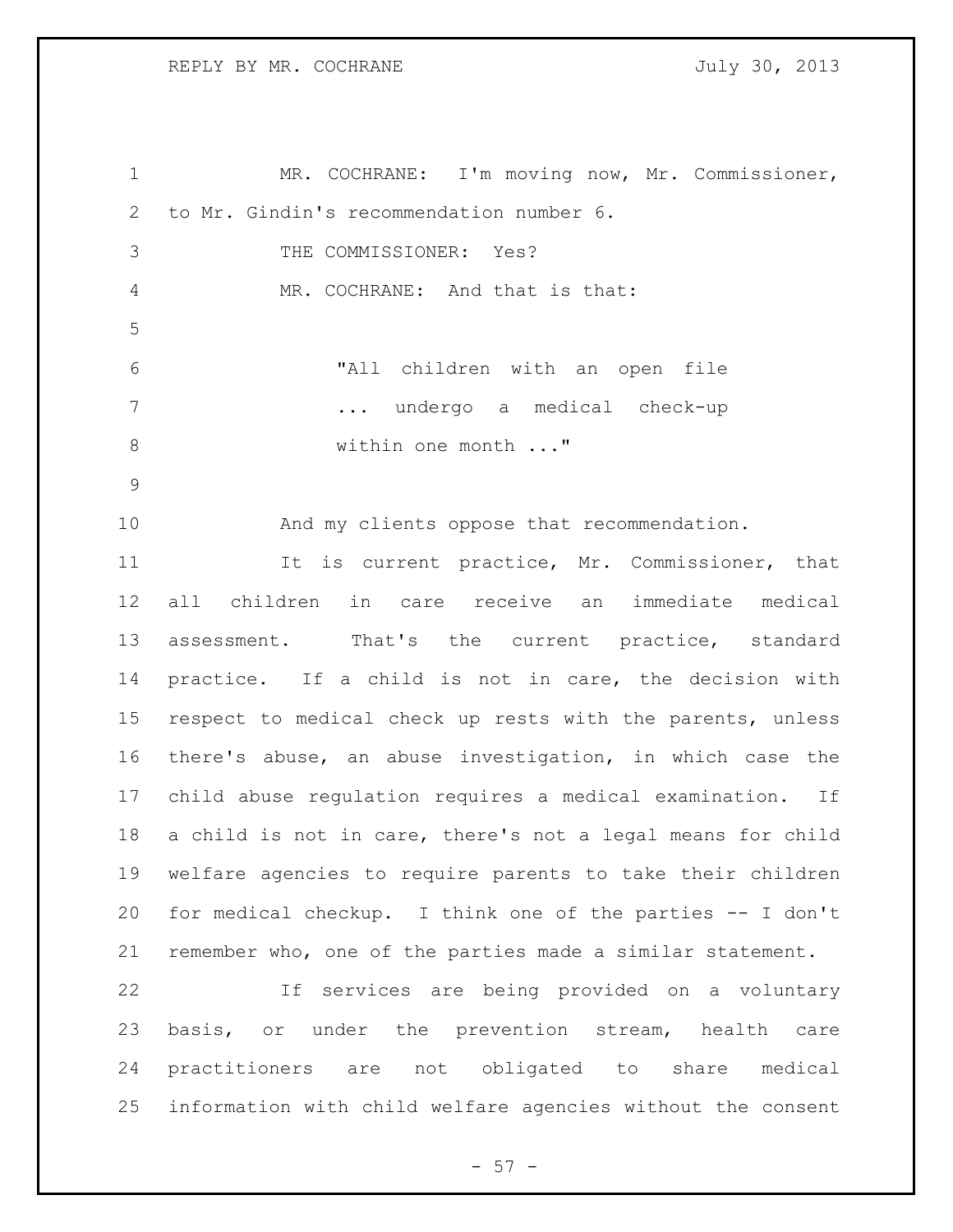of the parents.

| $\mathbf{2}$   | So it's not as if our clients are opposing                  |
|----------------|-------------------------------------------------------------|
| 3              | medical checkups, we're saying it's there, it's standard    |
| 4              | practice. We're opposed to making all open files            |
| 5              | that's, that's too broad a characterization.                |
| 6              | Moving on, Mr. Commissioner, this is my last                |
| $\overline{7}$ | comment respecting Mr. Gindin, recommendation number 21 and |
| 8              | the recommendation is:                                      |
| 9              |                                                             |
| 10             | "That every call that comes to                              |
| 11             | ANCR and  [any] other mandated                              |
| 12             | agencies be recorded in a log and                           |
| 13             | those records kept in accordance                            |
| 14             | with file adequate file retention                           |
| 15             | policies;"                                                  |
| 16             |                                                             |
| 17             | Mr. Commissioner, ANCR already records every call           |
| 18             | that comes in regarding a safety issue or a child           |
| 19             | protection concern. Those all already recorded and those    |
| 20             | calls are documented on the intake module. And this         |
| 21             | requirement, Mr. Commissioner, is already a provincial      |
| 22             | foundation standard. So that happens.                       |
| 23             | In addition to that, ANCR also logs, in the                 |
| 24             | intake module, all calls that it receives regarding         |
| 25             | existing open child welfare files. Those are also           |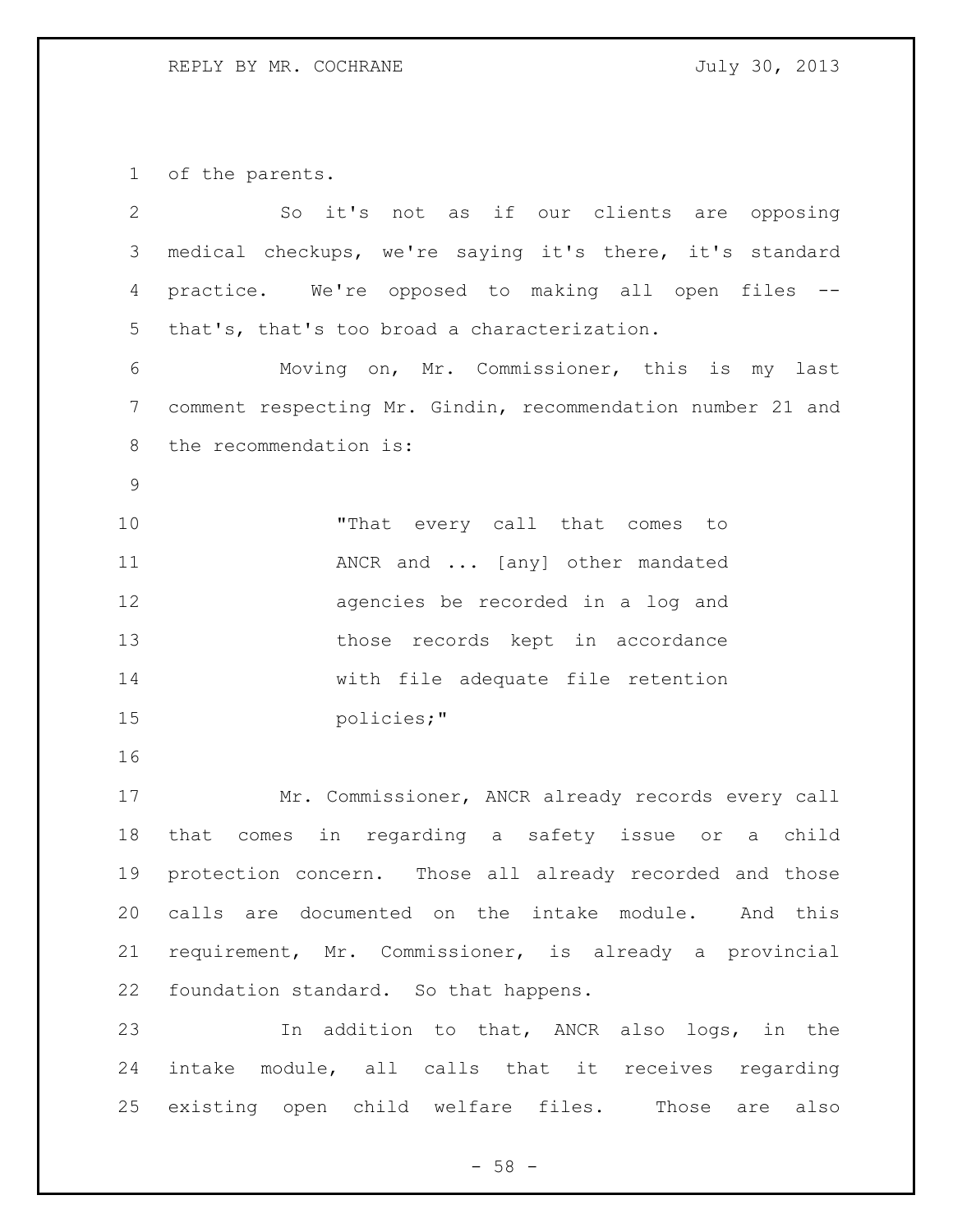documented.

 THE COMMISSIONER: So you're saying what's called for in recommendation 21 is already happening? MR. COCHRANE: It's already happened except he

 wants every call recorded. And I'm saying, I'm saying that that is too broad.

 We already record all calls regarding safety, all calls regarding child protection concerns and all calls regarding existing open child welfare files. Those are already recorded.

 At ANCR, we receive approximately 96,000 calls per year through our switchboard.

13 THE COMMISSIONER: But that requires the assessment by the person receiving the call that it fits into one of those categories you enumerate?

16 MR. COCHRANE: Yes.

17 THE COMMISSIONER: And if they made a miscalculation in, in exercising their judgment, there might well not be a, a record of a call that should have been recorded?

 MR. COCHRANE: Well, if it's, if it's a open protection file, easy to determine. We do a search, see if there's an open protection file, that's recorded. If it is a call regarding safety or protection concern, those are pretty -- they may or may not have an open file already.

- 59 -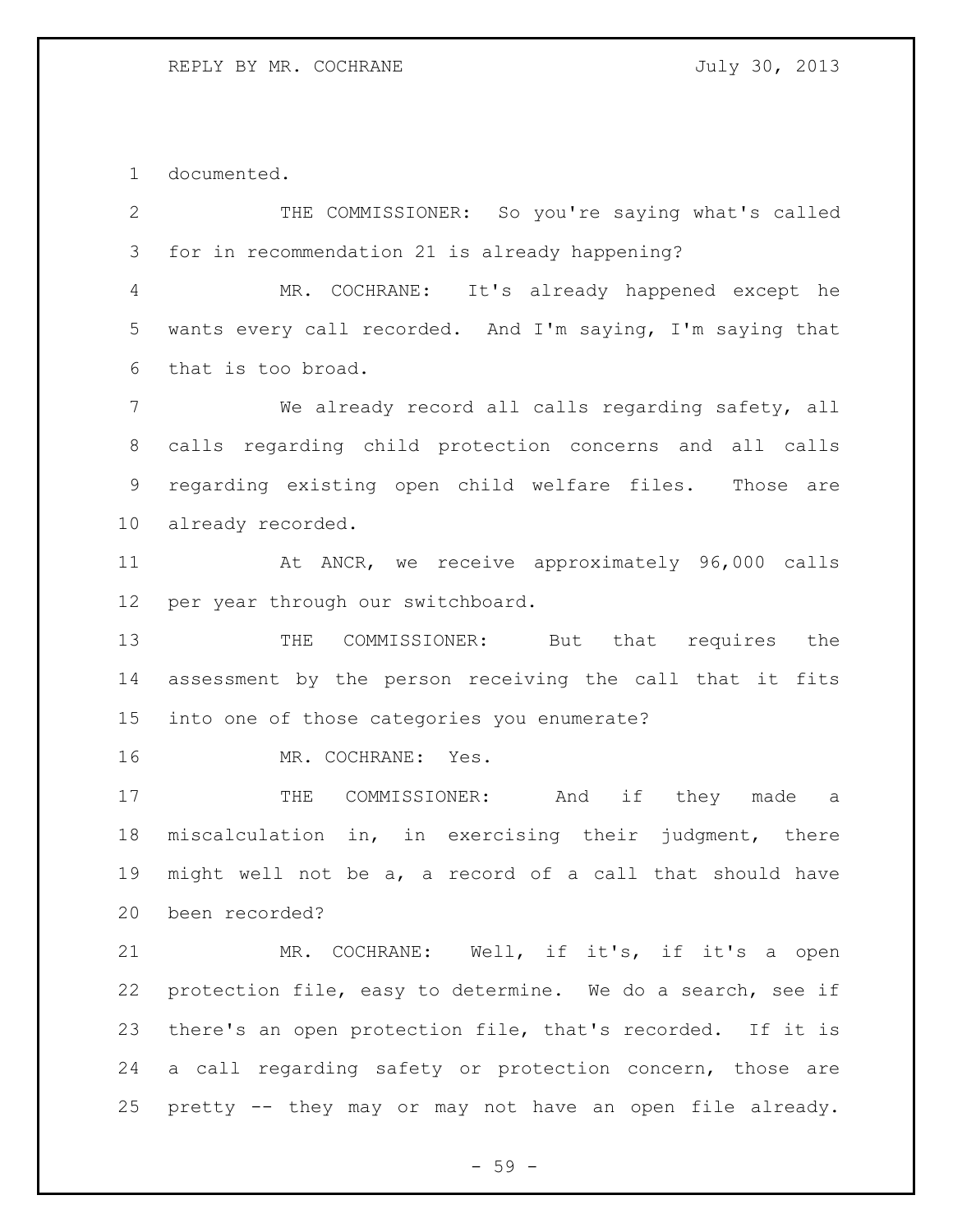But you're right, there is a, there is an assessment need. But Mr. Commissioner, half of the calls we get at ANCR, or that ANCR gets, are not related at all to child protection. We could get -- or, or related to open child welfare files. We may get a call from a young lady asking about birth control or we may get a call about an individual wanting to know about food banks. We get non-related CFS files -- sorry, calls and the recommendation here requires, or would suggest that we record all of those calls, regardless of their nature. And we're saying that that is too extensive. It goes too far. We certainly are not opposed to recording calls regarding safety, child protection concerns or open protection files.

14 And with respect to -- if I can move on now, with respect to Mr. Gindin's recommendations 34 to 38, I can just simply indicate that these recommendations are already incorporated in ANCR's service model, ANCR's contact policy, their existing policies with respect to safety and risk assessments and prior contact checks. And I can also note that the SDM tool precludes using one a child as a proxy for the wellbeing of another, which is what those recommendations -- one of them, deals with. And the tools also do not use cleansiness (phonetic) (sic) of a home as an indicator that a child in a home is safe. Those were the point of those recommendations.

 $- 60 -$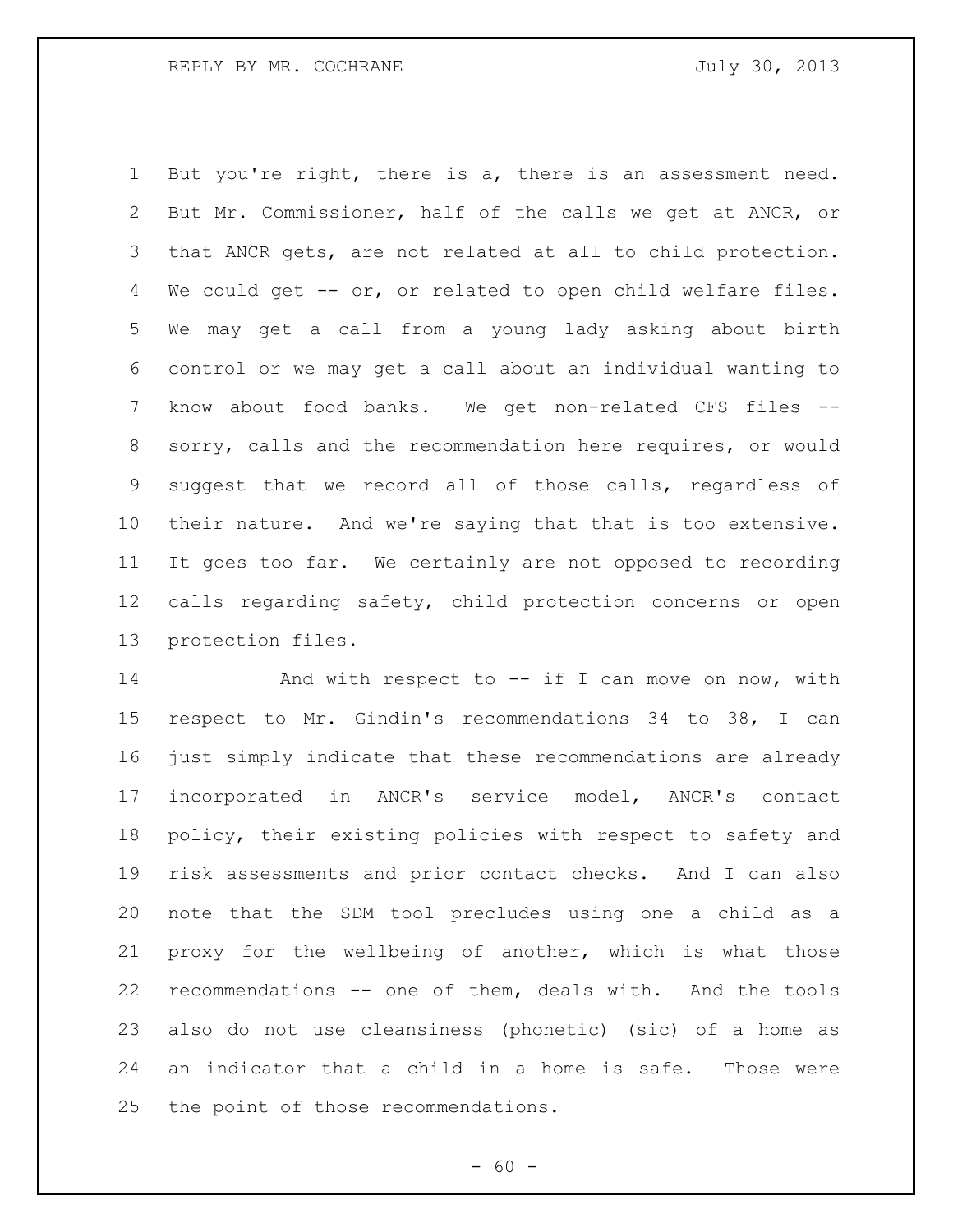Mr. Commissioner, moving on to Mr. Funke -- THE COMMISSIONER: Well, now, looking at the clock, how long are you going to be on Mr. Funke? MR. COCHRANE: I should be 10 minutes. THE COMMISSIONER: Well, we'll, we'll hear you and then we'll take our mid-morning break then. 7 MR. COCHRANE: Thank you. THE COMMISSIONER: And then does that complete your submission? MR. COCHRANE: That'll complete my submission. 11 THE COMMISSIONER: Thank you. 12 MR. COCHRANE: So to begin, I want to thank Mr. Funke, he, he agreed to go ahead of me yesterday. I wanted that acknowledged, so I appreciate that gesture by him. In his closing, not yesterday, but in his closing, he, Mr. Funke made some broad statements about ANCR that I wanted to address. He stated: Families are not receiving culturally appropriate services at ANCR. That was during this closing. And Mr. Commissioner, that statement is simply wrong and it's contrary to the evidence you've heard and there's no other way for me to put that. And I asked if you'd just simply review the evidence of Ms. Stoker, on May 6th, 2008, particularly -- sorry, 2013. Particularly when she talked about the Snowbird Lodge and the cultural

 $- 61 -$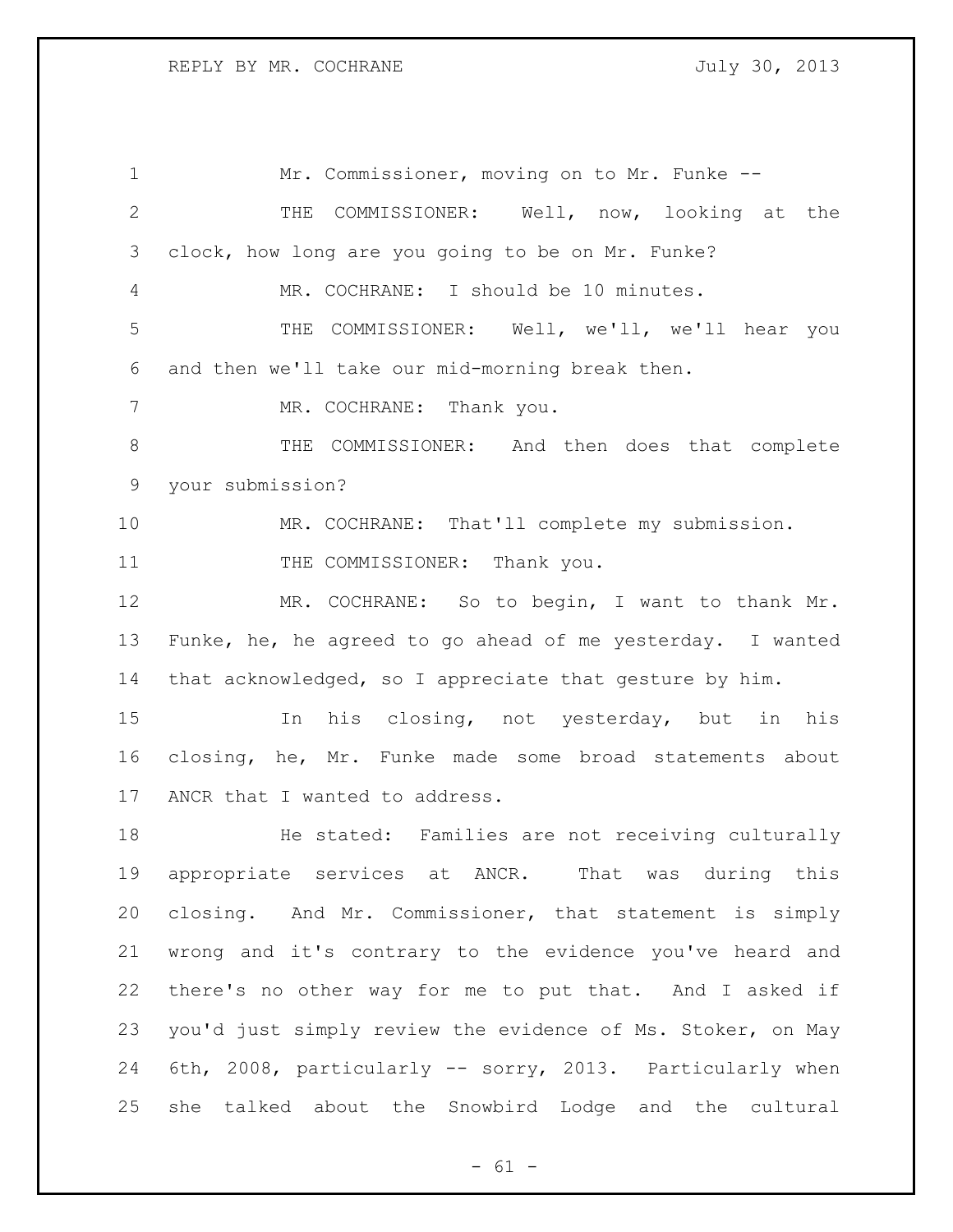REPLY BY MR. COCHRANE 30, 2013

 services being provided there by aboriginal staff. UNIDENTIFIED PERSON: (Inaudible). MR. COCHRANE: Do you wish for me to continue, Mr. Commissioner? UNIDENTIFIED PERSON: (Inaudible). THE COMMISSIONER: Yes, I don't know what the problem is. 8 UNIDENTIFIED PERSON: (Inaudible) -- THE COMMISSIONER: Well, maybe we'll take our break and -- 11 UNIDENTIFIED PERSON: -- (inaudible) because these people -- 13 MR. COCHRANE: Thank you. 14 UNIDENTIFIED PERSON: -- are lying. 15 THE COMMISSIONER: -- but, but, but, but Ms. Walsh, we had the rest of the week set aside and then there was some indication -- UNIDENTIFIED PERSON: (Inaudible) -- THE COMMISSIONER: -- last week we weren't going to need it and today would, would -- UNIDENTIFIED PERSON: -- (inaudible) -- THE COMMISSIONER: -- would be the last day. MS. WALSH: That's correct. 24 THE COMMISSIONER: Now, I'm prepared to limit the noon hour to one hour. Check with your colleagues if

 $- 62 -$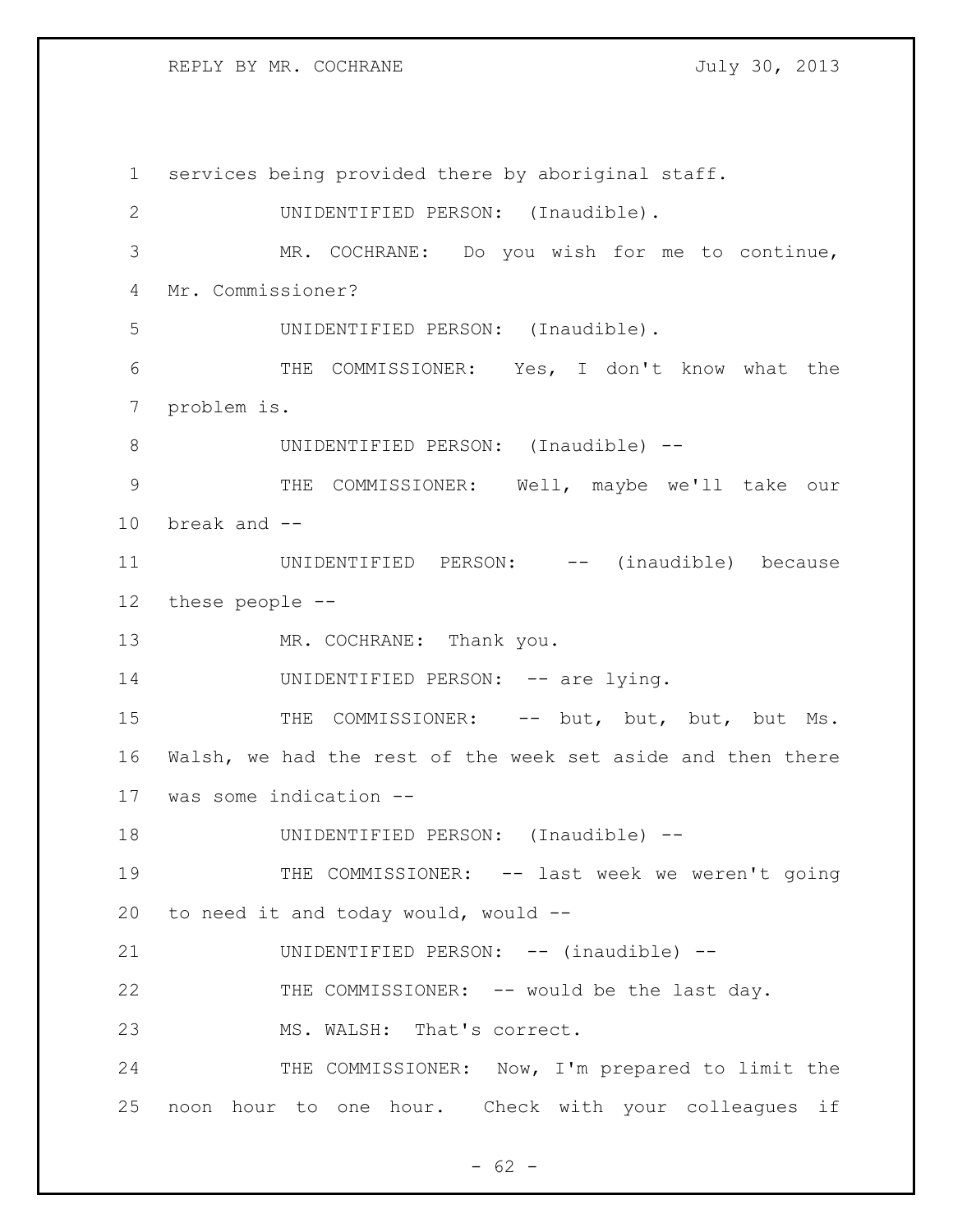REPLY BY MR. COCHRANE 30, 2013

 they're -- are we going to finish by going late this afternoon? Or do we need an evening sitting? But we're going to get through today by giving everybody the opportunity somehow and I'm prepared to sit as long as necessary. MS. WALSH: Thank you. THE COMMISSIONER: But, but I think there probably needs to be a little organization. So -- MS. WALSH: I'll talk to my colleagues. THE COMMISSIONER: -- we'll take a 15 minute break now. 12 MR. COCHRANE: Thank you. (BRIEF RECESS) 16 THE COMMISSIONER: Okay. Mr. Cochrane? MR. COCHRANE: Thank you. Mr. Funke, when he did his closing, talked about lack of experienced workers at ANCR. And I'll, I'll just add, Mr. -- in response -- note, Mr. Commissioner, that there's absolutely no evidence on the current experience level of ANCR staff before you. Mr. Funke then said that some of the services being done by ANCR should be transferred to a First Nation agency. It's unclear to me, Mr. Commissioner, what, what he's talking about. ANCR is an intake agency. As such,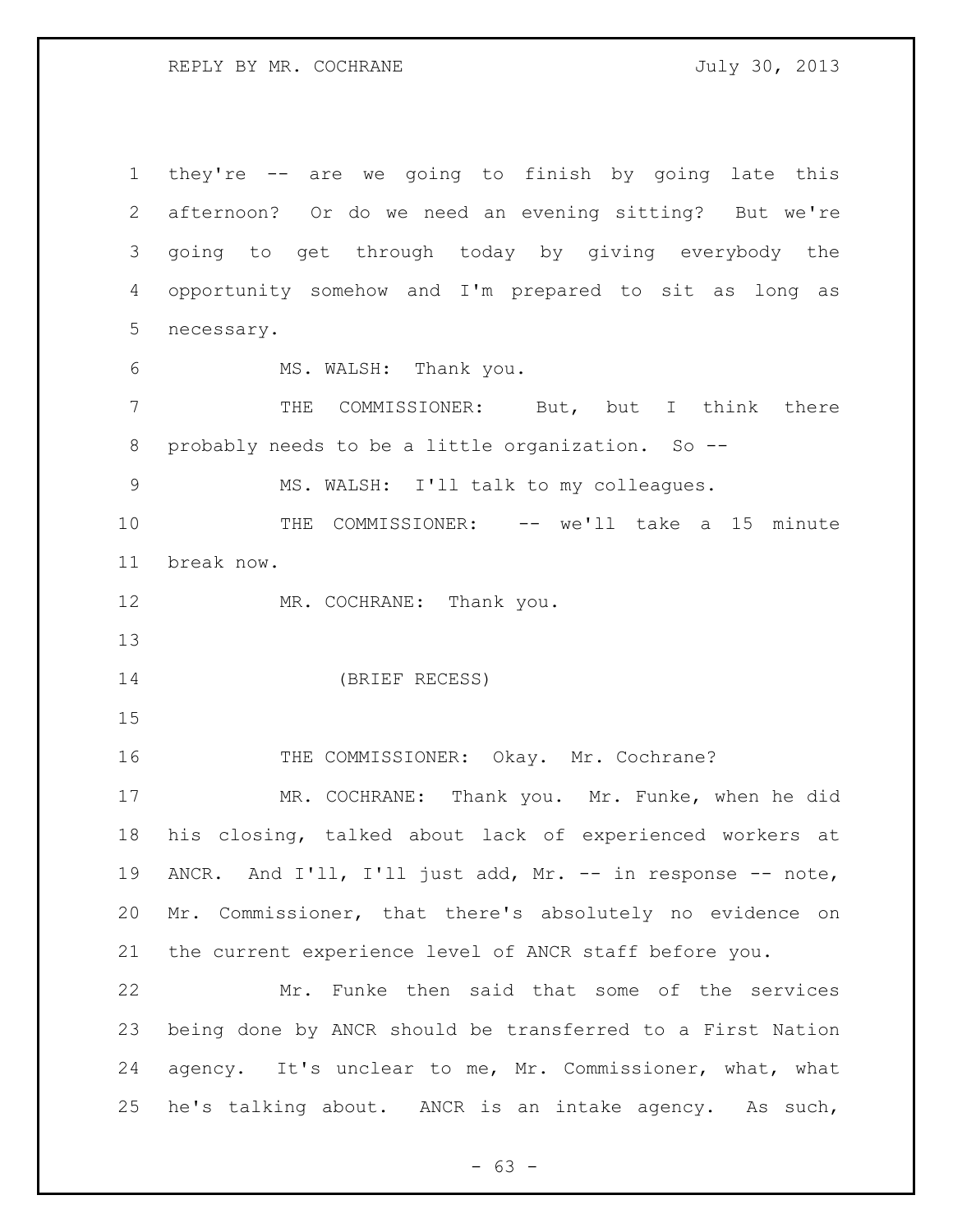ANCR transfers its protection files almost immediately to agencies, including First Nation agencies. So he can't be talking about protection files, because they're already transferred out.

 If he's talking about prevention files, those are the files, Mr. Commissioner, that ANCR keeps for up to 90 days. That's the family enhancement files.

8 Mr. Commissioner, you, you have evidence before you from Ms. Stoker, that about 80 percent of the staff providing prevention services at ANCR are aboriginal staff. And this is consistent with, or sometimes even higher staff ratios than at other First Nation agencies. This is not in evidence, but I'd, I'd like -- if I can get your indulgence just to add this, Sandy Bay CFS, which is one of our bigger agencies here in Manitoba, has 71 percent aboriginal staff. ANCR's family enhancement program has more than that. Sagkeeng Child and Family Services, 81 percent aboriginal staff, Southeast Child and Family Services, which is one of the bigger agencies, First Nation agencies, has 70 percent aboriginal staff. So ANCR staff, in the family enhancement stream, which are the files we keep for 90 days, which I think is what Mr. Funke's referring to, we're already consistent or above those staff ratios.

 And finally I just -- ANCR is controlled by a board of directors, 75 percent of that board are people of

- 64 -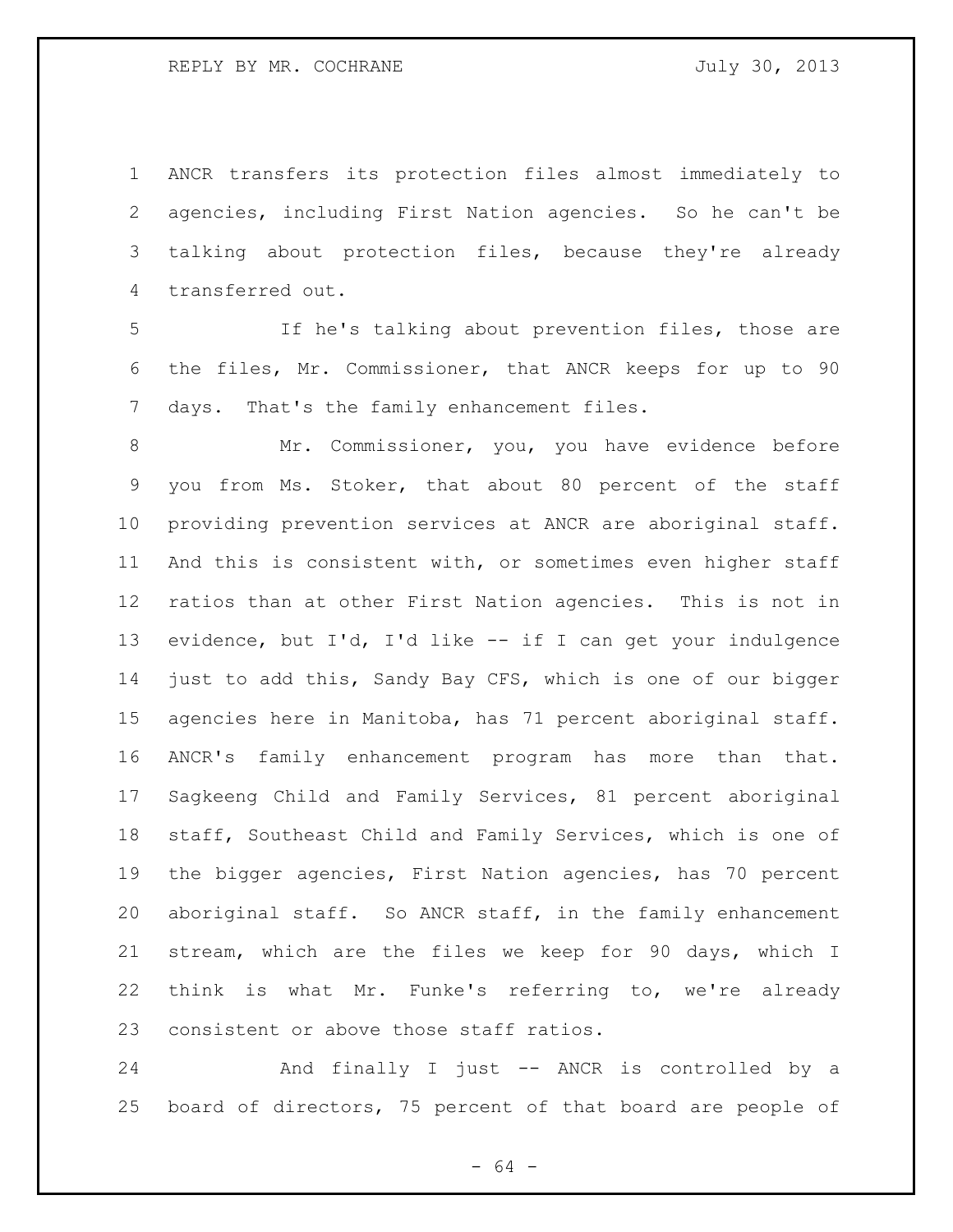## REPLY BY MR. COCHRANE JULY 30, 2013

 aboriginal descent. And of course, you've already heard that ANCR is mandated by the Southern First Nation Authority and that board, as you've heard, under the legislation, is appointed by the Assembly of Manitoba Chiefs.

 Yesterday, Mr. Funke commented on our recommendations and I want to thank him, because he, he also went yesterday evening, provided me his written comments. I thought that was very gracious and I thank him for that, because what it's done for me this morning, Mr. Commissioner, is it's shortened my presentation by a lot. So I want to acknowledge that Mr. Funke did that.

 I think the gist of what he said yesterday was that his clients, AMC and SCO, they want to be involved. They want to be at the table, when it comes time for -- when we're talking legislative change to the system. And my clients, ANCR and Northern Authority, Southern Authority, we don't disagree with that. We don't disagree with the objective of engaging First Nation and -- First Nations and their leadership in legislative changes. I think that was his main theme yesterday.

 He did raise recommendation 36. I'll just take a, a moment, Mr. Commissioner, to respond to that. Recommendation 36 is on page 47 of my package and that is the recommendation, Mr. Commissioner, you'll recall,

 $- 65 -$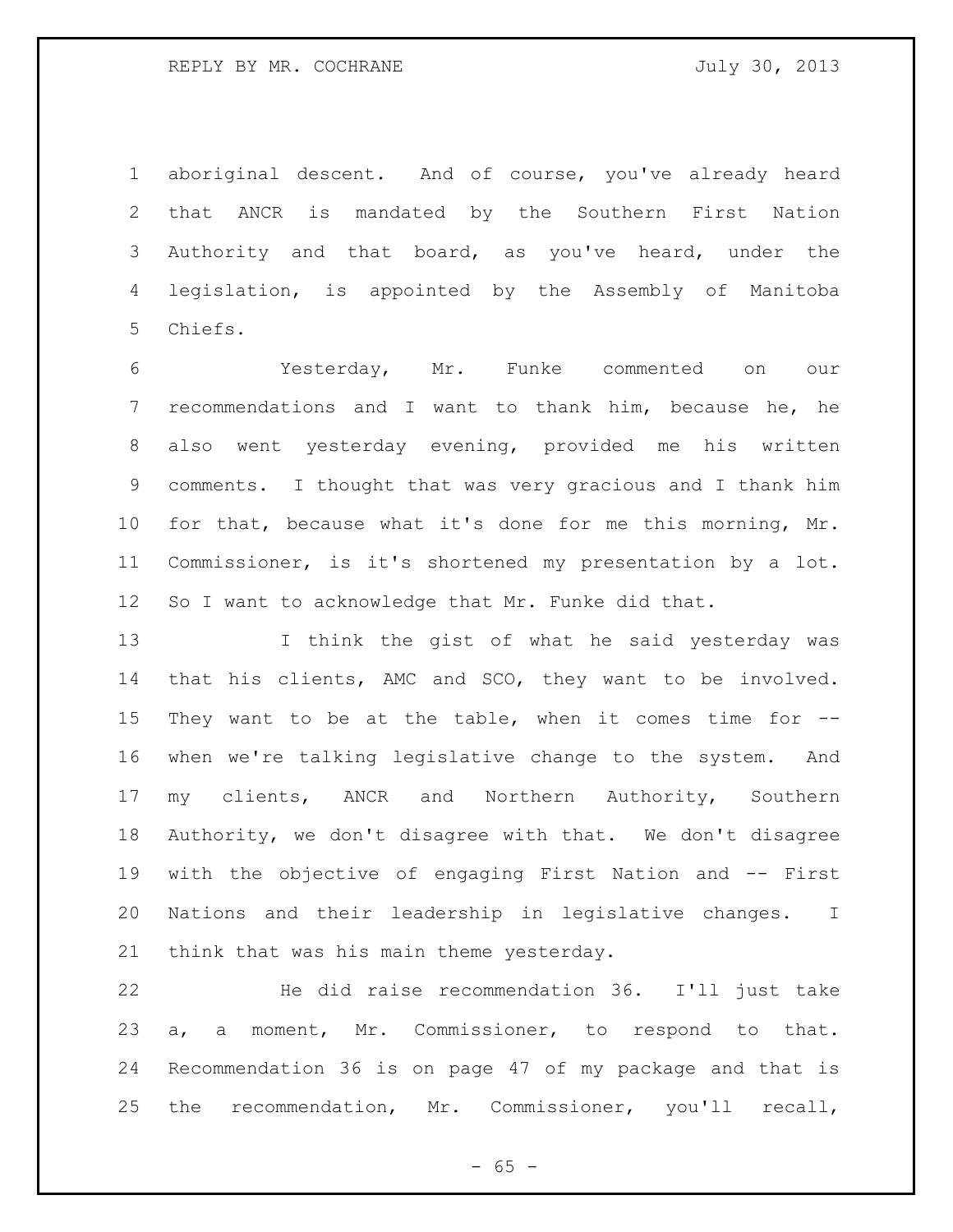where --

| $\mathbf{2}$   | THE COMMISSIONER: Recommendation number what?               |
|----------------|-------------------------------------------------------------|
| $\mathfrak{Z}$ | MR. COCHRANE: Thirty-six.                                   |
| 4              | THE COMMISSIONER: Thirty-six.                               |
| 5              | MR. COCHRANE: Page 47.                                      |
| 6              | THE COMMISSIONER: Yes, I have it.                           |
| 7              | MR. COCHRANE: And this, in summary, this is the             |
| 8              | recommendation where we recommend more funding be provided  |
| 9              | for the creation of a specialized domestic family violence  |
| 10             | position in CFS agencies. And Mr. Funke said there's no     |
| 11             | evidence at this inquiry of family violence.                |
| 12             | And I want to just turn your attention, Mr.                 |
| 13             | Commissioner, to the transcript, April 30th, 2013, page     |
| 14             | 122. This is the evidence of Ms. Flette, from the Southern  |
| 15             | Authority. Earlier, you would recall, Mr. Commissioner, I   |
| 16             | talked about the, the four big reasons, if I could use that |
| 17             | term, for children coming into care. Ms. Flette talked      |
| 18             | about that earlier, when I was referencing Mr. McKinnon.    |
| 19             | This is a continuation of her evidence and on, on page 122, |
| 20             | line 5, I ask her:                                          |
| 21             |                                                             |
| 22             | terms of domestic<br>"In                                    |
| 23             | violence "                                                  |
| 24             |                                                             |
|                |                                                             |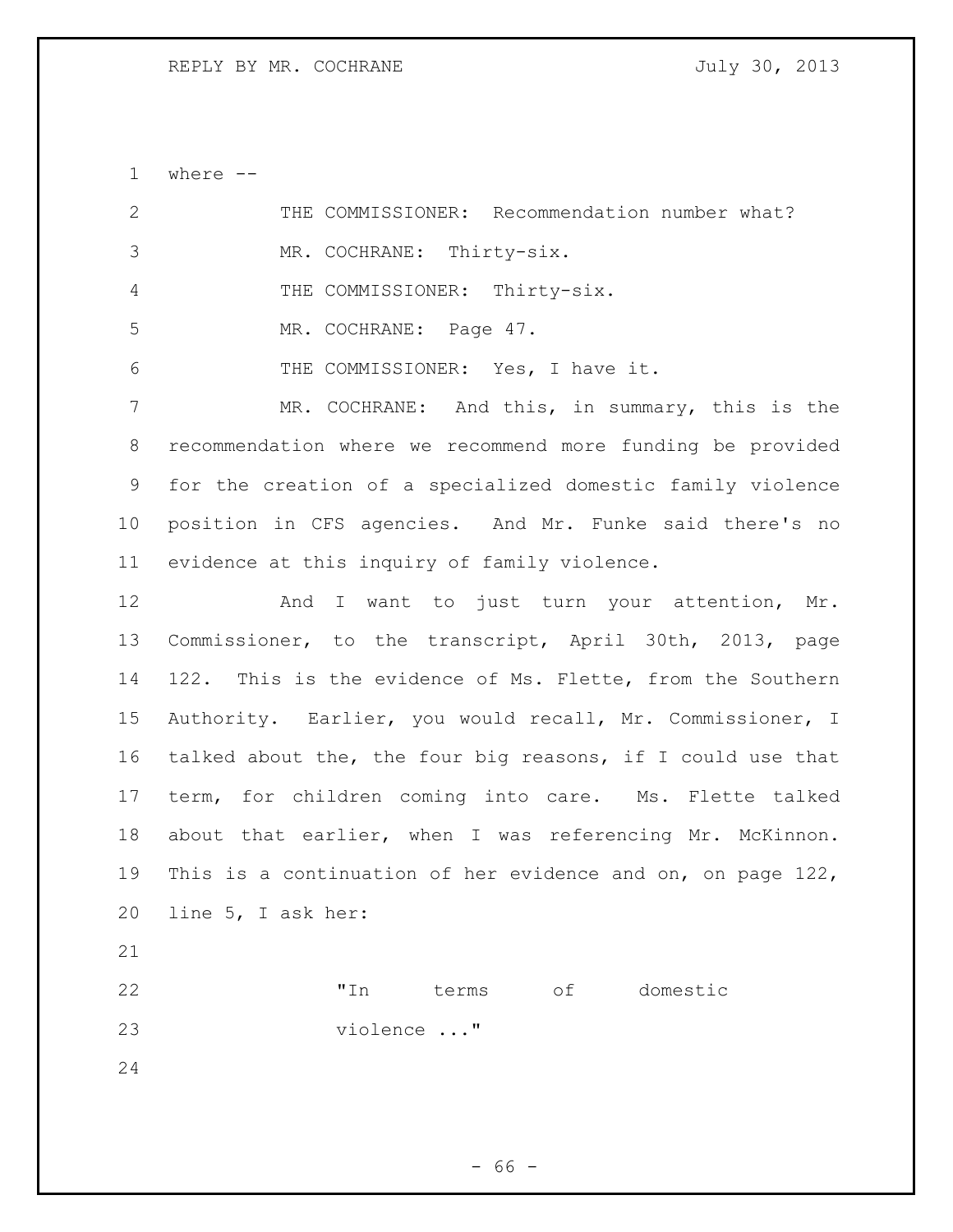Because, remember, she said that's one of the main reasons. "... which is ... one of the big reasons [for] children [coming] into care, can you tell the Commissioner ... what you're seeing with respect to domestic violence?" 11 And then she gives the answer, she says: **"...** we're certainly more aware 15 and there's ... research [being] 16 done ... about the effects of domestic violence on children. I 18 think for many years and maybe to 19 some extent we still do, ... tend 20 to think ... [that] they're not beating up on the [children]. It sometimes will ... get to [the] 23 point where ..." 25 And then she says: **...** but [there's an] impact of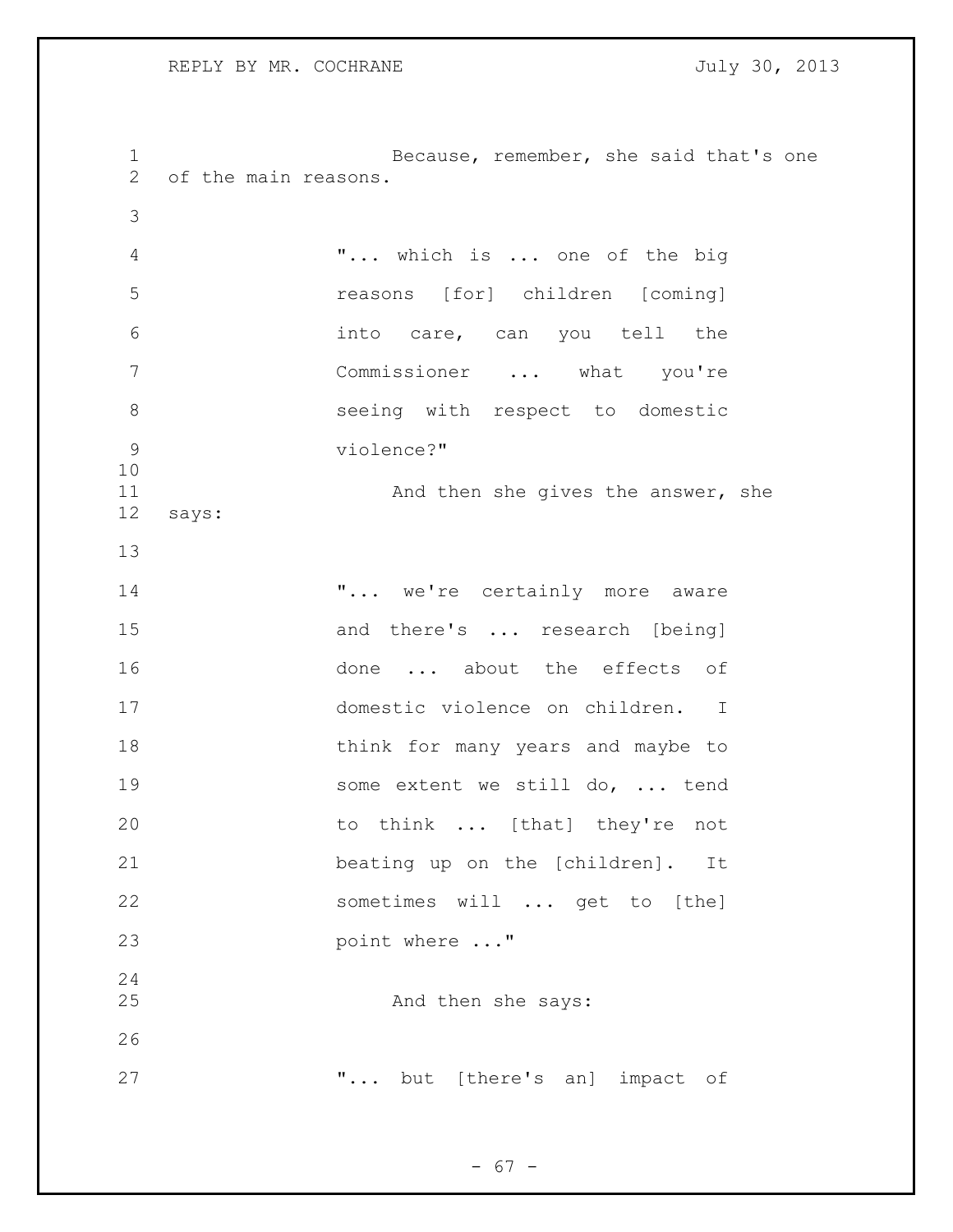1 them [the children], of [the] children seeing that kind of violence between their parents [it's] very detrimental to [to the child and] the risk that it puts the child in as well ... what we see in child welfare is domestic 8 violence is very often tied ... with [that of] addictions and 10 alcohol and drug use."

 And that is -- so she's talking about domestic violence being one of the reasons. That's the, the, the evidence before you, Mr. Commissioner, with respect to domestic violence.

 Mr. Funke also made some statements yesterday that leadership, and he's talking First Nation leadership, should be involved in policy and legislative type initiatives with input from the authorities. And that the authorities and the agencies should deal with service delivery.

 I think, think that was one of the messages he -- or comments he made yesterday. I think what he was saying was, was really saying is that service delivery, the day-to-day functions of child welfare, should be that of the

- 68 -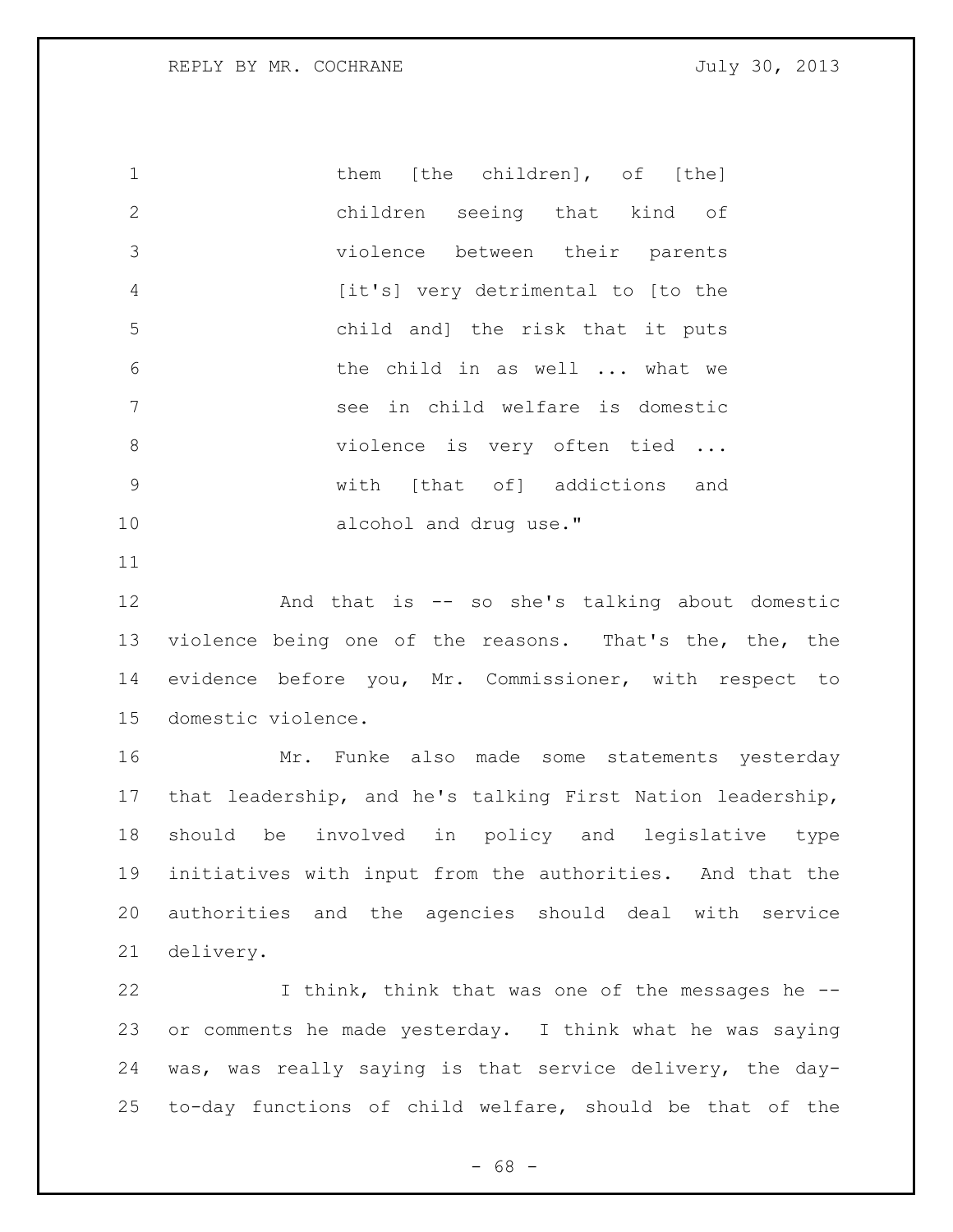agencies and the authorities and that chiefs should not become involved in service delivery. He's also saying, I think, that the authorities and the agencies and First Nation leaders should work together to better protect children. And if that was his message, Mr. Commissioner, then my clients, the Northern Authority, the Southern 7 Authority and ANCR, we endorse that fully.

8 Mr. McKinnon stated that: I hope the work of this commission will lay to rest, forever, the idea that devolution contributed or caused the death of Phoenix Sinclair.

 My clients endorse this statement fully, Mr. Commissioner.

 And in closing, when we started our closing submissions and again this morning, you made some very important statements. On the first day of our closing arguments, you stated, Mr. Commissioner: The prime and driving force is to make recommendations, to make fundamental changes to the child welfare system.

 And then this morning, you stated, Mr. Commissioner, I'm here to make recommendations to improve the lives and to better protect the lives of children in Manitoba.

 Mr. Commissioner, we're confident that our recommendations, if implemented, will assist you in

 $- 69 -$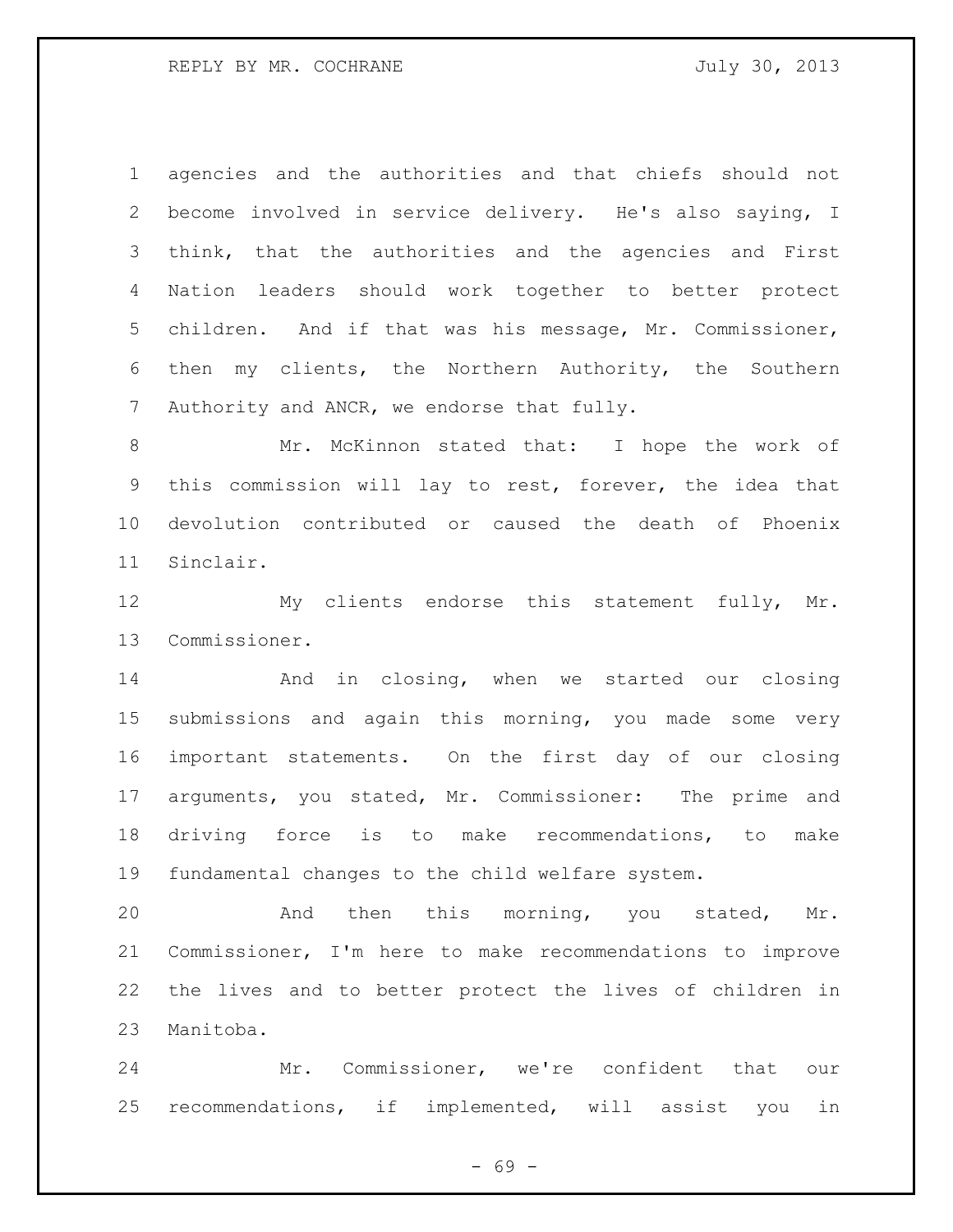REPLY BY MR. COCHRANE 30, 2013 REPLY BY MR. KHAN

 achieving these goals and we offer them for assistance and we hope you find them useful and beneficial as you undertake your work. And I thank you for listening to me this morning and we look forward to your report. THE COMMISSIONER: Thank you, Mr. Cochrane, for your contribution. 7 MR. COCHRANE: Thank you. 8 THE COMMISSIONER: Who's coming next? Mr., Mr. Kahn, or Ms. Harris? Mr. Khan. MR. KHAN: Good morning, Mr. Commissioner. I promise I won't be very long. I should be all of about 10 minutes, five, possibly. 13 Just a couple comments, first, with respect to the submissions of Ms. Dunn and on the women's advocate. 15 THE COMMISSIONER: Who's -- oh, Ms., Ms. Dunn, yes. 17 MR. KHAN: Yes. 18 THE COMMISSIONER: Yes, okay. Let me just find that. I have it. MR. KHAN: And, and my comments are only with respect to her submissions on the, on the women's advocate. 22 I just want to start by saying that, as a front line agency, Intertribal is fully in support of, of any resources that are available to parents that might assist in the process. In our experience, the process is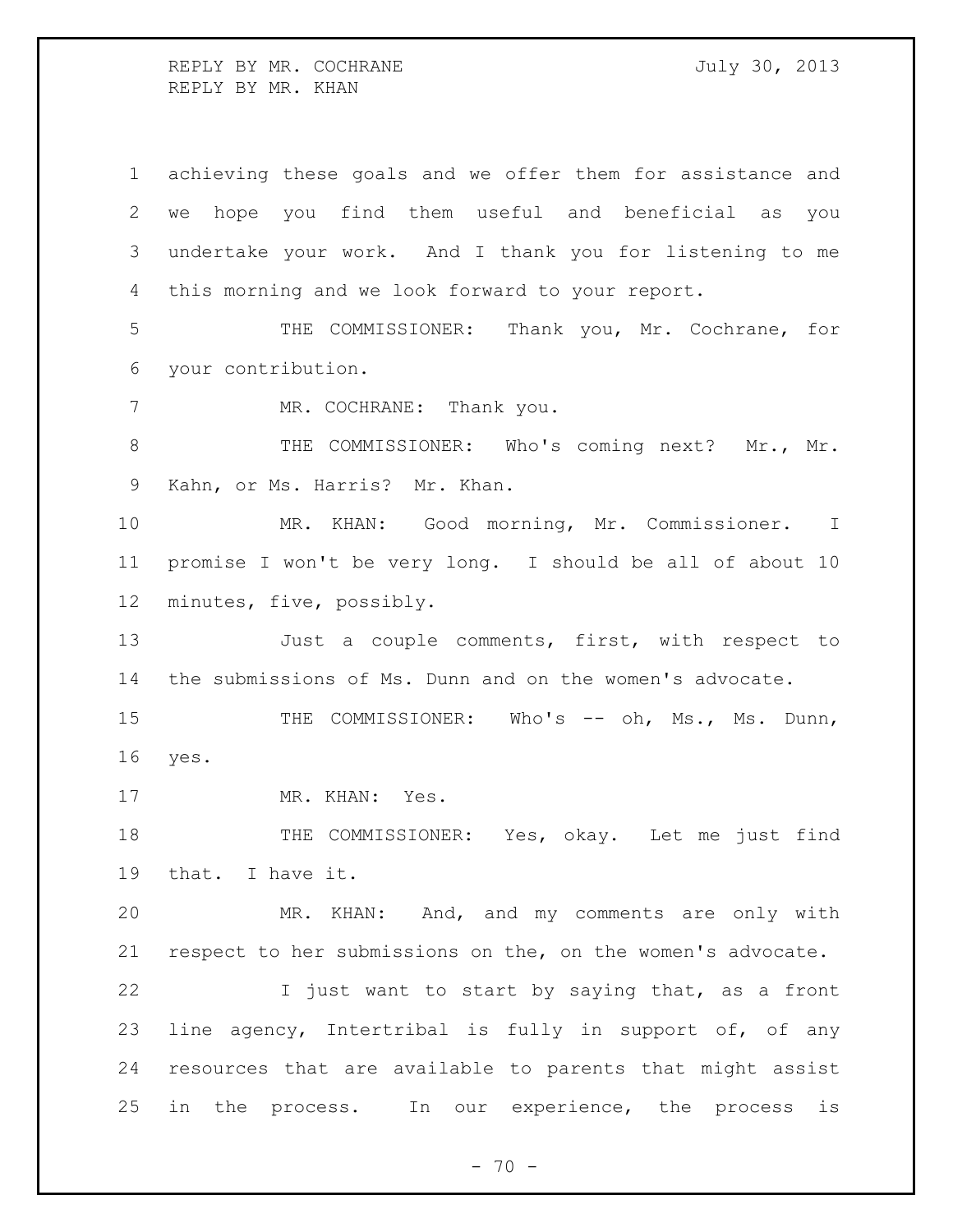certainly complicated to families. It's a very emotional time and so any support that they can, they can have access to is of assistance, especially having someone to explain 4 the process to them. That's always been very helpful.

 Our concern, or our question that we just raised is, given that there's already some complexity to the system and the parents are, typically are unfamiliar with it, adding another person in the mix may not be, may not, in the end, be of assistance, especially if, if this person's somewhat forced upon the parent, the parent may, in any event, see this as a, simply someone else from the government being involved.

13 Now, the -- in Winnipeg and, and in, and in Manitoba, there's a relatively small bar of, of lawyers who practice CFS work. Ms. Dunn is one of them. Some of the lawyers here also practice. And in my experience, the counsel who do CFS work on behalf of parents do a very good 18 job of, of advocating on behalf of those parents, of bringing their, their interests and their positions forward. And, and like I had mentioned, believe I mentioned this in July, the vast majority of, of child protection matters end up on consent. I mean, where the agency's, identifies a child protection concern and an apprehension has occurred, the agency is, is limited, in, in terms of what it can do. If, if an order is required,

- 71 -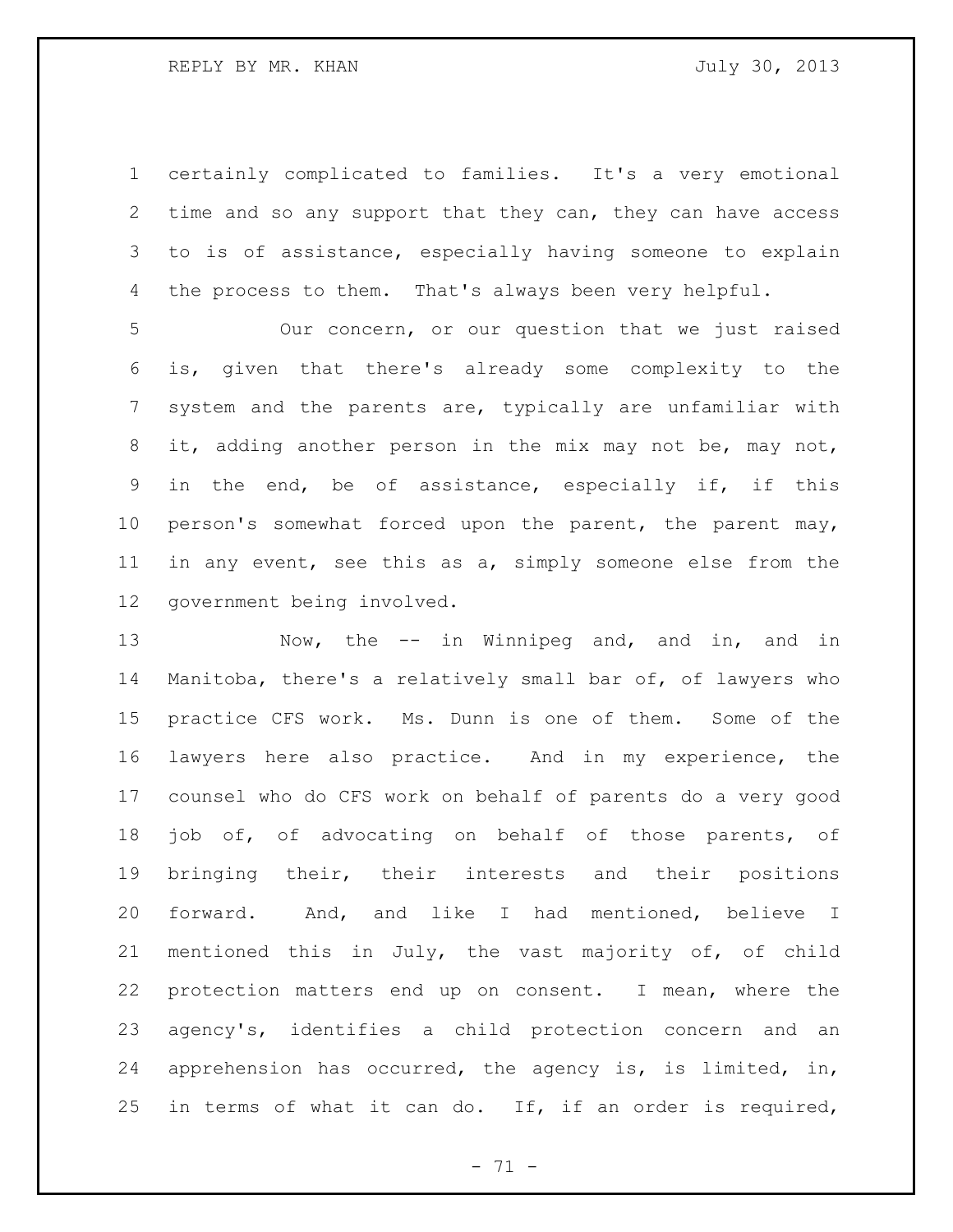## REPLY BY MR. KHAN GARAGE STATES TO MALLY 30, 2013

we proceed with the order.

 In terms of the process, once that's determined and there's no possibility of returning the child until certain things are done, it really become an issue of, of, of building a relationship with the parents. It's a forced relationship and, and counsel, in my experience, counsel for the parents are an integral part to that and I don't see, I haven't seen an issue. In, in other words, in, in many cases, parents don't fully understand what the issues are, it's usually their counsel that help them, help them guide through the process and help them -- 12 THE COMMISSIONER: So, so you're --13 MR. KHAN: -- understand what's going on. 14 THE COMMISSIONER: -- speaking against the appointment of a special advocate; is, is that what you're getting at? 17 MR. KHAN: Well, I, I'm just concerned that this might create, in some respects, some -- an extra level of complexity, when it comes to parents. THE COMMISSIONER: When it comes to what? MR. KHAN: To the parents' perspective. They already have counsel, they're, they, they'll have their, their worker appointed to them -- 24 THE COMMISSIONER: Well, what, what do you, what part, what apart (sic) of Ms. Dunn's submission are you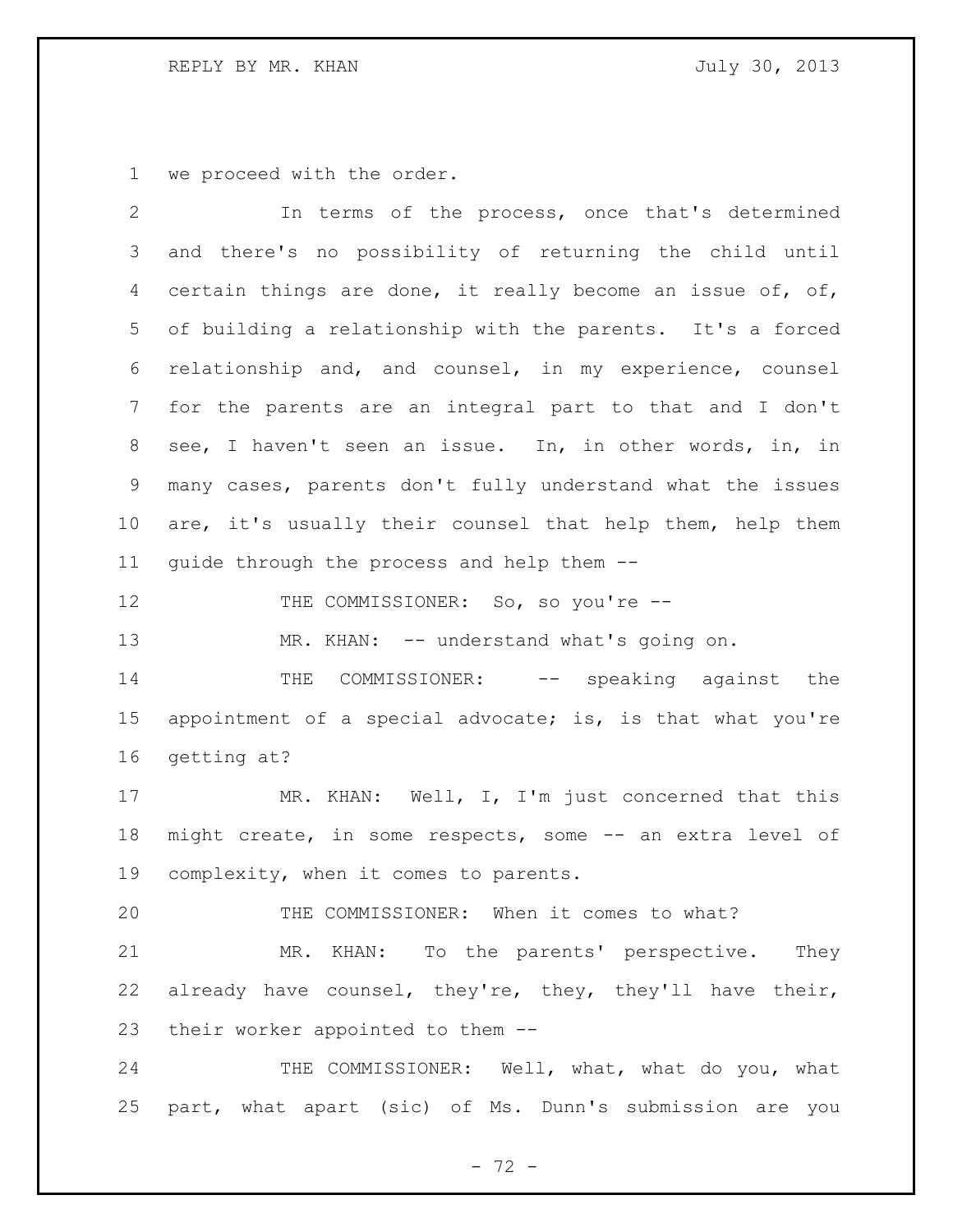REPLY BY MR. KHAN GARAGE STATES TO MALLY 30, 2013

speaking to?

 MR. KHAN: Just her oral, oral submissions, when she's referring to having, I believe she said, having a, a separate person from the women's advocate appointed to each parent -- THE COMMISSIONER: Yes. 7 MR. KHAN: -- which would come about as -- THE COMMISSIONER: That was one of the -- 9 MR. KHAN: -- part of the process. 10 THE COMMISSIONER: -- recommendations, yes. And, and you're opposed to that? MR. KHAN: I'm just raising some, some questions on, on the issue -- 14 THE COMMISSIONER: I see. 15 MR. KHAN: -- that's all. 16 THE COMMISSIONER: Okay. MR. KHAN: I also wanted just to clarify our position with respect to Mr. Gindin's recommendation number 3, and that's opening a, a file in the name of the child, as opposed to the parents. Now, we had indicated that we're, we're opposed to that recommendation. And I just wanted to clarify that we're not opposed on the, on the simple basis that it might be an administrative issue, or there's a cost issue involved. It's that from our, from our perspective,

- 73 -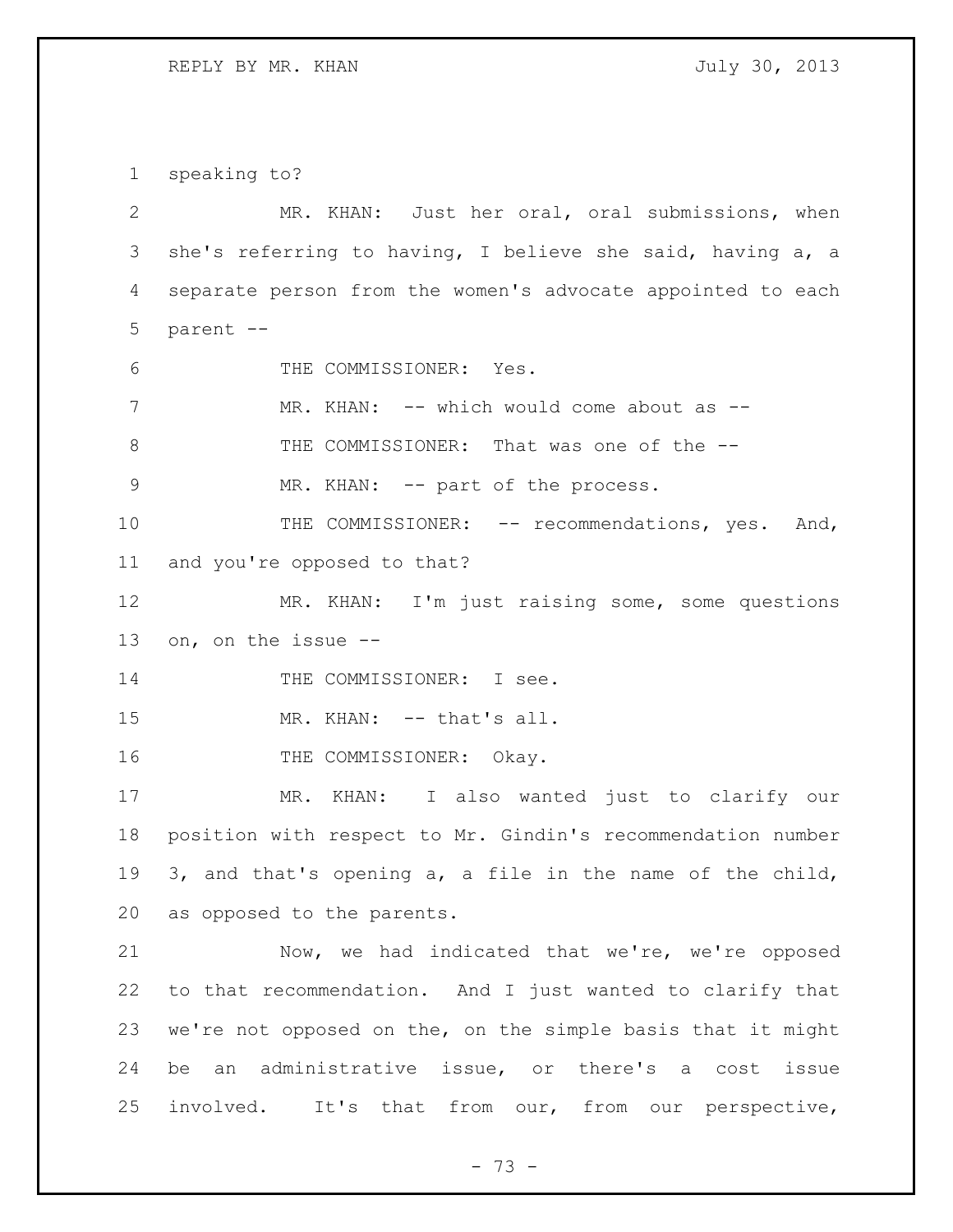## REPLY BY MR. KHAN GARD STATES STATES THAT A SUIT AND JULY 30, 2013

 there's, there's no need for it. Accessing information on CFSIS, in terms of how the file is opened, is not an issue for the Tribal -- in, in getting into information.

 Now, outside of the city, we've, we've identified that we have some connectivity issues. And so we would submit that if, if -- the recommendations should -- there should be a purpose to the recommendations and from our perspective, there's no particular -- it's not addressing any shortcoming that, that we have identified.

 Now, I'm speaking only from one agency, but from hearing the, the submissions of all the authorities, it 12 appears to me that that's, that, that, that's not an, an issue that they've identified in all the other agencies 14 that are operating under the, under the authorities. But I just wanted to make it clear, we're not opposed simply because it's an administrative issue, it's that we don't -- we haven't identified a concern that would be solved by opening a file under the name of the child. So I just wanted to clarify that.

 Mr. Funke and Mr. Cochrane has, have spoken directly about a few of Mr. Gindin's recommendations.

22 THE COMMISSIONER: Which one?

 MR. KHAN: Mr. -- both Mr. Cochrane and Mr. Funke have spoken, have spoken about various recommendations brought forward by Mr. Gindin.

- 74 -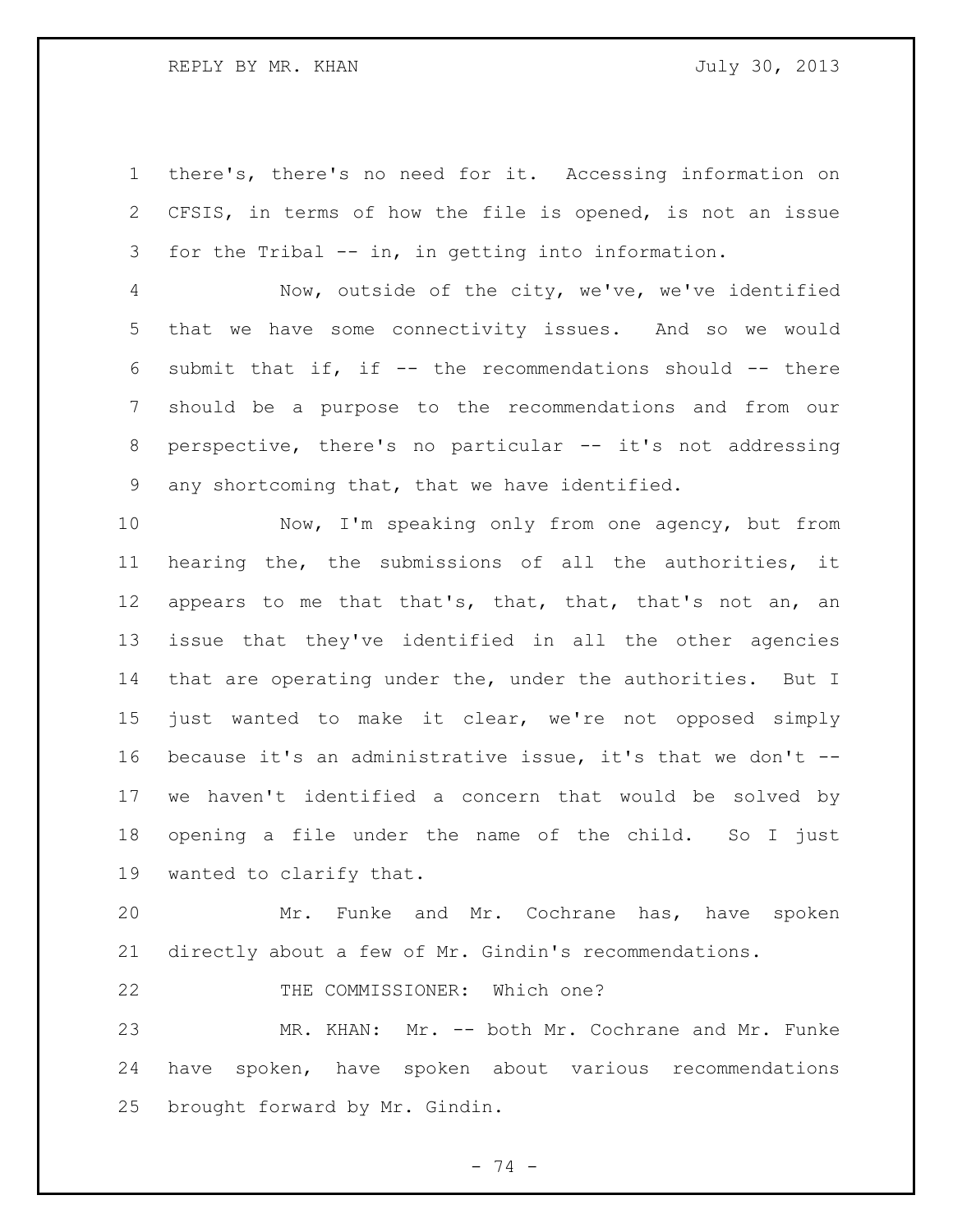1 THE COMMISSIONER: Yes.

 MR. KHAN: I just wanted to add to what Mr. Funke said, with respect to recommendation number 12. And, and I think it just identifies -- it just goes back to what I raised when I, when I appeared last week, being that we would just ask that you, when you're drafting your recommendations, take into consideration how it may affect other agencies that (inaudible) that were not part of this file, the Phoenix Sinclair file.

 So recommendation number 12 is that a court appointer (sic) be instructed -- sorry, be appointed to appear on behalf of workers at court. Mr. Funke explained the need of the worker being (inaudible) to provide evidence. What you, what you have and I, I don't mean to bring evidence at this, this time, (inaudible) what we haven't looked at is how docket court also works outside of the city. And in, in, in, in, in many locations, docket court is just once a month, in a rural, in rural communities. And whereas in the city, when we're before the master and it's on a daily basis, we're looking at three main issues and one is whether the services have been dealt with, procedural steps have been dealt with, what the positions of the parents are, at which point, if they're agreeing, we proceed with an order, if not, we move to pre-trial. It's, it's -- and there's so many more matters on

- 75 -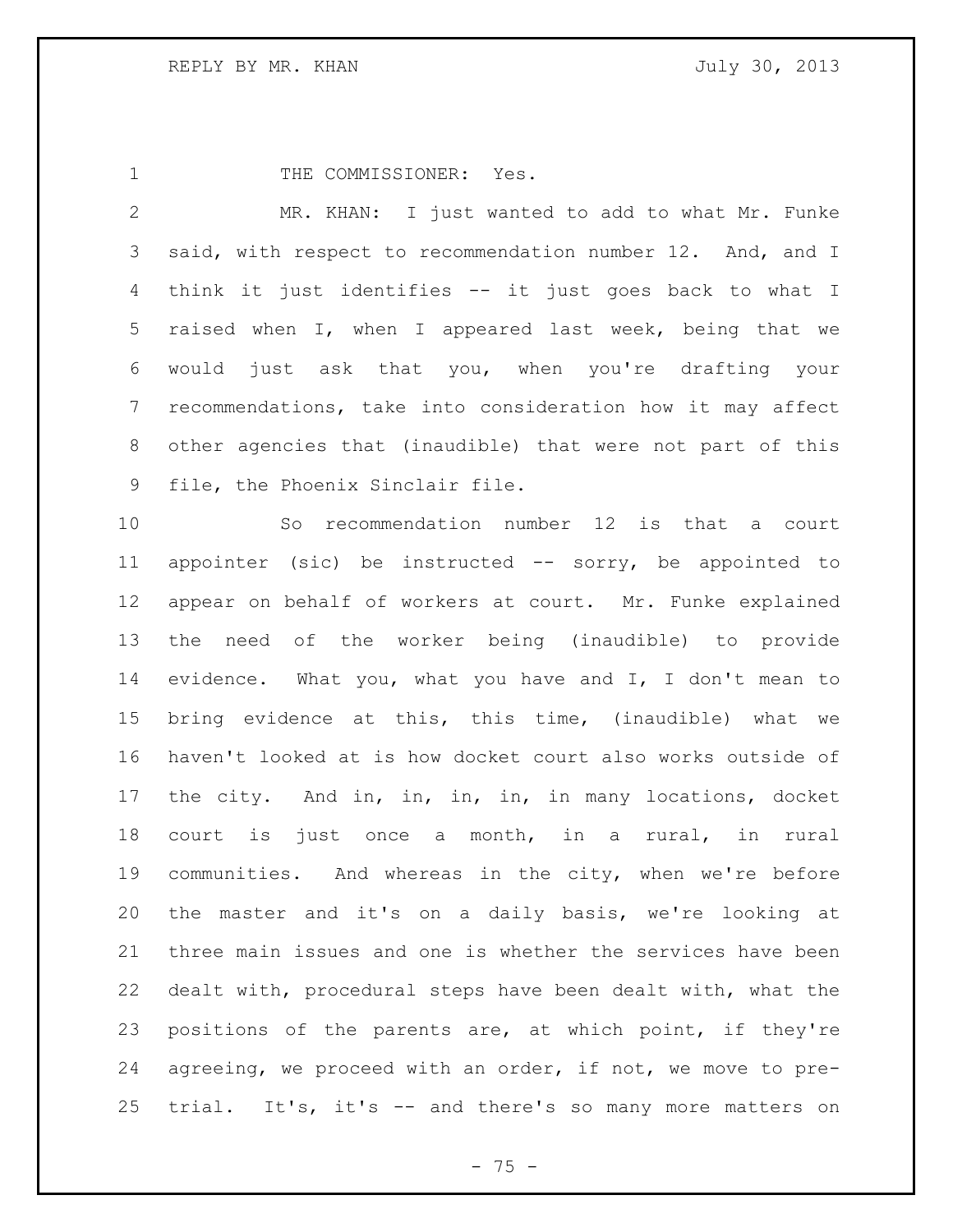REPLY BY MR. KHAN GARAGE STATES TO MALLY 30, 2013

the docket, they're done pretty quickly.

 In, in, in, in some, in some rural dockets, since 3 they're only, since we're only appearing once a month, a lot more gets done. They almost serve as a mini pre-trial, depending on the judge and, and, and, and the size of the docket and, and which parties attend court. And so having the actual worker on file is, is required, because when we're dealing with access issues, planning and so on, a lot of discuss occurs actually in the courtroom and also outside of the courtroom.

11 11 I recall Mr. Orobko bringing that up and I thought that would be great, particularly in the city, assuming the masters don't have an issue with that, because 14 of course, court time does eat up a tremendous amount of, of, of time that the workers spend on a file.

 THE COMMISSIONER: So are you speaking in support of the recommendation?

18 MR. KHAN: No, this leads to just a, again, our, our, our, our basic submission that the -- we have to consider the impact on the entire system in, and in, and across the province. So whereas this may have been helpful in the city, it, it certainly wouldn't be helpful outside of the city. And again, we don't have evidence to discuss that, you know, to, to, to really, to deal with that further. And of course, there would have been no reason to

 $- 76 -$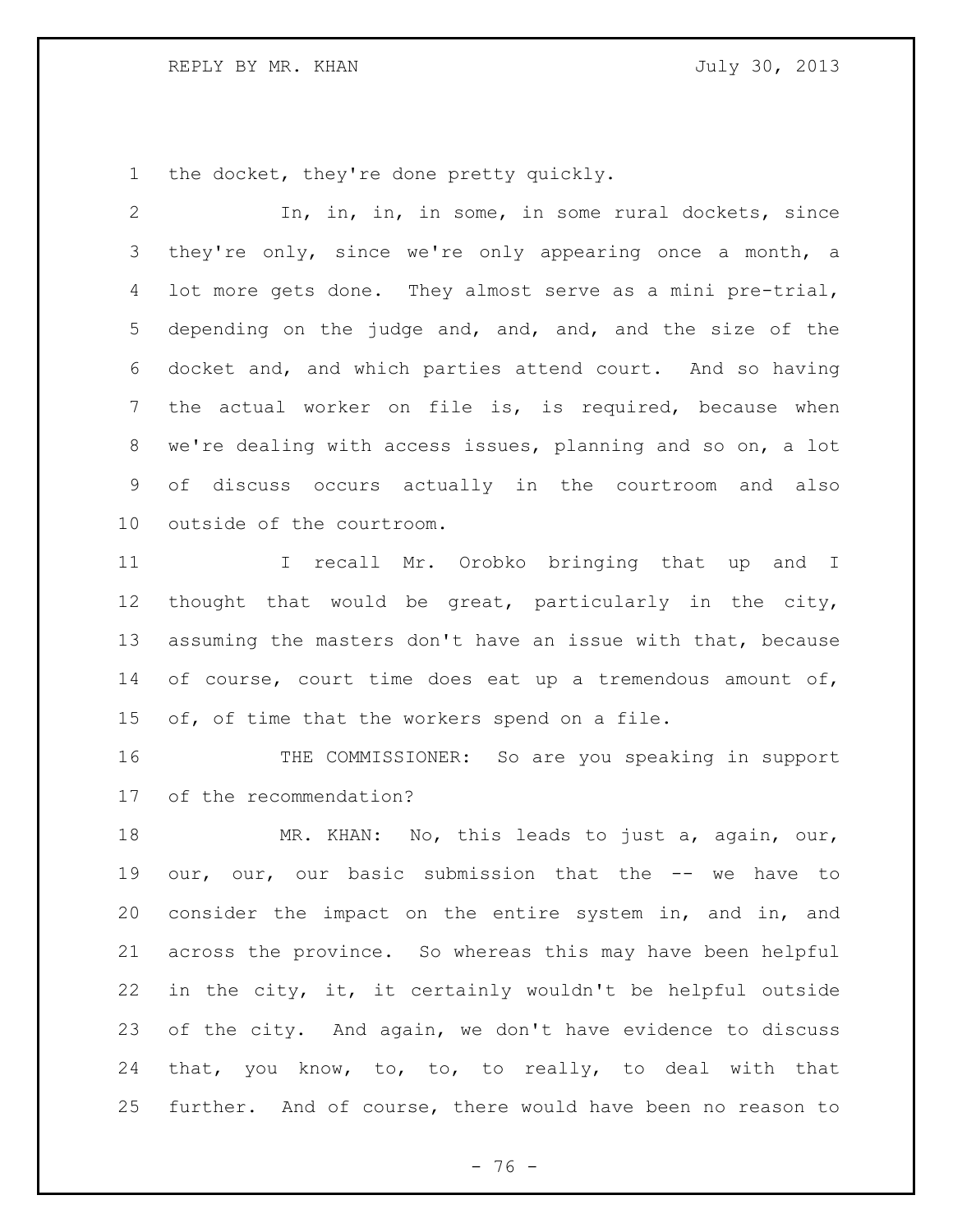REPLY BY MR. KHAN GARD STATES STATES THAT A SUIT AND JULY 30, 2013 REPLY BY MS. HARRIS

 this, the fact finding phase here. We really dealt with just one particular file, with one agency, in an urban setting. And so I just would like the Commission to keep that in mind, and then, and then that's all. Lastly, of course, I would just like to thank the Department for also clarifying an issue that was, has always been a concern for Intertribal and that, and that is that an aboriginal agency hasn't been, was not involved in the Phoenix Sinclair file. So I just wanted to thank Mr., Mr. McKinnon for that. 11 Thank you, Mr. Commissioner. 12 THE COMMISSIONER: Thank you, Mr. Khan. Ms. Harris? MS. HARRIS: Good morning, Mr. Commissioner. 15 THE COMMISSIONER: Morning. MS. HARRIS: I will keep my comments brief as

 well, this morning. If I can have just one moment, I left part of my submission on my table.

 With respect to the submissions of the Department, by way of reply, I'd first like to commend the Department as the body responsible for operations at Winnipeg Child and Family Services, for accepting responsibility for the manner in which services were delivered to the Phoenix Sinclair family constellation and we are really very pleased and we thank the Department of

- 77 -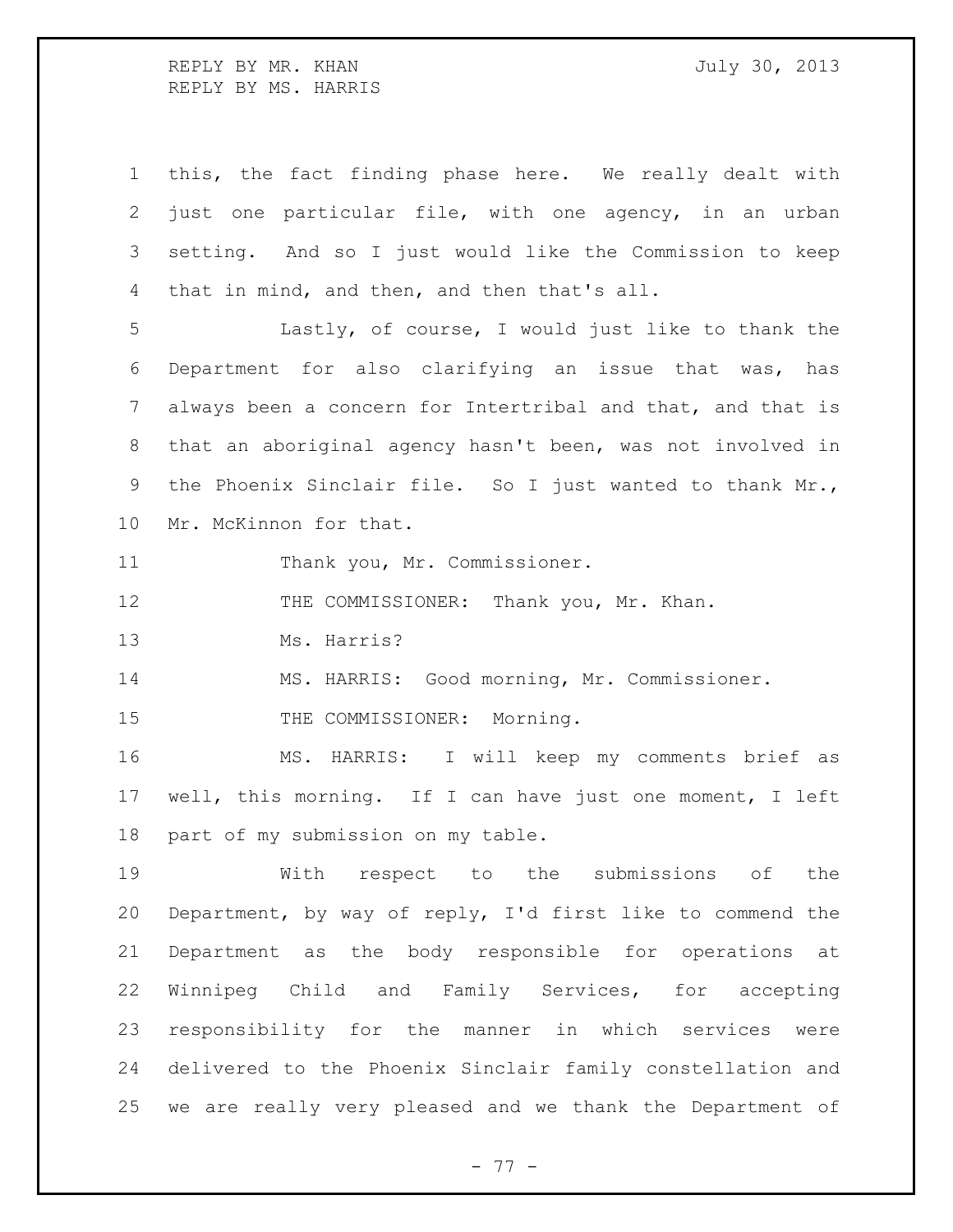it support of the fundamental changes that were implemented by the General Authority in the aftermath of that tragedy at all of its mandated agencies, including Winnipeg Child and Family Services, in the General Authority's practice model and our standards training and the development of our leading practice specialists' training initiatives.

 The General Authority does disagree with the submission of the Department, that the only reason for failure in the, to the family of Phoenix, Phoenix Sinclair and to Phoenix herself, was that of improper assessment. We continue to be of the view that workload was a factor and that view was expressed in the external reviews, the recommendations of which were accepted in their entirety by the Province.

 We also support the assertion of the Department that -- and, and I want to be clear, while it's not your job, Mr. Commissioner, to determine how we can afford the recommendations, the Province can afford the recommendations that you are going to make, that it isn't helpful to simply throw more money into the system, without doing so in a targeted manner that will improve services.

 It's our submission that workload reduction remains the single most important factor, in terms of ensuring proper service delivery and we agree with the MGEU's submission and reply in that regard.

- 78 -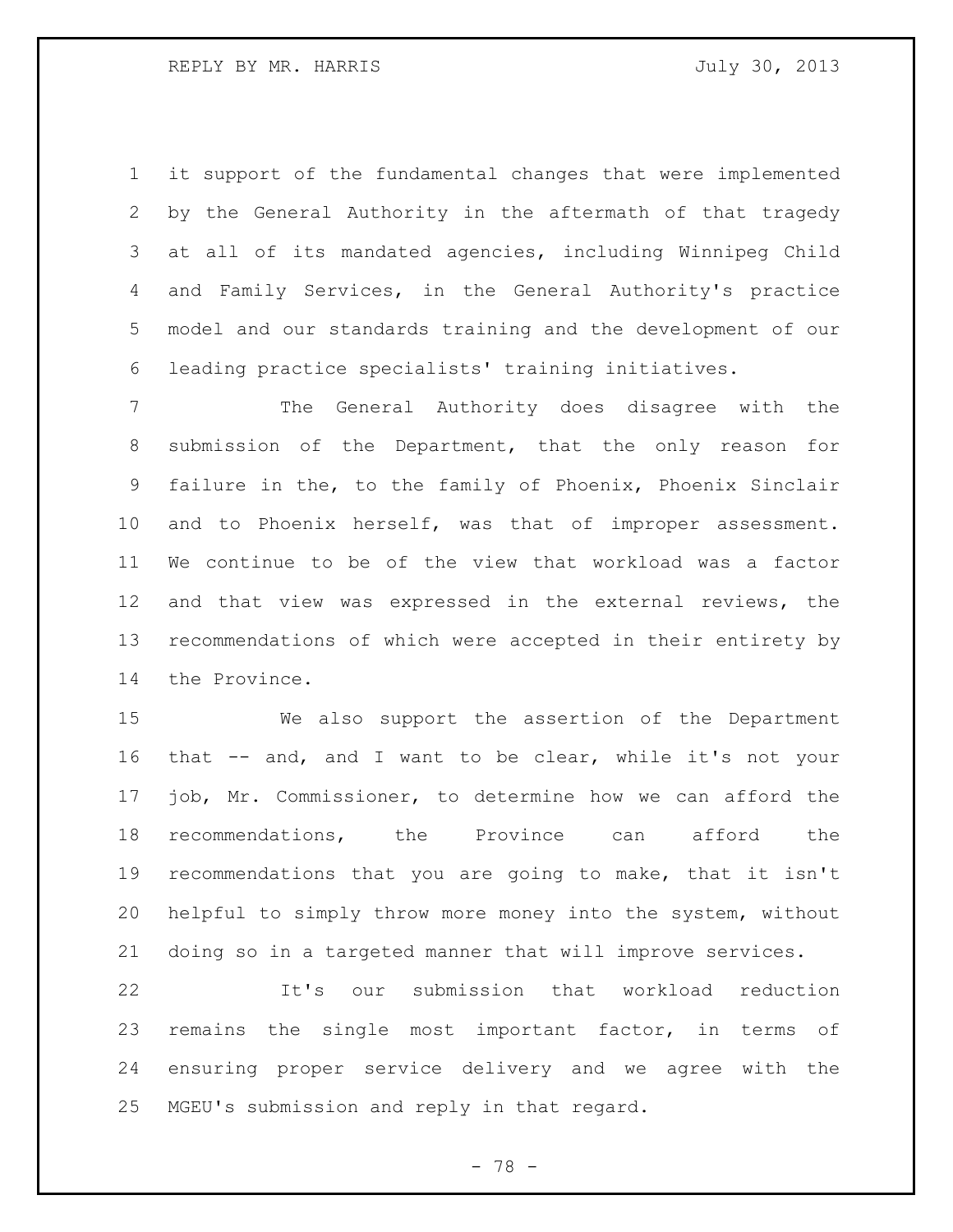By way of brief clarification, Mr. McKinnon, on behalf of the Department, drew a distinction between the skill sets for, which are necessary for protection work and for prevention work. And when I say prevention work, I mean the prevention work which is conducted by child welfare agencies, which is secondary prevention work, not the primary prevention work that is conducted by community agencies. And although we don't think that the description was entirely inaccurate, we feel like the distinctions between the type of social work practiced has been somewhat over emphasized. Either stream of work, whether one is providing the service to a, to a family under the auspices 13 of the "prevention stream", or under the protection stream, require very similar skill sets. There may be other skill sets required when you're doing protection work, from the investigation standpoint, but I would remind you, Mr. Commissioner, that when there's an intake, that's also investigative in nature. So investigation and working with the family to remediate whatever is happening in the family that is rendering their children unsafe, or potentially unsafe, are intertwined. And that's why the General Authority practice model emphasizes the integration of those skill sets so that every social worker knows how to do the work and do it in a manner which engages families and ultimately reduces the number of children which will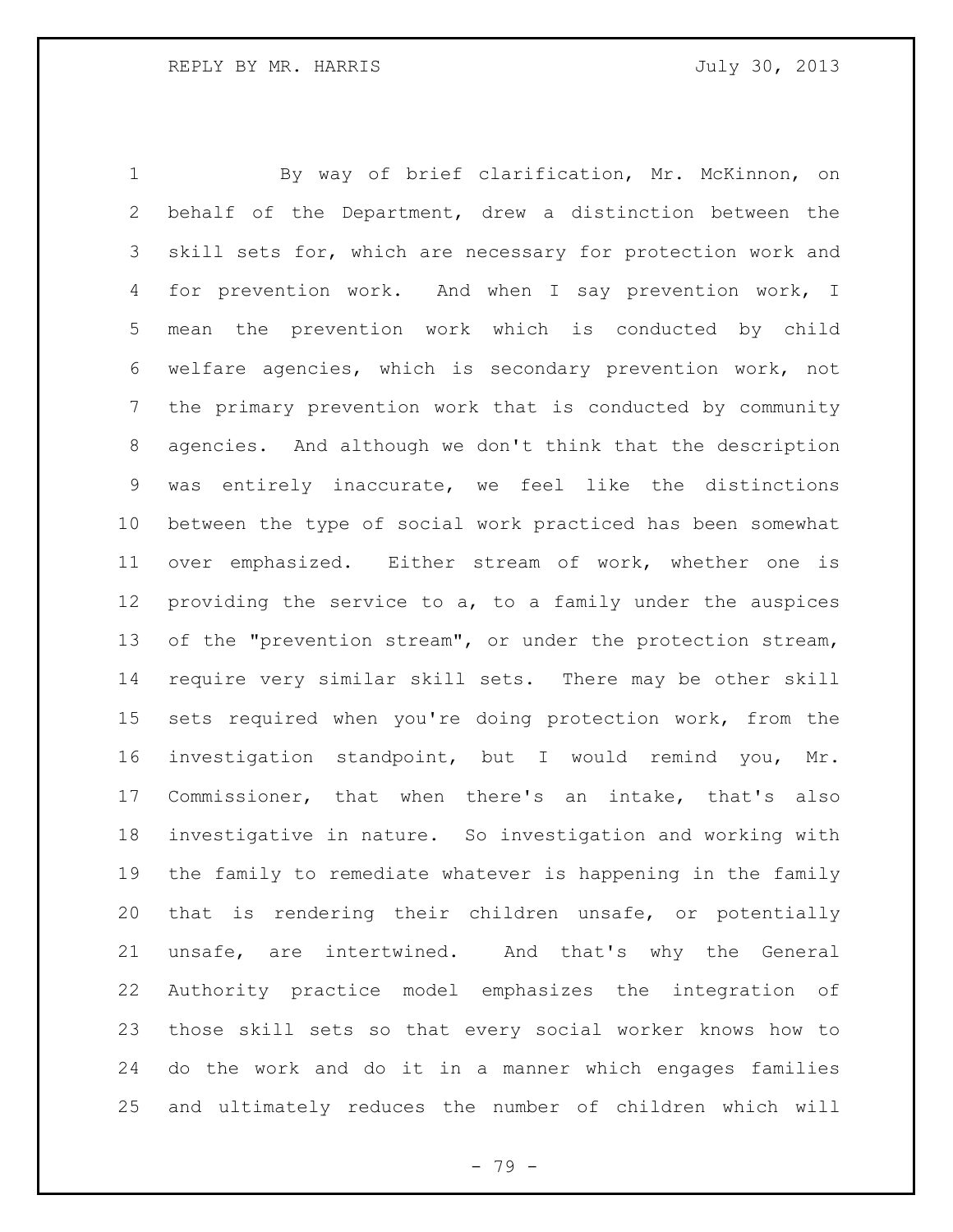come into care and keep children safe at home.

 In reply, generally, to a number of comments that were made and responses to recommendations with respect to funding, we would just like to reiterate that the main distinction between the prevention stream and the protection stream, under differential response, is a, is, in our view, an issue of funding only. It's not our view that the nature of the social work is so fundamentally different that the caseloads ought to be funded differently. Our submission remains that we should be funding -- that, that cases should be funded, on a case sensitive basis, at one to 20. That was Dr. McKenzie's recommendation in his report and that's where the evidence for that one to 20 number comes from.

 When I say case sensitive, and it wasn't as clear in my written submissions at it, as it ought to have been, what that means is that monies which are necessary for other services were provided, other than strictly the social work and the workload of cases that he or she has, such as monies for foster care ought to be broken out of that and, and listed as separate line items. When we say one to 20, we mean true one to 20 cases. That doesn't include having to pay for other aspects of the work that is done out of that budget, which is currently the case.

In addition, in some of the submissions, one of

 $- 80 -$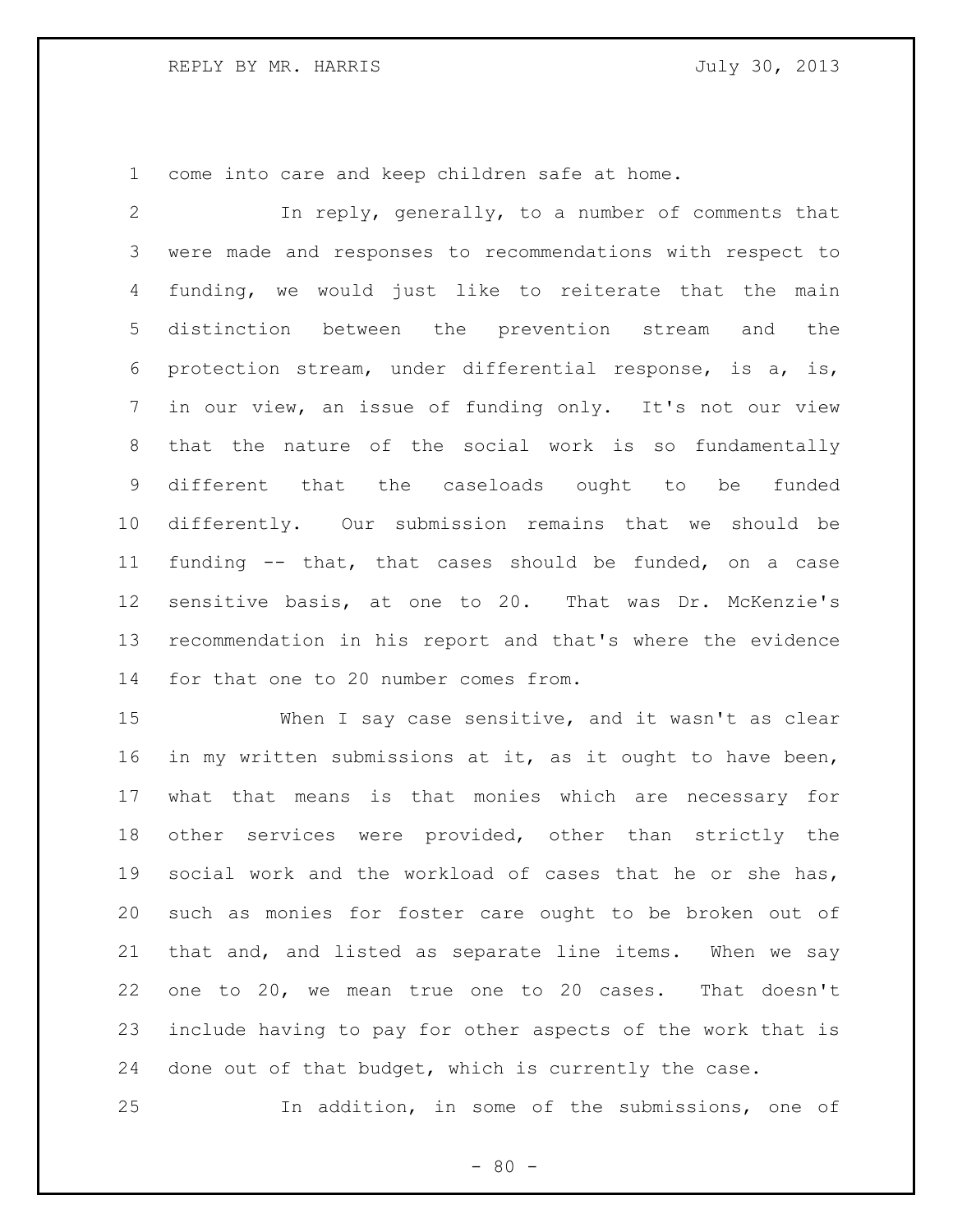the things that has been raised is the, the, the mention of how, with our new graduates, they work at a caseload of one to 20 and how that's really not that different from what we're proposing. In fact, there's two distinctions that I'd like to make really clear. The first is that new workers don't start out with a caseload of, of, at one to 20, at that ratio, they start out with zero cases and their cases are gradually increased. The goal is to have them reach a one to 20 ratio at, by the end of their first year. Sometimes that accelerated because we do still have workload pressures and we have to accelerate them getting to that one to 20 sooner.

13 THE COMMISSIONER: Is that what's happening now? MS. HARRIS: Yes, that is what's happening now. If we were to be funded at one to 20, within the General Authority, we would certainly -- the, one of the things we would be doing is dialing back the amount of workload that we imposed on our new graduates and that, that initial ratio would be even lower still.

 THE COMMISSIONER: That is, if it went from one to 25 to one to 20, that's what would, would happen?

 MS. HARRIS: Yes, if that were to happen, then our, our initial, our new hires would not be having their workload cap out at one to 20 by the end of their first year or sooner. We would be reducing that number, the

 $- 81 -$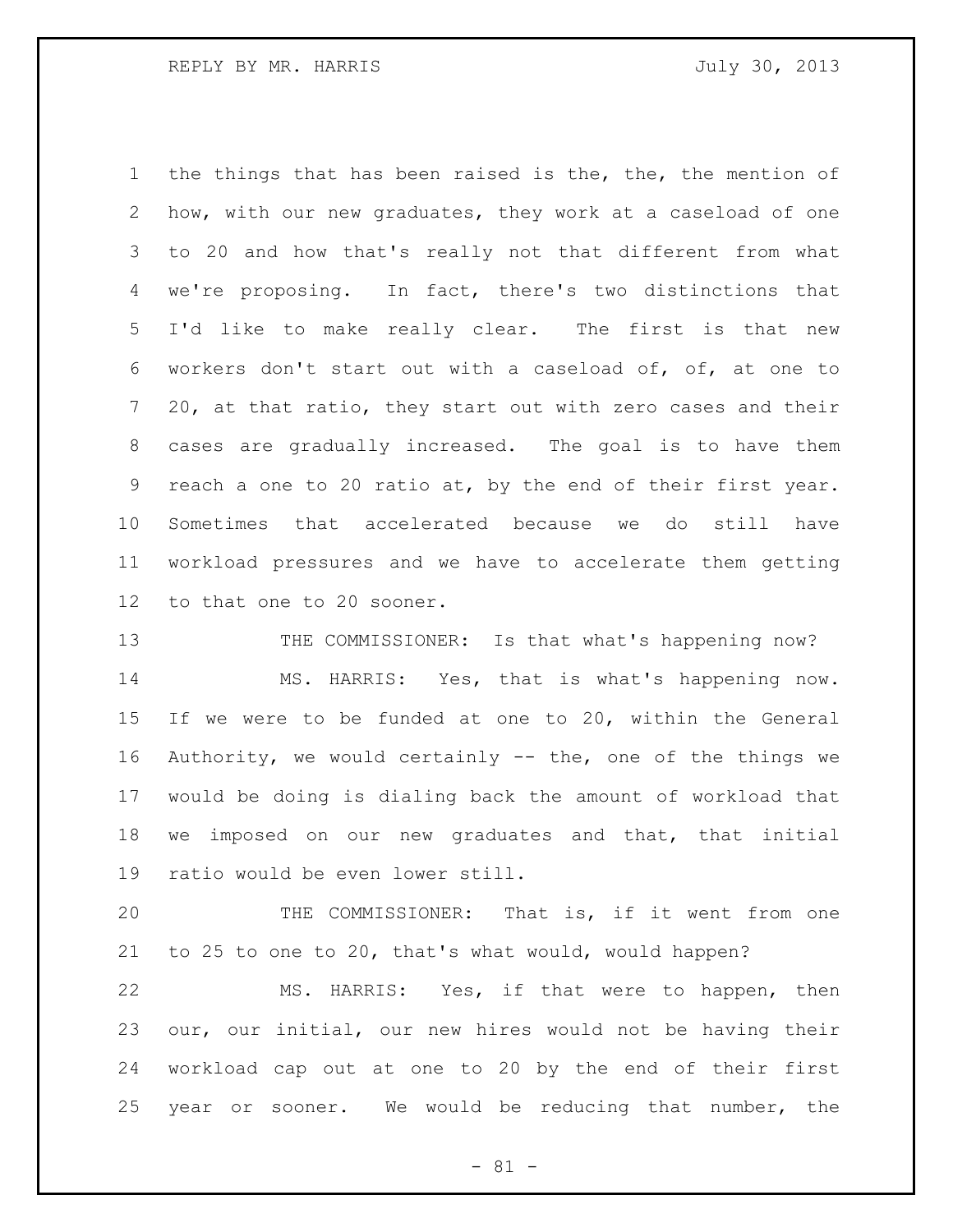number of cases they had, to provide more time for training and to, and to get their feet wet and to learn the skills that they need.

 With respect to the issue of compliance with the use of CFSIS, what my submission was, was that the use of CFSIS by all agencies should be a condition of their mandate. And I used the word "sanctions". That was taken, by Mr. McKinnon to mean that I, that the General Authority was supporting financial sanctions, in the form of withdrawing funding from agencies who refused to use CFSIS. And that is not our submission. That would clearly endanger the wellbeing of children. All we're saying is that the use of CFSIS, right now, should be imposed upon all agencies by way of a condition of their mandate. That simply supports remedies which are already present in the Child and Family Services Act to ensure that agencies are following the directives that they're given by their authorities.

 We do support a new information system being put into place, but that will take months and I would probably suggest it probably would take years for that to happen, for the research and --

23 THE COMMISSIONER: For -- just a minute, for what happen?

MS. HARRIS: For a new information system to --

- 82 -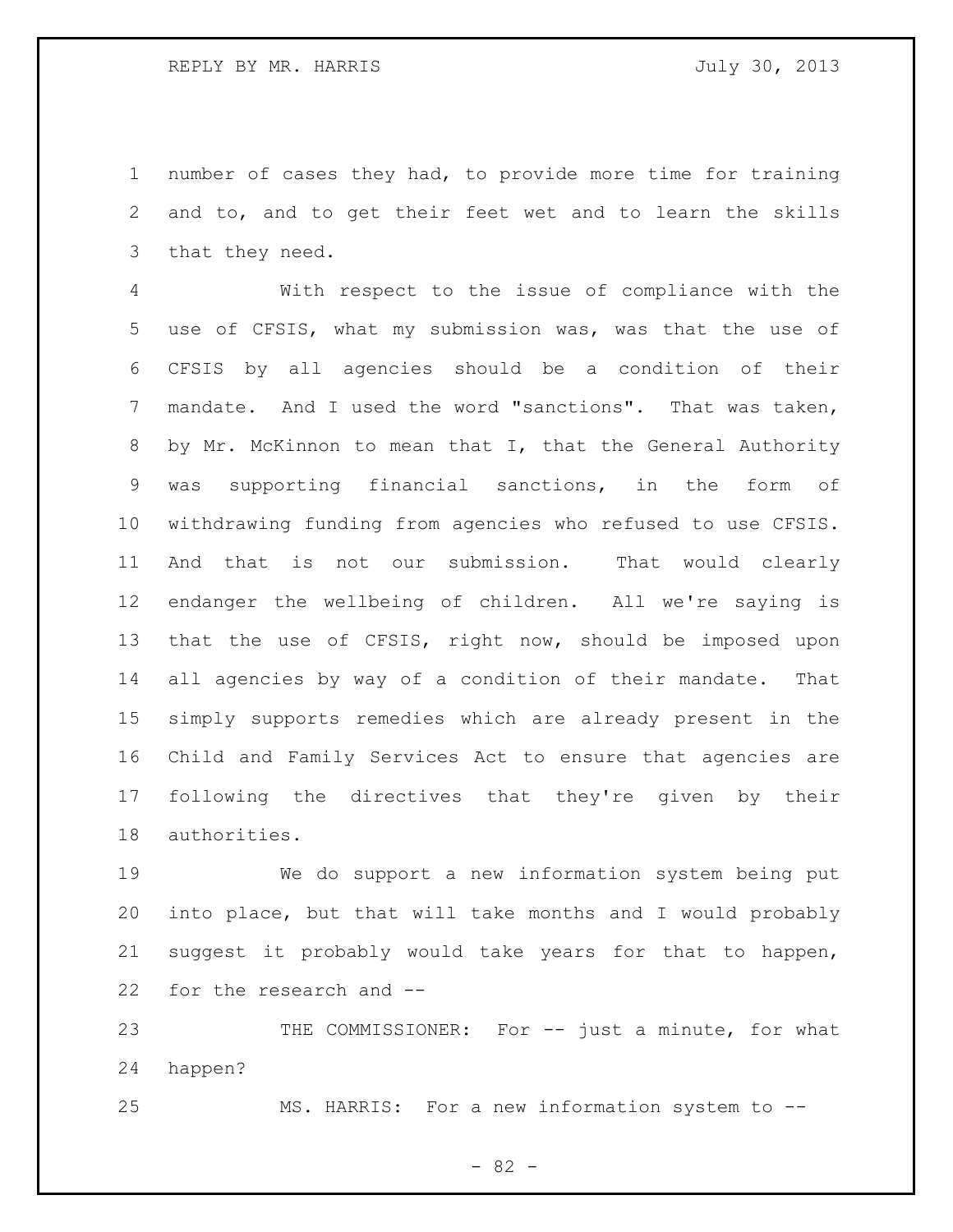1 THE COMMISSIONER: Or for a new? Okay. MS. HARRIS: -- replace CFSIS, to take -- THE COMMISSIONER: Yes, yeah, yeah. 4 MS. HARRIS: -- place. THE COMMISSIONER: Yeah. MS. HARRIS: That's a very long process, Mr. Commissioner -- 8 THE COMMISSIONER: Yes --9 MS. HARRIS: -- as I --10 THE COMMISSIONER: -- I understand that. MS. HARRIS: -- as I understand and so the concern that we do have and I, and I'm dealing with this topically, as opposed to by each counsel, but the concern we do have with the submission of Mr. Funke is that it may be that there will be a new information system put into place in Manitoba at some point, which will address the data issues that Mr. Funke referred to yesterday, in terms of who owns the data and the First Nations concern that is expressed by at least AMC, his client, and SCO, that they don't own that data, what our submission is, is until there is a system that will accommodate and deal with that, CFSIS needs to be used. That is what will help ensure the safety and wellbeing of children in the province of Manitoba. With respect to Mr. McKinnon's submission

- 83 -

opposing the General Authority coming into its full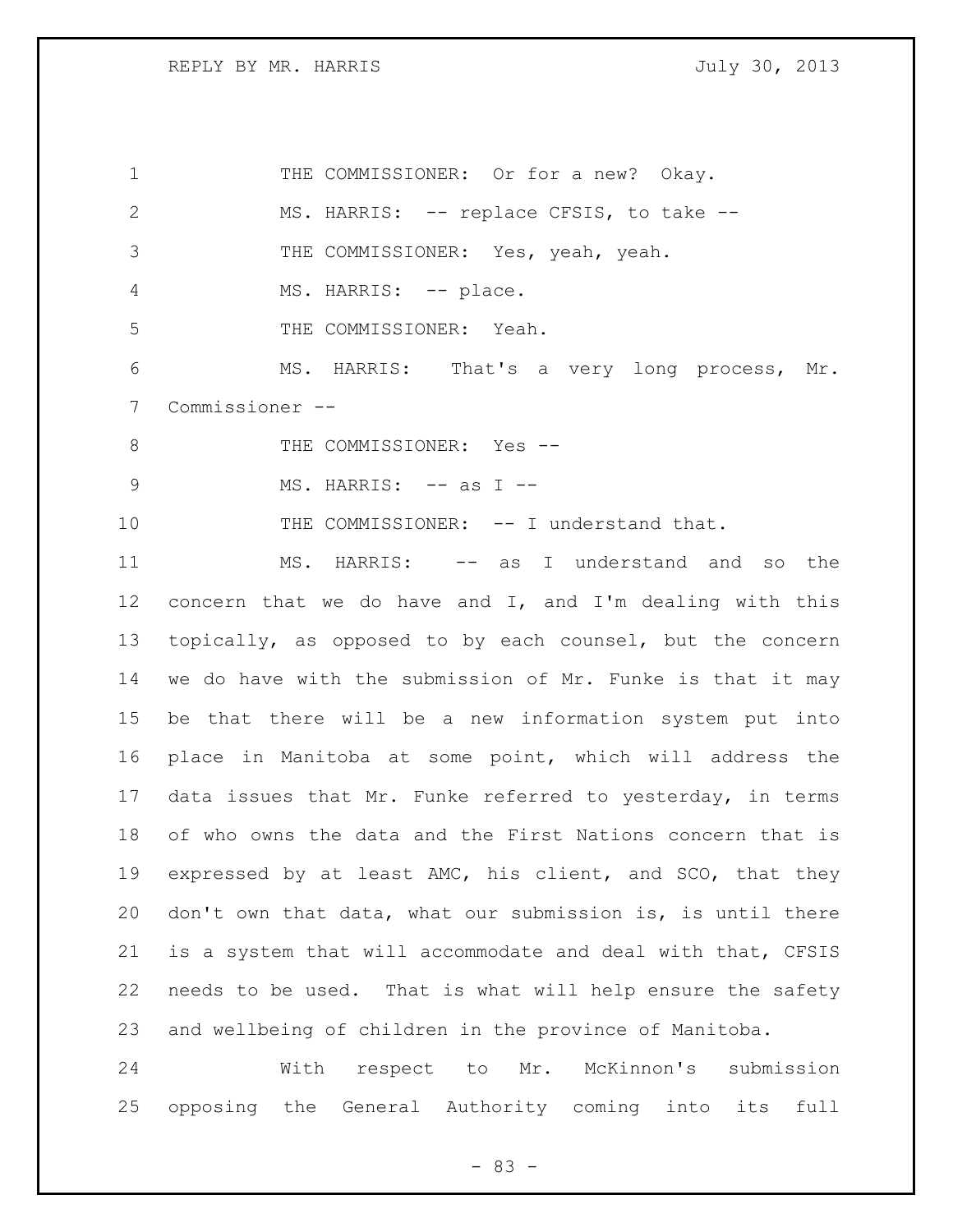mandate, as was recommended in the Strengthening the Commitment report, we have the following comments. Firstly, Mr. McKinnon's argument, as I understood it to be, was that in order for the General Authority to receive its full mandate, Winnipeg Child and Family Services would again have to become privatized.

THE COMMISSIONER: Would have to what?

8 MS. HARRIS: Would have to again become privatized. We would not be able to be a branch of government. Respectfully, we disagree with that, with that perspective.

 It was -- when you look at the date that the Authorities Act was assented to, the Child and Family Services Authorities Act, more properly referred to, it was assented to on August 9th, 2002 and it came into force in November of 2003. The decision to bring Winnipeg Child and Family Services into government was made in 2001 and by April 2003, Mr. Rodgers himself was already on the transition to help that happen. So it's our submission that in drafting the legislation, as it was drafted, where there was no distinction made between the mandates of the other three authorities and that of the General Authority, the fact that Winnipeg Child and Family Service, Services, and rural and northern were coming back into government, or, or Winnipeg was coming into government was already

- 84 -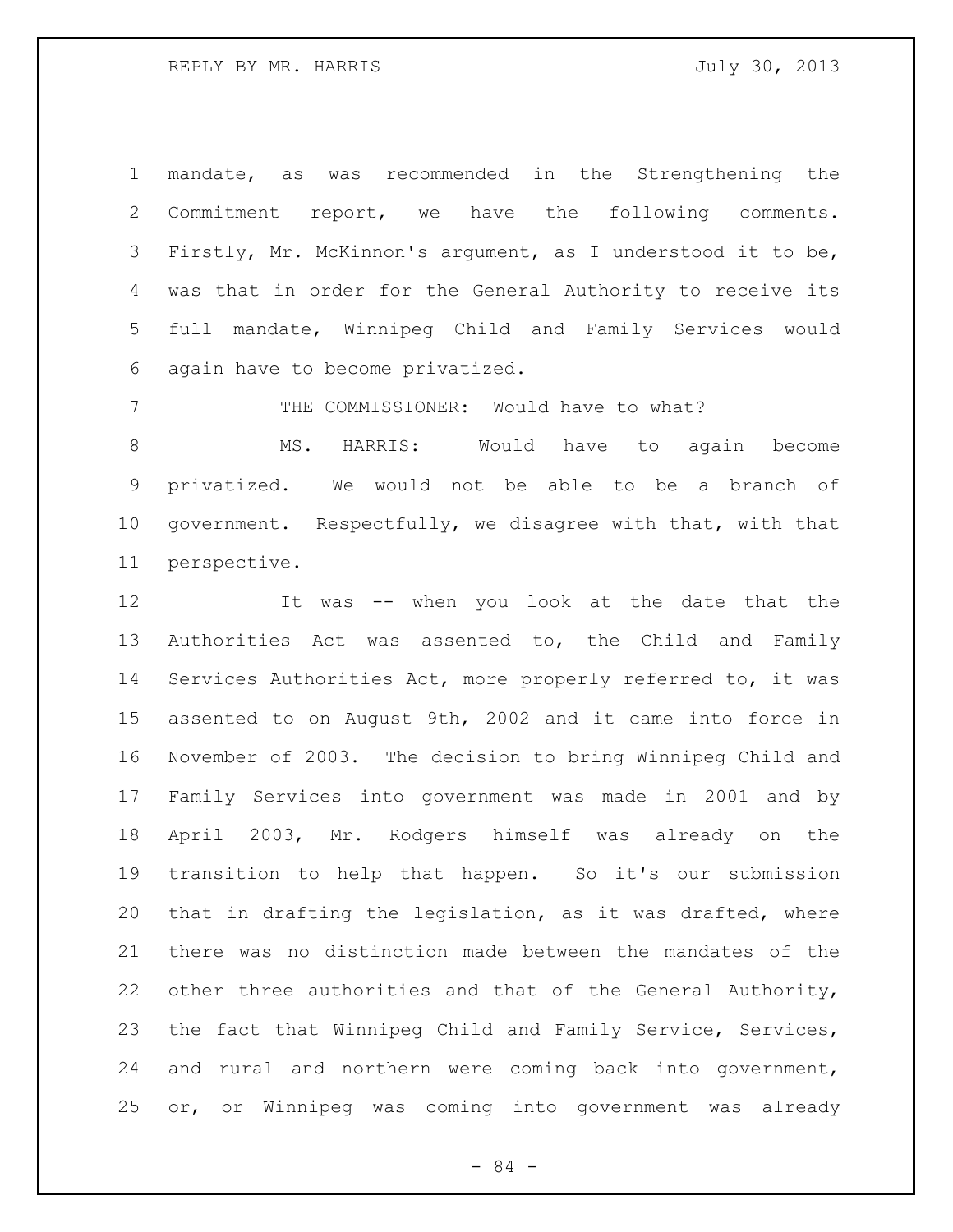known to the Province. There was no distinction put into the legislation. It was clearly not the intent to hold back the General Authority from exercising its full mandate under the legislation or, or frankly, a distinction would have been put into the legislation, because that fact was known to the government at the time.

7 The As I said, we disagree with the, the, the position of the Department that was taken by Mr. McKinnon, that Winnipeg Child and Family Services needs to be privatized, in order to bring the General Authority to its full mandate. First of all, we don't agree that it should be privatized. That's not something that the General Authority's seeking. We don't think that it's in the best interests of children and families to privatize Winnipeg Child and Family Services at this time.

 More importantly, there are already ongoing discussions with government about bringing the General Authority into its full mandate and those discussions have taken place with senior officials. We are hopeful that it will happen. How we deal with the issues of the pension plan, that Mr. McKinnon referred to, and other employee- based issues will be dealt with by some other form of status that's given to the agency, without privatizing it.

 We also note that there are other bodies which are not formally government employees, whose employees are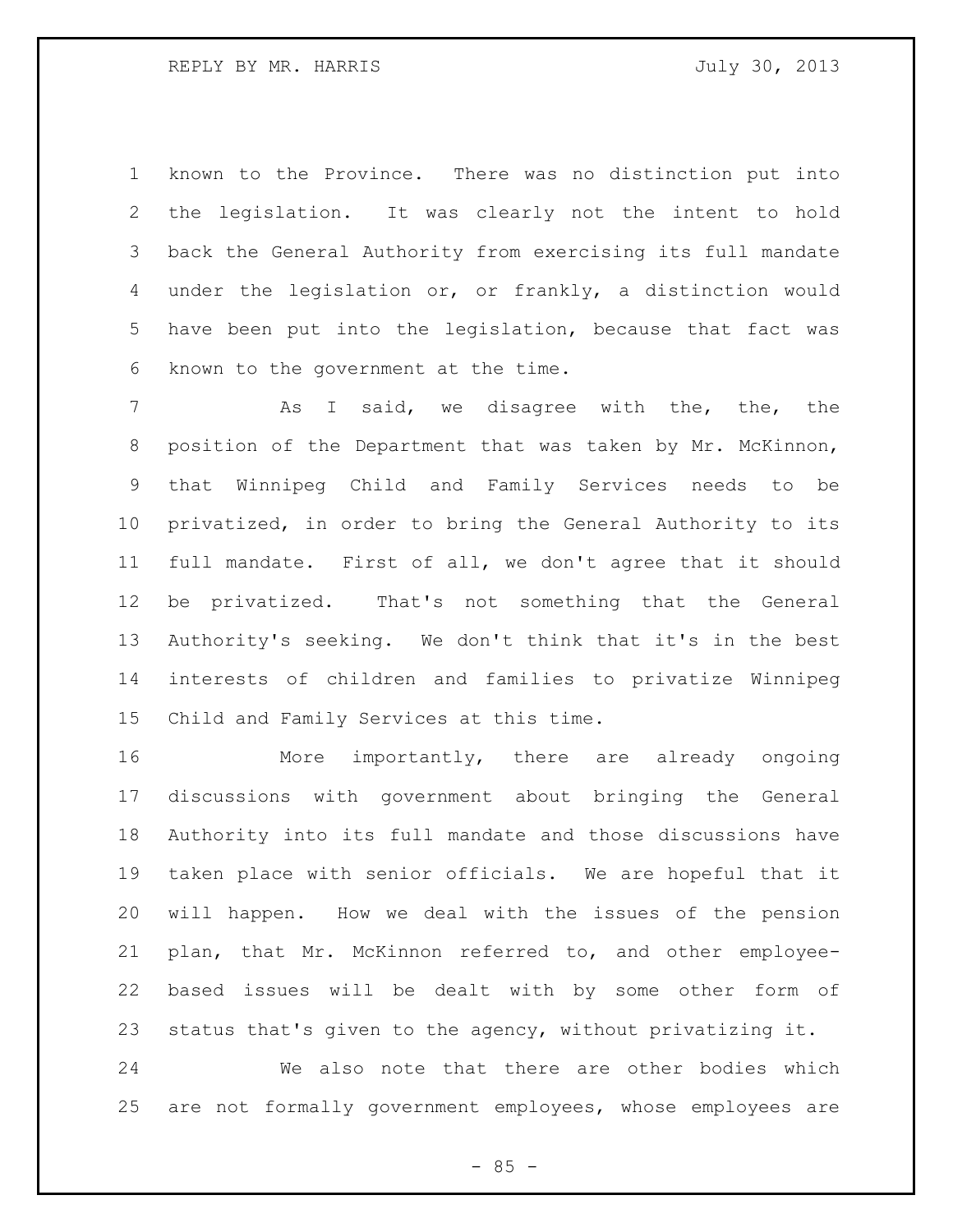| $\mathbf 1$ | members of the Civil Service Superannuation Plan, so again, |
|-------------|-------------------------------------------------------------|
| 2           | all of those issues are things that can be worked out and I |
| 3           | don't want to over, over simplify but where there's a will, |
| 4           | there's a way and at the end of the day, the province did   |
| 5           | accept all of the recommendations, which were made in the   |
| 6           | external reviews and this was one of them. And there is a   |
| 7           | way to do it. It does not involve having to sacrifice the   |
| 8           | wellbeing of children and families to be done and in fact,  |
| 9           | will enhance --                                             |
| 10          | THE COMMISSIONER: And which recommendation --               |
| 11          | MS. HARRIS: -- the wellbeing of children and                |
| 12          | families.                                                   |
| 13          | you referring to,<br>COMMISSIONER: -- are<br>THE            |
| 14          | specifically?                                               |
| 15          | MS. HARRIS: Bringing, bringing the General                  |
| 16          | Authority into its full legislative mandate.                |
| 17          | THE COMMISSIONER: Yeah, and, and was -- are you             |
| 18          | saying that that was recommended in one of the six reports? |
| 19          | In the Strengthen the Commitment<br>MS. HARRIS:             |
| 20          | report.                                                     |
| 21          | In the Strengthening<br>THE<br>COMMISSIONER:                |
| 22          | Commitment (sic)?                                           |
| 23          | MS. HARRIS: Yes. With respect to the issue of               |
| 24          | what evidence is before you, Mr. Commissioner, on this      |
| 25          | point, Mr. McKinnon is correct that there is not a tonne of |

- 86 -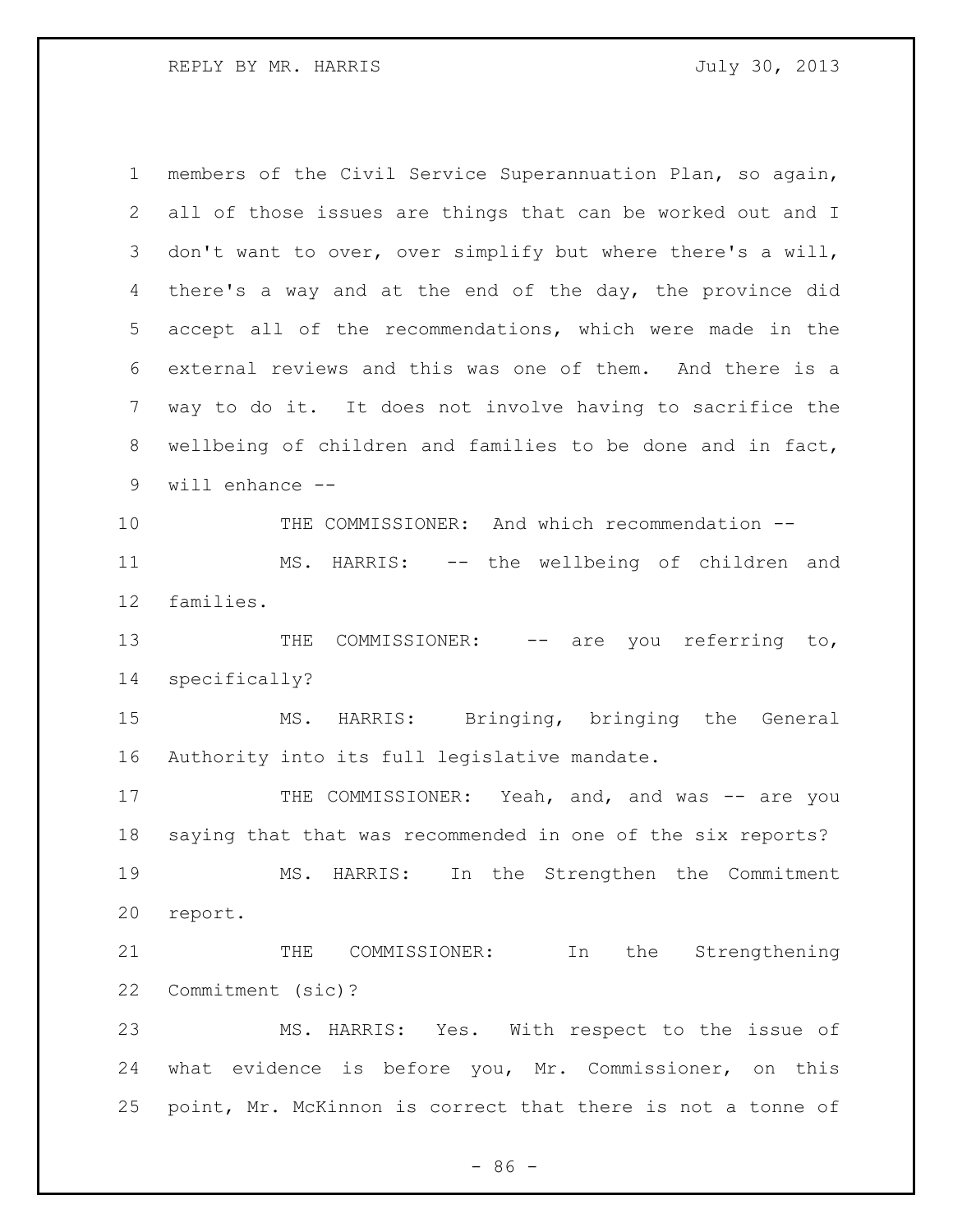REPLY BY MR. HARRIS **FOULD SEE ASSESSED A** July 30, 2013

1 evidence before you. However, in Mr. Rodgers' transcript 2 from May 14th, page 183, lines 2 through 8, there is a very 3 brief -- 4 THE COMMISSIONER: Now, just a minute, whose 5 evidence are you going to now? 6 MS. HARRIS: Mr. Rodgers'. 7 THE COMMISSIONER: Yes? 8 MS. HARRIS: May 14th, page 183 --9 THE COMMISSIONER: Yeah. 10 MS. HARRIS: -- lines 2 through 8. 11 THE COMMISSIONER: Page 183 --12 MS. HARRIS: Yes, lines 2 through 8. There is a 13 very brief reference -- 14 THE COMMISSIONER: -- what did you say after 183? 15 MS. HARRIS: Lines 2 through 8. 16 THE COMMISSIONER: Oh, lines 2 to 8? 17 MS. HARRIS: Yes, sir. 18 THE COMMISSIONER: Okay. 19 MS. HARRIS: There is a very brief reference 20 there to -- it isn't referred to as mandate, so I don't 21 want to mislead you, Mr. Commissioner, it doesn't 22 specifically use the language of mandate. It does talk 23 about the General Authority receiving its funding, the full 24 funding that it would normally receive for its agency, so 25 it can, to the, so that the authority can better plan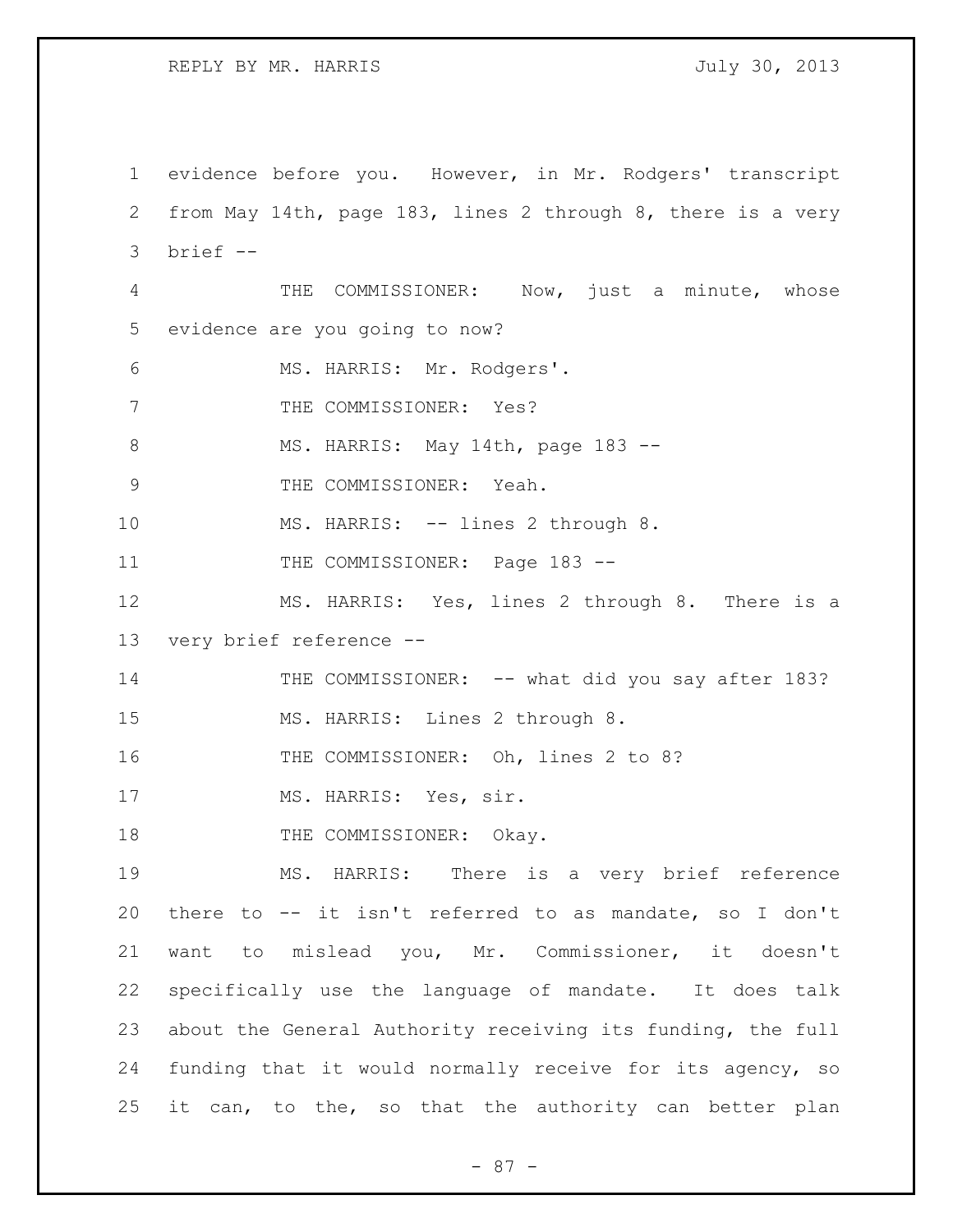without changing the status of Winnipeg Child and Family Services. And that was what Mr. Rodgers was referring to. What I think is, is important, however, is that that evidence was unchallenged by the Department and there was no cross-examination of Mr. Rodgers on that point by the Department.

 The reason we're making this recommendation is because the funding which is available should flow to the General Authority so that the General Authority can make their determinations about how it wishes to allocate resources and engage in planning with all of its agencies. That's good for children in the province of Manitoba and can help ensure their safety.

14 And lastly, on this point, before I move on, in terms of evidence, while there may be not an enormous amount of evidence to support bringing the agency into its full mandate, the, the authority into its full mandate, although there were other mentions made by Mr. Funke and others about the difficulties and, and some inequities that were perceived, on the part of the General Authority for being caught within government during the inquiry, there also is no evidence put before the inquiry to support the assertion that the action of bringing the General Authority into its full mandate is impossible. There is no evidence to suggest that.

- 88 -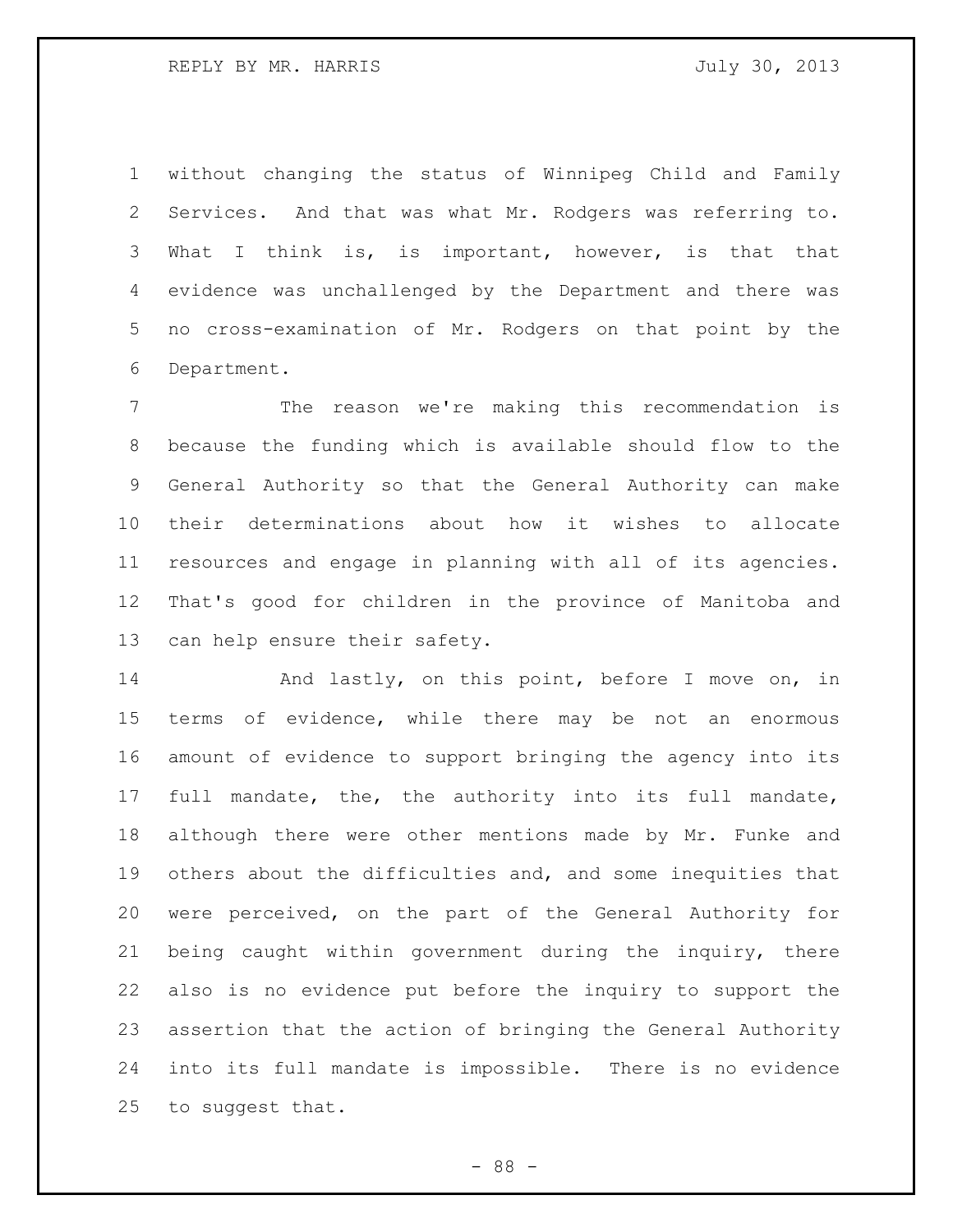| $\mathbf 1$     | With respect to the General Authority's                    |
|-----------------|------------------------------------------------------------|
| 2               | submission and recommendation at paragraphs 102 and 103 of |
| 3               | our written submission, around the easing the way through  |
| 4               | legislative change for the adoption of, of -- for adoption |
| 5               | subsidies rather, to assist in, in the permanency planning |
| 6               | for children and the adoption of permanent ward by social  |
| $7\phantom{.0}$ | workers, by making it financially easier to do that --     |
| 8               | THE COMMISSIONER: Just a minute, what, what page           |
| $\mathsf 9$     | are you on?                                                |
| 10              | MS. HARRIS: It's my written submission and it's            |
| 11              | -- or the General Authority's rather, and I believe it's   |
| 12              | paragraph 102.                                             |
| 13              | THE COMMISSIONER: One-o-two?                               |
| 14              | MS. HARRIS: And Mr. Commissioner, you'll find              |
| 15              | that on page 35.                                           |
| 16              | THE COMMISSIONER: Yes, I have it.                          |
| 17              | MS. HARRIS: The concern, which was raised by the           |
| 18              | Department, was that we need to be careful with respect to |
| 19              | how that might interfere with aboriginal adoption and, and |
| 20              | aboriginal rights, in terms of adoption. We don't want a   |
| 21              | repeat of the Sixties Scoop in -- and I'm paraphrasing,    |
| 22              | because Mr. McKinnon didn't use those words precisely, but |
| 23              | that's what I understood him to mean. And I have a couple  |
| 24              | of points to make in that regard.                          |
|                 |                                                            |

First, in Mr. Rodgers' transcript, when he was

- 89 -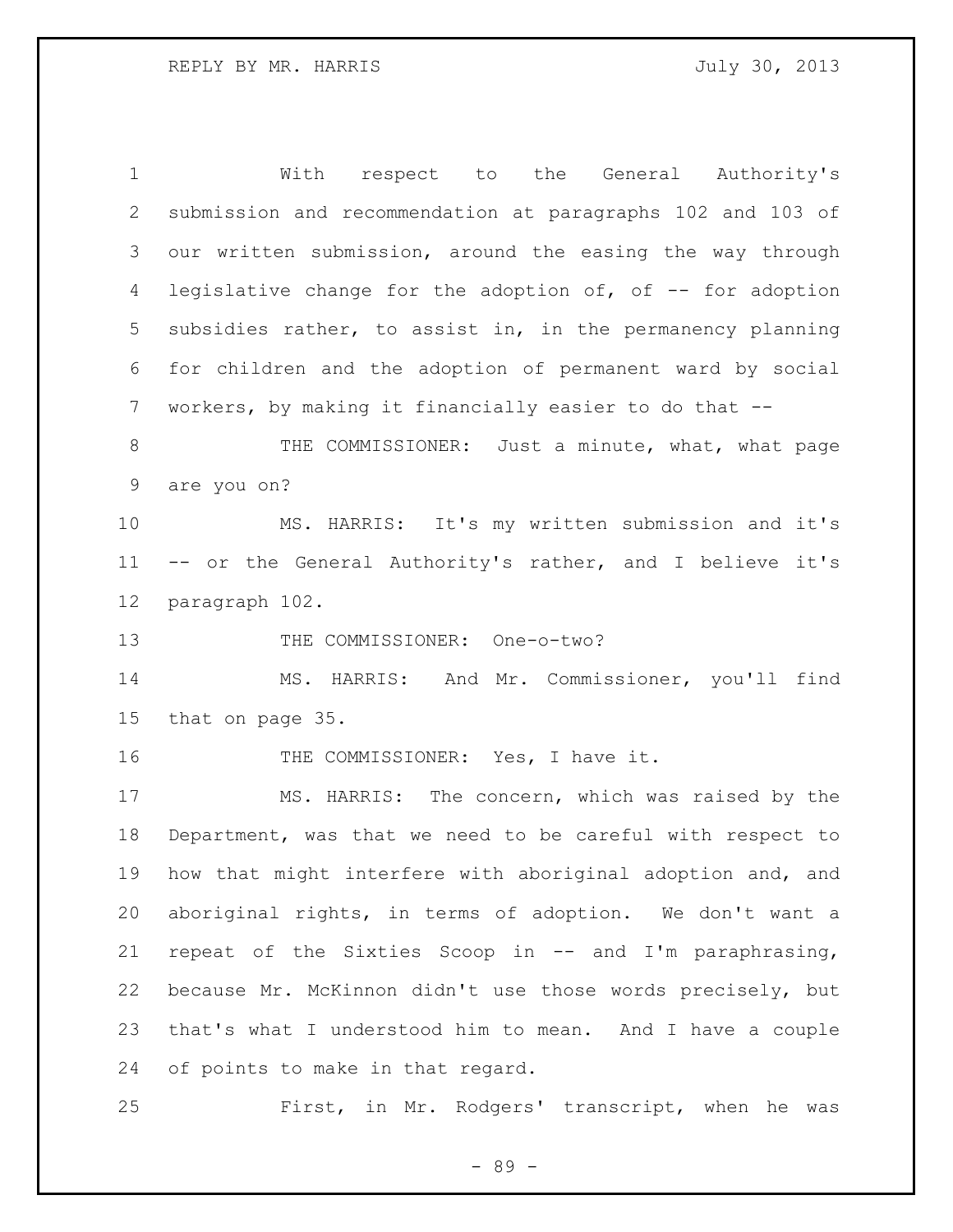discussing this recommendation with you, Mr. Commissioner, one of the things that he also expressed and we did, it didn't make its way into the writen (phonetic) (sic) recommendations, was that there be a clarification and, and in the legislation, around the issue of custom adoptions for aboriginal peoples. That's located in the transcript from May 14th, at page 177, lines 9 through 14. And again on page 177, from line 21 through to page 178, at line 9. And again, there was no cross-examination on either the issue of custom adoption, or the issue of providing financial incentives to assist in the adoption of -- foster families to assist in the adoption of permanent wards so that children would have a permanent home, which is the primary goal. There's also a cost savings component, 15 because then we're not -- we don't have as many children in the system that require the child, the, the same level of child maintenance, but the primary focus, obviously, is to provide permanency for children who would otherwise be, be adopted, but for the expense to the foster parents, that they simply can't manage.

 It's our submission that irrespective of the type of adoption, so to speak, whether it's the adoption that you would see traditionally in, in western culture, under the Adoption Act, or whether it's a custed (phonetic) adoption on the part of First Nations and aboriginal

 $-90 -$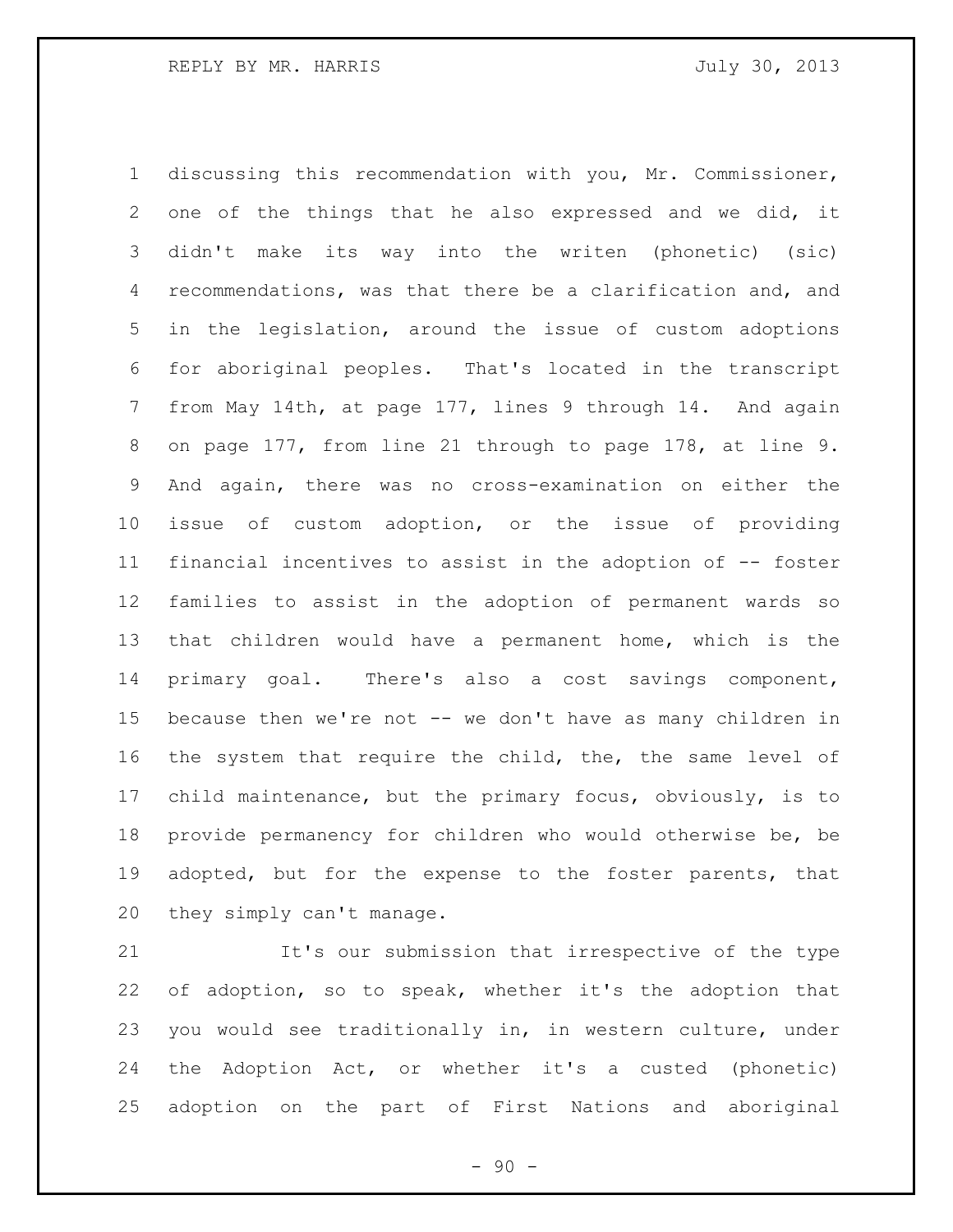REPLY BY MR. HARRIS **FOULD SEE ASSESSED A** July 30, 2013

 peoples, the point is that no person who's applying for adoption, irrespective of the method, is unable to do so for financial reasons. It's not intended to weight the adoption of children in one way or another, it's simply to remove barriers to adoption, by way of additional financial resources than the, greater than that which is already available.

 Nothing in this recommendation supersedes an agency's right to plan for permanency for children, in whatever way they see fit and that includes cultural considerations and the placement with extended family, or whatever, whatever the permanency plan is.

13 In speaking with the other three authorities, I note that neither the Northern Authority, or the Southern Authority disagree with that recommendation. In fact, they endorsed our recommendations. I did confirm that with Mr. Cochrane earlier and I also did take the time to ask counsel for the Métis Authority and the Manitoba Métis Federation, what their position was on this issue as well. And although they -- I wouldn't want to speak for them, because there, there was some concern around process, so I wouldn't say that the Métis Authority's gone so far as to endorse the recommendation, they certainly, in principle, thought that financial assistance, with safeguards, to ensure that it wasn't misapplied, would be of benefit to

 $-91 -$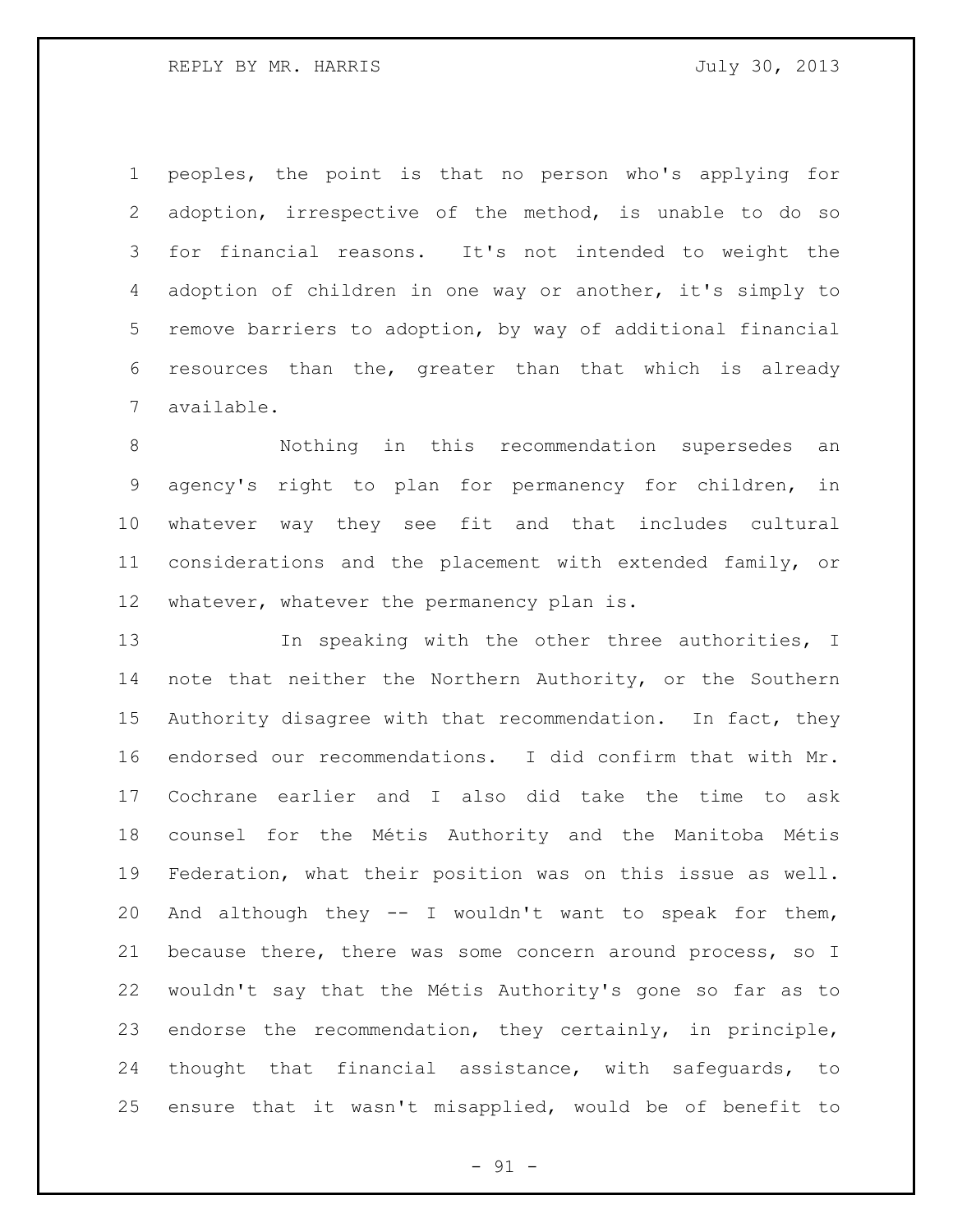## REPLY BY MR. HARRIS **FOULD SEE ASSESSED A** July 30, 2013

children, in terms of planning for permanency.

 With respect to this matter, I can also confirm that my client has advised there's already been a series of discussions again with the Department. The Department has the literature and the evidence. Mr. Rodgers referred to how successful it is in his oral evidence before you, Mr. Commissioner, but the Department already has the literature and the studies that demonstrate that this is a positive step for children. We didn't introduce it into evidence at the inquiry, but the Department is aware of it.

 Turning now to the comments of Ms. Dunn and secondarily Mr. Gindin, like to speak about the issue of trust again a bit.

 The description, by Ms. Dunn, of the power to apprehend is accurate in the sense that, yes, agencies have the power to enter into a person's home without a warrant and apprehend a child if need be and the child is in need of protection. The dramatic description of that draconian remedy being, being used calls up very disturbing images. The image that Ms. Dunn used was someone just walking into your kitchen and simply taking your children and walking back out the door. I'd like to emphasize, for the Commission, that that is simply not, absent every -- and, and there will be occasions where apprehensions do happen that way, because sometimes there really is the need to

- 92 -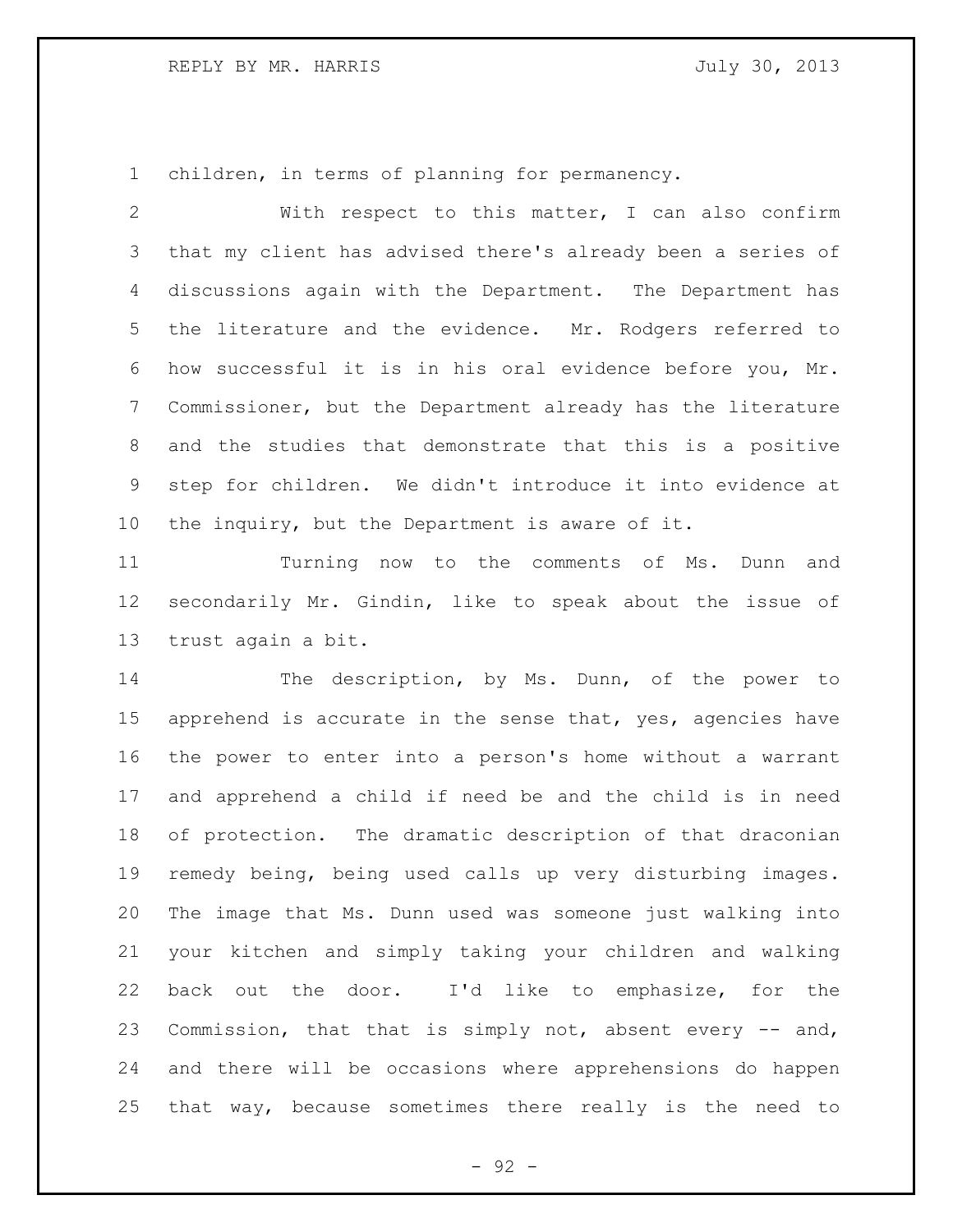apprehend in that draconian, that seemingly draconian way, to protect children. But that's not the way we practice social work. That's not the way the General Authority approaches dealing with families. I won't reiterate my entire submission about the General Authority's practice model, but whenever humanly possible, and in the vast majority of the cases, the abuse of power by, by agencies simply doesn't occur, because that's not what is in the best interests of children and in the, in the interest of reuniting families.

 There's no question that trust is a major issue. That was the crux of my submission to you, Mr. Commissioner, last week, is that we need to build trust and 14 how we do that. In -- as a general reply to both Ms. Dunn's submission and Mr. Gindin's submission, is that what seems to be happening when there's this argument that the secondary prevention work, which is the work that agencies do, in terms of prevention, not what community agencies do, and protection work, where these ought to be split into two separate agencies under, under the legislation, and, and, and it -- and you split, is that there appears to have been a conclusion drawn as to the causation. And it's a causation issue. It -- there's no evidence before you that the reason why people don't trust agencies is because simply that there's this investigative work happening.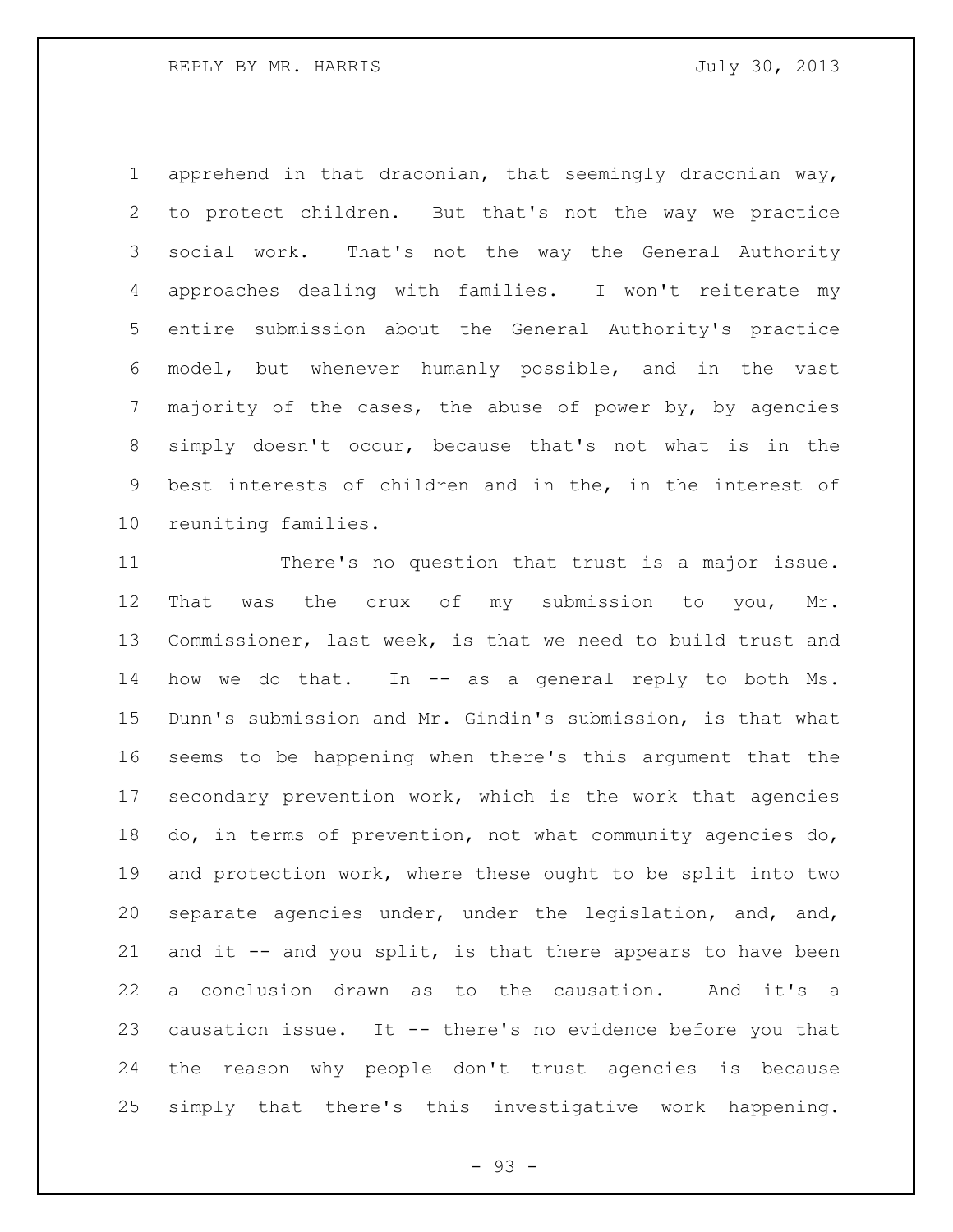That's a conclusion which has been drawn. And without going into my submission again, we've demonstrated, through our pilot project and through the development of the General Authority practice model and Dr. McKenzie's studied, that by using the techniques that the General Authority now uses, we are building trust with families. They are responding differently. There is more collaboration between agencies and families. And that's evidenced by the fact that children, aged zero to 17, new cases of children aged zero to 17 and we make, need to make that clear, are not coming into the system in the same numbers that they were once were. What we are doing is working, in an empirically measurable way.

 Mr. Gindin quoted Mr. Rodgers' transcript about how difficult the dual mandate can be, the investigation and working with families and how difficult that can be. I reviewed those sections of the transcripts. There's nothing in those sections which contradicts our submission, which is that yes, the work is very difficult. That doesn't mean that the functions should be split. And all of the reasons why the functions ought not to have been split and you'll note that the AMC, all of the authorities have all -- and the agencies, have all said to you, Mr. Commissioner, don't split these. That's not because we have a vested interest in maintaining things the way they

- 94 -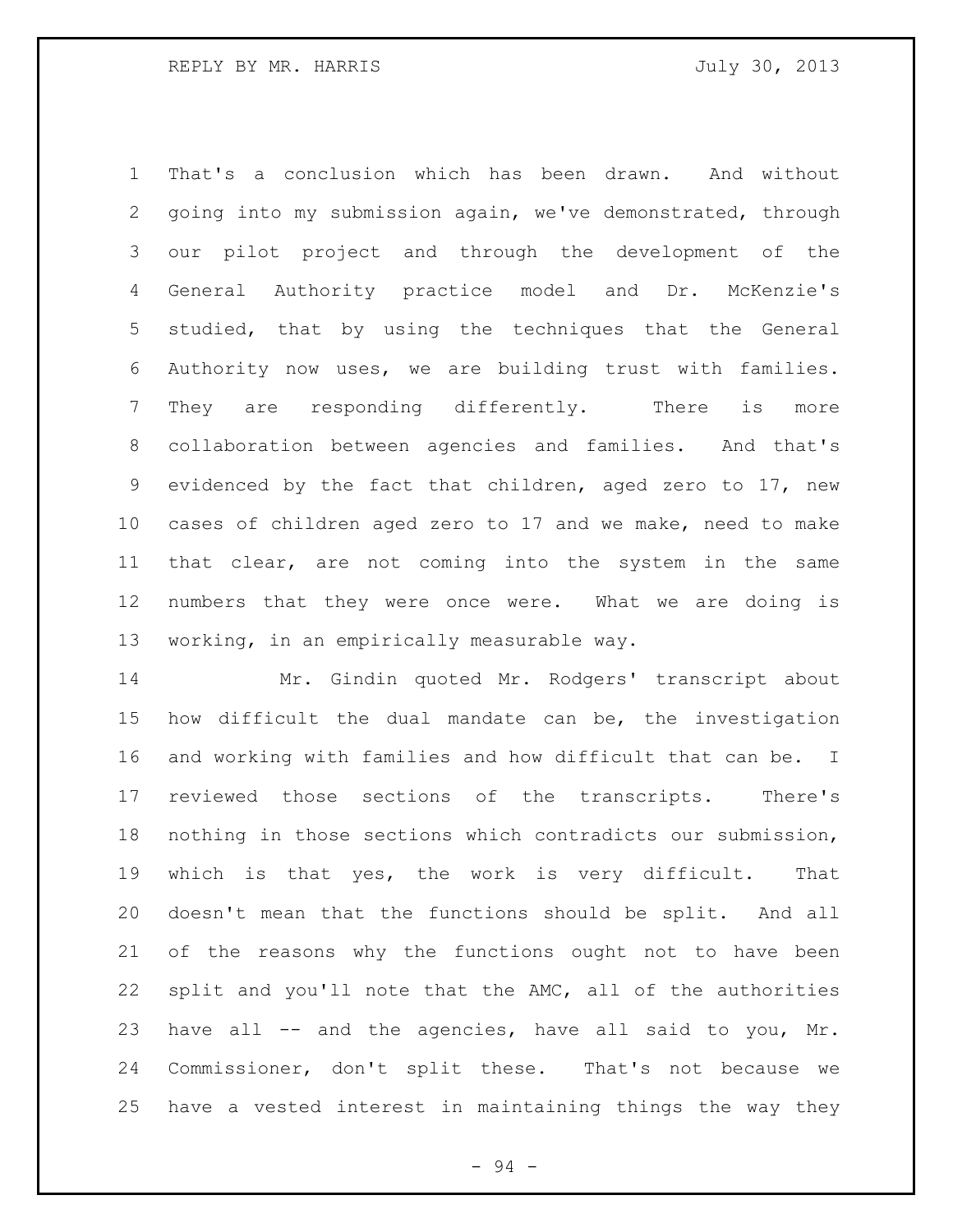are, or that it's too difficult to change it, it's that we are the experts in deliverate (phonetic) (sic) of child welfare system in the Province. The authorities know how to do this work and how to do it in a way that keeps kids the safest and is the most -- is the least likely to create difficulties and gaps in communication and, and, and whatnot, which would result from splitting those functions and, and creating two separate agencies to do it.

 And again, every child who comes into contact with our system is either in need of protection, or is likely to be in need of protection, every child. If the -- whatever is happening in the home is insufficient to draw the attention of child welfare agencies, then the child is not likely to be in need of protection, under the definition, under the statute. We're -- whether we're providing prevention services, which again, is to prevent greater intervention down the road by the child welfare system, in the form of apprehensions and the like, or whether it's investigation/protection, all of it's child protection, Mr. Commissioner, all of it. All of it is, is -- it's -- the question is, do you do that work with children in the home, because they can -- they're safe in their home and we can do the work with them in place? Or do we need to apprehend the children, in order to do that work, and hopefully reunite the family? But it's all child

 $- 95 -$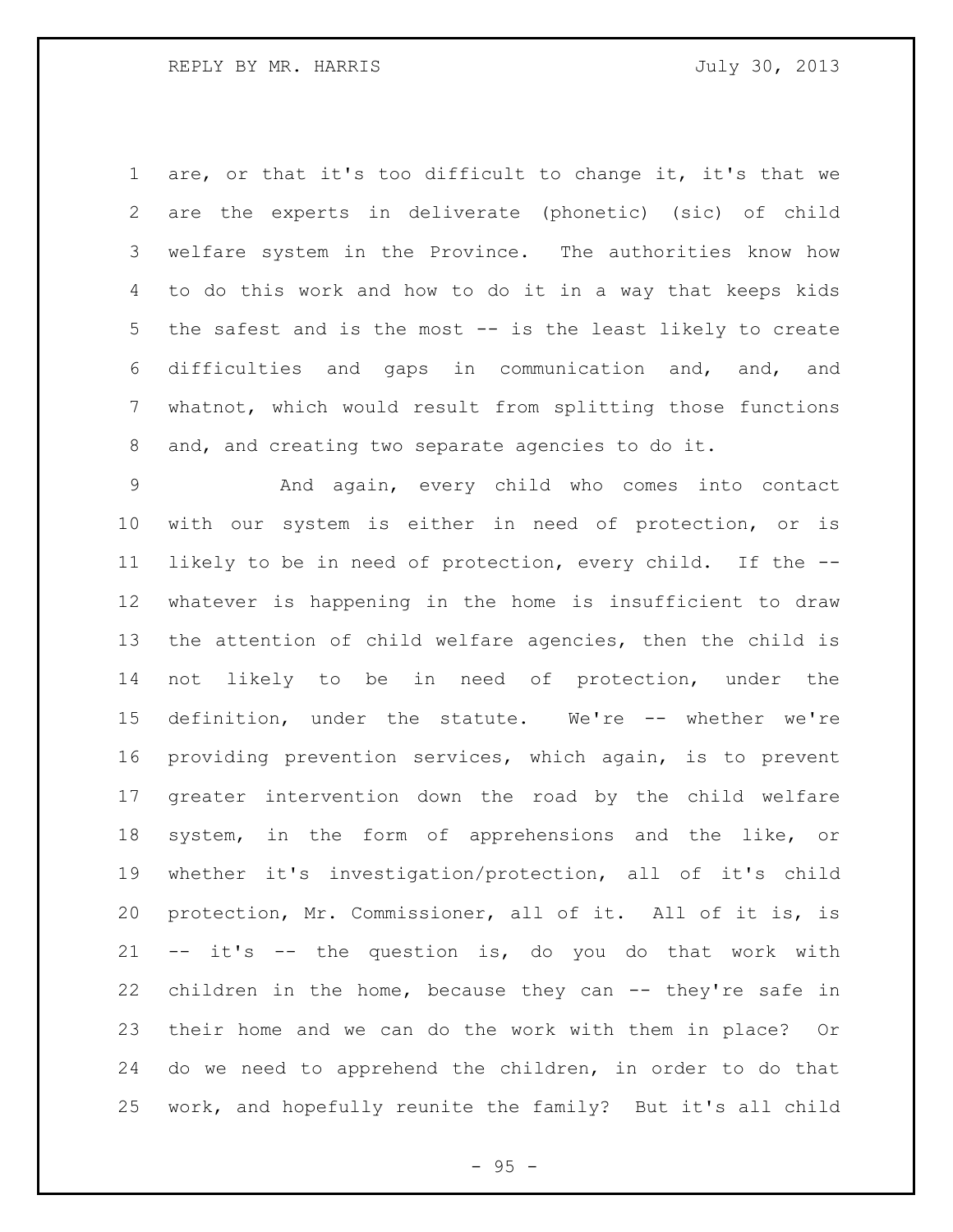protection work.

| $\mathbf{2}$ | It's important to note here that there will                 |
|--------------|-------------------------------------------------------------|
| 3            | always be some parents and Mr. Funke touched on this --     |
| 4            | THE COMMISSIONER: There'll always be what?                  |
| 5            | MS. HARRIS: There will always be some parents               |
| 6            | who refuse to engage with the child welfare system.         |
| 7            | THE COMMISSIONER: Oh, yeah.                                 |
| $\,8\,$      | MS. HARRIS: They will refuse voluntary, will                |
| 9            | refuse voluntary services, they will refuse to go into the  |
| 10           | prevention stream and receive those services while their    |
| 11           | children are safe at home. It's a small number of people    |
| 12           | that refuse to engage, but there are people who will refuse |
| 13           | to engage with the child welfare system for one reason or   |
| 14           | another. And unfortunately, it, you know, what we know,     |
| 15           | from the probability of future harm tool, which is analysis |
| 16           | of actuarial data on the likelihood that that family is     |
| 17           | going, that that child will be in need of protection in the |
| 18           | immediate future, within 18 months, is that if the family   |
| 19           | refuses services, it very well may be that the              |
| 20           | circumstances will change and the child, or children in     |
| 21           | that home will no longer be safe and will require           |
| 22           | apprehension. And that's a shame, but we can't make every   |
| 23           | person who is offered services to take those, take those    |
| 24           | services. And so sometimes apprehensions will remain        |
| 25           | necessary, just simply because of a refusal on the part of  |

- 96 -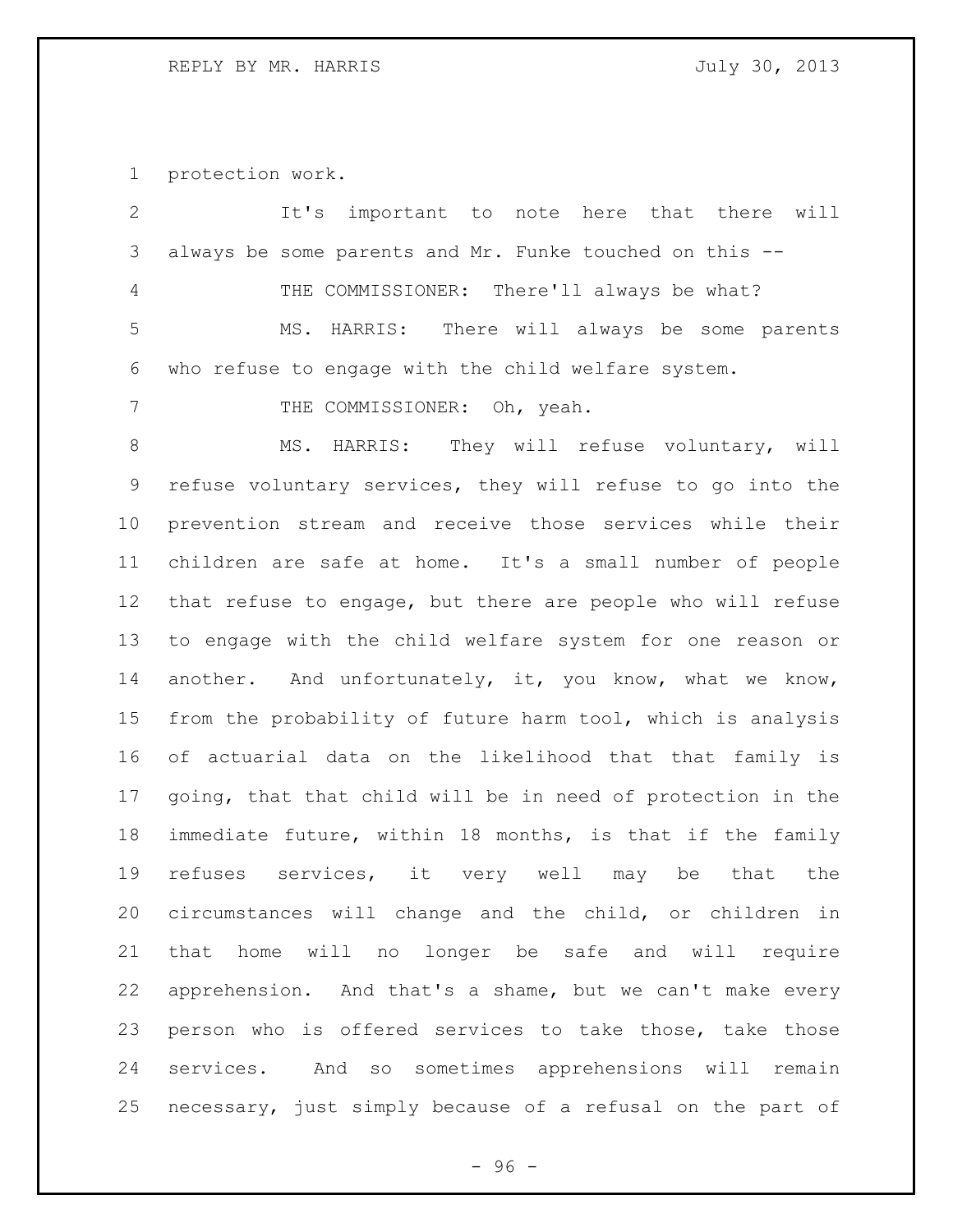parents to engage and there's nothing we can do about that, except again, build trust over time, through the various methods I discussed last week, both in improving our public perception and in terms of creating a new reputation, in terms of how workers work with families over time, so that it is possible to start that engagement. But we'll never have a perfect system.

 The reality is that when we use the General Authority's practice model, we know that the number of families who refuse to engage with the agency is fewer than prior to our use of the practice model, because the techniques we're using work.

13 I'm reluctant to talk about the SDM tools again, Mr. Commissioner, because I feel that when we emphasize the discussions of the tools, to the exclusion of other aspects of the practice model, which all work together to improve the way that services are delivered to families, and we, and we pull the SDM tools out, we are over emphasizing their use. But unfortunately, because of some of the submissions which have again been made, we have not choice but to talk about the tools a little bit more.

 And I'd again like to reiterate that there was -- Mr. Funke yesterday, and I'm paraphrasing, so Mr. Funke will, will correct me if I express this incorrectly, but Mr. Funke expressed yesterday that the, the CRC warns

- 97 -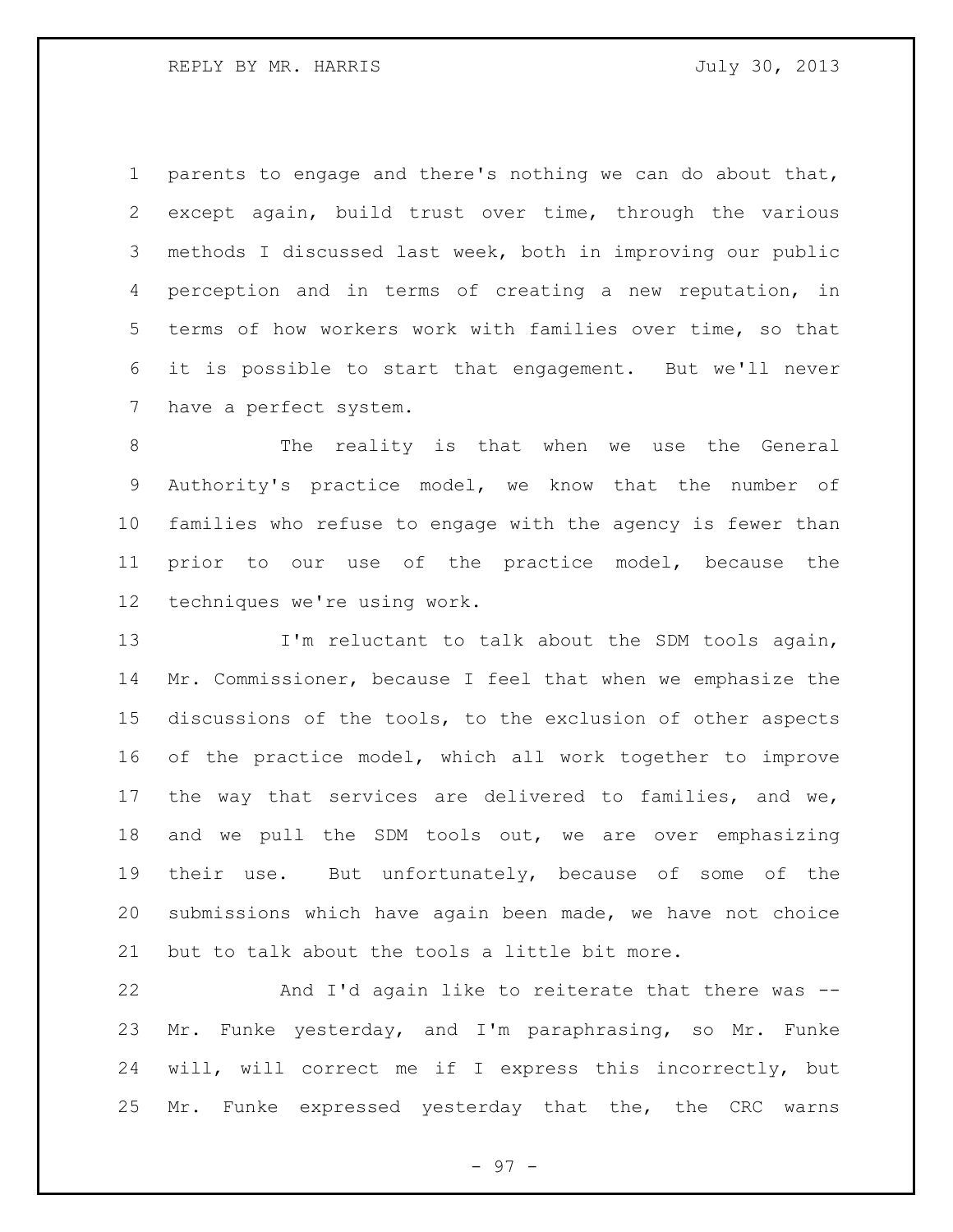against taking a tool from another jurisdiction and putting it into place in a different jurisdiction, prior to its being validated.

 That's just not how the tools are implemented. What happens is that the tool is specifically developed for use in any given jurisdiction. That's what happened in our jurisdiction. Then there's training on that tool. Then 8 the tool is implemented. And then once we have enough cases, because the tool has been in use long enough, we're able to conduct a validation study, so that any anomalies in the tool, in terms of cultural bias, can be eliminated, if that, in fact, is there, if, in fact, those anomalies are there. And it's important to note that because it's an actuarial tool, and Mr. Rodgers, in his evidence, back in May, talked about the difference between actuarial tools and other tools, if there's an anomaly, it's basically, it'll be clear. There'll be mathematical data that suggests an anomaly.

 So, to be clear, you -- no one takes a tool from another jurisdiction and simply implements it without validation. That's not the process. Secondly, we're ready to validate. I think I've made that, that, that submission before. And the General Authority agrees, the purpose of a validation study is to ensure that there is no cultural bias.

- 98 -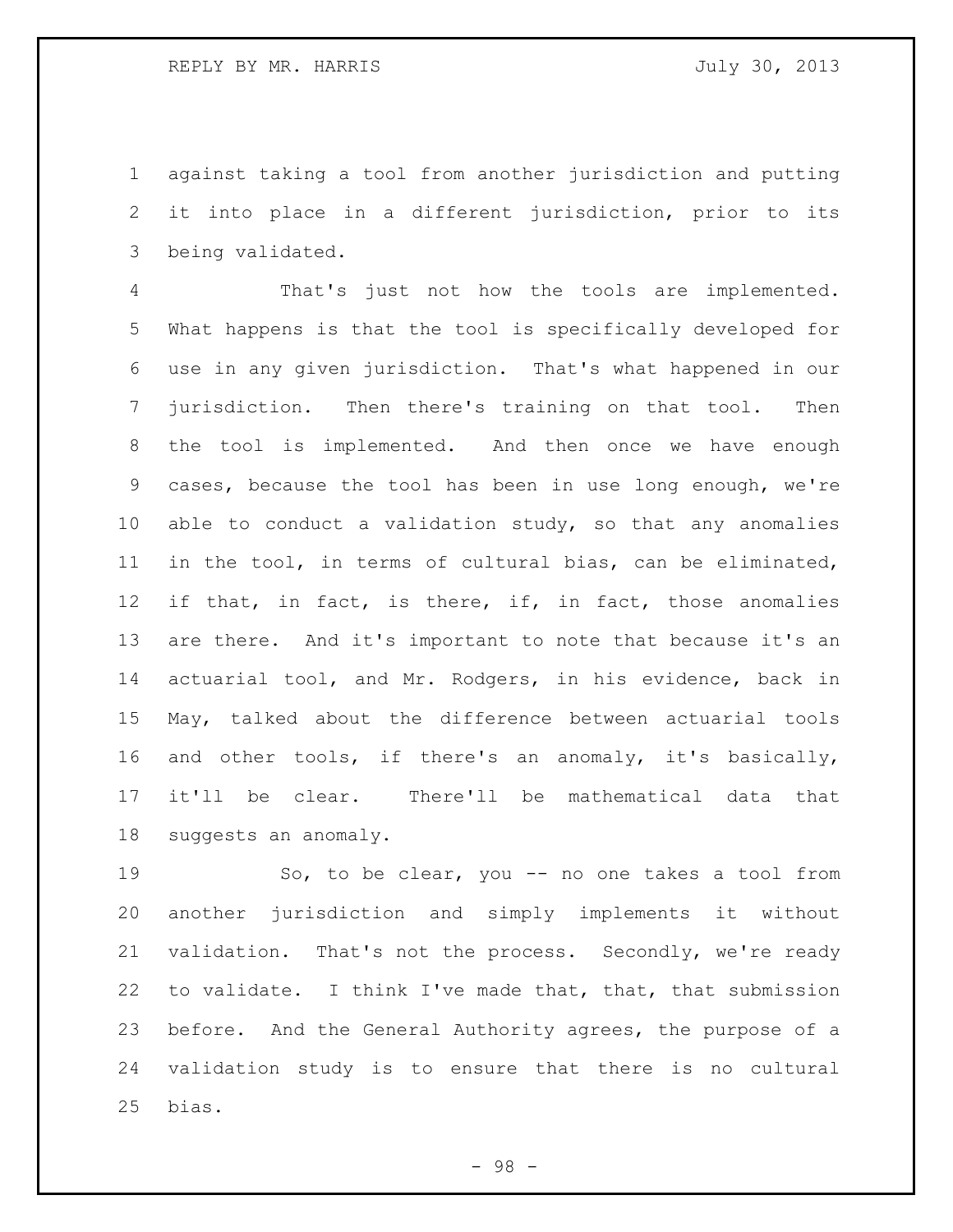When Mr. Rogers gave evidence back in May that he wasn't particularly concerned about cultural bias, it's because he has also read all of the studies and the literature with respect to the use of CRC's SDM tools and that is not a particular concern to him, because of the manner in which those anomalies, on the rare occasions, have occurred and how they've been corrected. It's not because he's being glib and he just doesn't think it, it, it's a valid concern. It is a valid concern, but he believes, from his review of the research, that it's not a concern to be given an enormous amount of weight, because the, the validation study will deal with it and it'll be corrected if, in fact, there is any form of bias in this, in, in -- any kind of anomaly, it'll be corrected.

15 15 In the meantime, children are still safer by way of the use of a tool which gather objective, consistent data from worker to worker about whether a child is safe, or in the case of a risk assessment, the level of risk a child is living with, than to use methods which are less objective and do not collect objective data. Children are still safer right now.

 Leaving the topic of the SDM tools, I do want to use the tools as a, as an opportunity to address the concern that Mr. Gindin raised, which I thought I had addressed, but it was in his reply argument, so I'm going

- 99 -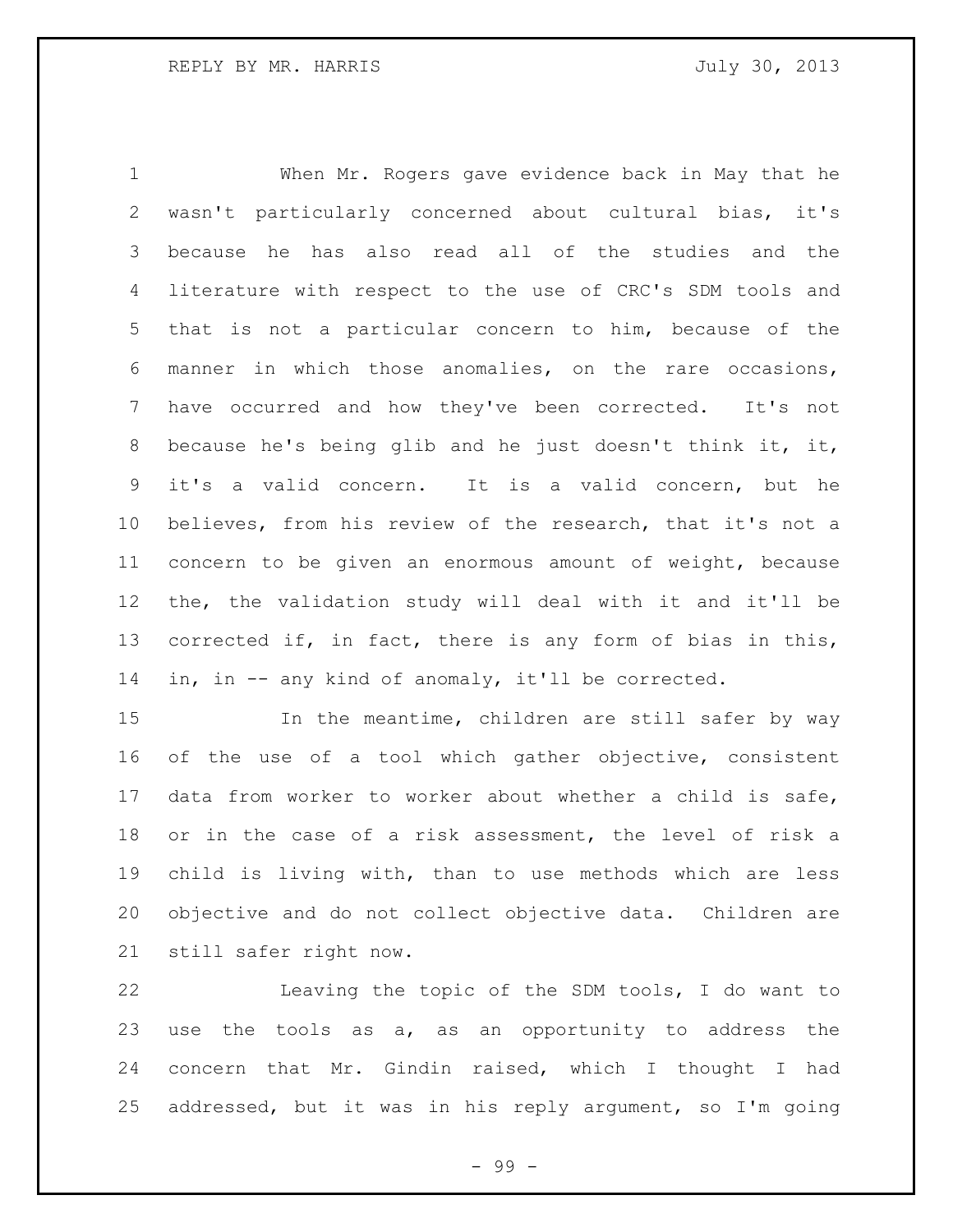to perhaps address it a different way, is the concern that information between the four authorities is not being shared, in terms of what we're doing, what a different authority is doing, what programs are being applied, how they're being worked with. That communication is already happening at standing committee. There is no hoarding of information.

8 And the SDM tools are a perfect example of that. The General Authority did do the initial research and brought the SDM tools to the attention of the other authorities at standing committee. And the other authorities, in a joint effort with the General Authority, brought into place the probability of future harm tool and the safety assessment tool (inaudible) following. And it's a perfect example of how the standing committee is supposed to work. The General Authority said, look at this, this is great, we -- this is why we think it's great. Other people said yes, we agree with this piece or that piece and certain aspects have been implemented province-wide, as a joint effort.

 Other aspects have been continued on the part of the General Authority on its own and the other authorities have, I think, and I, and I don't want to misspeak, but have also engaged with the Children's Research Centre on their own, in other ways. So that there is some joint

 $- 100 -$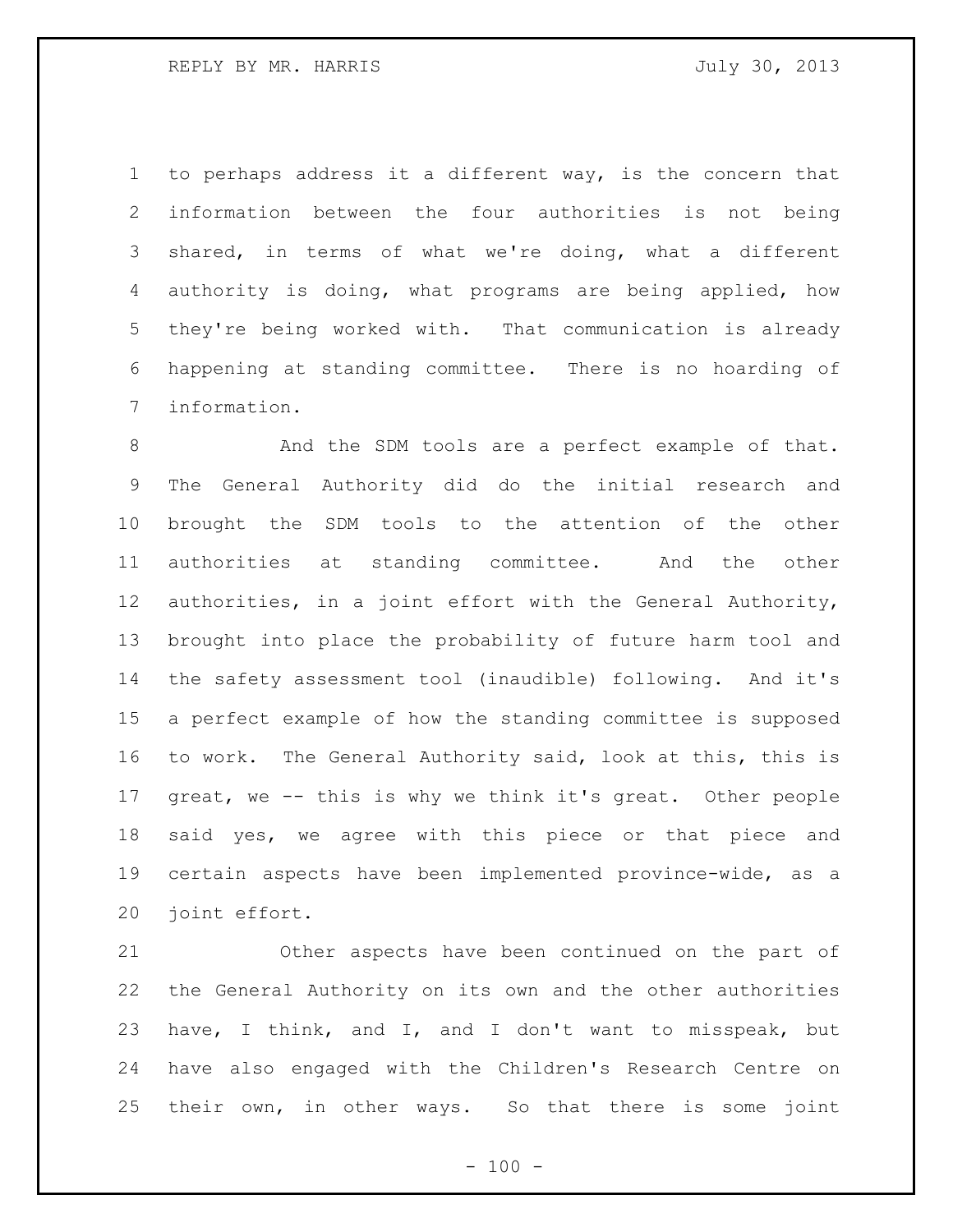effort, but the application, the how is being tailored between the authorities and the way which is most appropriate for that authority. It's not for the General Authority to impose on anyone else how they ought to conduct the business of the administration of child welfare service delivery in their authority. It's our job to share information, as they do with us.

 Just one moment please. And I have just a few more comments. They'll be very brief, Mr. Commissioner.

 With respect to the issue of cultural appropriateness, in terms of the service delivery for child welfare services, we would just like to remind you, Mr. Commissioner, that because of the vast overrepresentation of aboriginal peoples and children in the child welfare system, we talk about that cultural appropriateness, rightly so, with an emphasis on cultural appropriateness for aboriginal peoples, in terms of the child welfare system, but I'd like to remind you, Mr. Commissioner, that the General Authority has other challenges and we have challenges of diversity, which were also talked about by Dr. Wright as being major challenges, in terms of dealing with cultural diversity and providing culturally appropriate services to other cultures, which are in the minority in the child welfare system. And both Dr. Wright and Mr. Rodgers talked extensively, in their oral evidence,

 $- 101 -$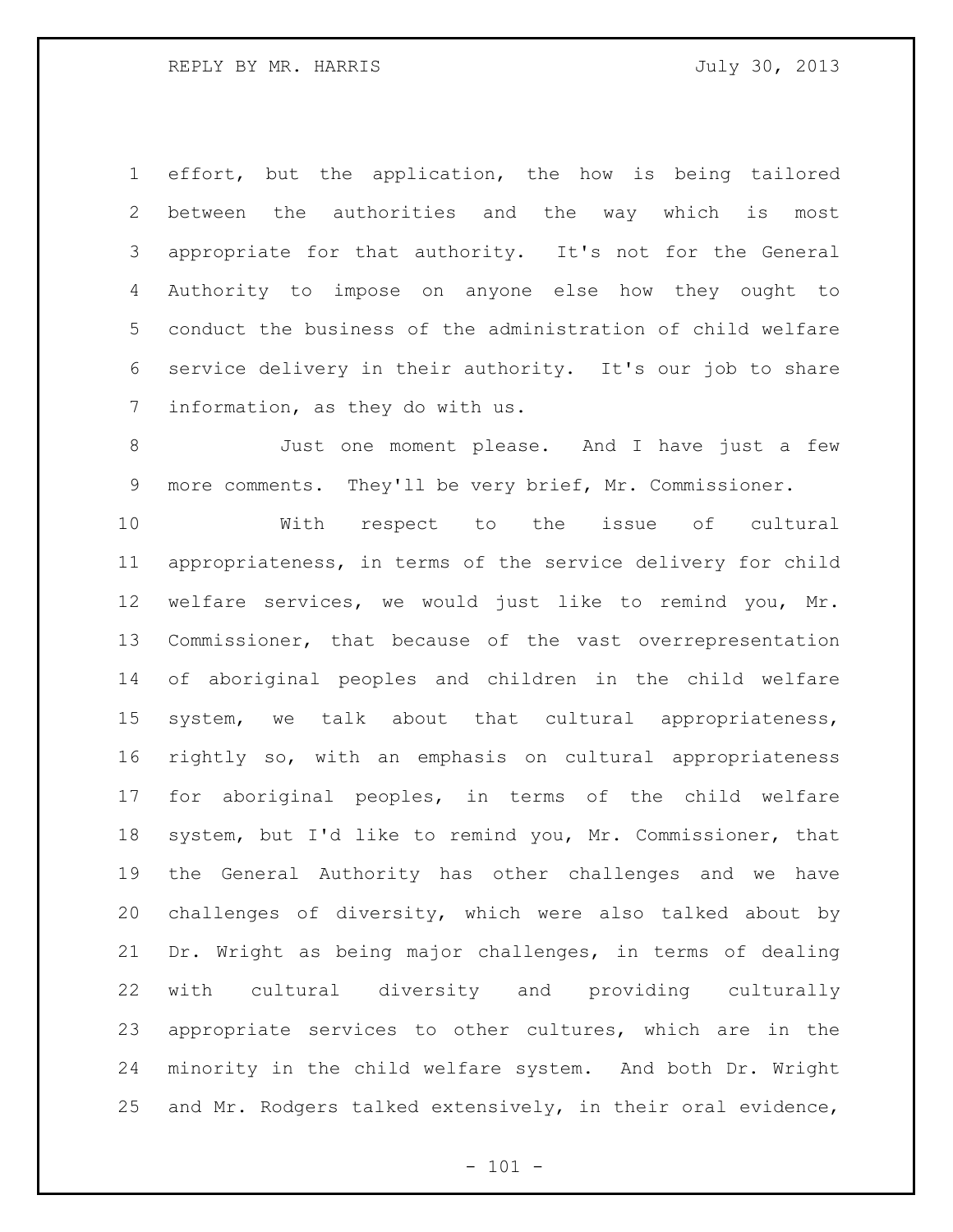REPLY BY MR. HARRIS **FOULD SEE ASSESSED A** July 30, 2013

 about the challenges of dealing with newcomer populations and other, other diversity issues, in terms of the delivery of child welfare services.

 As a separate statement, the General Authority does wish put on the record that it does support the full restoration of, of the provision of child welfare services to aboriginal peoples.

8 THE COMMISSIONER: You -- give me that again? MS. HARRIS: We do support the restoration of the provision of child welfare services to aboriginal people, to their own people. Not saying that very eloquently, but that's, I think, the, the gist of it.

 And lastly, a very brief comment with respect to the issue of privatization of child welfare services. We 15 do have some community involvement. The, the -- in -- within the General Authority, the, the example which was used was the Royal Bank of Canada is, in part, sponsoring our Age of Minority Initiatives, in terms of the aftercare program that you heard evidence about, where there's a central phone line that youth who have transitioned out of care can call for job search assistance, or counseling, or housing assistance and that sort of thing. We agree that that's something to watch for, but at the same time, we just want to make it very clear that no private money is going to fund mandated work on the, in the child welfare

 $- 102 -$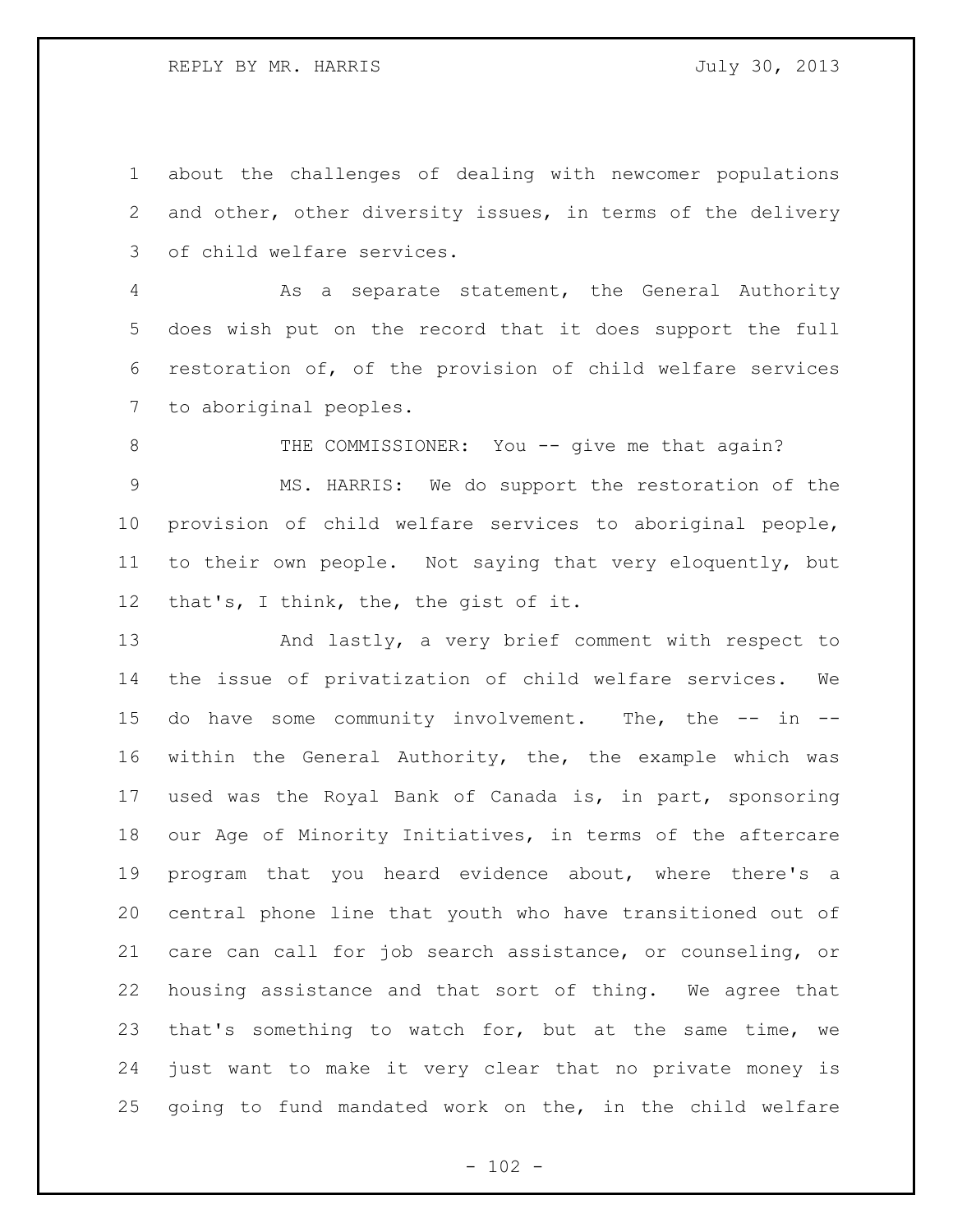system, within the General Authority. Mandated services are funded publicly, full stop. The services that the General Authority, the, the, this initiative that we've designed, that we hope will apply for children province- wide, not just kids who are within the GA, is a non- mandated services. It's our initiative and we had to fund that out of our own budget and we did receive some private funding to do that and again, better to be able to provide that service on a pilot basis, using some private funds, than to not be able to provide that service to children. But again, want to make very clear, no mandated services are being provided with the use of private monies, none.

13 And lastly, I wish to correct myself. I apparently misunderstood Mr. Funke during his first submission and he corrected me and he was right to do so. But we agree with the notion that there should be new funding for primary prevention services, the kinds of prevention services that are conducted by community agencies and that that funding should happen without diversion from the funding which goes to the child welfare system, including the provision of secondary prevention services. And we agree with Mr. Funke's submission that over time it would be everyone's hope and wish that the need for child welfare services would decrease as primary prevention services take hold and take effect and, and

 $- 103 -$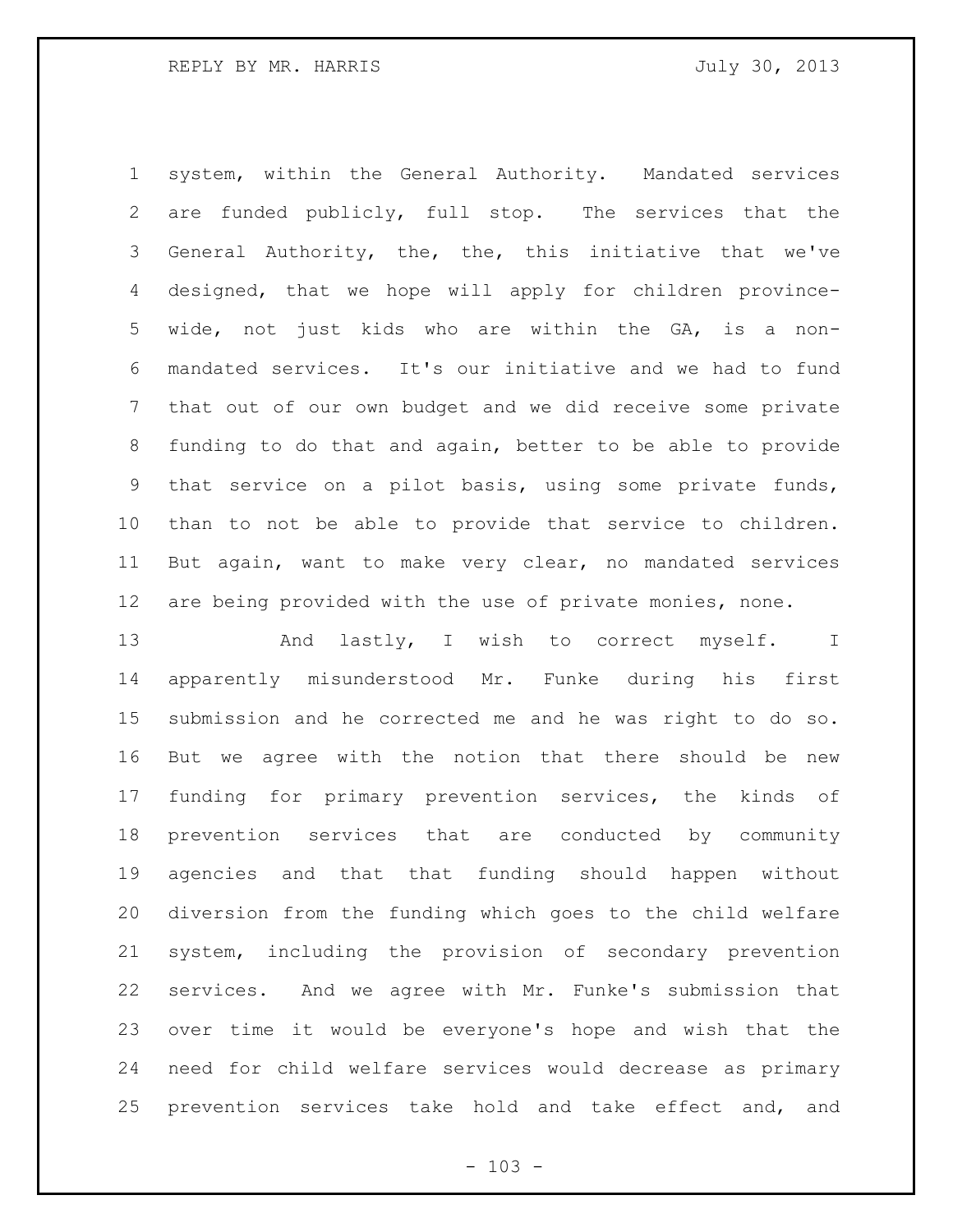REPLY BY MS. HARRIS **FOULD SEE ASSESSED ASSESSED** July 30, 2013

 reduce the impact and the need for the intervention of the child welfare system. But until then, obviously, we still continue to require our funding and require the increases in funding that have been put forward to you, Mr. Commissioner, by way of a number of recommendations from various parties. And with that, those conclude my submissions in reply. THE COMMISSIONER: Thank you, Ms. Harris, appreciate your contribution. 11 MS. HARRIS: Thank you. 12 THE COMMISSIONER: All right. What time shall we adjourn to, Ms. Walsh, to, in order to complete today? MS. WALSH: Counsel that I spoke with were fine with taking just an hour for lunch. THE COMMISSIONER: All right. Let's, let's adjourn until 1:30 then. 18 MS. WALSH: Thank you. (LUNCHEON RECESS) THE COMMISSIONER: All right. Mr. McKinnon please. MS. WALSH: Just before -- 25 THE COMMISSIONER: Oh --

 $- 104 -$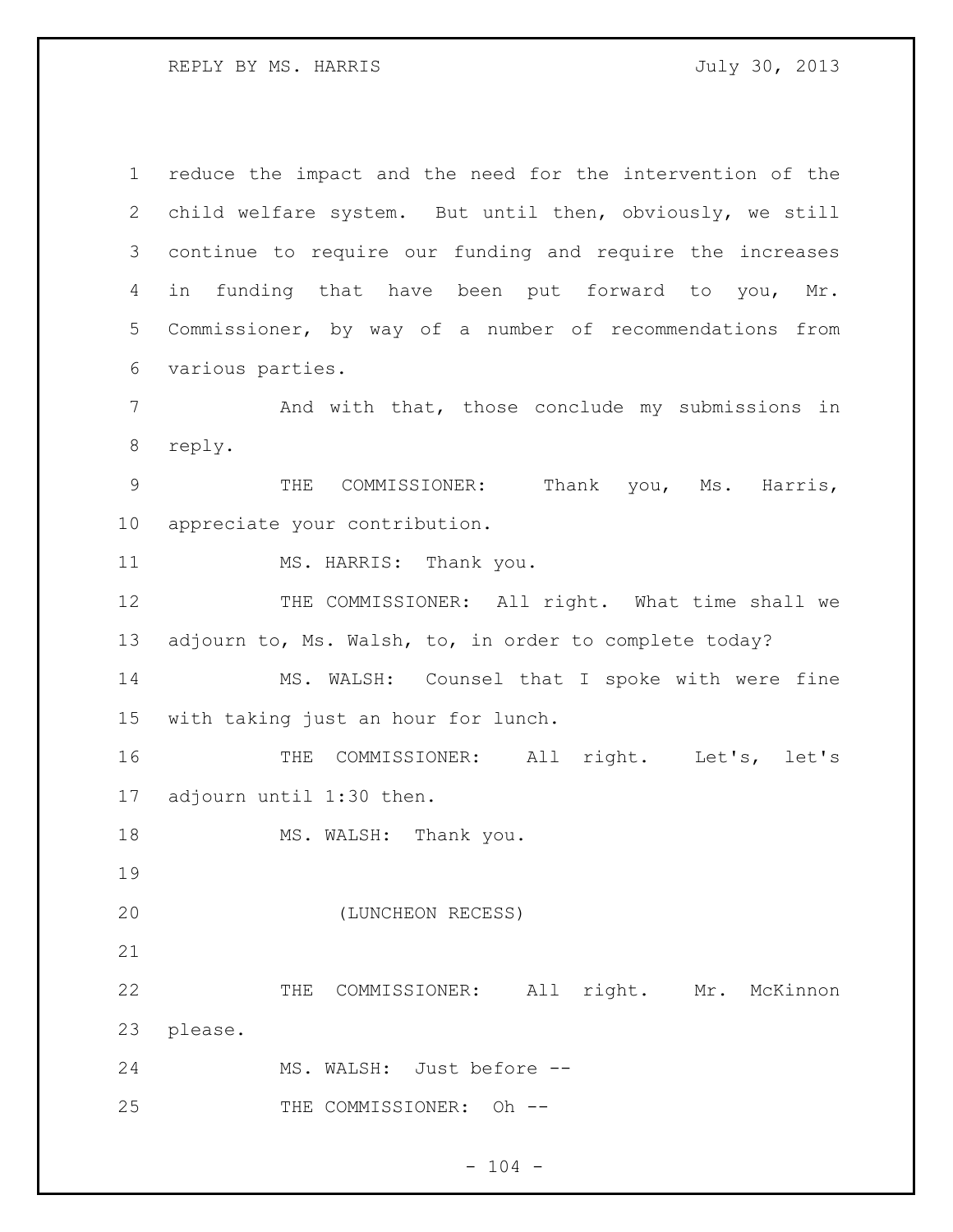1 MS. WALSH: -- Mr. McKinnon begins, Mr. Commissioner, just a housekeeping issue. You will recall that Mr. Haight, during his submission, mentioned that he was going to be filing what he called Exhibit 136A, which was a corrected version of the exhibit that had been filed as 136 --

7 THE COMMISSIONER: Yes.

 MS. WALSH: -- so that has now been provided and circulated to counsel and I just wanted to confirm that that has formally been done.

11 THE COMMISSIONER: Right. Thank you.

 MR. MCKINNON: Thank you, Mr. Commissioner, Gordon McKinnon, counsel for the Department and Winnipeg CFS.

15 Mr. Commissioner, I'm going to start by commenting on an issue that you asked me to look at last week, which was the structure of standing committee and you specifically requested some submissions on staffing, funding and accountability. So I propose to do that first and in order to assist you, Mr. Commissioner, there are four documents in the Commission disclosure that I'll be referring to. I have made copies for you, just so that you can look at the paper and the clerk, I may be asking to bring them up on the screen.

25 THE COMMISSIONER: Thank you.

 $- 105 -$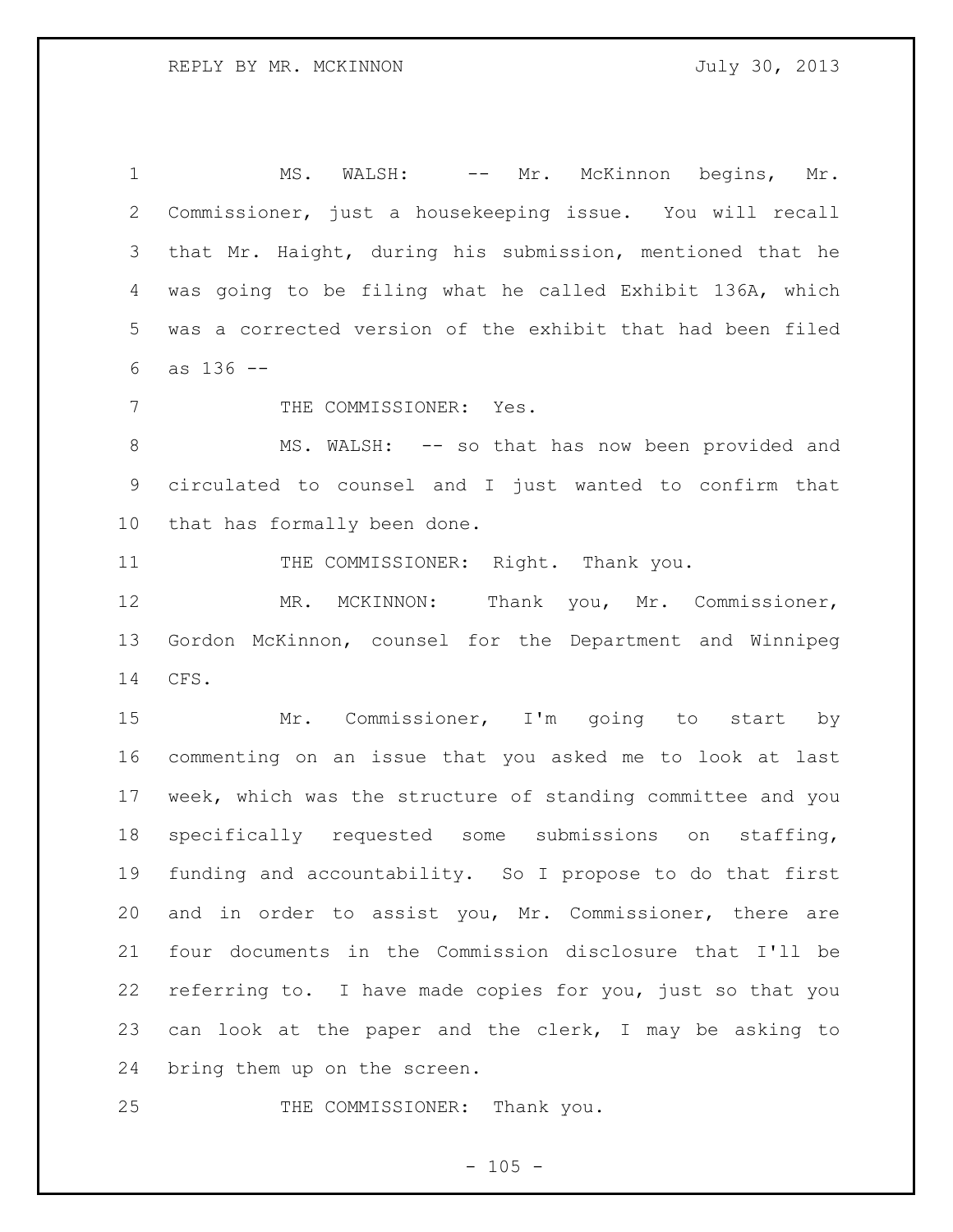MR. MCKINNON: Mr. Commissioner, I can indicate that we've -- Ms. Ewatski has e-mailed all counsel, there's no objection to these documents becoming part of the evidence. And I think these documents will help me explain standing committee to you and help you understand.

 The first document that I'm going to refer you to is Commission disclosure 1052, at page 21768. And you'll see, Mr. Commissioner, this is described as a joint resolution of the members of standing committee and it's dated January 22nd, 2008. And this is a resolution that is establishing the Office of the Standing Committee. So you'll recall, the standing committee is created by statute, amongst the four authorities and the statutory director. Here they are, by resolution, creating the Office of the Standing Committee. And you will see that there was a consensus amongst the authorities, the Child Protection Branch and the leadership council. That's right in the second line of that document and I'll just do a, a segue and remind you who the leadership council is.

THE COMMISSIONER: It's also statutory.

 MR. MCKINNON: It's also statutory and that is under the Authorities Act and it's Section 29 of that Act and it, it creates the leadership council. In order to determine who's on that leadership council, you have to look at the regulations and I don't know if I have the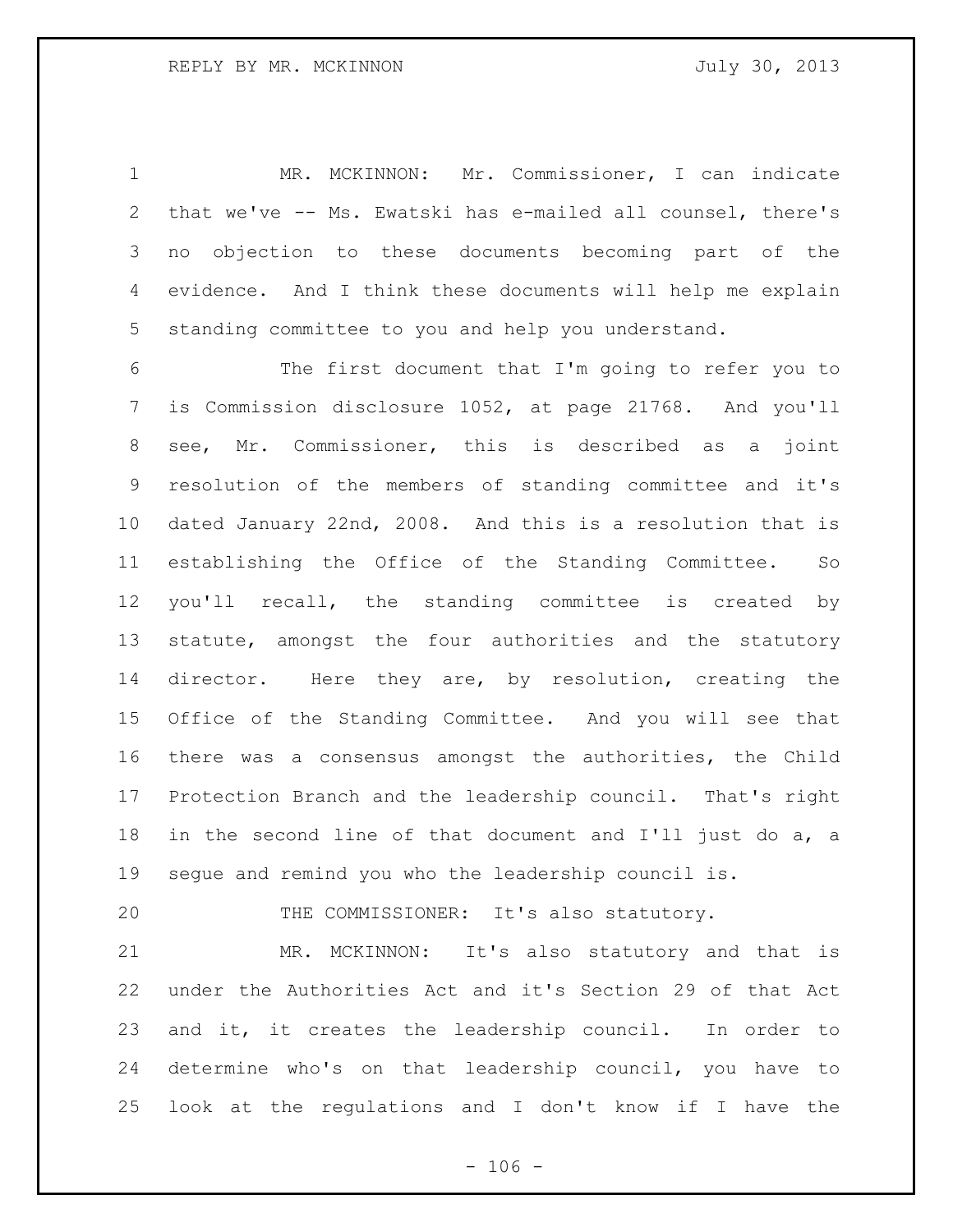regulation in front of me, but in a nutshell, it's the -- I, I don't want to get this wrong, Mr. Commissioner, so let me see if I can find it. Yes, it's at Section 58 of the Regulation 183/2003. And the leadership council is the minister of Family Services, the minister of Aboriginal and Northern Affairs. So there's two ministers. The grand chief of SCO, the grand chief of MKO, the president of the Manitoba Métis Federation and a Métis woman, designated by the Métis Federation. And so you see, I'm tying into this on this segue, Mr. Commissioner, this was seen as an important development in child welfare in Manitoba. So that that was an occasion where the leadership council was consulted and was part of the consensus that was reached, resulting in the creation of this office.

 And if you look at the details of that resolution, it allocates new funding from the Province, it describes a core staffing complement, including things like a coordinator, a financial analyst. There's administrative assistants and policy analysts. And at point number 5, you will note that the office reports to the standing committee. So with this resolution, we see the political leadership and the leadership of the Child and Family Services, through their authorities, reaching a consensus on the creation of this new office.

The next document I'm going to refer you to is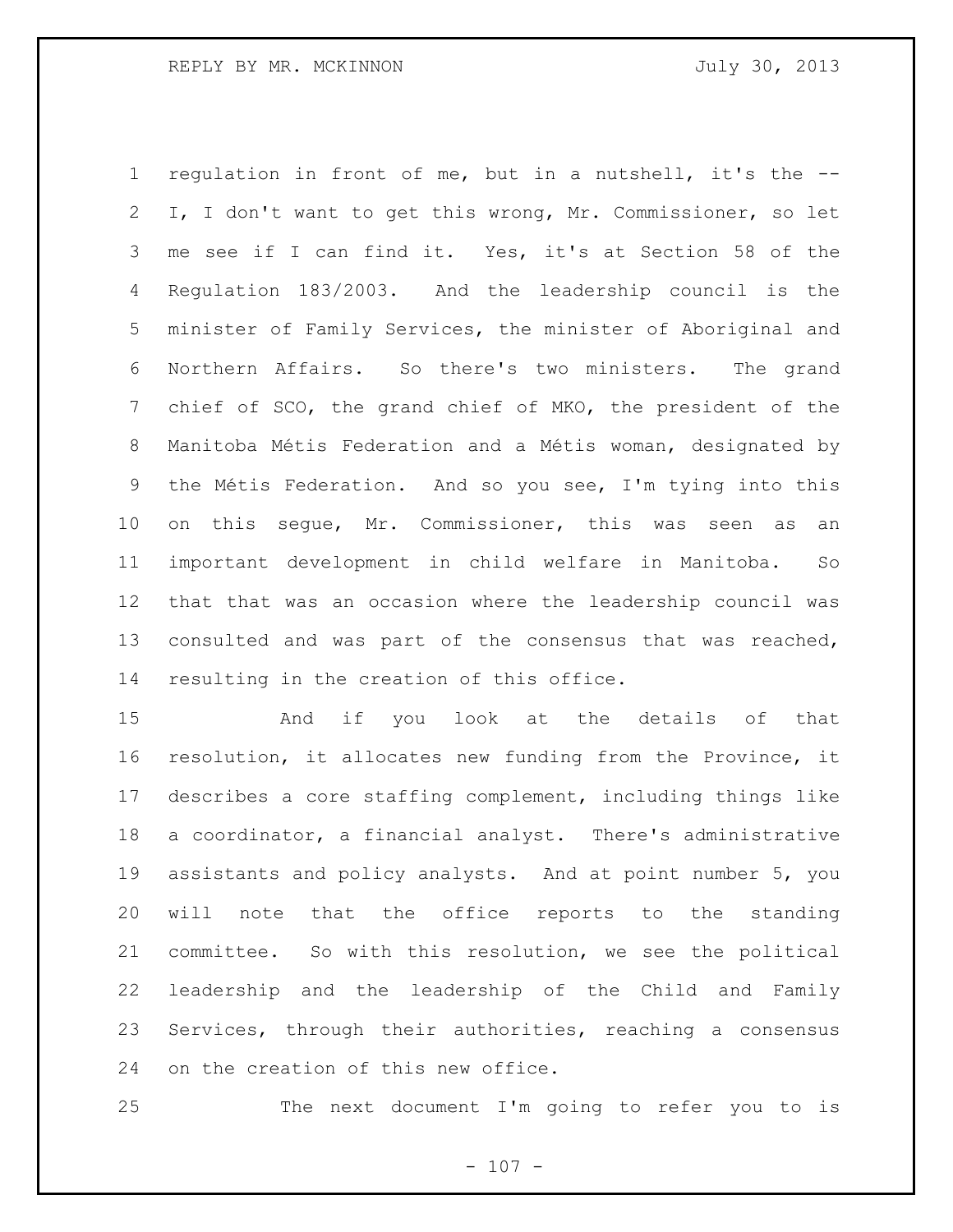the second in that bundle. It's Commission disclosure 1223 and it's page 25822.

 And Mr. Commissioner, this is described as an analytical document, which was prepared by and presented to Treasury Board. You will see, in this document, that the Department is requesting 1.5 million dollars to support this office, Office of the Standing Committee. And as well, on page 1 of that document, you will see, Mr. Commissioner, a description of the 15 staff to be hired to support the work of the office. I won't go through it, but that will -- in, in table form, you'll see it there.

 I'll note, as well, Mr. Commissioner, at the bottom of the page, under key issues, there is reference to the fact that this request for the creation of standing committee office arises out of the ombudsman's report, which is one of the six reports referenced in the order in council.

18 And if I can take you to the next page, the very top of that page, there is a very brief description where Treasury Board is advised that, on the basis of existing resource levels, the authorities do not have the capacity to attend to their responsibilities and it notes those responsibilities include developing minimum standards and joint protocols, investigative and analytical work to ensure the application of best practices, research planning

 $- 108 -$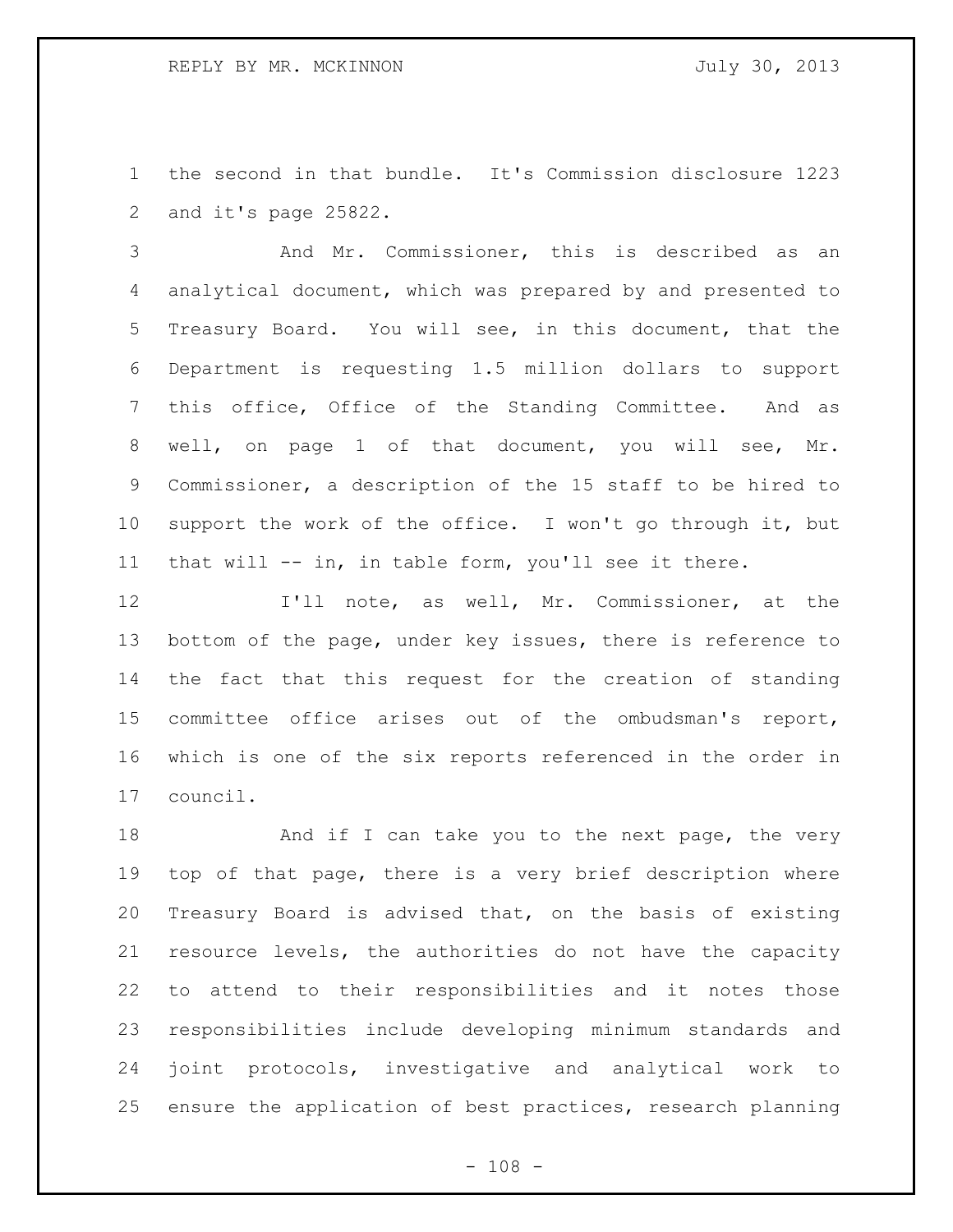and the development for the implementation of AJI-CWI. It's at the top of page 2 and it's in that first paragraph before the bullet. Excuse me.

 So my submission, Mr. Commissioner, is that little paragraph is helpful, in that it concisely describes the role of standing committee office and the work being done by standing committee.

 The next document that I'd like to refer you to is Commission disclosure 1102, page 23464. And this is a progress report on the Changes for Children initiative. You've heard much about that in the course of the inquiry, Mr. Commissioner. It's, it's issued in autumn of 2010. I chose this document because I thought it was helpful in giving you a bit of the history of the Office of the Standing Committee. It talks about, in the introduction, it actually references this the Phoenix Sinclair tragedy. It talks about the fundamental structure of the organization. It mentions the external reviews. It describes the Changes for Children initiative. That's at page 23469.

21 THE COMMISSIONER: Yes.

 MR. MCKINNON: At, for example, at page 23470, you will see reference to primary prevention initiatives that are being planned and implemented by standing committee. So a lot of this, Mr. Commissioner, is with a

 $- 109 -$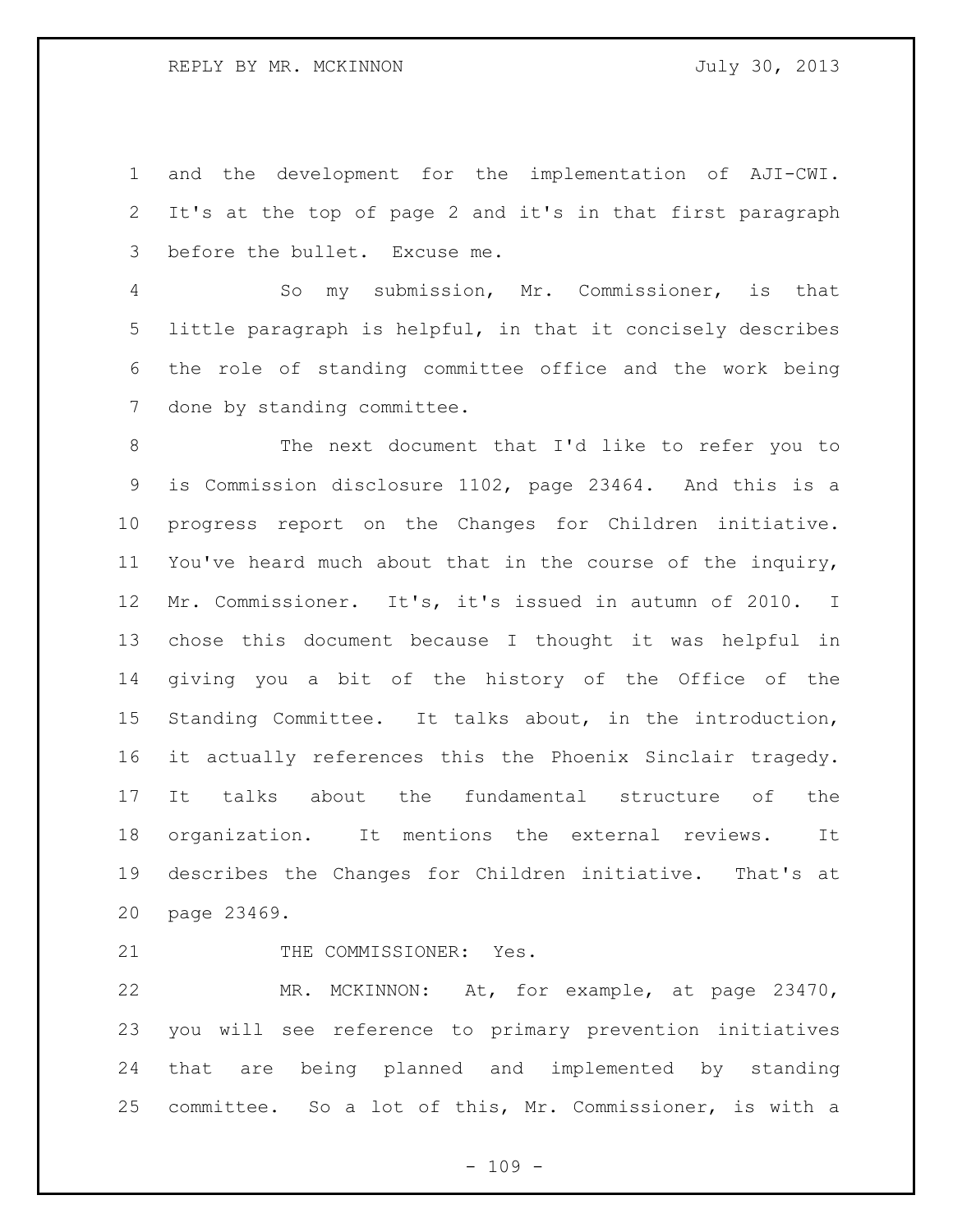view to ensuring that you have a, a picture that standing committee -- and, and, and a lot of the evidence you heard from the General Authority and from the Southern Authority and from ANCR, was also being implemented systemically through standing committee. So that's the intent of, of drawing this to your attention.

7 THE COMMISSIONER: Right.

 MR. MCKINNON: And in the pages that follow, you will see all kinds of other system-wide initiatives that are being referenced. There's intersectoral (phonetic) (sic) collaboration, there is, at page 23472, there's a reference to the fetal alcohol spectrum disorder initiatives. There is reference to things like an aboriginal elders' gathering. So these are the kind of initiatives that are being planned and developed at standing committee.

 If you refer to page 23478 and the pages that follow that, Mr. Commissioner, you'll see standing committee's involvement in creating the new differential response model. On the next page, you'll see reference to the implementation plan and you'll see reference, for example, to the, to the 54.5 staff positions created by the funding. So a lot of this is evidence that you've heard, Mr. Commissioner, it's sort of concisely summarized here. But the important point that I'm trying to illustrate is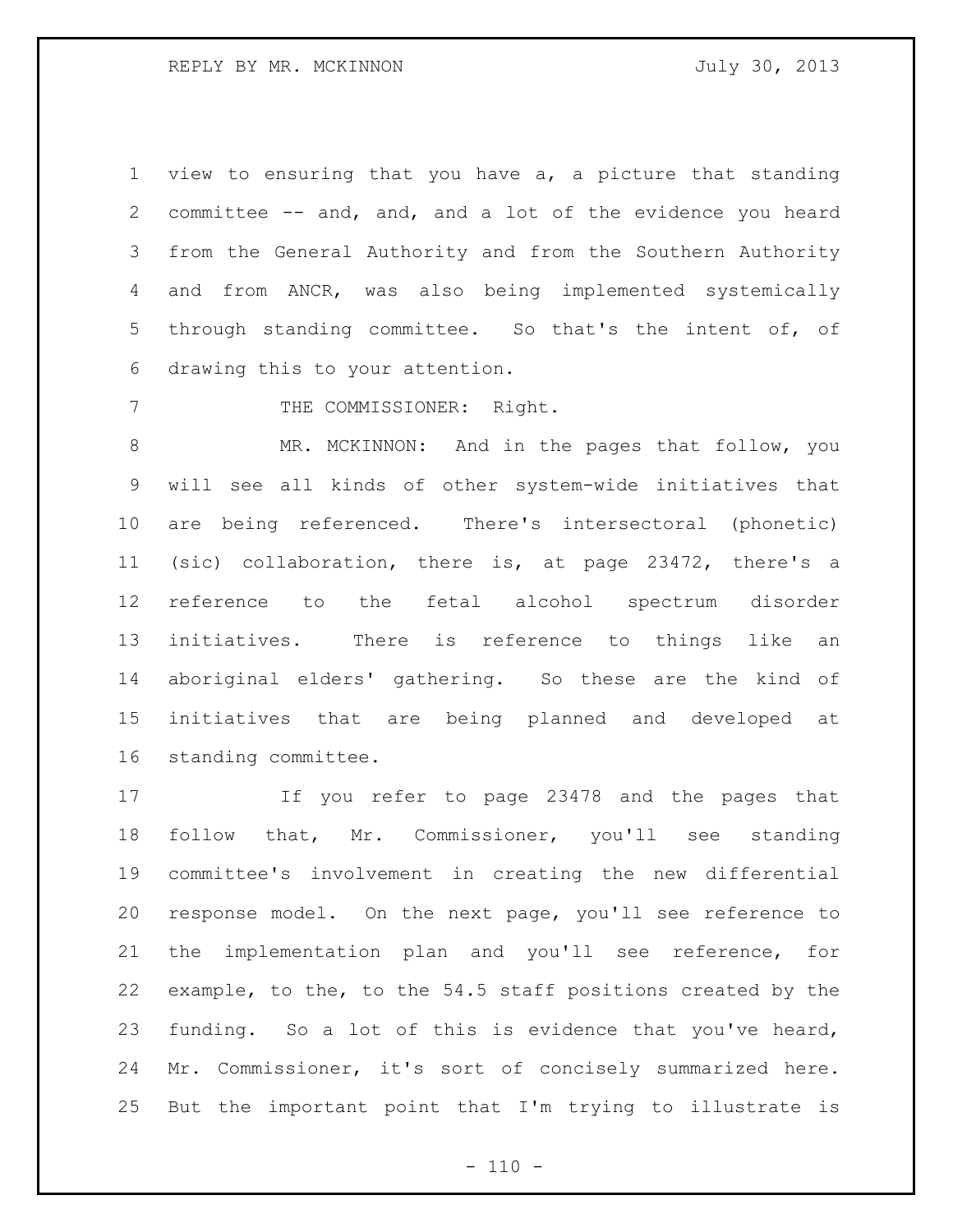## REPLY BY MR. MCKINNON July 30, 2013

this is being coordinated by standing committee.

| 2               | next document I would like to draw your<br>The              |
|-----------------|-------------------------------------------------------------|
| 3               | attention to, Commissioner, is the fourth one I, I just     |
| 4               | handed you. It's Commission disclosure 1972, page 40938.    |
| 5               | Now, this is slightly different from the other              |
| 6               | reports, because it is a report to standing committee, not  |
| $7\phantom{.0}$ | a report from standing committee. And what this document    |
| 8               | demonstrates in some detail, more than you need to look at, |
| 9               | is the specialized training that's taking place throughout  |
| 10 <sub>o</sub> | the system. And if you look at 40941, Mr. Commissioner,     |
| 11              | you'll see a chart listing all kinds of training            |
| 12              | initiatives that are taking place in the province.          |
| 13              | The next page, you'll see what's happening with             |
| 14              | competency based training, with various training<br>the     |
| 15              | modules that are being offered. And the point of providing  |
| 16              | you with this document, again, is to show that in thing --  |
| 17              | with respect to things like training, which is a province-  |
| 18              | wide initiative, standing committee was providing direction |
| 19              | and oversight to (inaudible).                               |
| 20              | So that is sort of a, a, a series of documents              |
| 21              | that I hope will provide you with some comfort, Mr.         |
| 22              | Commissioner, that standard committee is providing<br>some  |
| 23              | central coordination of the delivery of services.           |
| 24              | Yeah, I, I'm pleased to have<br>THE COMMISSIONER:           |

that, just to give me that background and understanding.

- 111 -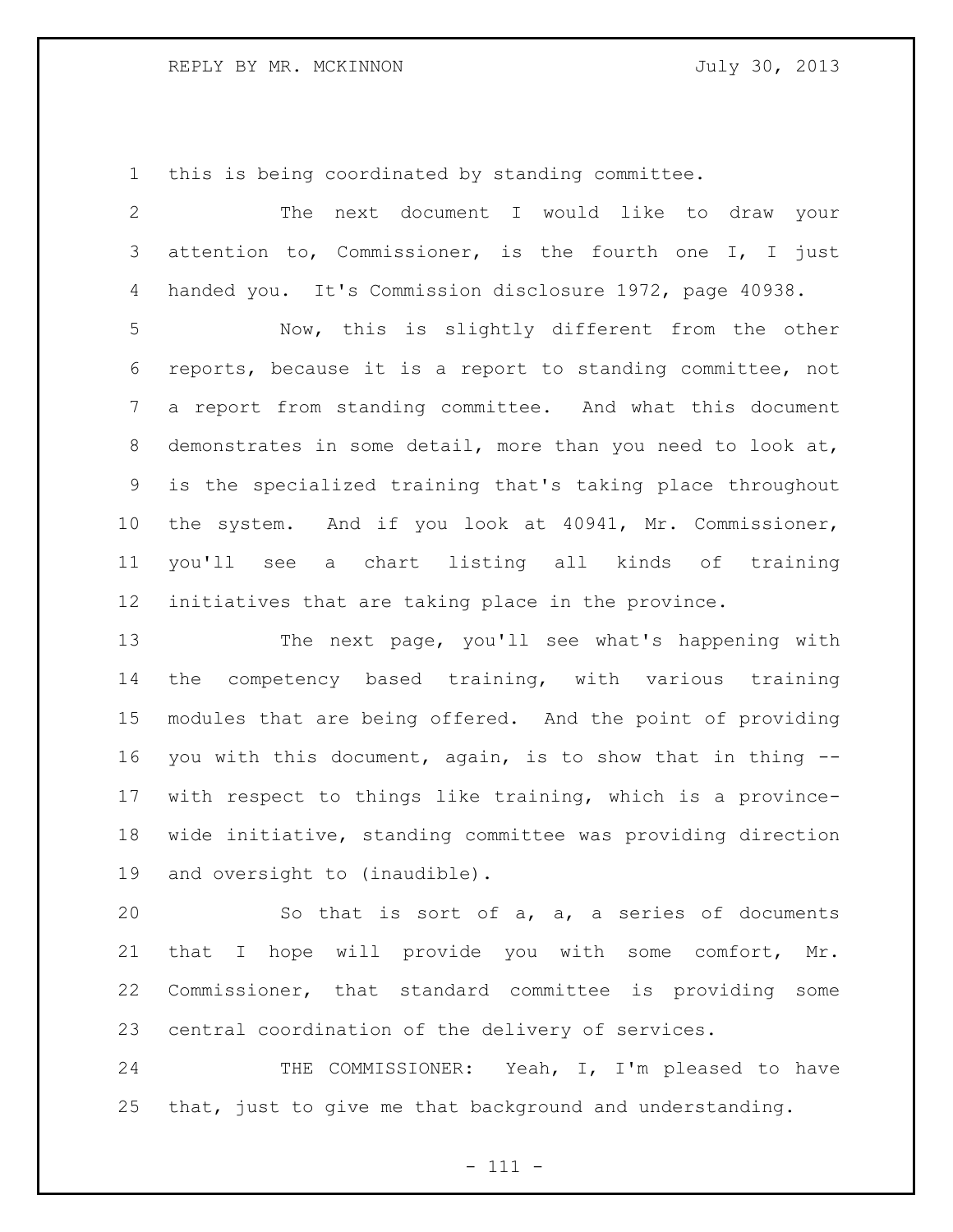1 MR. MCKINNON: Now, you've also asked me to comment on the accountability of standing committee and the way I would describe standing committee is as a partnership. It's a partnership of the four authorities and the statutory director. Each of the five partners is responsible to their board, or in the case of the statutory director, she's responsible to the deputy minister. Collectively, they're responsible for identifying those areas that need central planning and coordination and once identified, to ensure that the coordination and implementation necessary to run the child welfare system is in place. 13 THE COMMISSIONER: Just review again collectively who they're responsible to? MR. MCKINNON: Each of the four authorities, the CEOs, is responsible to their board. 17 THE COMMISSIONER: Yes. 18 MR. MCKINNON: The director, the statutory

director, is responsible to the deputy minister.

20 THE COMMISSIONER: Yes.

 MR. MCKINNON: And collectively, and the analogy I'm using is a partnership, as a partnership, they're responsible for identifying areas that need central planning --

25 THE COMMISSIONER: And identify --

 $- 112 -$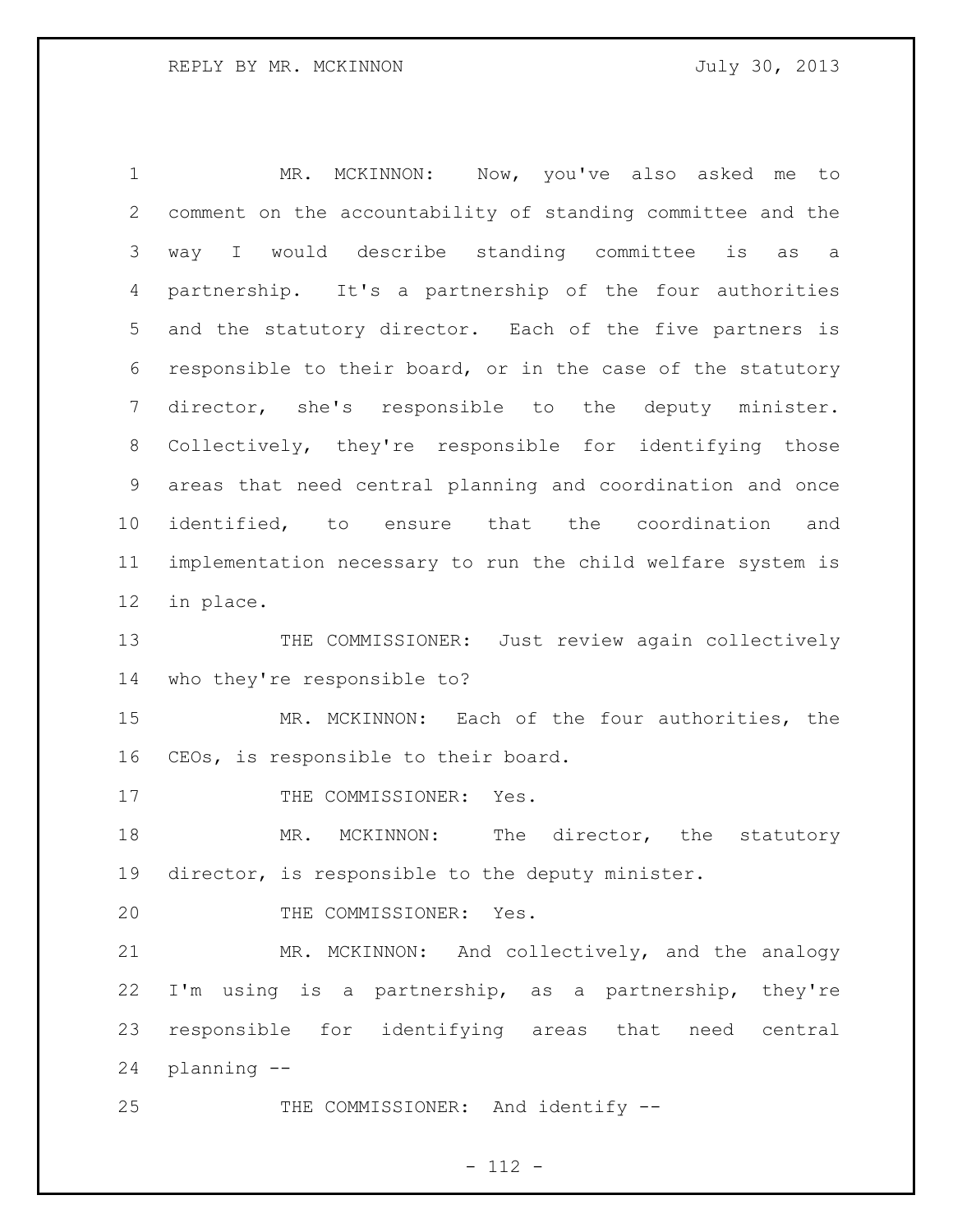1 MR. MCKINNON: -- or need central -- areas that need central planning --

THE COMMISSIONER: Yes?

 MR. MCKINNON: -- or coordination, such as we've been talking about, training, differential response strategy, those kinds of things. So they identify those areas and then they ensure the coordination of the implementation.

 THE COMMISSIONER: And, where, where are, where is that? What are you reading from when you give me that collection?

12 MR. MCKINNON: That's from, that's just -- it's not written anywhere, Mr. Commissioner.

14 THE COMMISSIONER: Okay.

15 MR. MCKINNON: That is by way of an analogy, I think a partnership analogy is the best I can come up with.

 And you'll recall that the goal of all of this is to try to ensure there is central coordination --

19 THE COMMISSIONER: Yes, that's --

 MR. MCKINNON: -- but not entrench upon the goals and intent of AJI-CWI, which is to allow aboriginal authorities a high degree of autonomy over child welfare with respect to their people.

 And so what I'm describing to you, Mr. Commissioner, is really the balance that has been struck in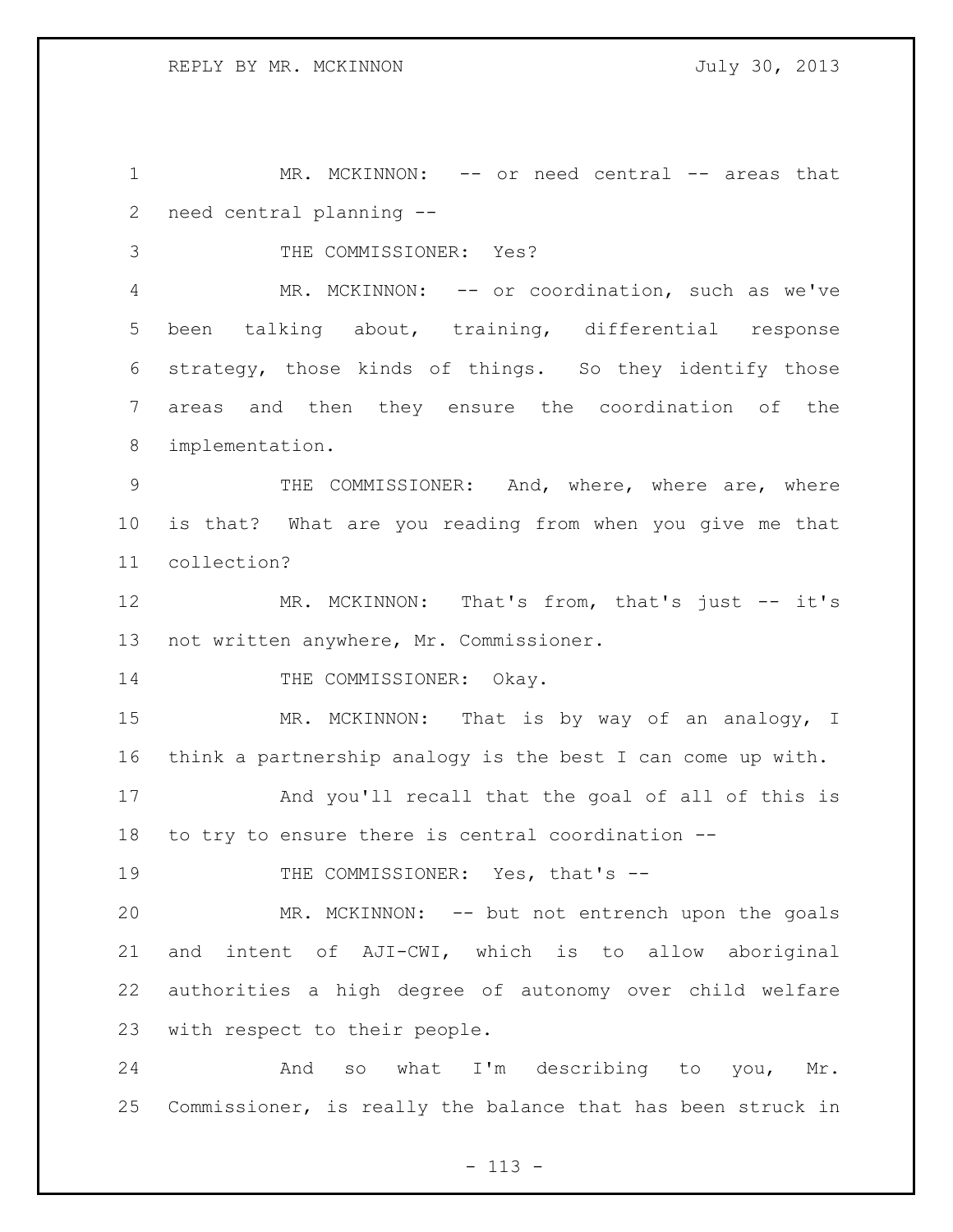Manitoba.

 I'm now moving on to other issues and I'm going to reply to some of my colleagues. I'm going to start by replying to Ms. Dunn's submission. And you'll recall, Mr. Commissioner, in my previous oral submission, I gave a detailed description of what the Department sees as the proper role for community-based agencies. We think that they have a role to play prior to any issues of maltreatment arising and we also think they have a role to play in the reduction of recurrence of maltreatment, or impairment that may otherwise result from maltreatment, if no services are provided. So that's a very high level where we see the roles of community-based agencies.

 When Ms. Dunn made her submissions on Monday, she suggested that the evidence of Dr. McKenzie was to the effect that we have invested so much money in family enhancement that we can't change because of the amount of money that's been invested. And in, in, in our submission, Ms. Dunn has not correctly described Dr. McKenzie's evidence on that point and I would like to just refer you to that, because we consider it fundamentally important.

 And if you look at page -- or sorry, paragraph 114 of our written brief --

24 THE COMMISSIONER: Yes, I have it right here. MR. MCKINNON: -- what we submit Dr. McKenzie is

 $- 114 -$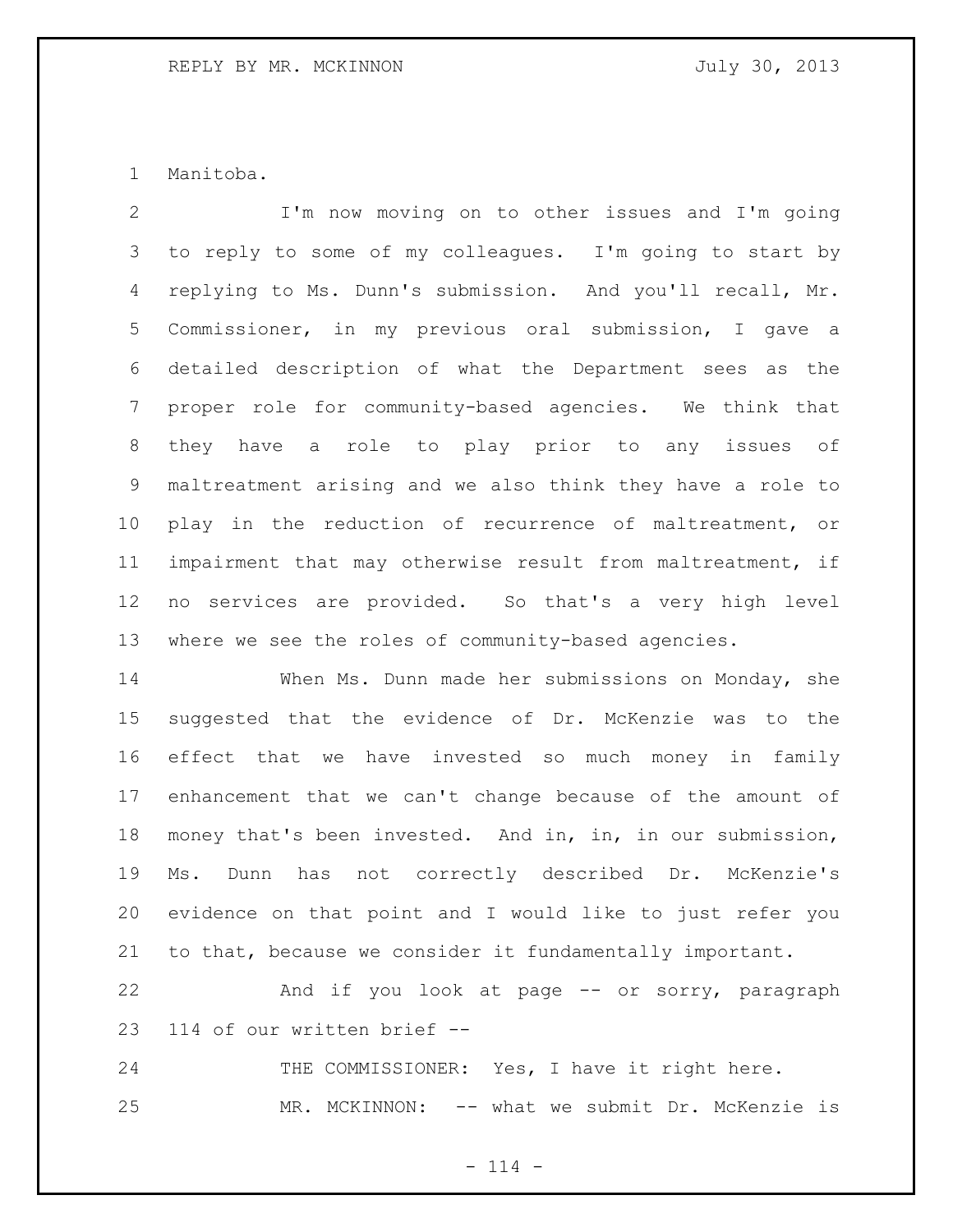saying there and we've repeated his evidence verbatim, what we say the correct interpretation of his evidence is, is four things. Number 1, it's not -- the first point is perhaps the one that Ms. Dunn interpreted, interpreted as being related to money. But what he says is we've been building capacity, within the CFS system, to provide prevention services. He says those initiatives would be lost if there was a transfer of, of prevention services to community-based agencies.

 So it's my submission that it's not the money he's referring to, rather, it's the resource and the capacity that's been developed over the last six years.

 The second point, and he actually starts out, the paragraph starts out with the word secondly, Dr. McKenzie says we do not have a well-developed NGO sector in this province, as do other jurisdictions and I think that's, again, a point with which the Department would agree.

 THE COMMISSIONER: Just a minute, where does it say secondly?

 MR. MCKINNON: Paragraph 114, there's a quote -- 21 THE COMMISSIONER: Yeah.

 MR. MCKINNON: -- the third paragraph down starts with the word --

24 THE COMMISSIONER: Oh, oh --

25 MR. MCKINNON: -- secondly.

 $- 115 -$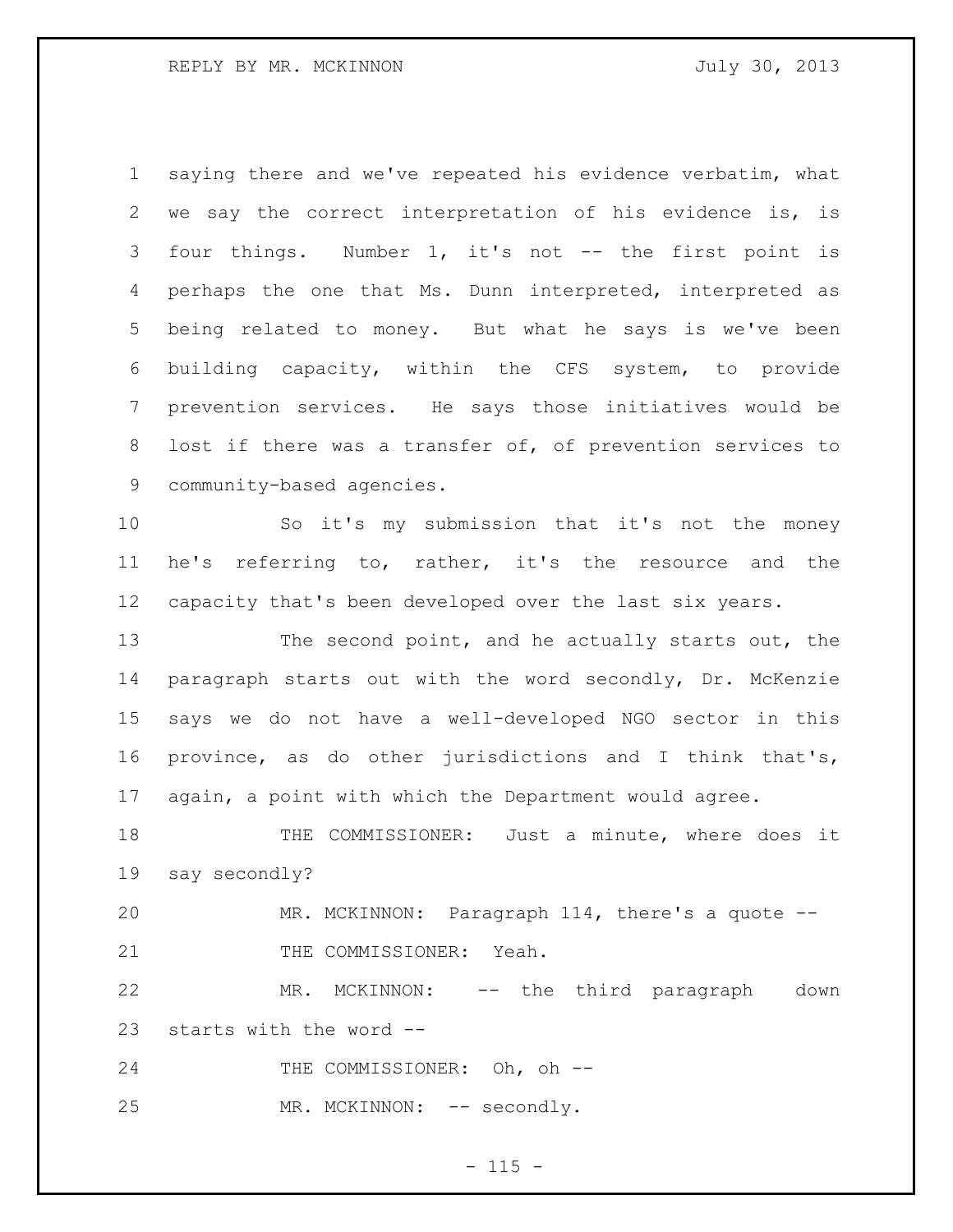1 THE COMMISSIONER: -- oh, right in the quote. Oh, I'm sorry.

 MR. MCKINNON: Right in the quote. 4 THE COMMISSIONER: Okay. MR. MCKINNON: Yeah. THE COMMISSIONER: It's in the quote, okay. MR. MCKINNON: And in that, the second point he makes is that there's a lack of capacity in the community- based agencies to do this kind of prevention work. And we submit that's consistence, consistent with

 the evidence you heard from community-based agencies, that they are having difficulties retaining staff and that many of their best workers end up working for the child welfare agencies. So there is a problem with capacity in the non-government sector.

 The third point he makes is that these services are not generally available outside of Winnipeg and in particular, in aboriginal communities.

 And the fourth point he makes is the difficulties this would create in the coordination of services. And I think a lot of the argument you've heard from the various authorities and agencies, in the last several days, has been that issue of coordination of services.

 So we say the reason, cited by Dr. McKenzie, with which we concur, it's nothing to do with money, it has to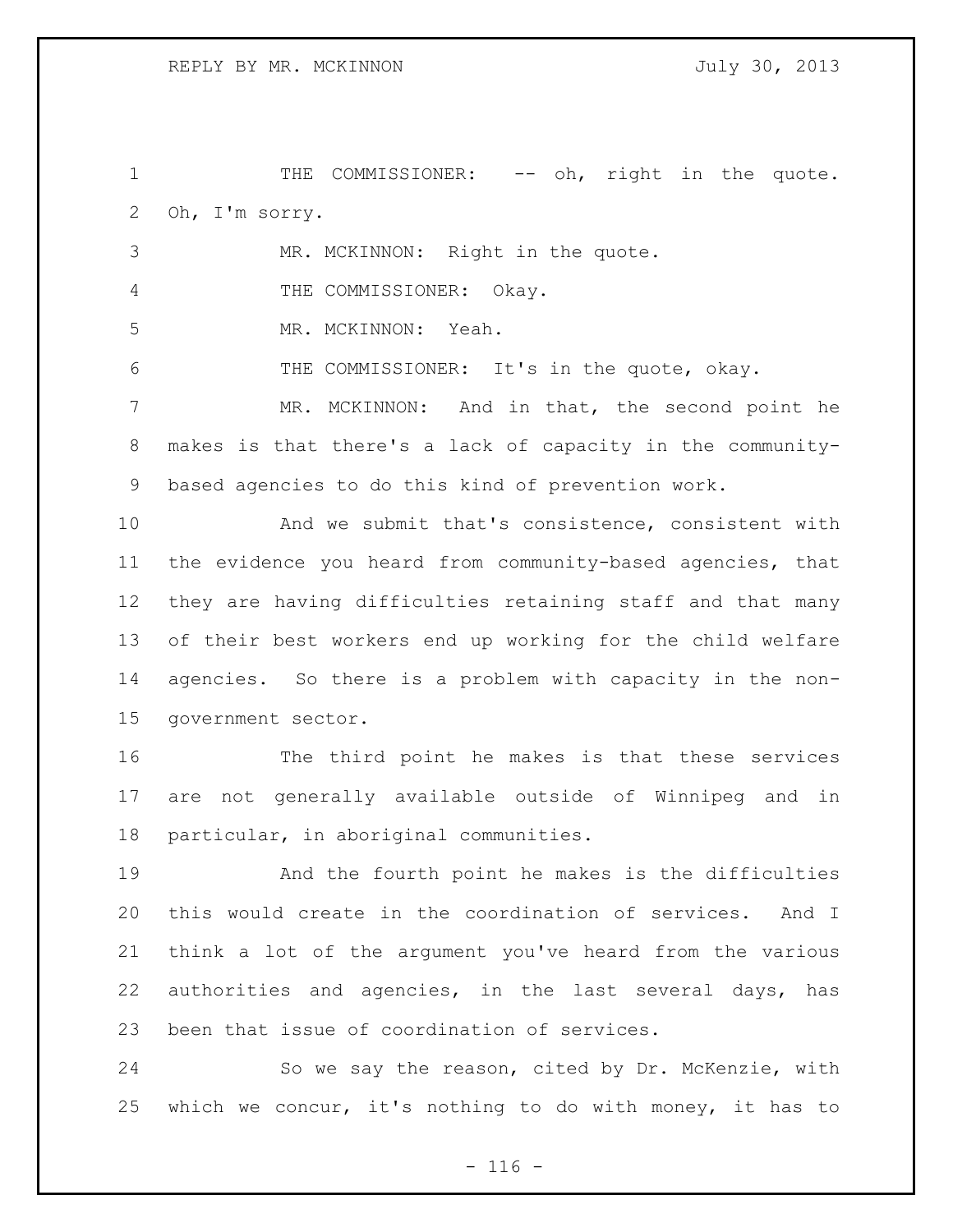do with capacity.

 Mr. Commissioner, I'm going to move on to AMC/SCO and reply to some of the arguments of Mr. Funke. In his oral reply, which you heard recently, Mr. Funke, on numerous occasions, made reference to what he described as the requirement of the province to consult with his client on legislative changes. 8 THE COMMISSIONER: Yes. MR. MCKINNON: You're well familiar with that point. 11 THE COMMISSIONER: I am. 12 MR. MCKINNON: I think it's important that the Department comment on this issue. To the extent that Mr. Funke has made the argument that no legislative amendments should be made without consultation with his client, to the extent that he's made that argument, my submission to you, Mr. Commissioner, is this is entirely a process issue. The process being by what process should Manitoba consider legislative amendments? And we submit that's a consultation process and we also would suggest that it should not be your obligation, at this inquiry, to determine what an appropriate consultation process would look like.

 Now, I don't want my comments to be misinterpreted as suggesting that the Department is not

- 117 -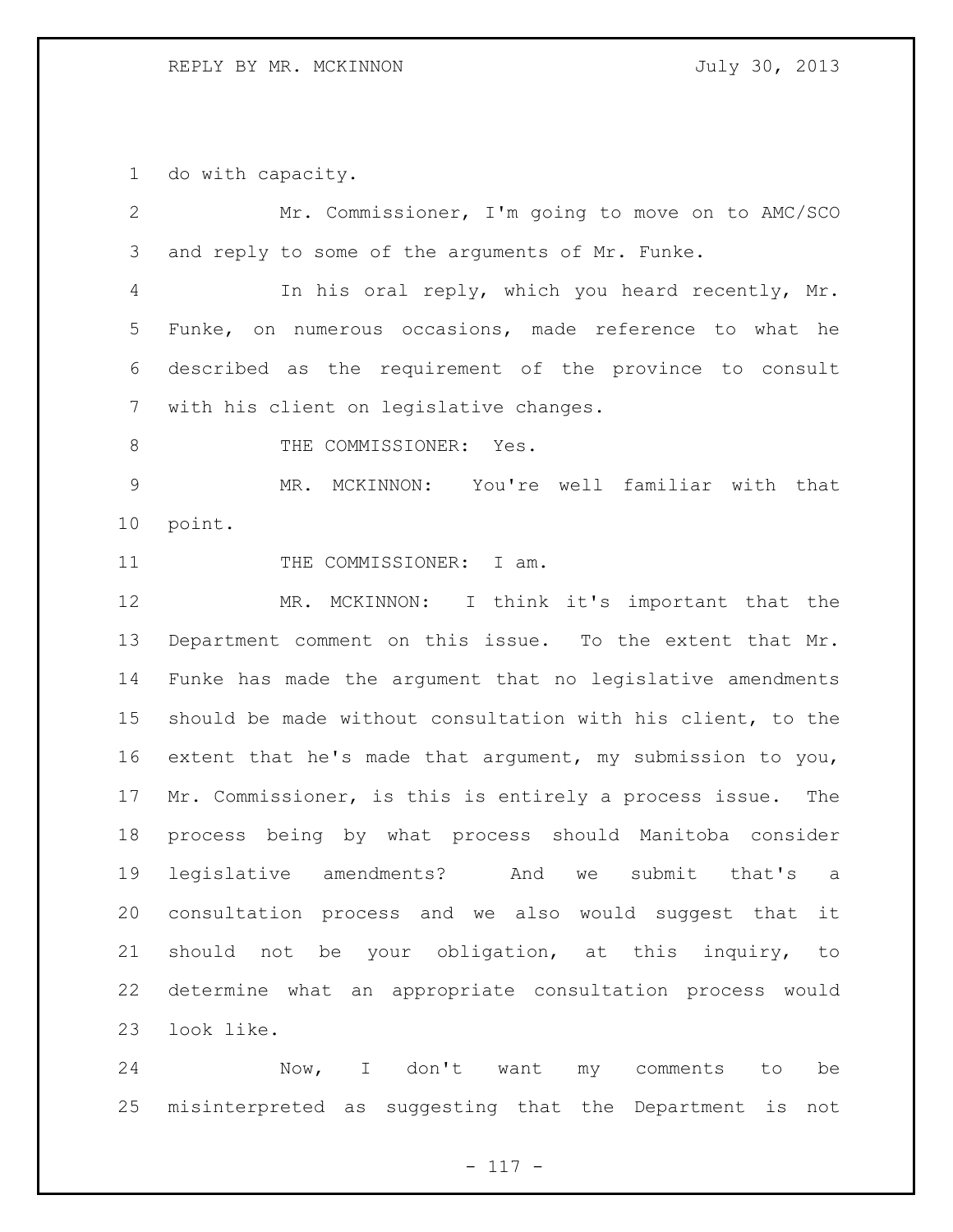prepared to consult. I would submit that you heard evidence from Ms. Loeppky, and others, that the Department has, to date, acted in good faith with, with its aboriginal partners and with aboriginal leadership. And I take you back, for example, to the first piece of paper we looked at a moment ago, where the leadership council was involved and consulted on the creation of the standing committee office.

 We have every reason to expect that kind of cooperation to continue with any further, any future consultations that may be required at a, as a result of the recommendations you may make. I think it would be fair for you, Mr. Commissioner, to assume that the Department will conduct itself in such a way that any recommendation you make for legislative change, will be treated seriously by the Department and the Department will consult with its partners and stakeholders during the legislative process.

17 THE COMMISSIONER: I understand you.

18 MR. MCKINNON: Okay. The however, and there's always a however, the however is that the Department's hands should not be tied and recommendations should not restrict the Department's ability to provide central governance where that is essential.

 THE COMMISSIONER: To provide central government? MR. MCKINNON: Where that is essential. Finally, Mr. Commissioner, we remind you that

- 118 -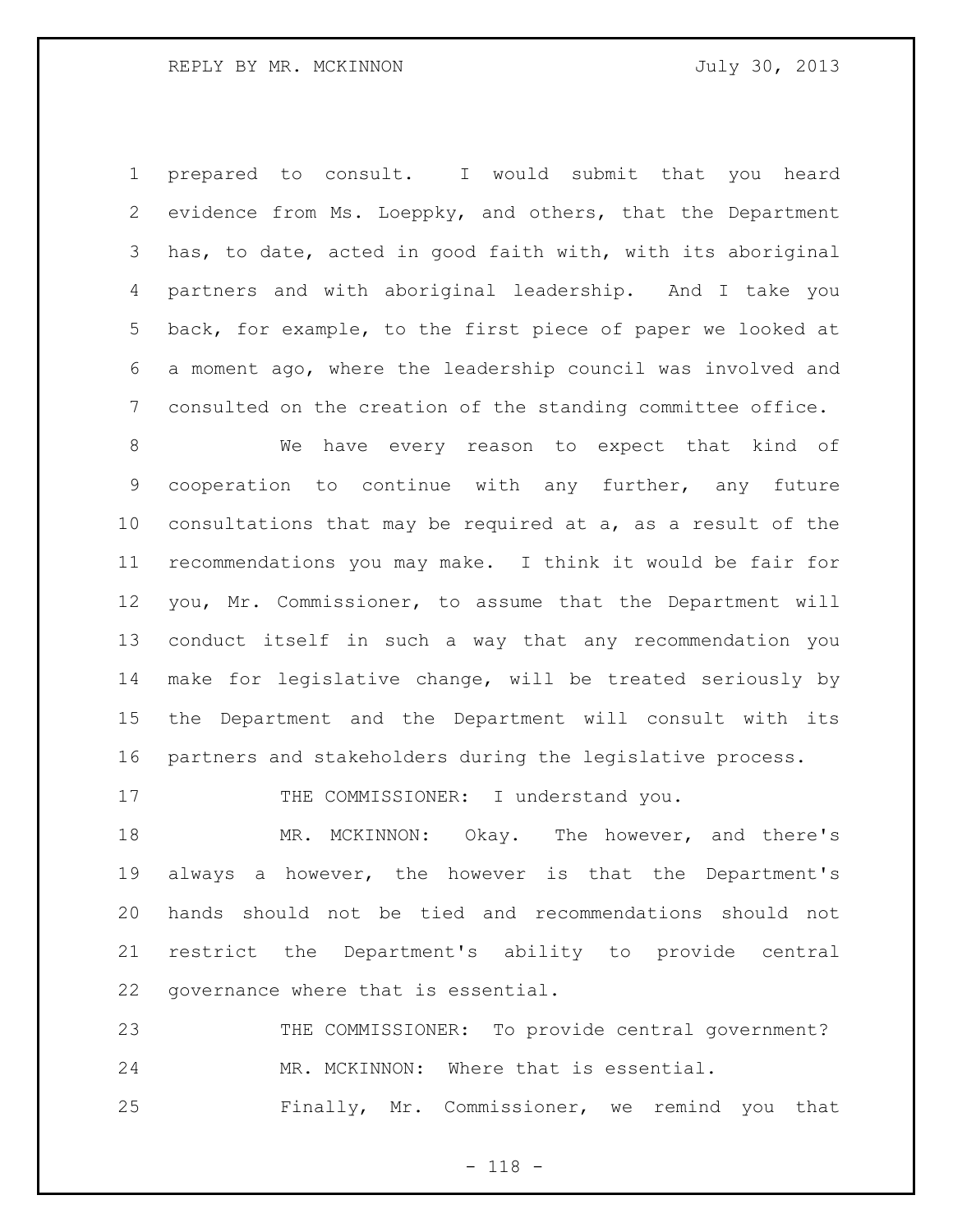there are other stakeholders that need to be consulted, such as the authorities and in some cases, collateral agencies.

 I want to make some comments now about -- I'm responding to Mr. Funke's submission, who was, in turn, referring to ANCR's recommendation number 34 and that was the recommendation dealing with First Nations' jurisdiction and First Nations law.

 THE COMMISSIONER: Just let me find that now. Yes, I have it.

 MR. MCKINNON: And you'll recall, Mr. Funke noted that his client fully endorsed that recommendation and he also advised you that, in discussions with me, it was his conclusion that the Province also endorsed the restoration of First Nations' jurisdiction. And I think it's important that I clarify and that you hear from me on this point.

17 THE COMMISSIONER: Yes. You're going to tell me the Province's position?

 MR. MCKINNON: Well, I'm going to tell you, first of all, that my client's the Department, not the Province, so I can't speak for the Province. So to that extent, Mr. Funke used the word Province, I would have preferred he use the word Department.

 THE COMMISSIONER: You're -- but let's look at that. You're, you're representing the department of

 $- 119 -$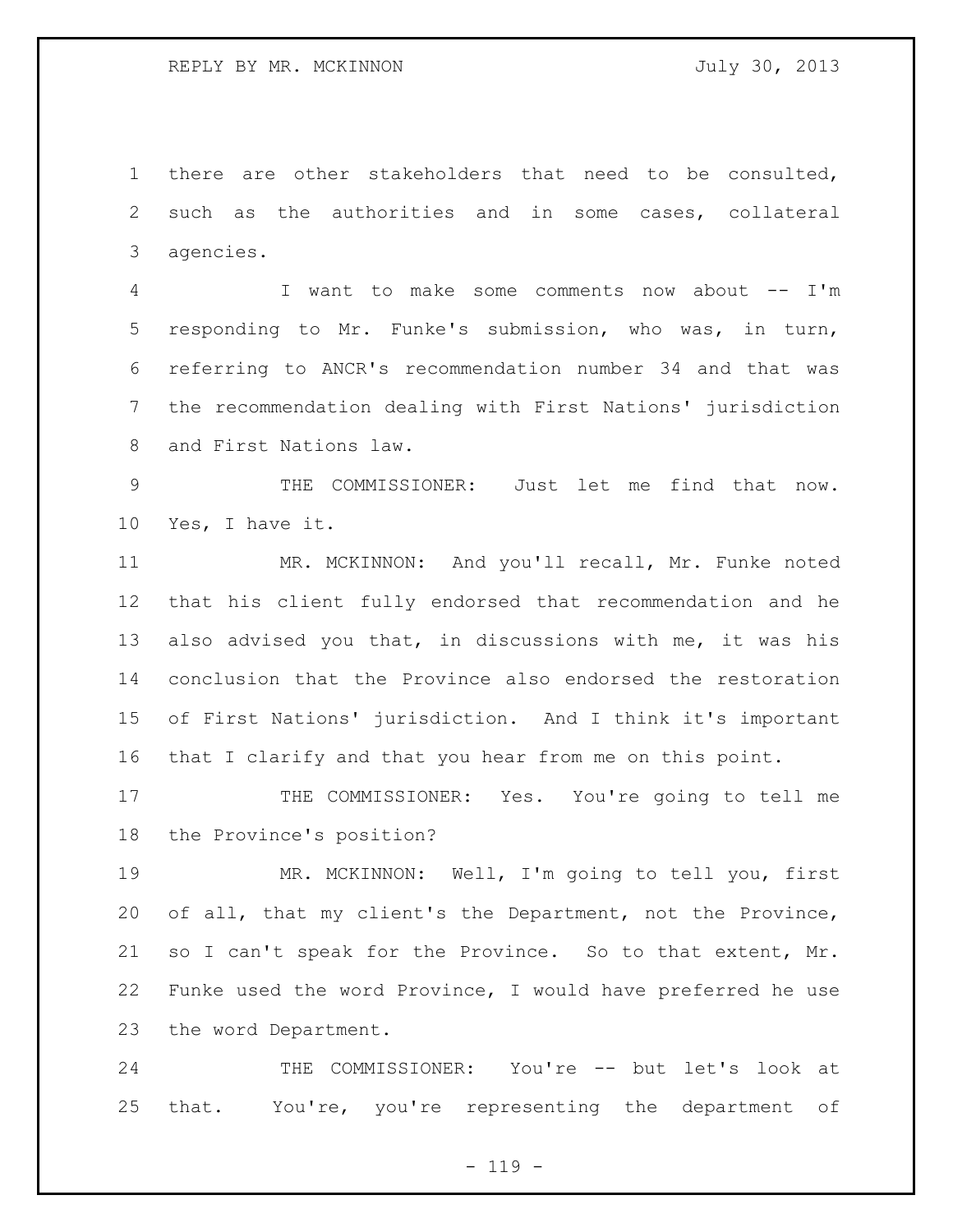REPLY BY MR. MCKINNON JULY 30, 2013

government that has responsibility in this area.

 MR. MCKINNON: Yes. THE COMMISSIONER: So aren't you, by extension, representing the Government? MR. MCKINNON: I don't want to go that far because it, it does involve First Nations law and I'm, I'm going to come to that, why I'm a little bit uncomfortable that I can speak on First Nations law. When it comes to the position of the province, I can say, as was pointed out by the witness, Norman Bone, in his evidence, that the Authorities Act expressly states that that legislation must not be interpret, interpreted as abrogating or derogating from the pursuit of self- governance by aboriginal peoples in Manitoba. So that's -- 15 THE COMMISSIONER: That's --16 MR. MCKINNON: -- in --17 THE COMMISSIONER: -- that's a section of the Authorities Act. MR. MCKINNON: -- Section 3 of the Act. So to that extent, I'm comfortable saying that Manitoba has recognized the current situation is not an end game, but a step in the process. THE COMMISSIONER: Did you say not an end game? MR. MCKINNON: The current situation is not the end game. We don't take the position that with the

 $- 120 -$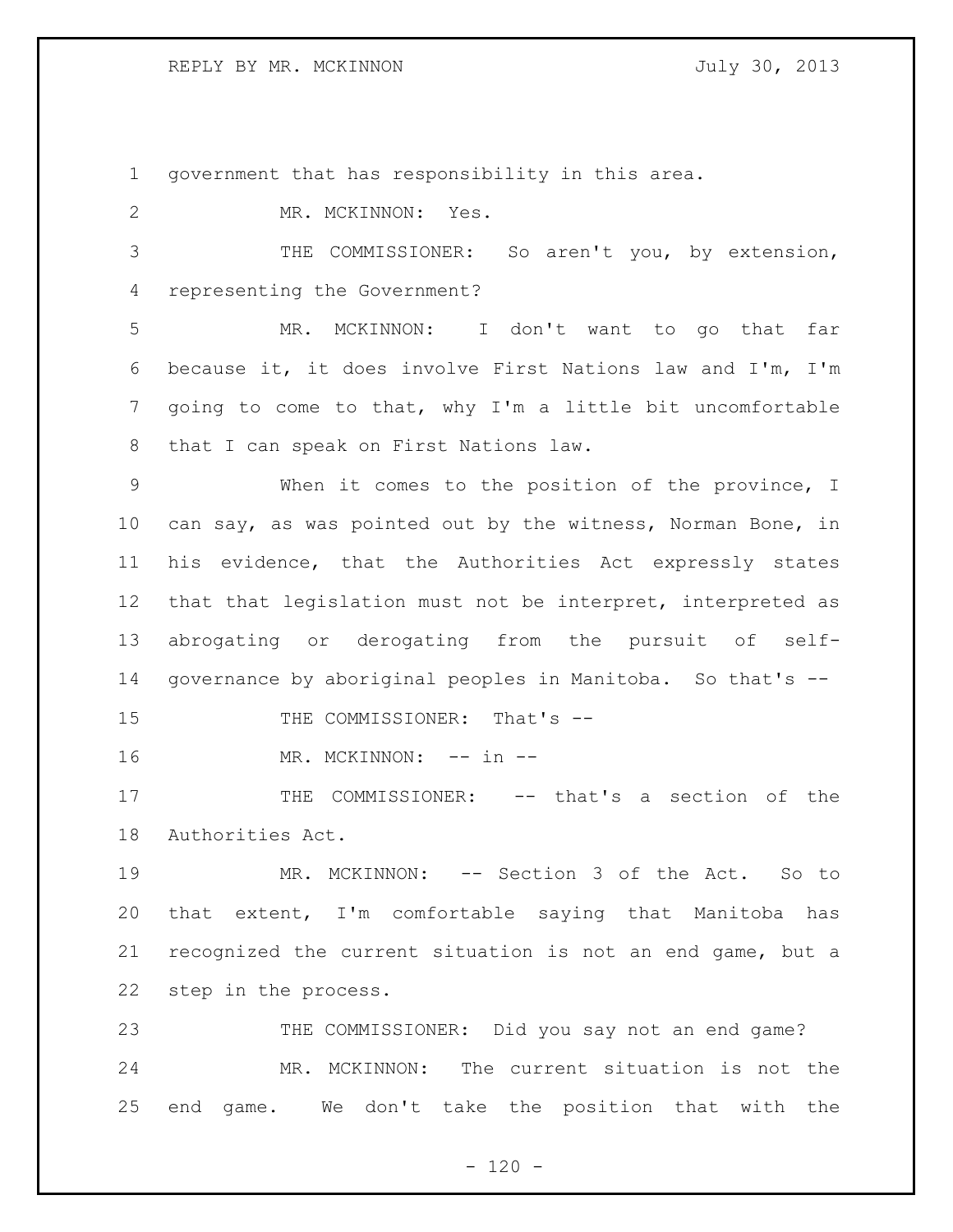creation of the Authorities Act, we have fully satisfied the ambitions of aboriginal people for self-governance.

3 THE COMMISSIONER: In this area?

 MR. MCKINNON: In this area. And the question we submit, from the Department's perspective, is what that means at the present time. And the point I made, in my submissions, can't remember when it was, last week, was that with the creation of the Authorities Act, there's a very high degree of aboriginal control in Manitoba that, in my submission, is unprecedented in Canada. So we've gone a long way, but the Department is not telling aboriginal people that no further developments can take place along the road to self-governance. But it's important that it be recognized how far we've gone.

15 And the other point I made last week, Mr. Commissioner, is that what's necessary now, at this interim stage, along the path to aboriginal self-governance, what is important now is to make the current system work and I don't think there's any disagreement from Mr. Funke, or any of his client, that the goal, at the, at the current, at the present time, is to make the current system work as effectively as possible and to build, within the aboriginal community, the capacity for whatever the future may hold, in terms of aboriginal self-governance.

THE COMMISSIONER: To build in the aboriginal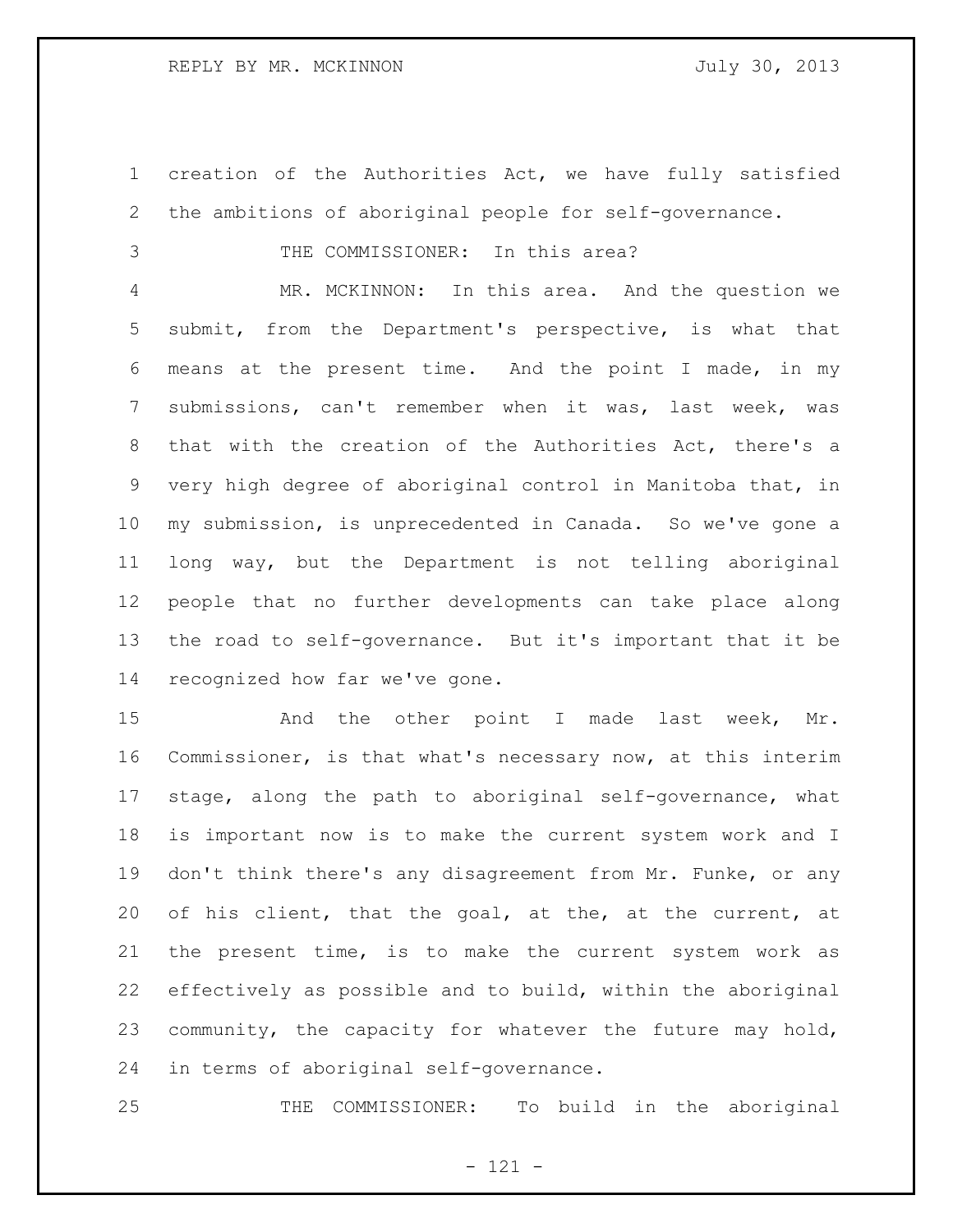REPLY BY MR. MCKINNON JULY 30, 2013

future.

 community, did you say the ability or the -- 2 MR. MCKINNON: The capacity. 3 THE COMMISSIONER: -- the capacity? MR. MCKINNON: Capacity is the key word, because -- THE COMMISSIONER: To -- 7 MR. MCKINNON: -- you can't have --8 THE COMMISSIONER: -- the capacity to, to assume, or accept? MR. MCKINNON: Yes, to, to provide services in whatever form any future aboriginal self-governance may 12 take form. So that's the -- the, the points are, we're not saying it's the end of the, of the street, and it's not the end of the road, but let's make the current system work. Let's not defer making the current system work, on the basis of something that may come many years down the

 The third point is in terms of where are we today? The third point is what Mr. Norman Bone said, is that First Nations people have to sit on their side of the house, those were his words, and have these discussions. And you will recall, that was in response to a, a very able cross-examination by Mr. Cochrane, where he was asking Mr. Bone to explain what aboriginal self-governance looked like and, and Mr. Bone was explaining, it's not going to be

 $- 122 -$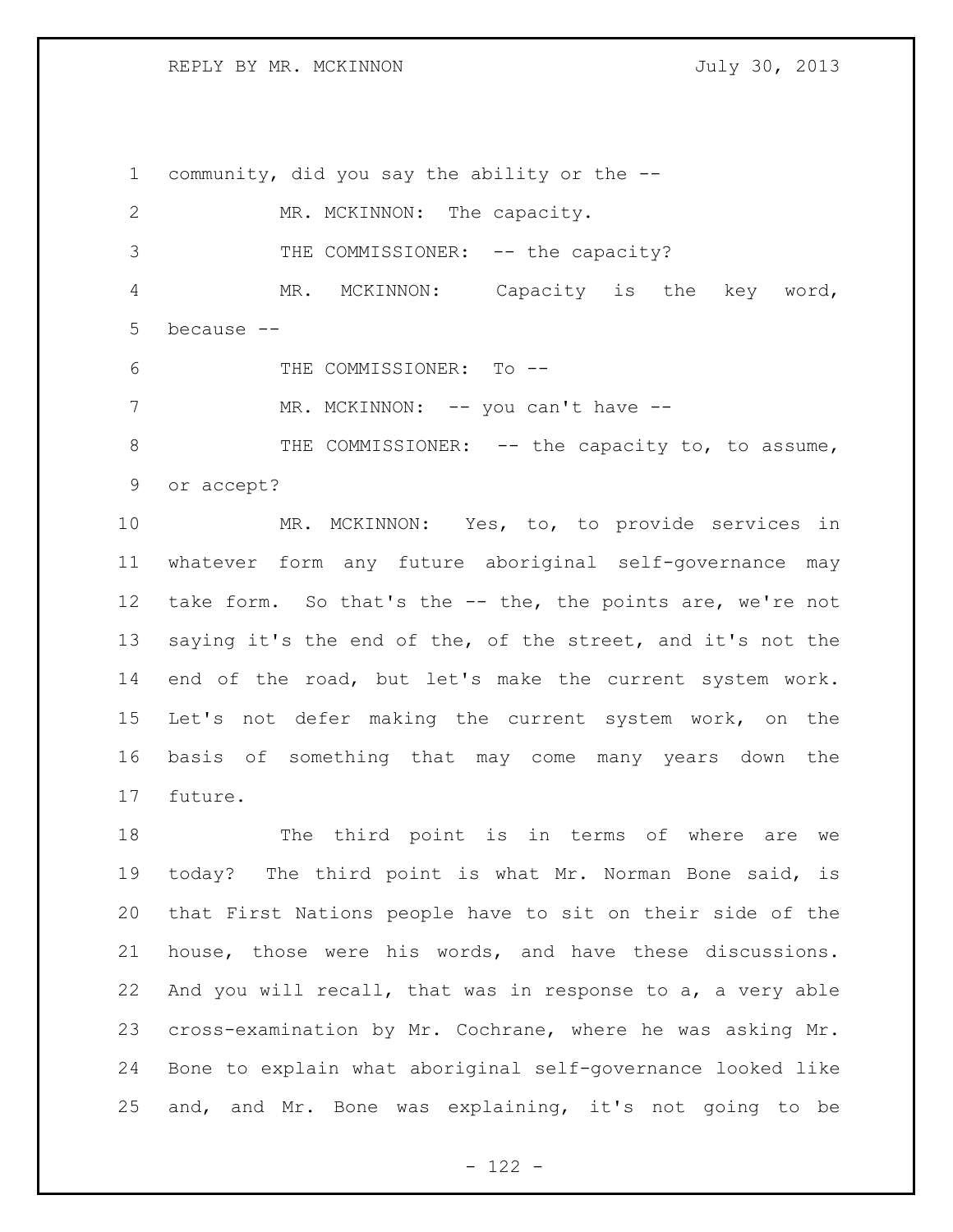easy. There's issue as to whether it's going to be by treaty, or whether it's going to be by band, or whether it's going to be by nations. Lots to work out. THE COMMISSIONER: Now, in the last minute, you've used both aboriginal and First Nations. MR. MCKINNON: Right. I should be using the word First Nations. 8 THE COMMISSIONER: And why do you say that? MR. MCKINNON: There's no issue in the minds of the Department whether Métis people have this degree of control, but it's First Nations people that take the position, as I understand it, that they have a right to self-governance. 14 THE COMMISSIONER: I, I follow you. MR. MCKINNON: And I remind you again of Mr. Bone's evidence, where he said, we, as First Nations people, have to sit and design this child welfare law. So there's no plan in place, Mr. Commissioner. There's no defined First Nations law that's sitting on a shelf somewhere. And from the Department's position, what we're saying in, in the third point on this whole issue, the third point, in terms of the status, where we are today, is that the next step should come from the aboriginal people. It should not be up to the Department to anticipate what First Nations people want, in the form of self-governance.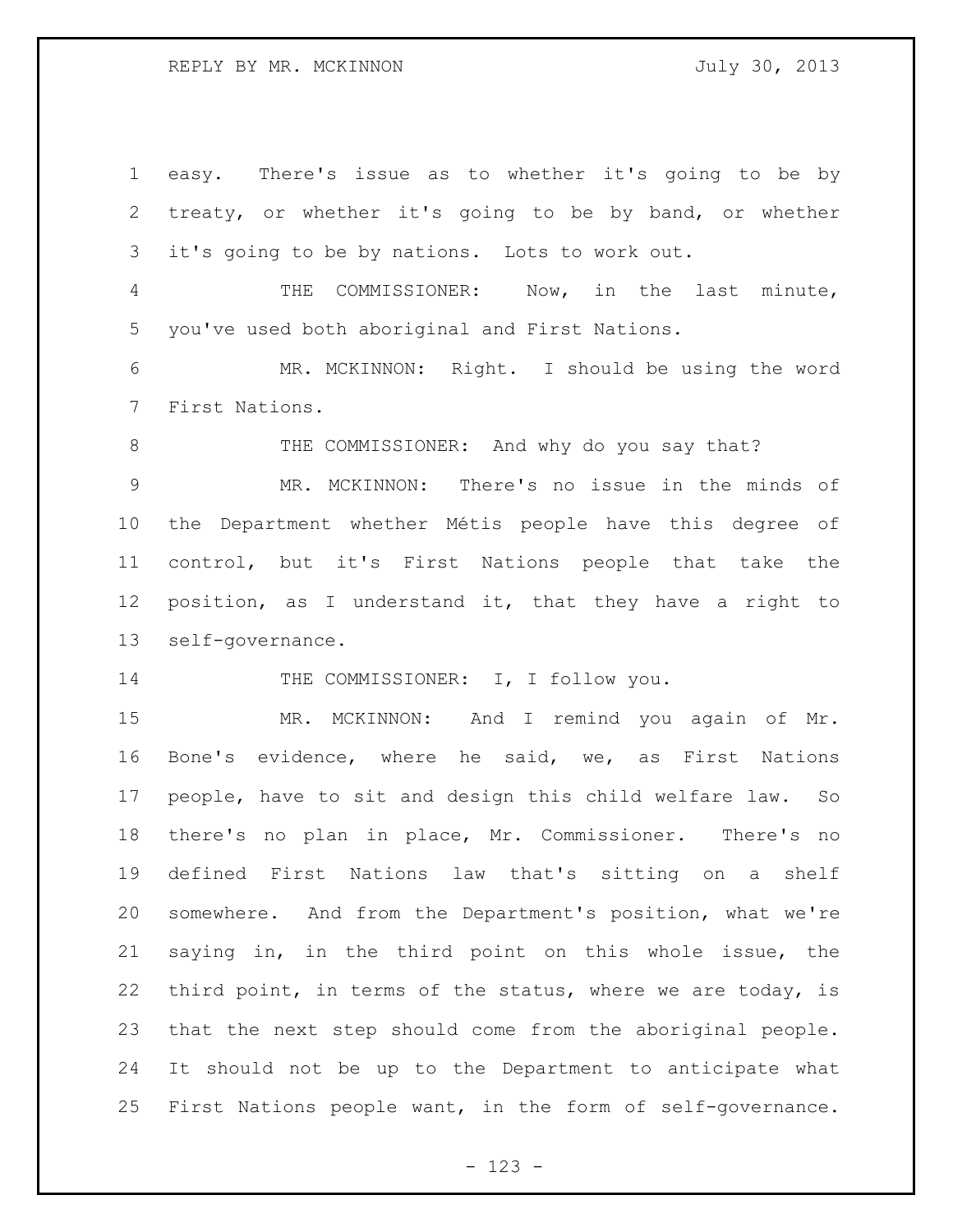It should be for them to present. And that's when we move forward, not before.

 So what I say, Mr. Commissioner, is, in the absence of a specific proposal, it's difficult for the Department to comment further, other than we're not closed to the idea.

 One final point on this, Mr. Commissioner. It's the Department's understanding that the kind of full restoration of aboriginal control over child welfare that would meet the aspirations of First Nations leadership may be outside of the constitutional authority of Manitoba. And I say may be, because it would depend what the proposal is. It would certainly require some involvement of Canada and it may require an amendment to the constitution. And that's where I'm saying I can't speak for Manitoba. Mr. Commissioner, I'm not a constitutional lawyer and we don't pretend to be giving you advice on constitutional law, other than we understand there may be some limitations on what Manitoba can do alone.

 I'm going to move now, Mr. Commissioner. In terms of opening files in the name of the child, that was one of Mr. Gindin's recommendations. I believe it was his recommendations number 3.

24 THE COMMISSIONER: Yes.

MR. MCKINNON: And I'm not responding to Mr.

 $- 124 -$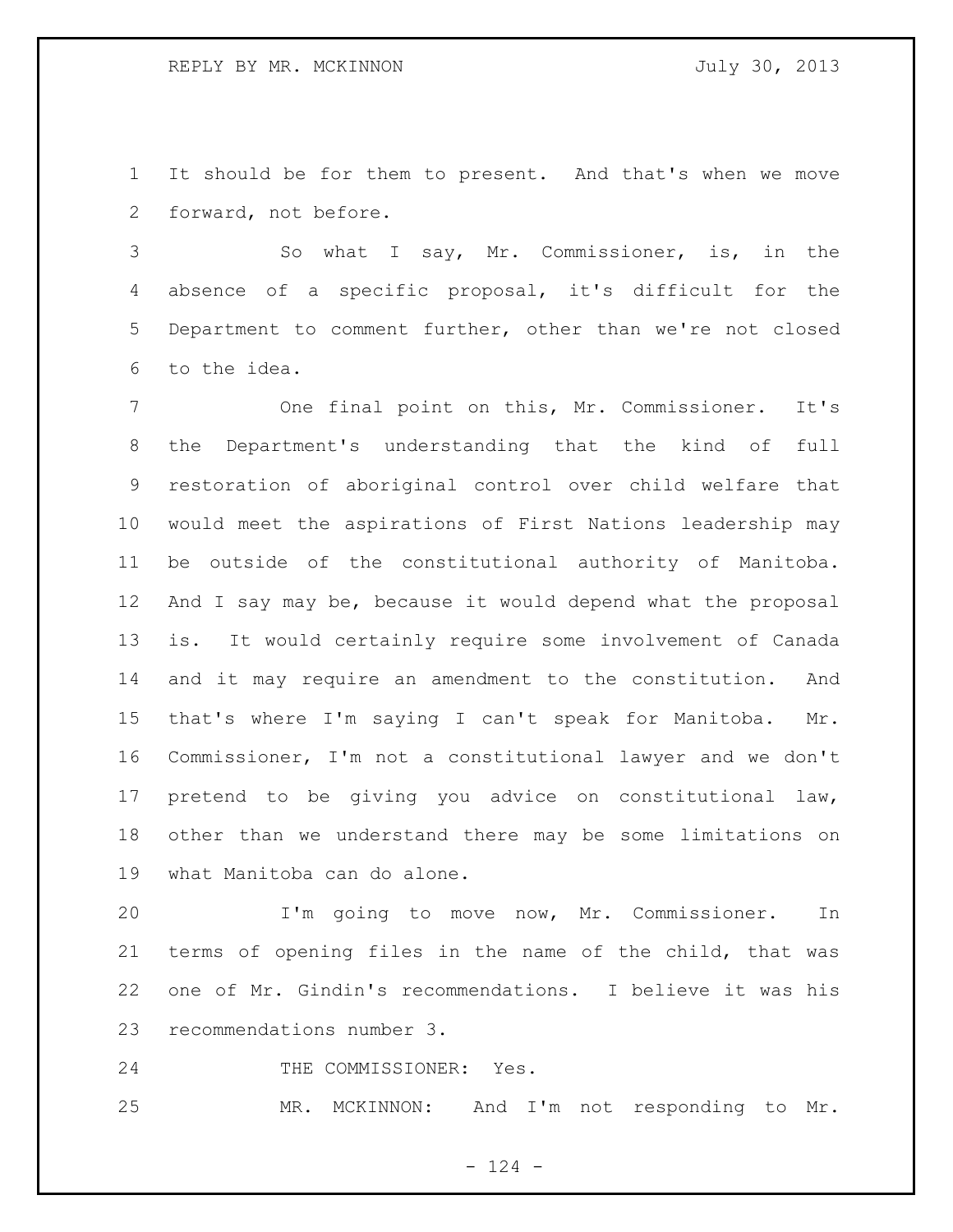Gindin's submissions, I did that earlier, but I do want to respond to Mr. Funke's argument on this point. And I listened carefully to his comments and as I interpreted his remarks, he characterized this issue, about which, whether the file should be in the name of the child, or in the name of the caregiver as a CFSIS issue and it was his submission to you that this was primarily limited by technology. I can advise you that the Department disagrees that this is a CFSIS issue.

 The Department opposes this recommendation for the reasons I articulated earlier and fundamentally, that is, if there's more than one child living in the same household, there's -- the risk to those children are generally the adults in the household. And the tools we now use require that everyone in the household be assessed and our whole structure of service delivery is based on the household. We fear that to open files in the name of the child, where there's more than one child in the family, would create a disjointed view of the family. We would be concerned about the risk of information being on one file and not being transferred to another file. It is not just an administrative burden, it's a risk that information will not be easily located when looking at risk. So the position of the Department, Mr. Commissioner, is that this has nothing to do with information technology. Regardless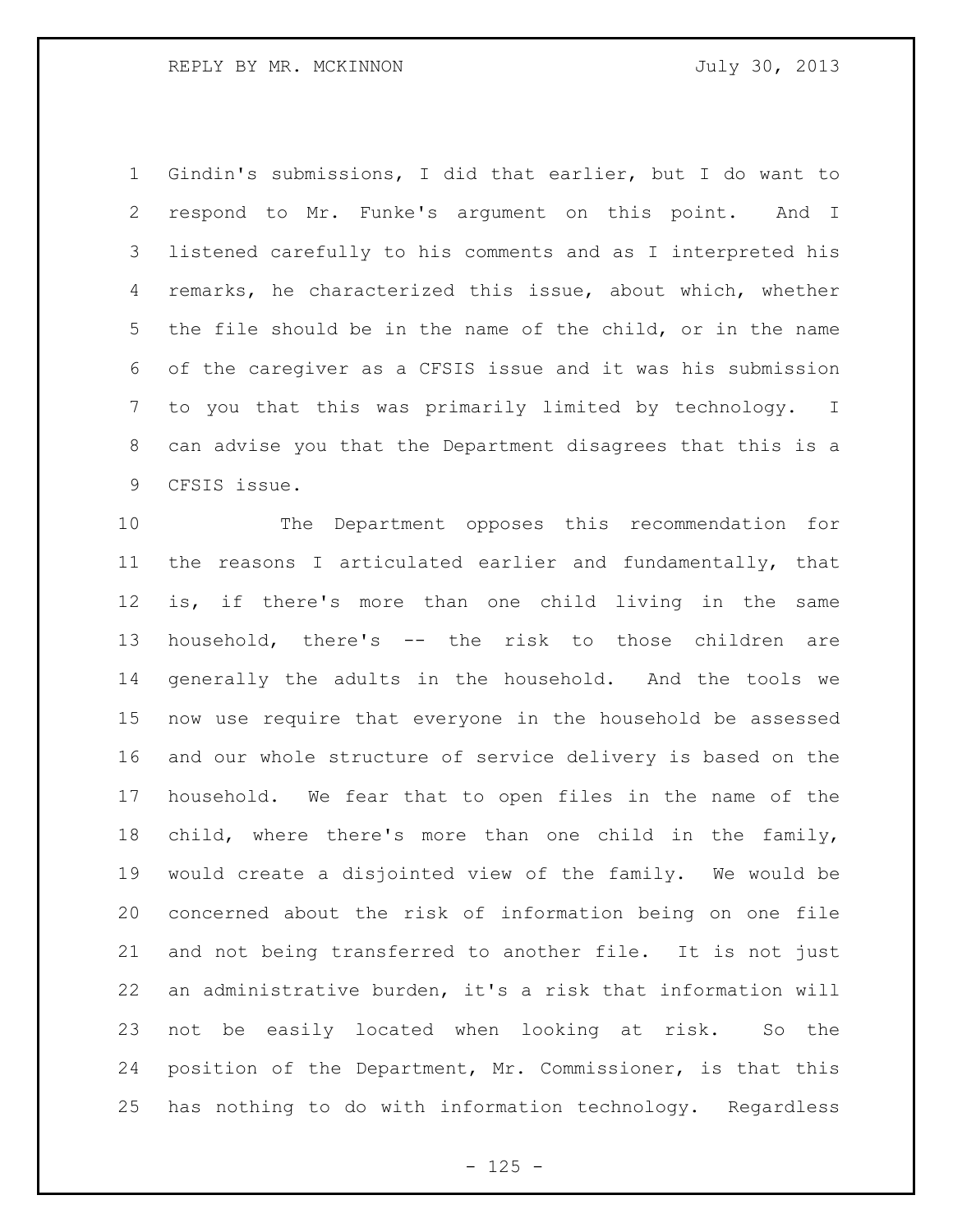of the information system that may be in place, the Department would oppose this recommendation.

 One final point, because I don't know if this is made, been made clear to you, but it's, just wanted to remind you of this point, Mr. Commissioner, when a child is in care, under the current system, when a child is in care, they do get their own file. The file is opened up in the name of the child when they are in care. And the reason for that is that while children -- there's always an attempt to keep siblings together. That can't always be achieved. So when the child goes into care, the file is in the child's name. So that already exists.

 Finally, Mr. Commissioner, I just want to briefly respond to Mr. Cochrane's submissions to you earlier this morning. And I urge you to review my comments that I made last week and not the characterization of those comments that Mr. Cochrane gave you this morning.

 Mr. Commissioner, Mr. Cochrane made the point that his clients are experts. We take no issue with that. We have excellent leadership in the, in the Authorities. You heard from Ms. Flette, you heard from -- although not, not Mr. Cochrane's client, you heard from Mr. Rodgers, clearly experts. You heard from Sandie Stoker, also expert. So suggestion that they lack expertise.

Secondly, I did not suggest that their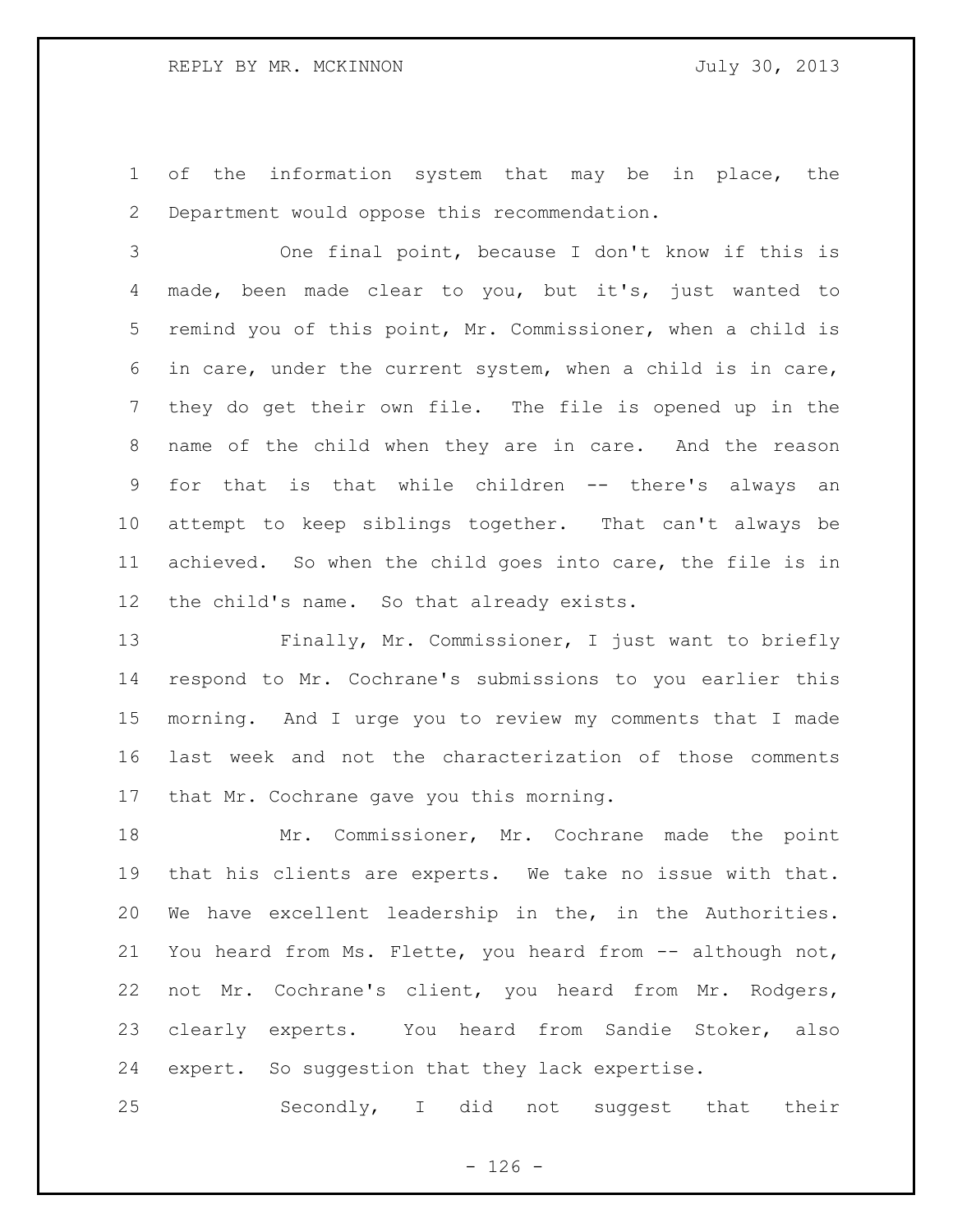recommendations be ignored. And there was some suggestion that there was a sweeping generalization by me, on behalf 3 of the Department, that their, that their recommendations 4 be ignored. What I suggested -- and, and, and frankly, there was no suggestion by me that you should be restricted by cost. There was no suggestion of that kind by me. What I suggested is that you may find it difficult, it may present you with a challenge, for you to priorize (phonetic) (sic), literally dozens of recommendations, in the absence of an evidentiary foundation and some notion of what those recommendations may cost, so that you can assess whether they're reasonable.

 And by way of illustration, in my submissions last week, I drew your attention to the fetal alcohol syndrome issue and how there had been a decision made not to call evidence on that point and then a recommendation 17 came forward from the authorities. Now, I never said there was no evidence on fetal alcohol syndrome, but I said we hasn't heard -- there was scant evidence, I think was my phrase. So just because the words "fetal alcohol syndrome" may have been mentioned at the inquiry, or just because somebody may have mentioned the word "addictions" at the inquiry, I submit, doesn't give you an evidentiary base to determine whether there should be a fetal alcohol syndrome specialist in every agency.

- 127 -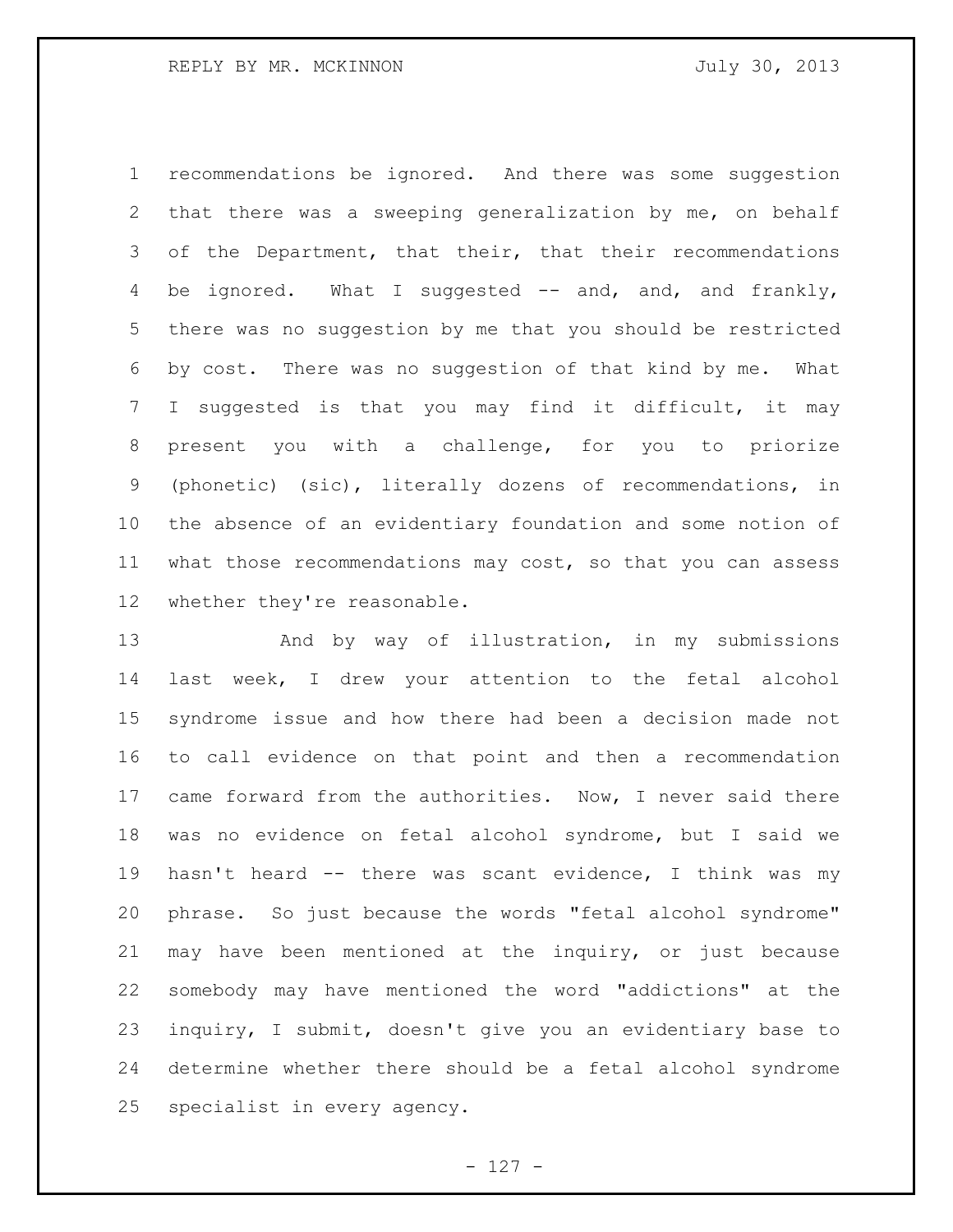My final comments, Mr. Commissioner, when it comes to any recommendation that you may be considering that involves a reorganization of the way in which services are delivered, the Department would recommend caution. And I don't think there are many that I would describe as a fundamental reorganization. The one that comes to my mind most clearly is the recommendation of us separating prevention into, into a separate agency. That would certainly be a fundamental reorganization. And we recommend extreme caution.

11 11 In phase 1 and phase 2 of the inquiry, Mr. Commissioner, you heard a great deal of evidence from 13 social workers and their managers, and my, and my witnesses, about the difficulty created by the reorganizations that occurred between 2000 and 2005. So reorganization has a cost and we submit that what's -- and, and, and I'm not going to repeat all my arguments about the changes that we have implemented since 2006, with the receipt of these reports. You have that, Mr. Commissioner. But it's our submission that we've now got the program changes, the funding, the training and the practice model and we're starting to see better results. And what we think is that a period of stability is required, in terms of structure or organization. And most of these program changes, structured decision making and the practice model,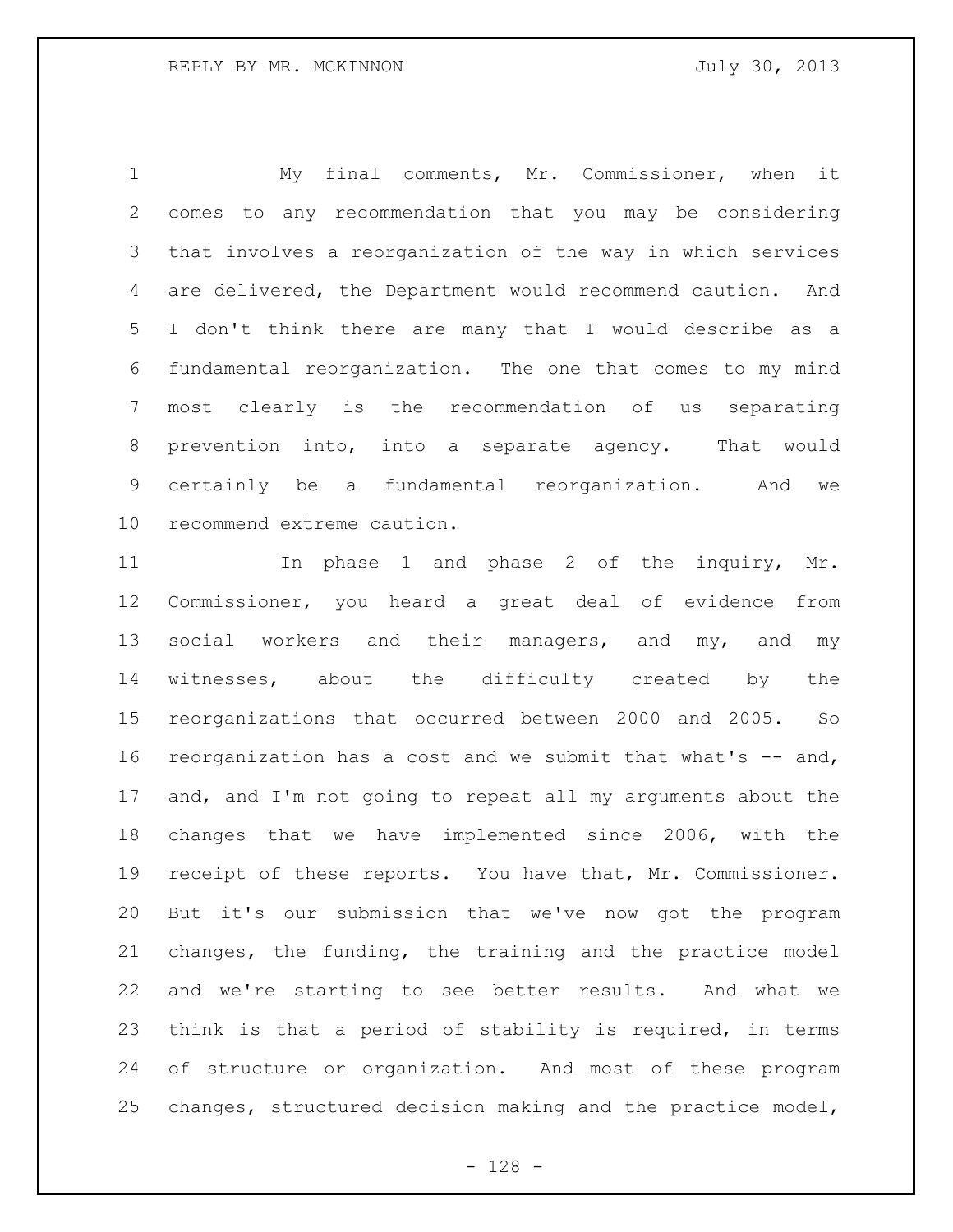and the training and all these things you've heard so much about in phase 2, are relatively new, three, three to five years old. So we think we need some time to embed those practices throughout the system and that should be something that should bear, in your mind, when considering recommendations that may fundamentally restructure the way services are being delivered.

 What we are hoping, Mr. Commissioner, is that amongst your recommendations, you will see fit, based on the evidence you've heard at this inquiry, you will see fit to say that child and family services in Manitoba are on the right track. And what we are hoping is that your recommendations will add to the developments that have taken place since 2006, so that we can continue to make progress.

16 Mow, unless you have any questions, Mr. Commissioner, those are my submissions.

18 THE COMMISSIONER: No, thank you, Mr. McKinnon, 19 that, I think, completes everything I require.

 MR. MCKINNON: Thank you very much, Mr. Commissioner, it's been a pleasure.

 THE COMMISSIONER: Thank you. All right. I guess we're going to hear again from the University in reply. Ms., Ms. Versace?

MS. VERSACE: Good afternoon, Mr. Commissioner,

 $- 129 -$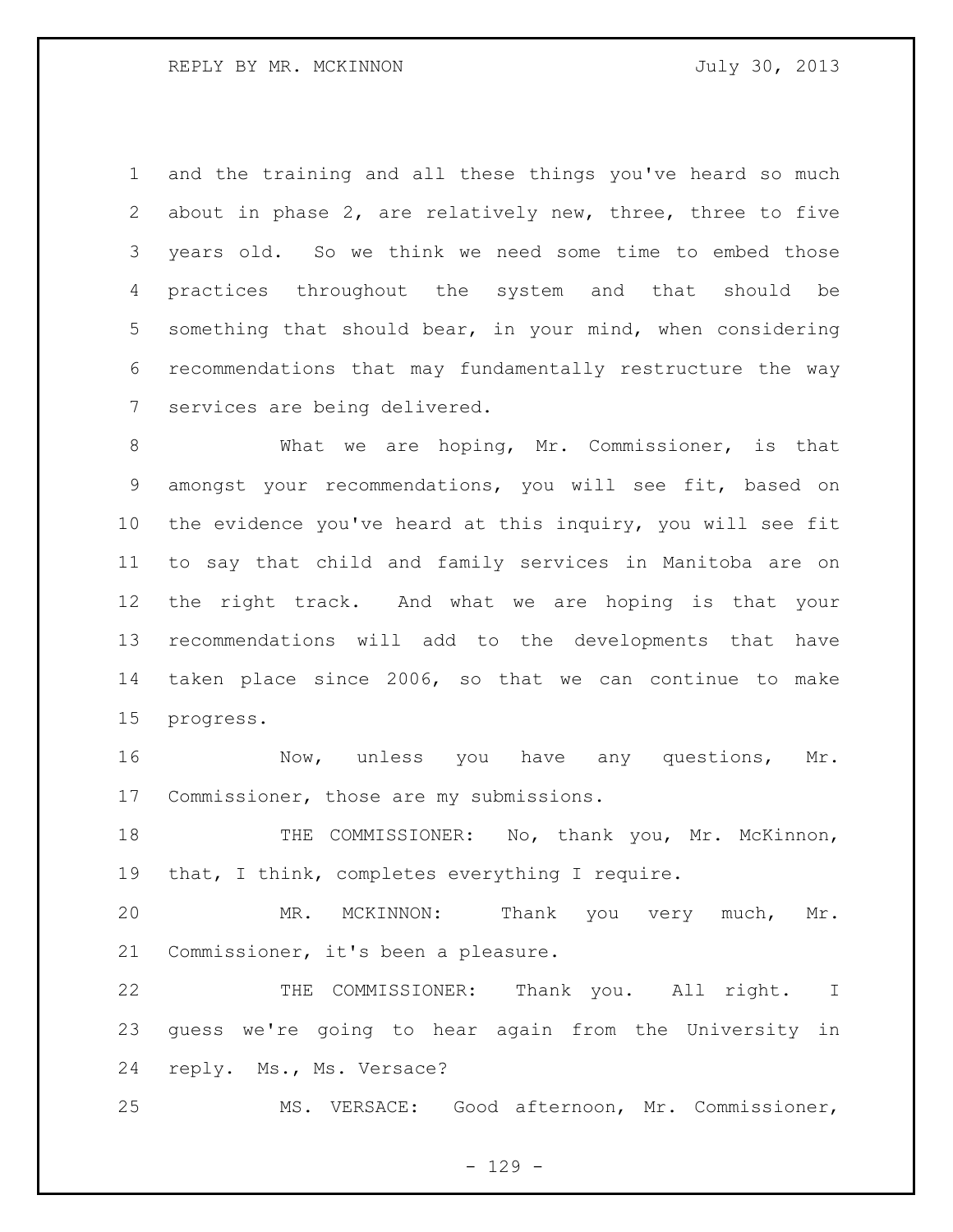I'm Maria Versace, appearing for the University of Manitoba and I'll just take a couple of minutes to address the two 3 recommendations that were addressed by Mr. Funke, on behalf of the AMC/SCO and I will be referring to our brief, if you could have that in front of you.

 Mr. Funke addressed two of our recommendations, the first being at page 29, and that was paragraph 60(b)(i), with respect to the programming offered by the University or proposed to be offered by the University of Manitoba. Mr. Funke advised that his client was endorsing the proposal within our brief, but further urged you to recognize the need for programming, particularly specific programming regarding indigenous knowledge at the Bachelor of Social Work level as well.

15 And in reply there, I just, three points that I would like to make with respect to that.

17 THE COMMISSIONER: All right.

 MS. VERSACE: First, I would direct you to Dr. Frankel's evidence on April 24th, on page 163, where he describes the fact that the social work, Bachelor of Social Work is a generalist degree, according to accreditation standards and that specialization tends to occur at a Masters level.

 Secondly, Dr. Frankel further described, at page 223 of his, of the transcript, that there are limitations

 $- 130 -$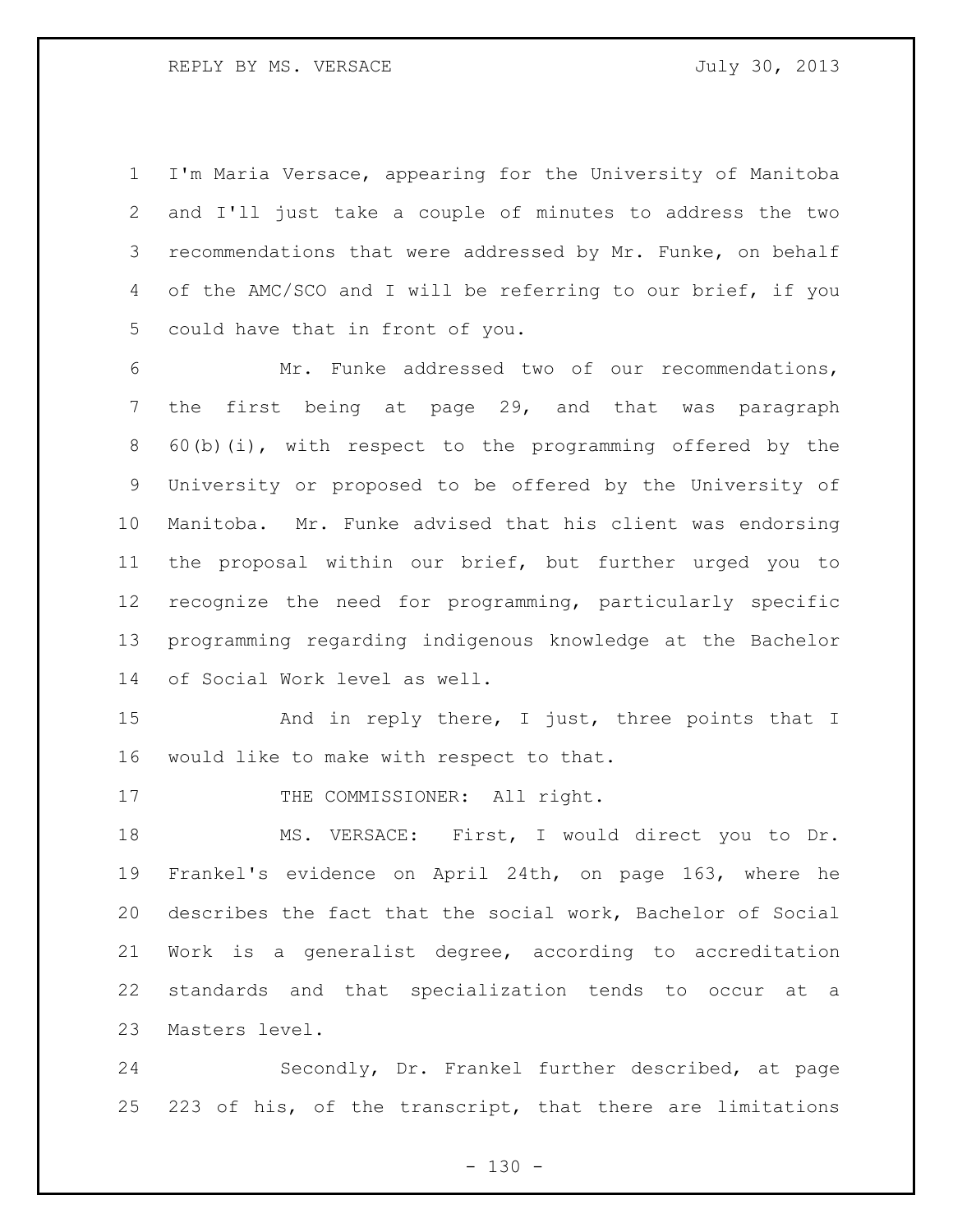to redesigning the Bachelor of Social Work's degree, due to those accreditation standards.

 And third, at page 144 of his evidence, he describes the efforts that have been made to bring specific programming regarding indigenous knowledge to the undergraduate level with respect to a mandatory six credit hour course that is required for all students within the Bachelor of Social Work degree.

 Moving to the next recommendation that Mr. Funke addressed, which was at page 30 of our brief, this recommendation was regarding an, an increased focus on safety-oriented, on the safety-oriented practice model.

THE COMMISSIONER: Which number is that?

14 MS. VERSACE: That would be paragraph 60(b)(iv)(A).

16 THE COMMISSIONER: Oh, okay, yeah.

 MS. VERSACE: Mr. Funke raised the point that there wasn't a lot of evidence for his client to review and to determine whether or not they would endorse this type of a recommendation and he referred to the evidence of Dr. McKenzie, which was cited within our brief, at page 26 and that's at paragraph 55(d)(i). Mr. Funke quoted the, the testimony that is cited within that paragraph.

24 THE COMMISSIONER: Yes.

MS. VERSACE: In fact, there is additional

- 131 -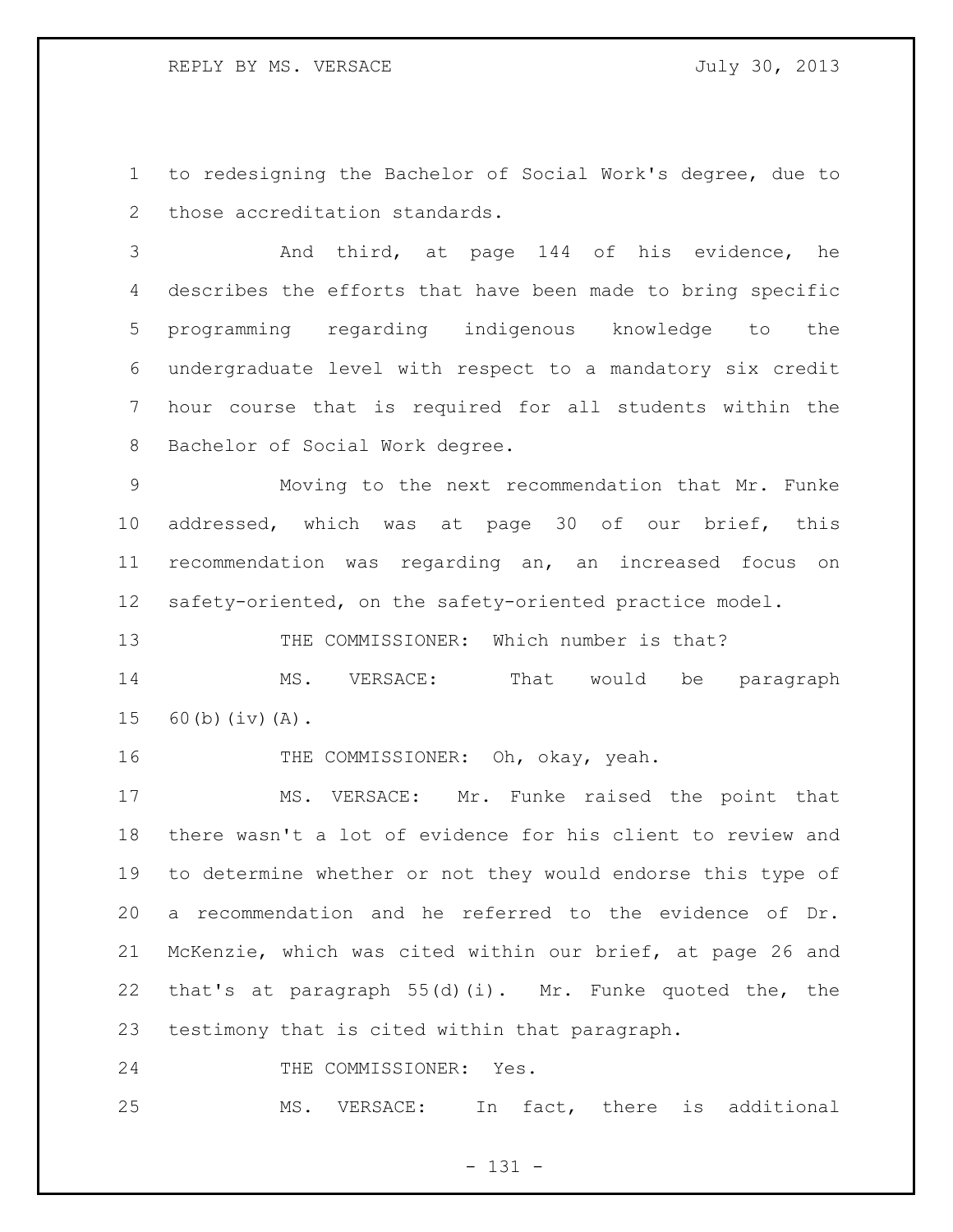evidence that perhaps should have been also reference in our brief at that point and I can provide those reference to you now. THE COMMISSIONER: All right. MS. VERSACE: First of all, in the cross- examination of Dr. McKenzie by Mr. McKinnon, on May 31st, at page 102, pages 102 and 103 -- 8 THE COMMISSIONER: What day? 9 MS. VERSACE: -- that was May 31st, pages 102 and 103. 11 THE COMMISSIONER: Yes? MS. VERSACE: Dr. McKenzie did refer to the signs of safety practice technique that was in response to a question whether or not he was aware of, of that signs of safety practice technique that was being implemented by Winnipeg CFS. Dr. McKenzie advised that he was and that that program is what he would consider to be safety- oriented, a safety oriented practice model. So I would refer you to not only that section of Dr. McKenzie's evidence, but also the evidence of Alana Brownlee and I'm sorry, I don't have the date of her evidence, but I do have the page numbers. It's pages 161 to 165. And I would ask that you review that testimony when reviewing this particular recommendation, submitted by the University of Manitoba.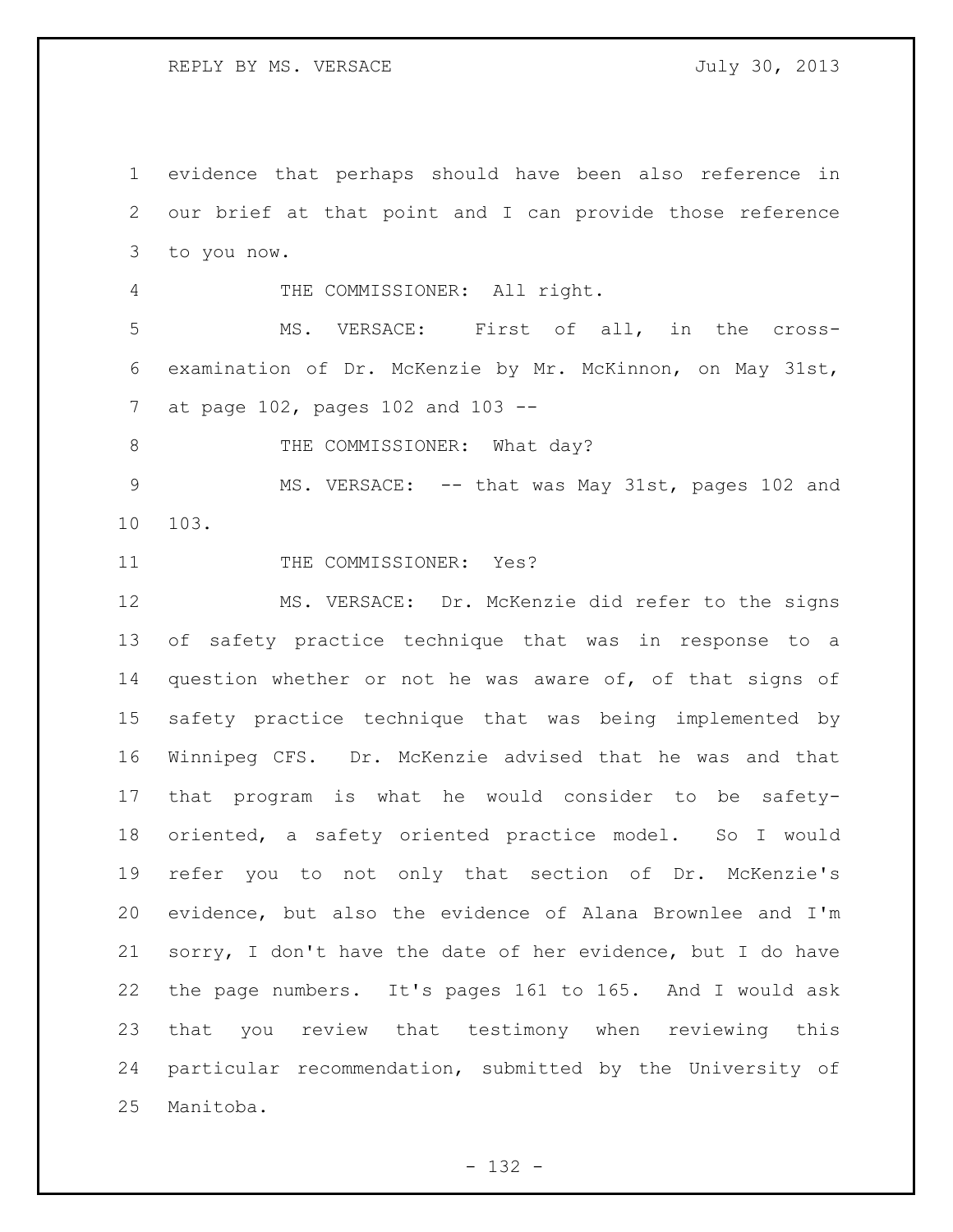Those were the only two issues I wished to respond to, subject to any further questions. THE COMMISSIONER: Thank you very much. MS. VERSACE: Thank you. THE COMMISSIONER: So, Ms. Dunn, are you -- is she next? She not here? Mr. ... MS. WALSH: It appears she just stepped out for a minute. THE COMMISSIONER: Oh, all right, we'll just -- unless, Mr. Rolston, do you want to go next? Or -- MS. WALSH: I don't think so. I don't think he has -- 13 THE COMMISSIONER: Has a reply? 14 MS. WALSH: Perhaps Mr. Tramley? 15 THE COMMISSIONER: Yeah, I'm sorry, yes. Mr. Tamley (phonetic) (sic), do you, do you -- do you want to go next? MR. TRAMLEY: Certainly, thank you. I was at the back of the room, testing the theory on whether or not you actually get called on if you sit at the back of the room. Looks like -- 22 THE COMMISSIONER: Well, you're --23 MR. TRAMLEY: -- obviously --24 THE COMMISSIONER: -- on the program. MR. TRAMLEY: -- I'm on the program, so it

- 133 -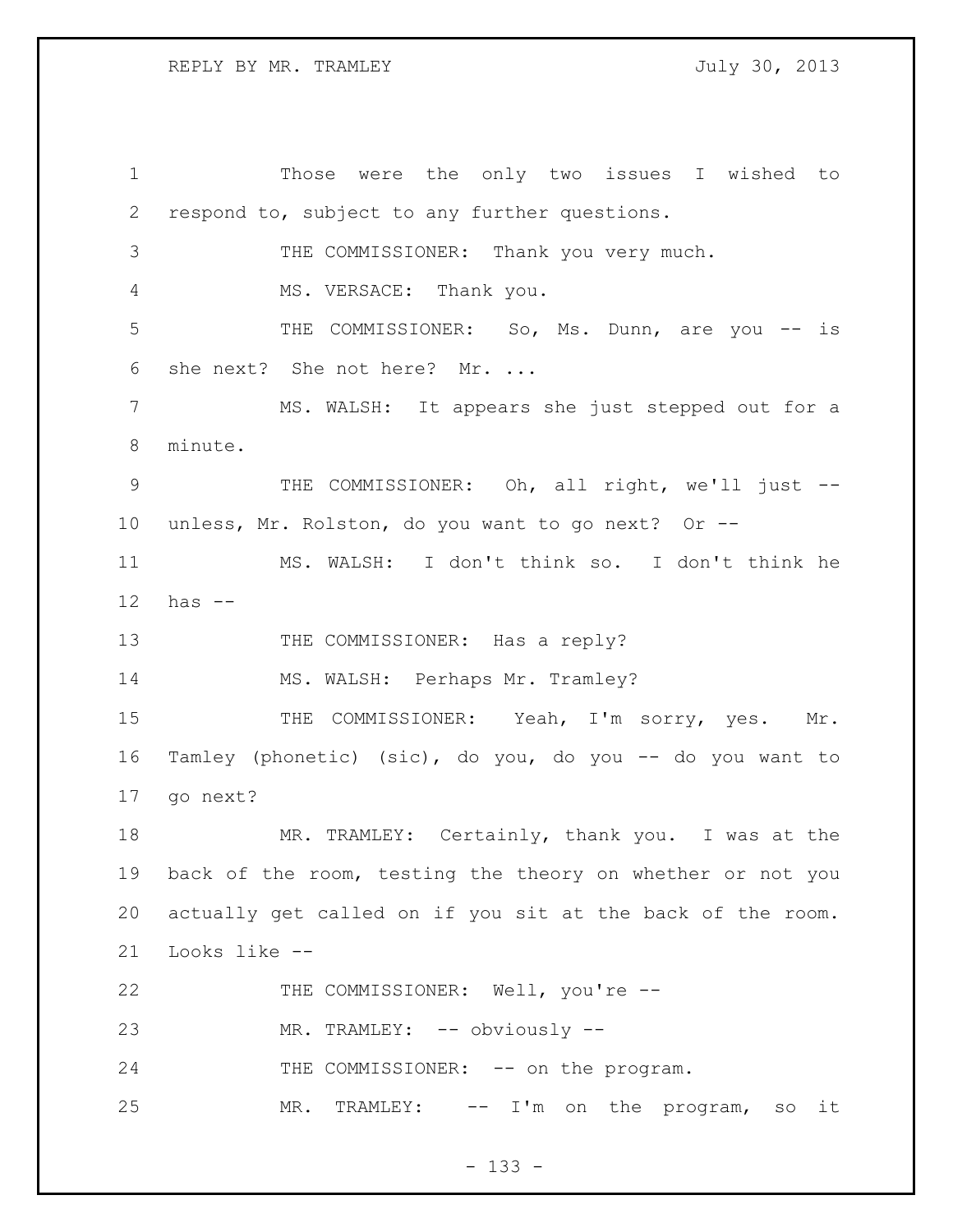## REPLY BY MR. TRAMLEY July 30, 2013

actually worked, thank you.

| 2  | There are -- I just wanted to check, before I             |
|----|-----------------------------------------------------------|
| 3  | dealt with my reply, there was some information that you  |
| 4  | had asked about, a couple of questions you had asked me   |
| 5  | about during my submission yesterday.                     |
| 6  | THE COMMISSIONER: Yes.                                    |
| 7  | MR. TRAMLEY: And you had asked me to provide --           |
| 8  | or you had inquired about some further information. I'm   |
| 9  | wondering whether or not that information has now been    |
| 10 | provided to you. There is some excerpts as it relates to  |
| 11 | Statistics Canada information, related to population      |
| 12 | numbers, as well as a couple of excerpts from the Public  |
| 13 | Schools Act and Regulation. That would have been provided |
| 14 | to you very late --                                       |
| 15 | THE COMMISSIONER: Yes.                                    |
| 16 | MR. TRAMLEY: -- if you have it.                           |
| 17 | THE COMMISSIONER: It seems to me that did come            |
| 18 | in. Yes, I have it --                                     |
| 19 | MR.<br>TRAMLEY: Would have been<br>in very<br>come        |
| 20 | $late - -$                                                |
| 21 | THE COMMISSIONER: -- here, yes --                         |
| 22 | MR. TRAMLEY: -- maybe this morning --                     |
| 23 | THE COMMISSIONER: -- no, I --                             |
| 24 | MR. TRAMLEY: -- or late yesterday afternoon.              |
| 25 | THE COMMISSIONER: -- I have it here.                      |
|    |                                                           |

- 134 -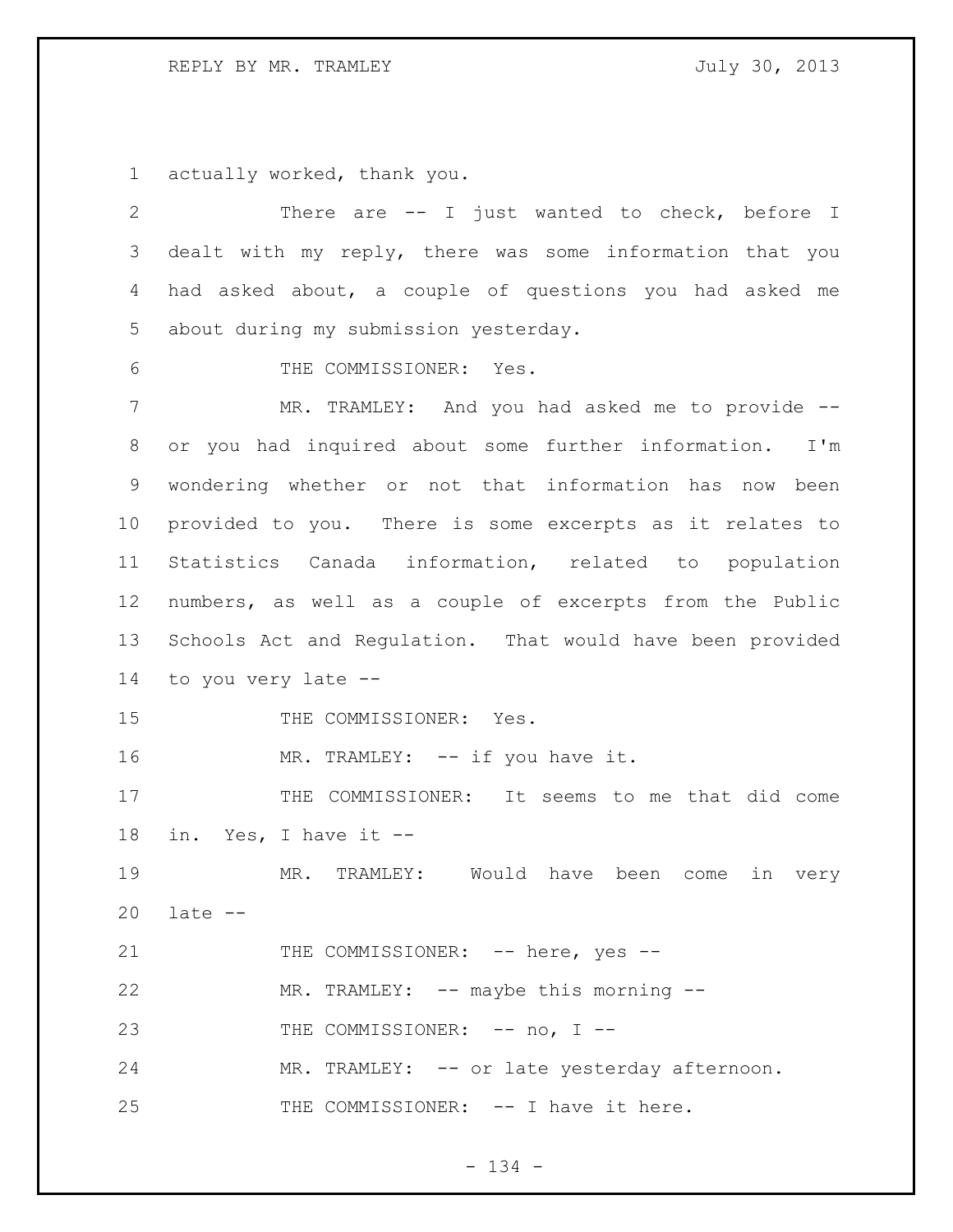MR. TRAMLEY: I will be briefly reviewing, or referring to that, so if you have that before you, as well as our final submission as well. THE COMMISSIONER: Yes, I have both. MR. TRAMLEY: Thank you. There are three areas that we wanted to cover in our reply. The first one relates to the comments on the recommendations that were made by the Aboriginal Council, were made by counsel this morning for the AMC and the SCO on those recommendations and then to touch on the other two areas. One was on the urban population statistics that you asked about yesterday. 12 THE COMMISSIONER: Yes. MR. TRAMLEY: And the third point being, relating to the makeup or structure of the Franco-Manitoban School Division.

16 THE COMMISSIONER: Yes.

 MR. TRAMLEY: Dealing with them in that order then, yesterday, when Mr. Funke had originally mentioned that he was going to be making comments about the recommendations that were made by the Aboriginal Council, I felt quite flattered, in fact, that somebody had been listening to what we were commenting about, had read our material and was actually going to be making some recommendations or suggestions on those points. That warm fuzzy feeling evaporated a bit this morning when there was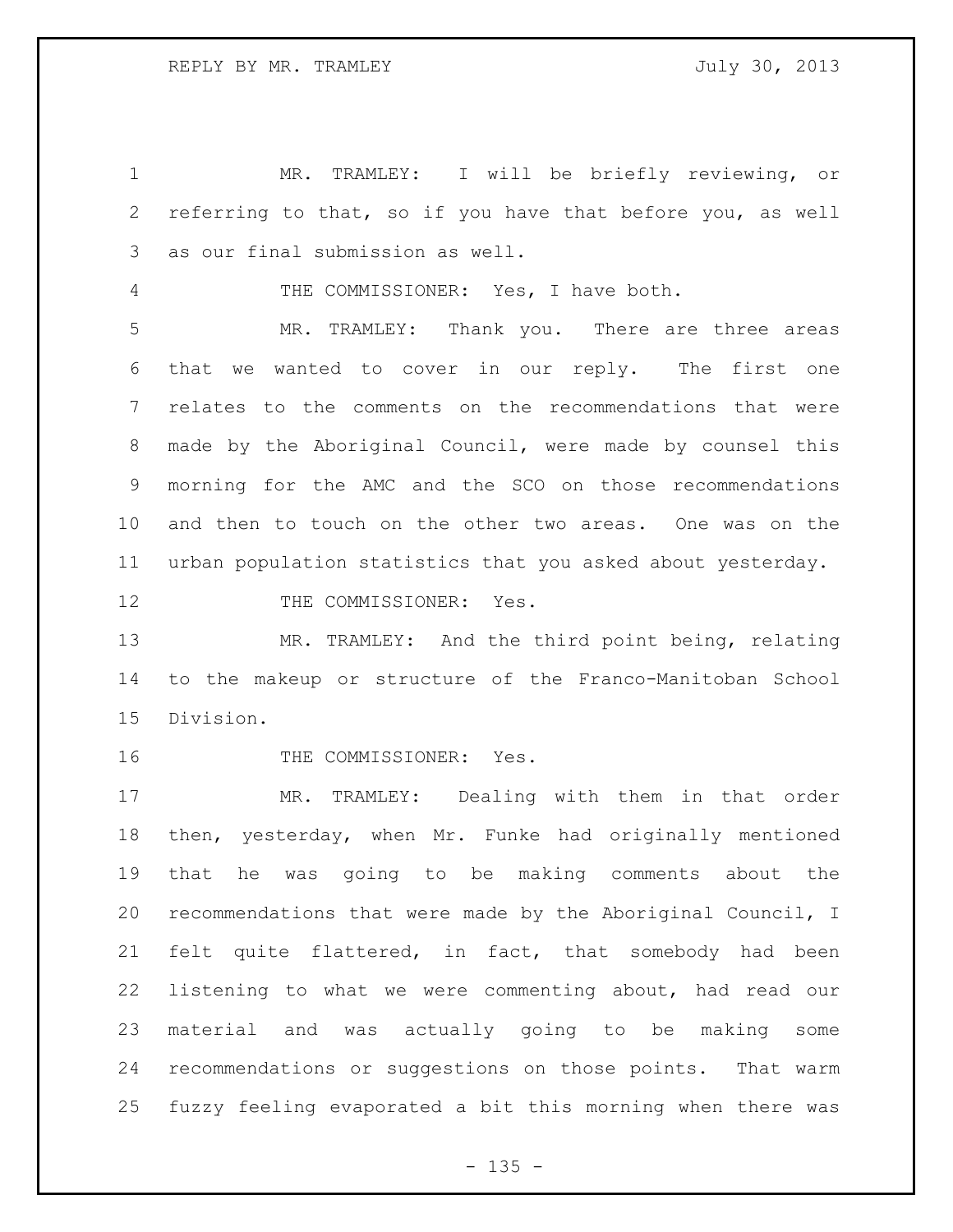a bit of a chill in the air as it related to the nature of those comments, as it related to the recommendations. And I think, to put it bluntly, or diplomatically as possible, the position being taken by the AMC and the SCO, as it relates to the Aboriginal Council's involvement in this inquiry, the evidence that it called, as well as the recommendations that it's making is really suffering from a fundamental misunderstanding of what we were saying and what our purpose for was to be here.

 From the material that we provided, starting with the application for intervenor status that, that was approved by the Commission, the summary of evidence that we provided, the evidence, through Mr. Helgason, that was provided to this commission, as well as our written submission, it was clear what we were talking about, in terms of what, what we were interested in, as it related to a particular focus and the needs and desires of the aboriginal community, particularly in Winnipeg, as it related to trying to address one of those significant vulnerabilities and risk factors, being education, a lack of education. And we tried to fit in with the other experts that you had, Dr. Santos, Ms. McCuaig, in the reports that were put before you, both through, through them as well as others as well. And I've only mentioned just a couple of them, because those are the two that, that

- 136 -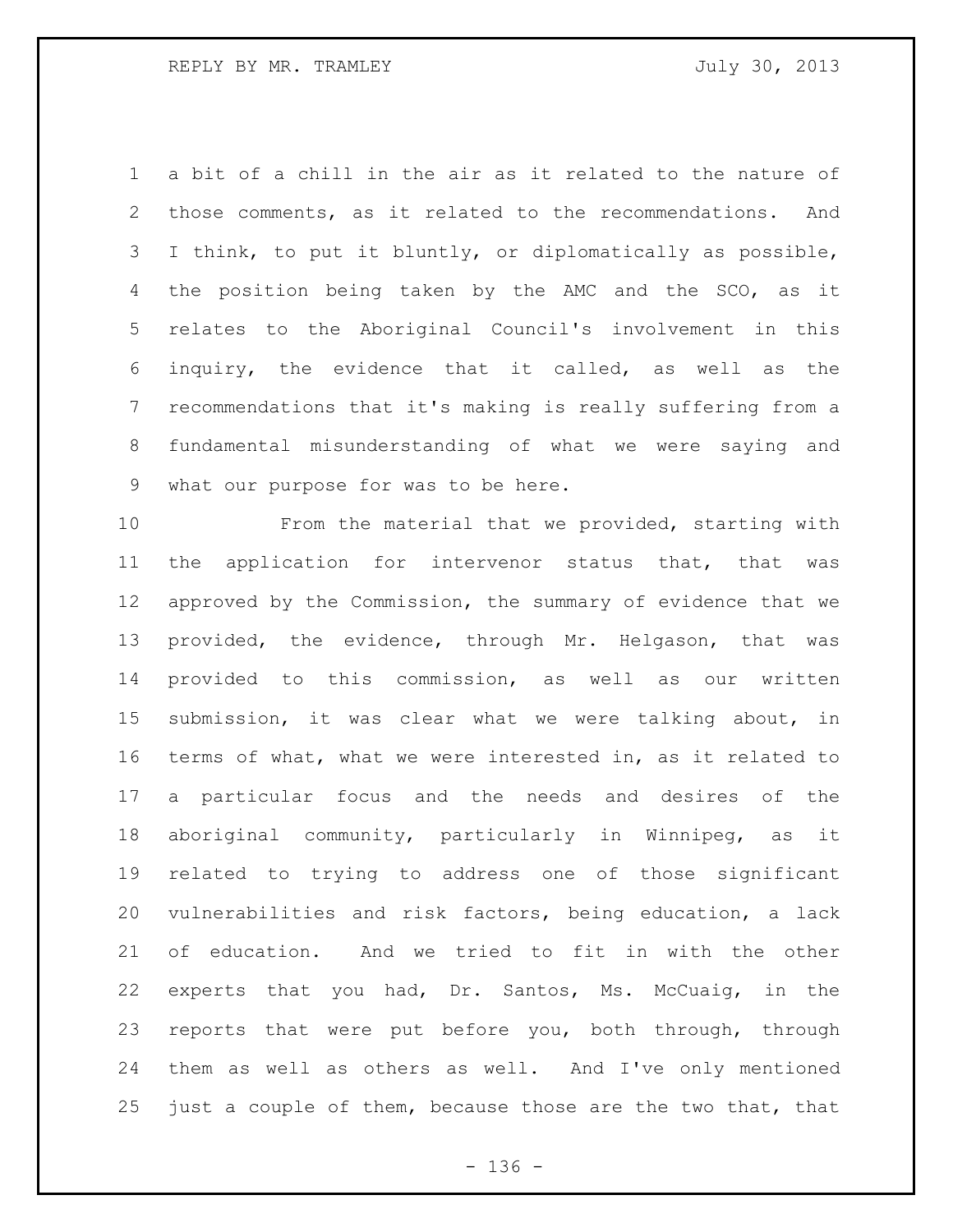popped to my head, but there was other comments that were made, both by people from organizations or otherwise, that related to the importance of trying to address the underlying risk features, one of them being education. And that was a particular focus that the Aboriginal Council had.

 What its focus wasn't related to some sort of argument, or dispute, or otherwise, as it related to representation or role of certain organizations or not organizations, in particular issues.

 The Aboriginal Council was fairly strong in the position that it took as it related to, when dealing with these issues, when this commission's going to be dealing with those recommendations, to look at that coin, as I talked about yesterday, as it related to aboriginal control and local community control. And that was the context upon which those comments were made. And if you look at our recommendations that were made, we're not suggesting that any particular organization, group or otherwise be particularly included or not included. The only suggestion that we've made is it's fundamental that there has to be consultation with the aboriginal community and that consultation also has to be done on a local basis.

 The relative representative nature of any of the organizations that are out there, or that are participating

- 137 -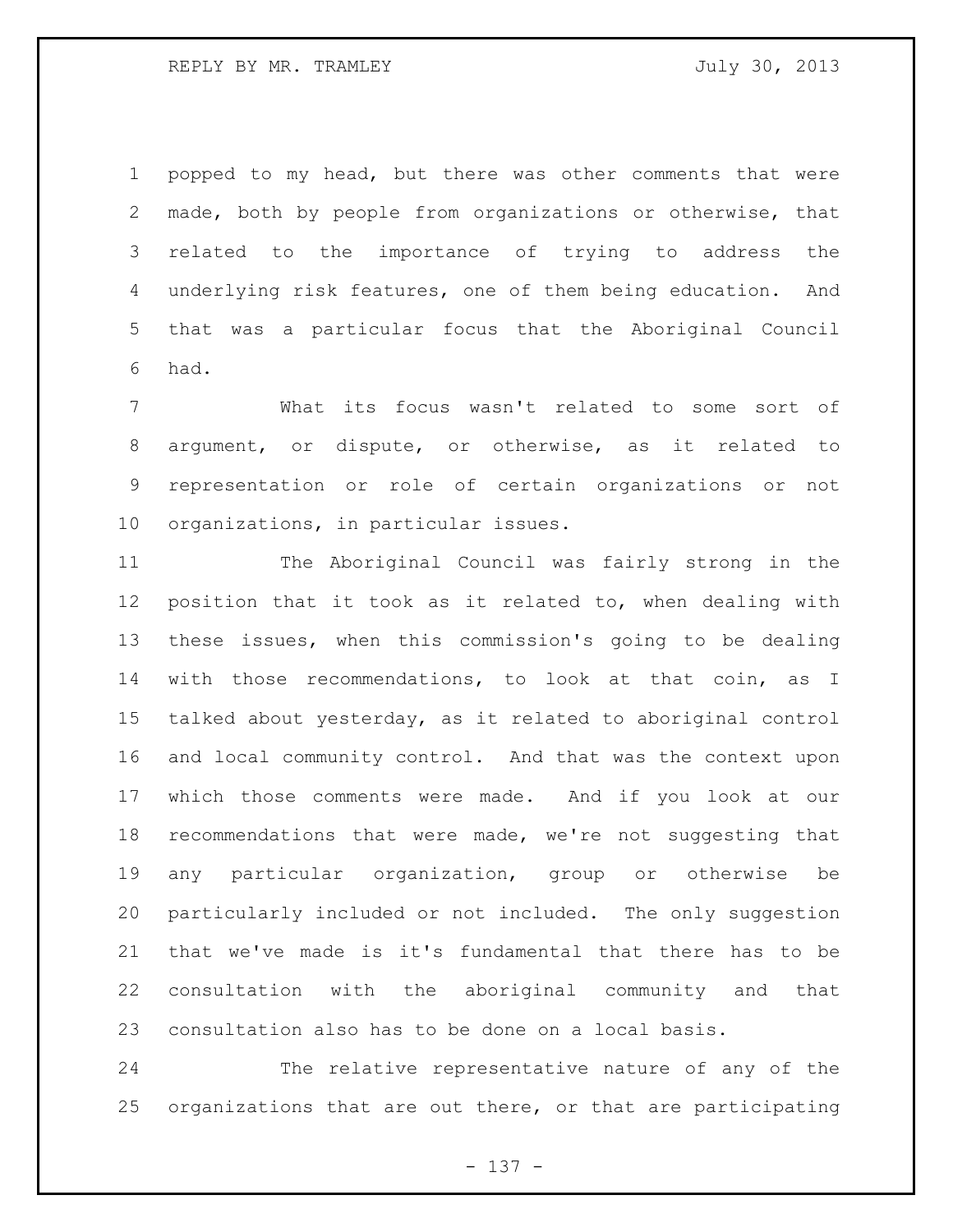in this particular inquiry is irrelevant. It's an interesting question and a really interesting discussion to have sometime, as it relates to the relative representation nature of who represents who, who has a role to play, whether those roles are better played by political organizations, whether they're played by organizations service, that are actually servicing in the community, the mandates like Ms., Ms. Dunn's client, and Ma Mawi, that you've heard about. But that interesting question and that debate can be left for another day.

 The recommendations that we've asked and the mandate that you have makes the issue or dispute, or lack 13 of a better phrase, however you want to -- we can agree to disagree, as it relates to those points. That's not important and that's not relevant to the particular mandate that this commission has. The recommendations that we've asked you to take a look at, you don't have to answer that question. You don't have to crack that nut to try to identify who the Province should be dealing with, what group, organization, or otherwise. That hasn't been part of the questions that have been put before you, up until now, and we suggest that it has -- it, it's no part of it, going forward, in terms of the recommendations you have. So it's not a matter that you have to struggle with that issue and come up with some sort of conclusion and say,

- 138 -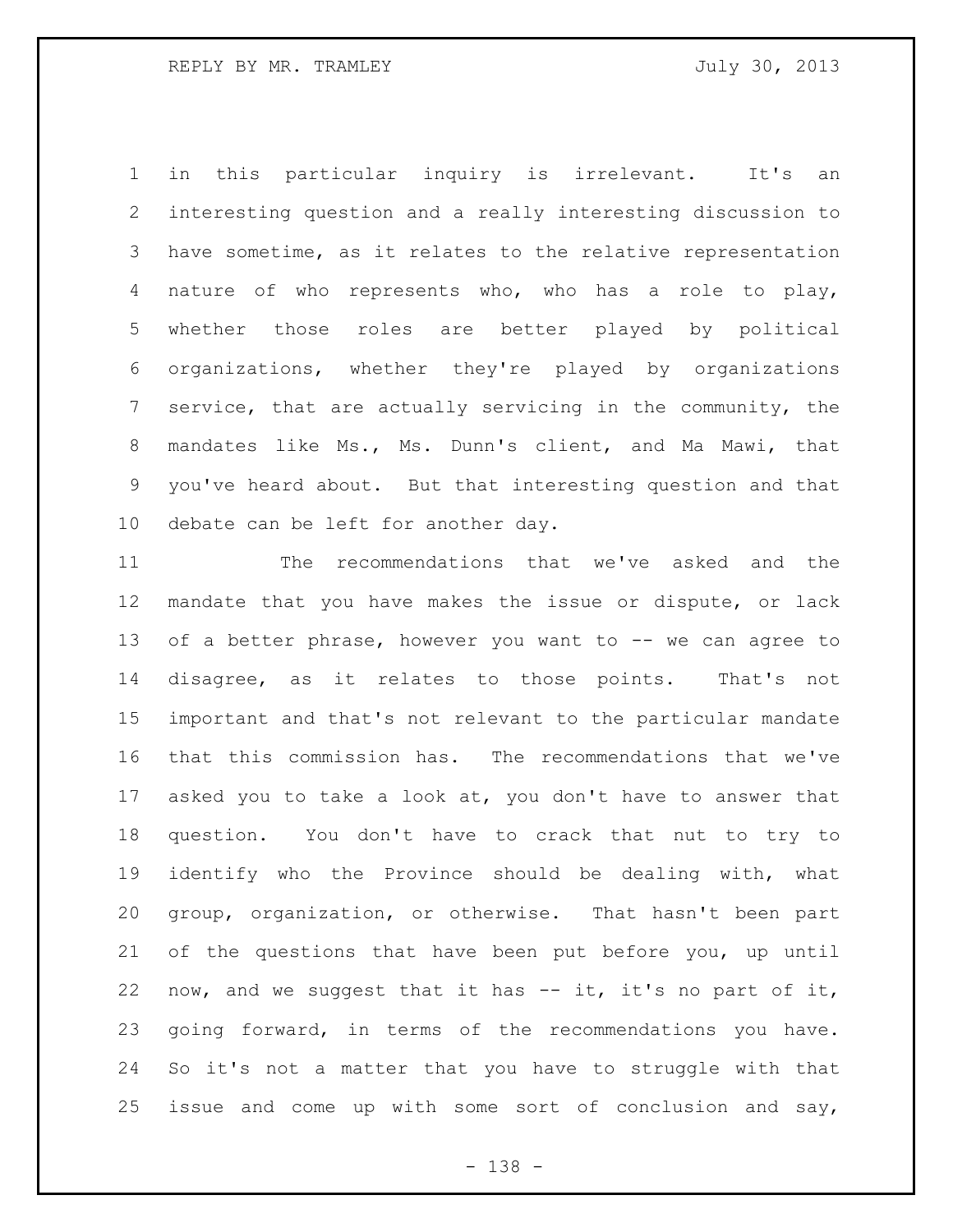well, you know, what, I'm not sure that I can necessarily make that recommendation. That's our concern, is that there will be a concern, in terms of making a recommendation and saying, well, now am I saying that that particular organization may be involved or not involved? Or do I have to make that kind of determination? We're saying you don't have to make that kind of determination. That's not really the point of this commission. The point is, is dealing with answering the questions, as it relates to those underlying features and trying to deal with those, those factors.

 The issue -- there was one argument that was made as it related to whether or not education had been brought up. That was sort of -- it made a reference to whether or not that counsel had been only interested in early education, or was it something broader? This was sort of a new thing, as it related to school board and education authority.

 Back at the lunch hour, I went back to the transcript, just to confirm, because it hadn't been a secret, Aboriginal Council wasn't making any secret about its position or advocating on behalf of the communities. It related to having more than just simply a school, talking about an education authority, talking about potentially the school division as well. That evidence was

- 139 -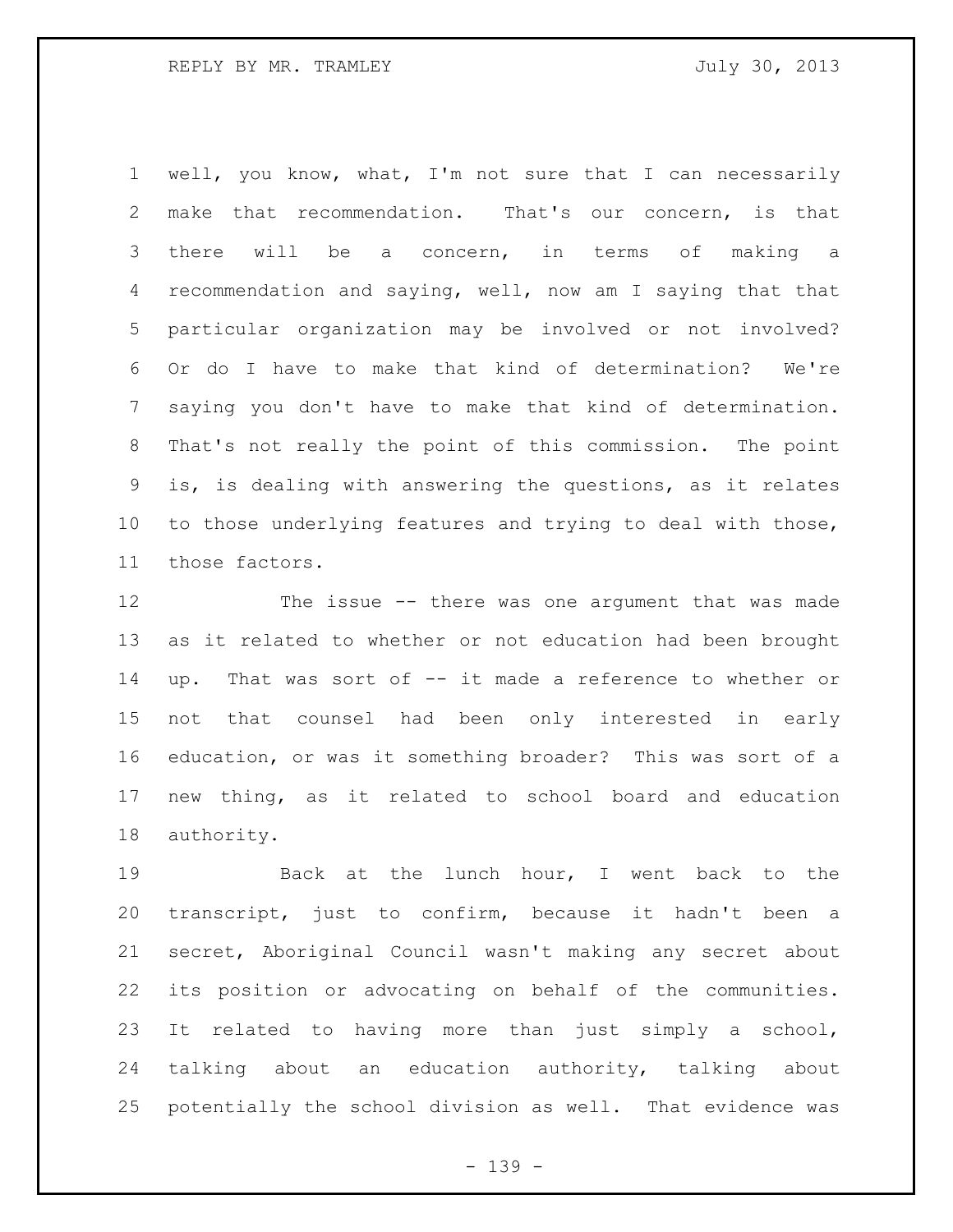led on May 29th, through Mr. Helgason. That was evidence that's provided to this commission, that I know that you will be going through to be able to deal with that.

 Council for the AMC had an opportunity, if there was any concern in that kind of evidence being put forward, that either it was irrelevant or to question Mr. Helgason about that particular point, or otherwise. Two people asked questions of Mr. Helgason in cross-examination, Mr. Gindin, Mr. McKinnon. And they asked some questions as it related to clarification of certain issues. There was no cross-examination of Mr. Helgason. So it's not a matter where this is something that's sort of we've been successful in pulling rabbit out of a hat or otherwise. We've been pretty open about what we're advocating for in these particular circumstances.

16 And finally on a, I guess a final note, if I can make it, is that I think the question that's being asked by the AMC, as it relates certainly to our recommendations, they're asking the wrong question. The question that was put forward to you this morning was related to who's making the recommendation? Instead of what is the recommendation? That's the real question. What's the problem, what's the recommendation? Not who's making the recommendation?

 If any of the other organization or groups that are here before you today had stood up and said, we think

 $- 140 -$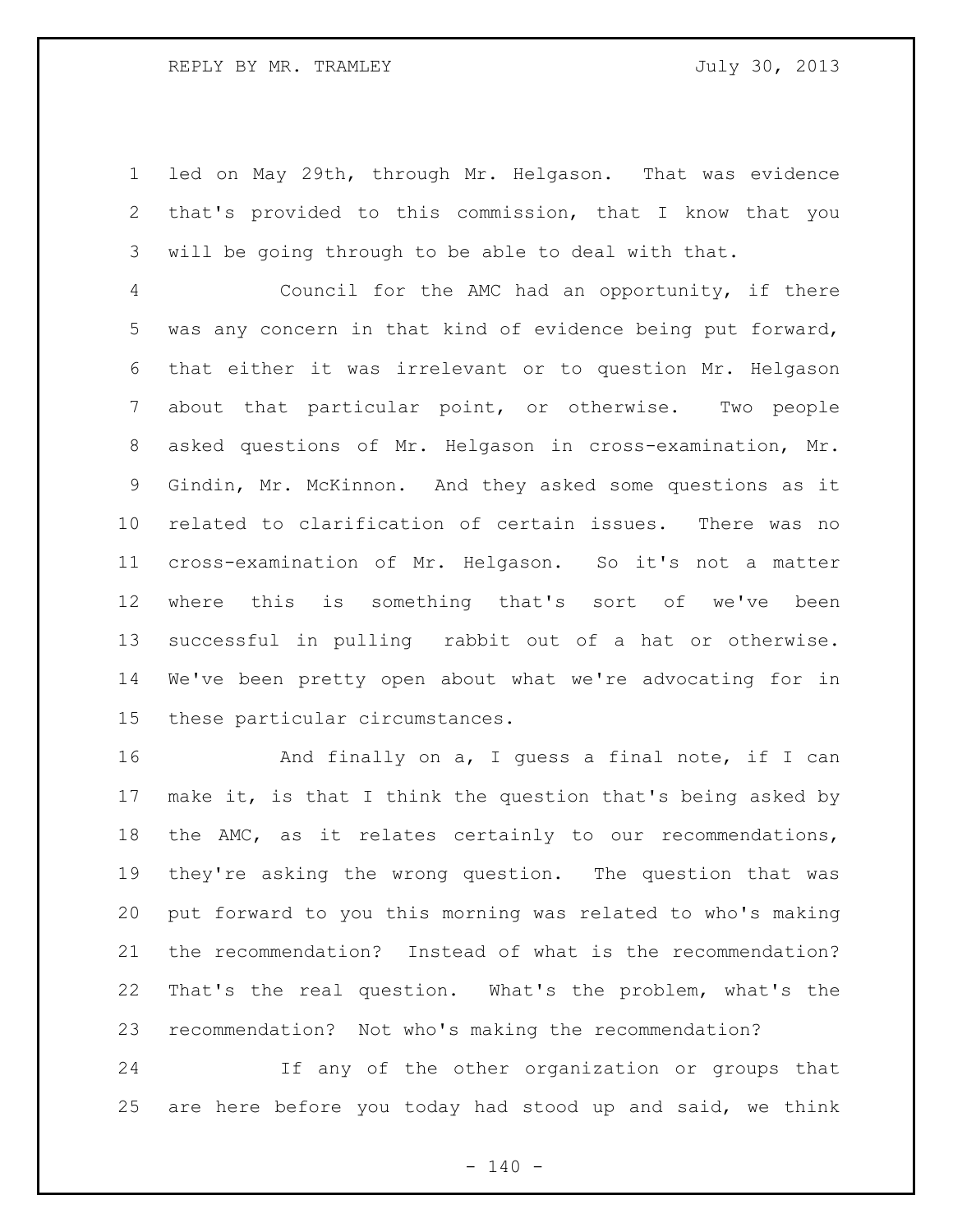that a aboriginal controlled school board in Winnipeg is the way to go, we think that advocating for a task force to look into an aboriginal education authority is the way to go, we would have been absolutely supportive of that. It doesn't make any difference who's making it. The question that has to be looked at are answering those questions that you looked at and you raised during the submissions that counsel were making. How will it help? Is it sound? Is it the right step to take? Is it a good use of public money? Those are the issues, as it relates to a recommendation, not who's making it. We're fortunate enough we put it forward, fantastic, but if somebody else supports it, puts it forward, that's great. The AMC or any other organization wants to be involved in it moving forward, fantastic, as well. The more the merrier, as long as it's moving in a productive way and going somewhere that it's going to be helping the community ultimately in dealing with the risk factors, that's really the key feature.

 Because the question have been put to you that as part of your mandate, you can't look at this issue. You can't be making recommendations, or considering our recommendations. And the only thing I can do is go back to the comments that I quoted from you on April the 15th. That was from the transcript from the -- when you were

- 141 -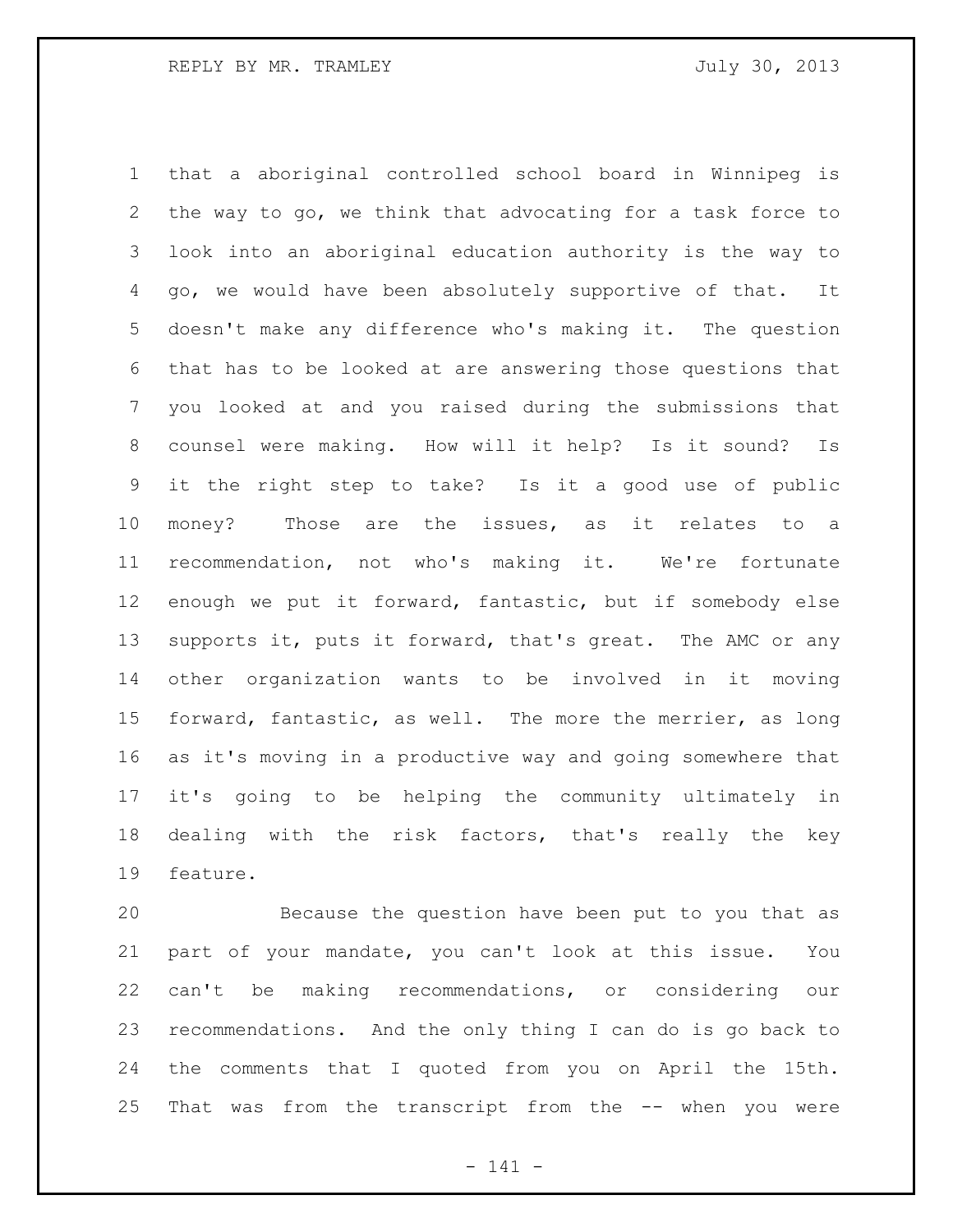describing what was going to be looked at in phase 3. Those last two questions: What are the reasons for those disproportionate numbers? And the second question: What are the solutions to significantly reduce the number of children in care, both aboriginal and non-aboriginal. Those are the questions that you posed as part of phase 3. That's clearly within the mandate, when you look at the risk factors that have been identified for children going into care, or risk for going into care, education was one of those key features. You've heard a lot of evidence as it relates to that. That's the question that we're trying to answer. So I don't think there's any issue whatsoever of, of a matter of mandate, jurisdiction, to be able to comment on that, one way or the other.

 Moving on now to the questions that you had asked. There was some information provided, through Mr. Helgason, of the most recent population statistics numbers that had come out of the last census and unfortunately, that information, I haven't been able to get in a form, whether from Statistics Canada website, or otherwise, to be able to present to you like the information that I provided to you here. The best information that we have, as it relates to sort of that general kind of information is what we have from the 2006 census, as I understand it. And when you look at the document before you, all it -- the only

- 142 -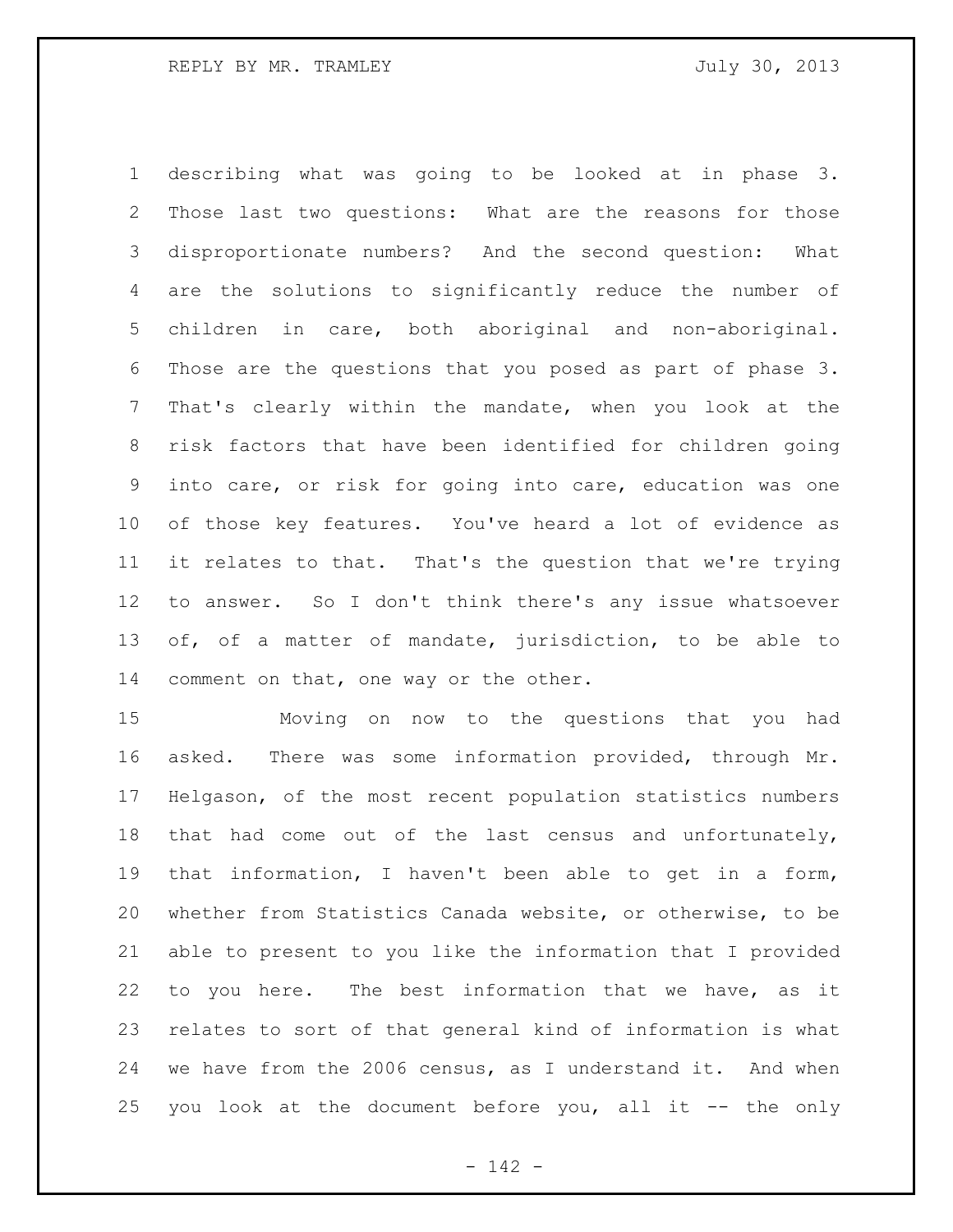REPLY BY MR. TRAMLEY July 30, 2013

| $\mathbf 1$    | real difference is the difference in terms of relative      |
|----------------|-------------------------------------------------------------|
| $\mathbf{2}$   | numbers. As we understood aboriginal identity, for          |
| 3              | example, was, I think, approximately 72,000 people, I       |
| 4              | think, was the evidence in, from Winnipeg. When you look    |
| 5              | at the numbers on the, on the, the handout, it's            |
| 6              | approximately 68,000 when this 2006 census was done.        |
| $7\phantom{.}$ | THE COMMISSIONER: And you're talking about 2006             |
| 8              | versus 2011?                                                |
| 9              | MR. TRAMLEY: That's correct, yes.                           |
| 10             | THE COMMISSIONER: Yeah.                                     |
| 11             | MR. TRAMLEY: Yeah. And the different growth                 |
| 12             | that's there. And even if we took the relative numbers      |
| 13             | that are here, we do know that the fastest growing group of |
| 14             | our society is the aboriginal community, young aboriginal   |
| 15             | community, and when you look at the numbers in the, in the  |
| 16             | Statistics Canada information, it spoke about, at that      |
| 17             | time, one of the questions you'd asked me had been what was |
| 18             | the largest community, in terms of numbers and it does      |
| 19             | remain to be Winnipeg. But you'll see that there are some   |
| 20             | other significant urban centres as well.<br>Edmonton,       |
| 21             | Toronto, Vancouver, Saskatoon, Calgary. And you'd also --   |
| 22             | the second point you'd asked about on the population had    |
| 23             | been sort of the relative number as, as, as the, as you     |
| 24             | compare it to the population as a whole.                    |
| 25             | THE COMMISSIONER:<br>Yes.                                   |

# - 143 -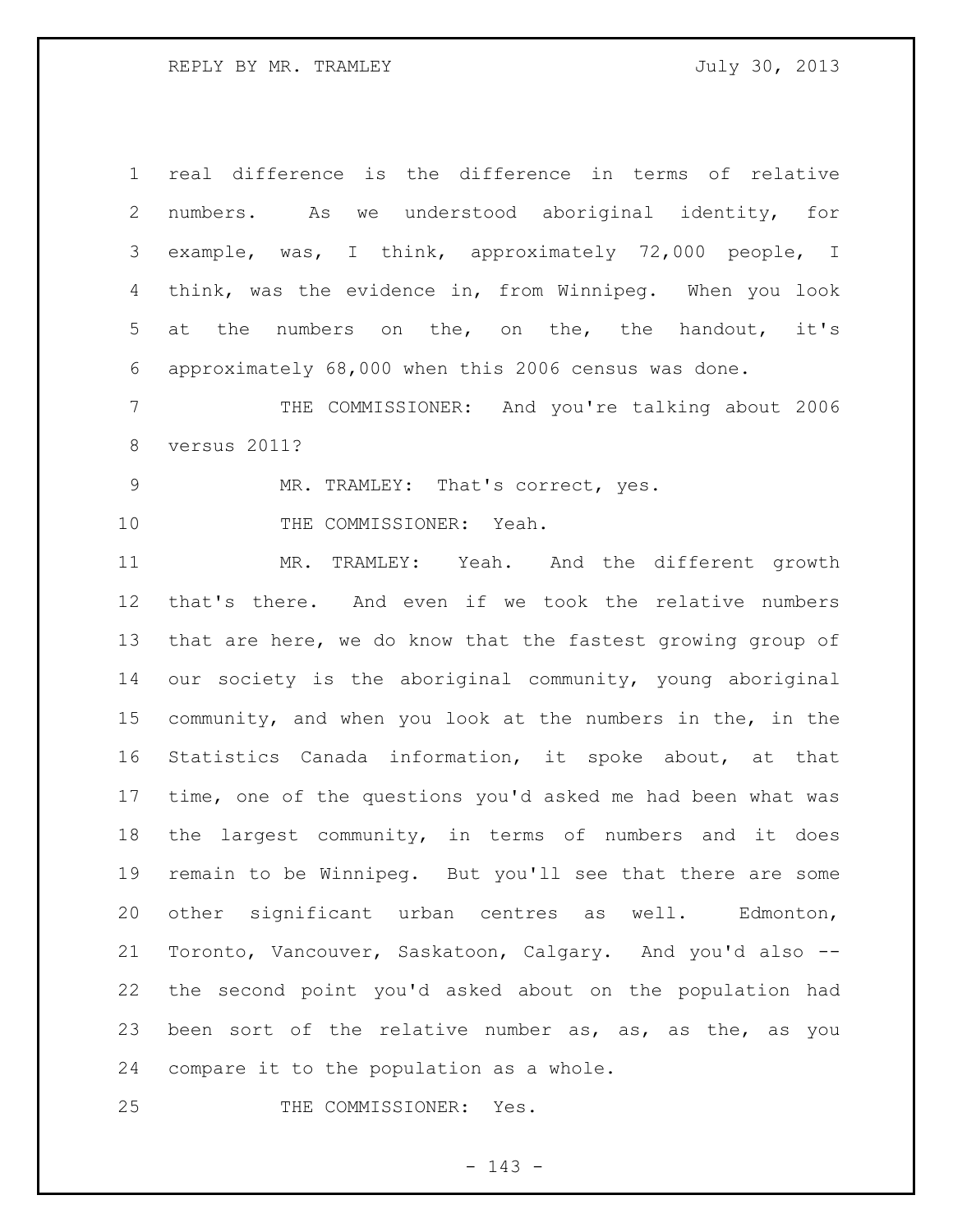MR. TRAMLEY: And I, my poor math, I tried to figure out a number of approximately 10 percent. That's the number that was identified in 2006. I think that number is actually higher now, if you looked at 72,000 versus what the population is in Winnipeg today. I think that number would probably be more closer to maybe 12 percent or so, but it certainly is increasing and every indication that it's going to continue to do so.

 You'd asked about other centres as well. The numbers, of course, are skewed for larger centres like Toronto and Vancouver, though, even though they have a quite sizable aboriginal population, because those cities are so large, you can see how the numbers are quite low. When you look at Vancouver, it's approximately two percent. Toronto, it's .5 percent.

 Two cities that were very close to Winnipeg though, Regina and Saskatoon. In 2006, you can see the numbers were approximately, taking it around nine percent of those centres. And so, relatively speaking, we'd be comparative cities, as I would suggest, when you're looking at those kinds of numbers. Those and -- seem to be the only two that were really quite high.

 If I can move on to the second question that you asked, and that related to the structure and makeup of the Franco-Manitoban School Division. We had put forward the

 $- 144 -$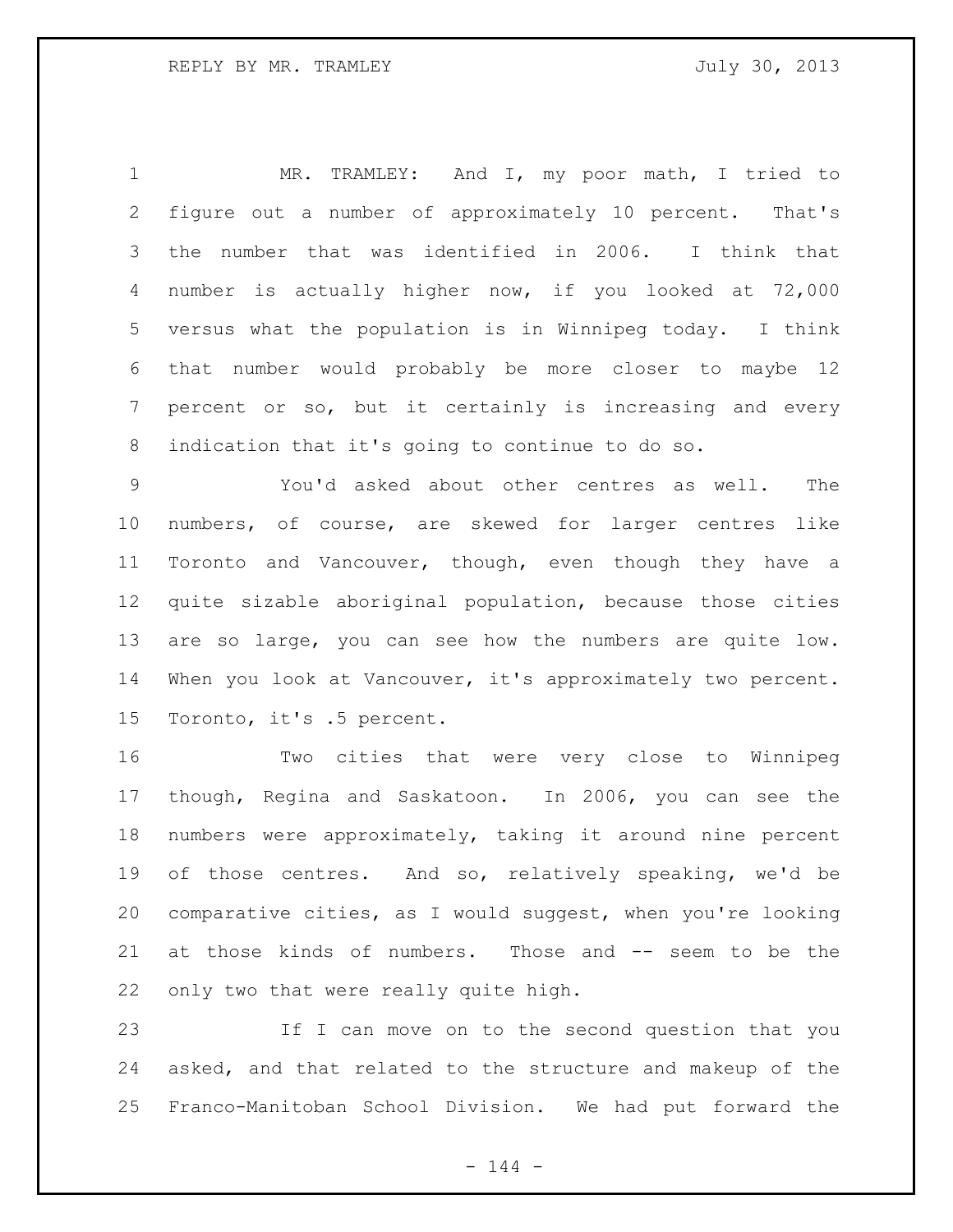proposition that there's already a model that's in place in Manitoba dealing with the French community, French language, French culture and that they have a separate school division that's been provided for already. And so we had looked at that and suggested that what we were suggesting, when we're talking about an aboriginal school division inside the city of Winnipeg, that there was something to compare it to, something to look at, something to see, that there was actually some meat on those bones, in terms of that suggestion.

 The Franco-Manitoba -- and so what I've done is I've taken an excerpt out of the Public Schools Act, because that's where their, that's where their authority comes from. It's actually all in one section, Section 21, but of course, 21 has 43 subsections. But it's, reads like a mini Code. When you get an opportunity, I know you haven't, not have had an opportunity yet, because you just received it, but it's actually a fairly quick read and it's an interesting read, because it really reads like a little mini Code. It identifies the school board. It identifies the programming that's going to be put in place, in terms of the way that it's going to be structured. It talks about who's eligible to be able to receive the French language programming and the schooling. Talks, as it relates to advisory groups, school committees. Talks about

 $- 145 -$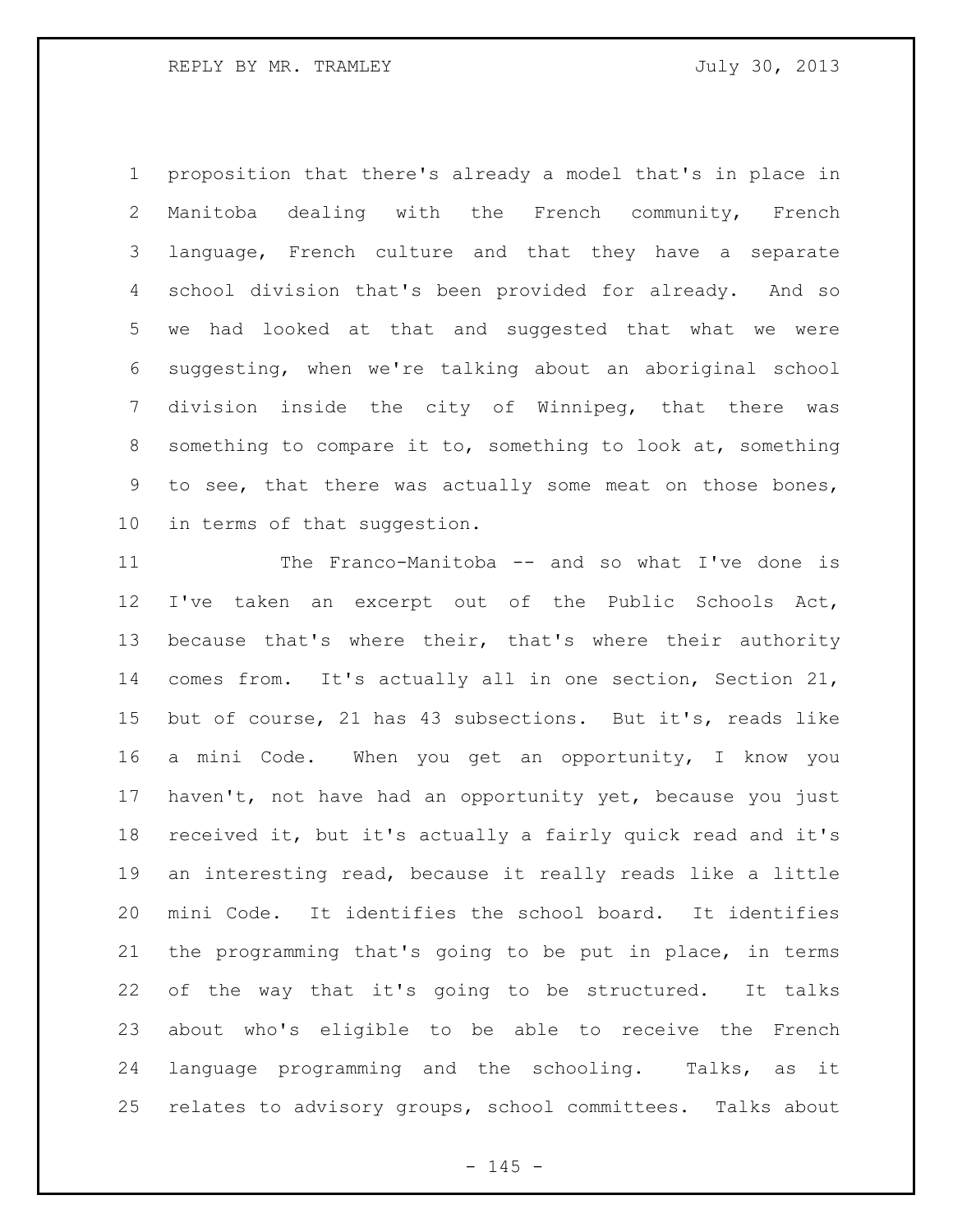even the interrelationship between the French school division and the non-French school division, in terms of sharing of schools, transferring of schools and assets and resources. So it even took into account how that was going to be resolved, in terms of those kinds of issues.

 And you had asked about particular question had been that related to the, the trustees and the board. And if I can turn you to starting at 21(35), that's toward the back, about the last three or four pages back.

10 THE COMMISSIONER: Yes, I have it.

 MR. TRAMLEY: And basically, the way that their system works, they're being a bit unique because the school division covers a number of schools in Manitoba. A lot of French community, or towns outside of, of Winnipeg and then eight schools inside of Winnipeg, and basically, what they've provided for, initially the Government had set up what they describe as a electoral divisions. And so they identify these divisions, which ultimately then the school division themselves could change their board by way of a by-law and identify sort of a geographic area and then works much the same as it relates to the people who are going to be able to vote are people who have children that are within the school, are going to be starting in the school in the fall and then those electoral divisions, they have certain number of trustees. I think it was four in

 $- 146 -$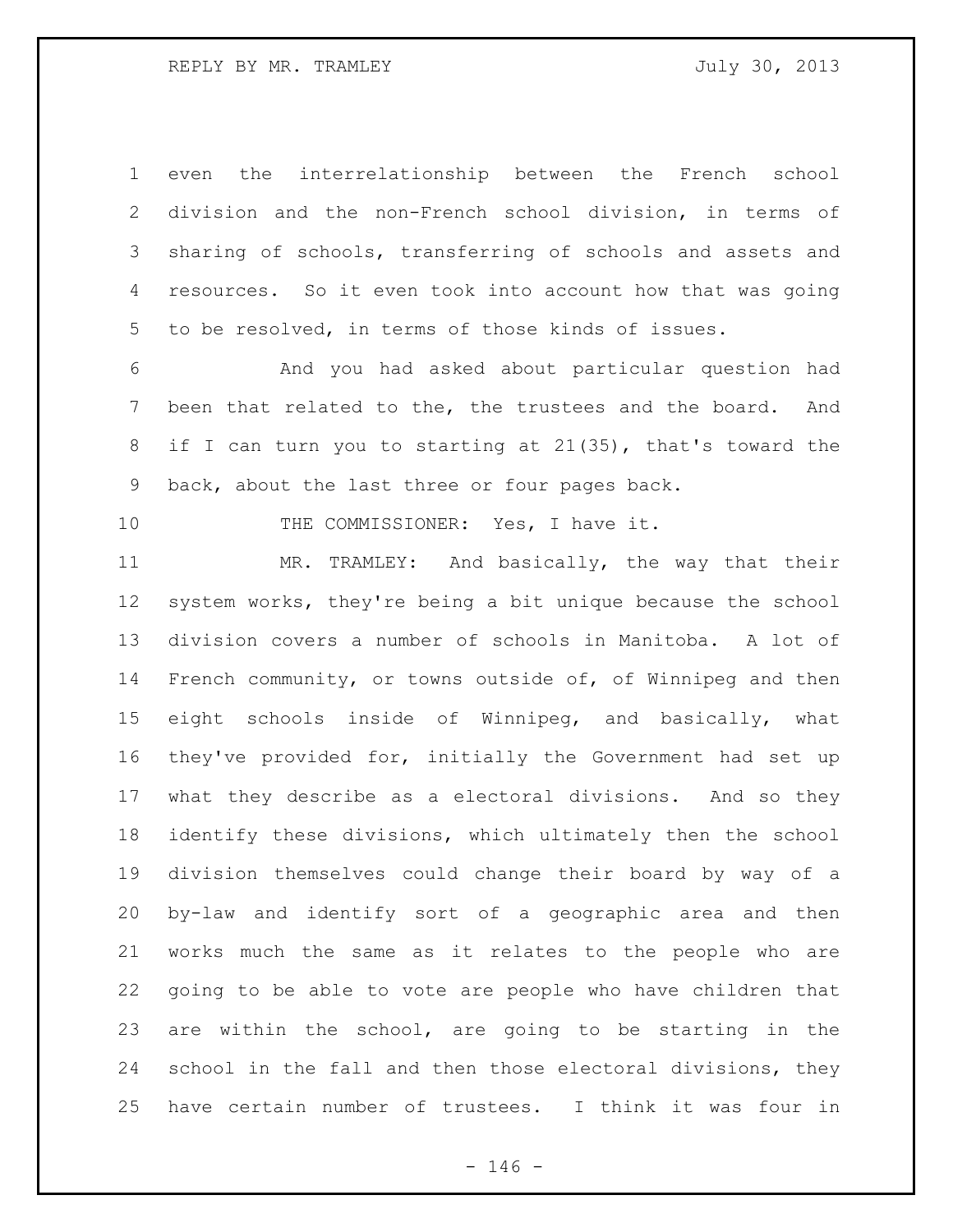Winnipeg, that started, then two, I think, in the other two regions. That may have changed now, in terms of what they've put in place, but then those people put forward their names and then they're to be elected by those individuals. And so that's really, in effect, the way the system works.

 So they've taken really a very similar system that they have here, almost anywhere, whether it's in Winnipeg or otherwise, in school divisions, and just simply sort of superimposed it and changed it up a little bit.

 THE COMMISSIONER: And I'll, I'll certainly read that.

13 MR. TRAMLEY: All right. And the final comment I wanted to make in my -- is I had taken a lot longer yesterday than I would have liked and in my haste to leave, I didn't have an opportunity to thank the Commission, on behalf of the Aboriginal Council, for the opportunity for the Council to participate as an intervenor in these proceedings. It was an important step for the Aboriginal Council to be able to participate and they, and they appreciate that very much. I didn't get a chance, as well, to thanks some of the individuals that were involved, Commission counsel, Ms. Walsh, Ms. Ewatski as well, in terms of their assistance and as well as Ms. Dyck, one of the research analysts, was a tremendous help to us, in

- 147 -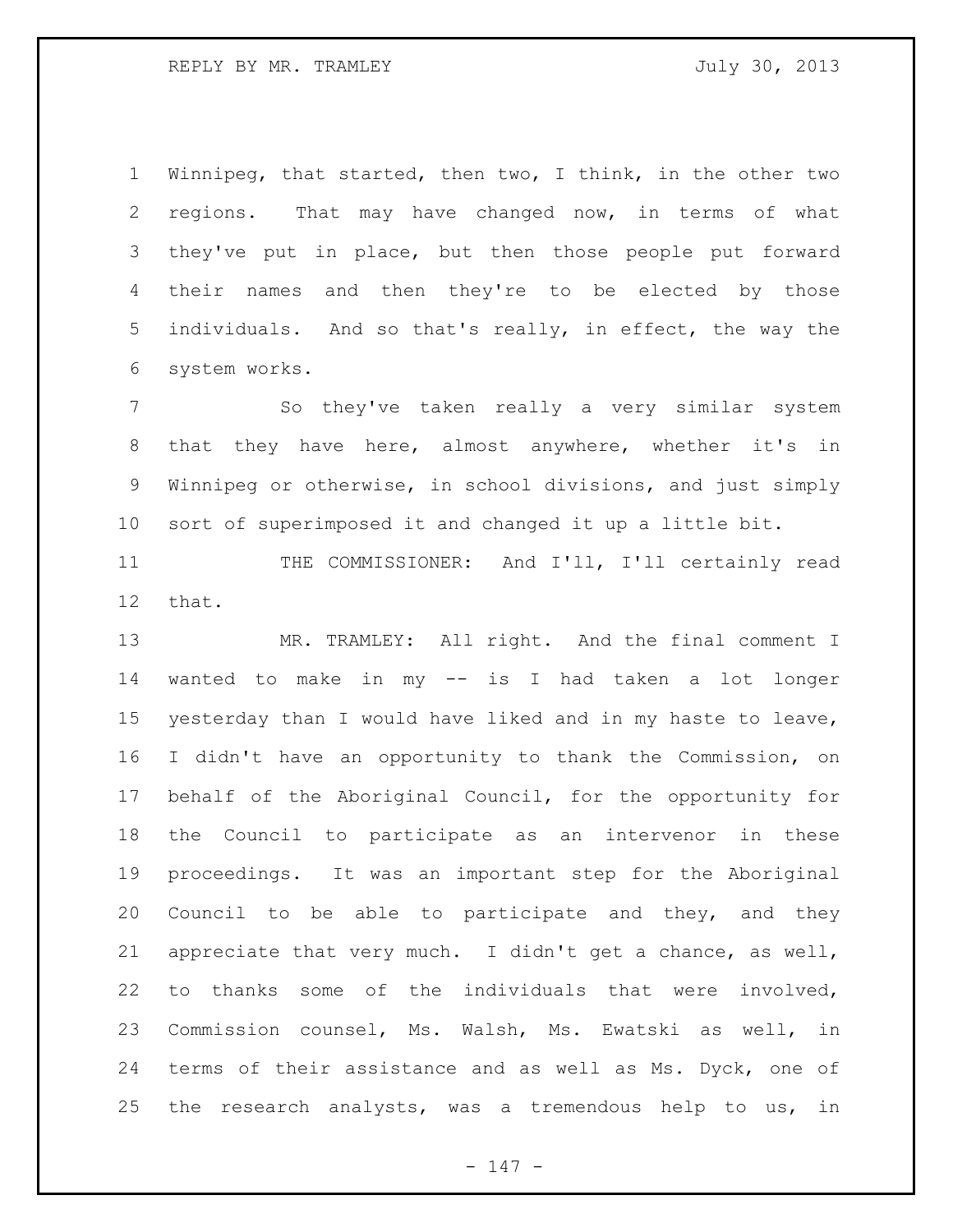REPLY BY MR. TRAMLEY **1988** July 30, 2013

 terms of getting us up to speed regarding the background information and otherwise. So I'm not even sure I've ever met her before, but I've spoken to her on the phone many times, and by e-mail. She was a terrific help. So thank you very much. 6 THE COMMISSIONER: Thank you for your kind words. 7 MR. TRAMLEY: Thank you. 8 THE COMMISSIONER: All right. Now, that, that then just leaves Ms. Dunn, as I understand it. I -- about how long do you expect to be, Ms. Dunn? 11 MS. DUNN: Say 10 to 15 minutes, Mr. Commissioner. THE COMMISSIONER: Do you want to continue? Or take a break? MS. DUNN: I'm, I'm at your disposal. THE COMMISSIONER: Commission counsel indicates a break might be in order. 18 MS. WALSH: Please. 19 THE COMMISSIONER: All right. We'll take a 15 minute break. 21 MS. WALSH: Thank you. (BRIEF RECESS) 25 THE COMMISSIONER: All right, Mr. Dunn.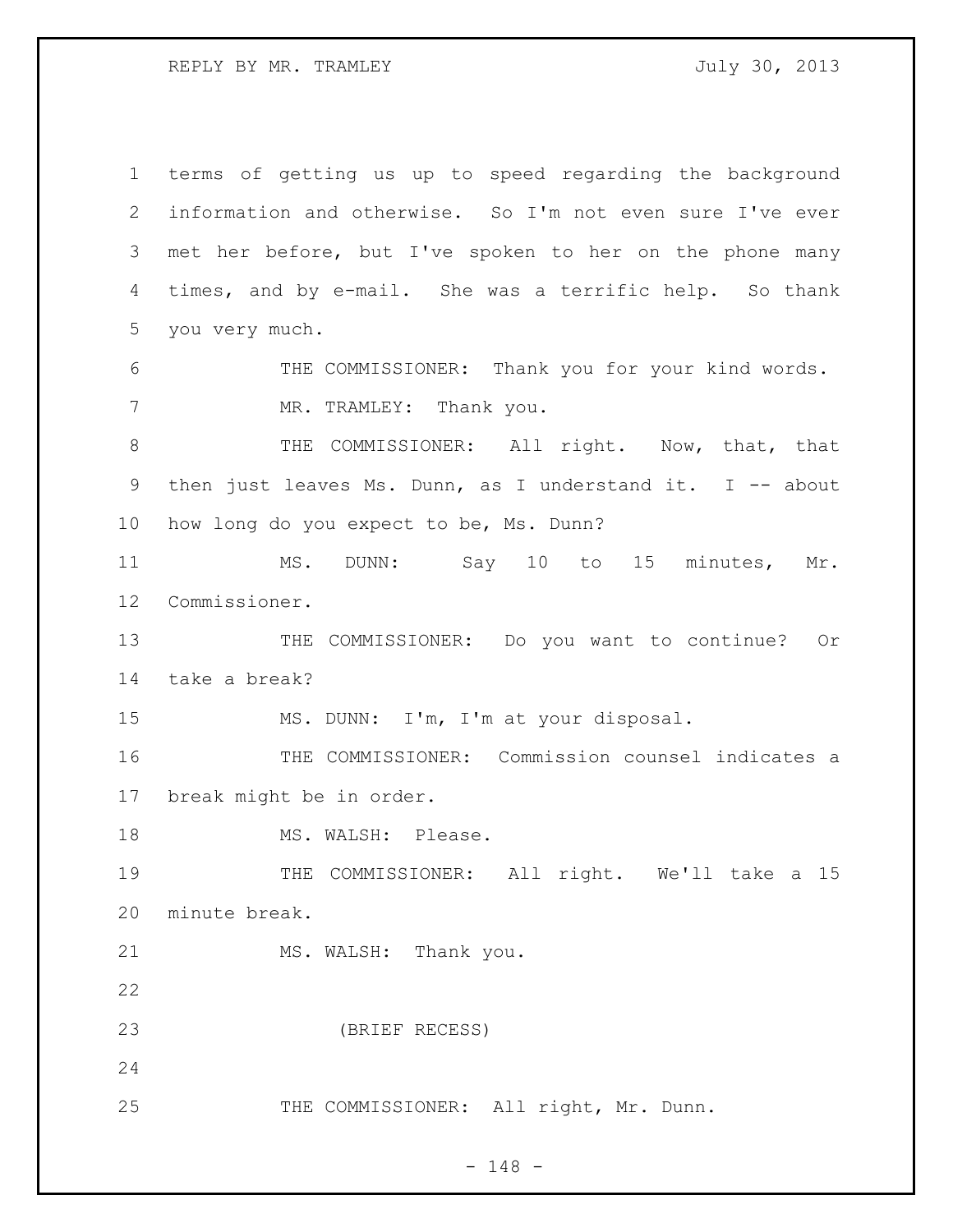MS. DUNN: Thank you, Mr. Commissioner. For the record, it is Catherine Dunn. We providing a reply submission, this afternoon, on behalf of Ka Ni Kanichihk and I would like to address some of the issues raised by other counsel, with respect to the role of community-based organizations and hopefully in the order in which those remarks were made.

8 First of all, with respect to Mr. Ray, who represents the MGEU, he -- and I'm sure any -- he, as well as any counsel, will correct my quotes of their positions. But in any event, my understanding of his submission was that he felt that there might be, in terms of the use of a mother's advocate, an internal conflict on the issue of child abuse reporting, which -- and therefore that would not work. I disagree with that proposal, if that is what Mr. Ray meant, Mr. Commissioner. There is a statutary (phonetic) (sic) obligations on all Manitobans to report child abuse and that abligation (phonetic) (sic) is on every community-based organization now and will continue to be. And I think the remarks of Ms. Knol, as, as noted by Mr. Funke, have been blown out of proportion, in terms of her testimony. I do not think, in her saying that she wanted to keep a distance between her organization and Child and Family Services was in any way saying that she would not protect children who had contact with her

- 149 -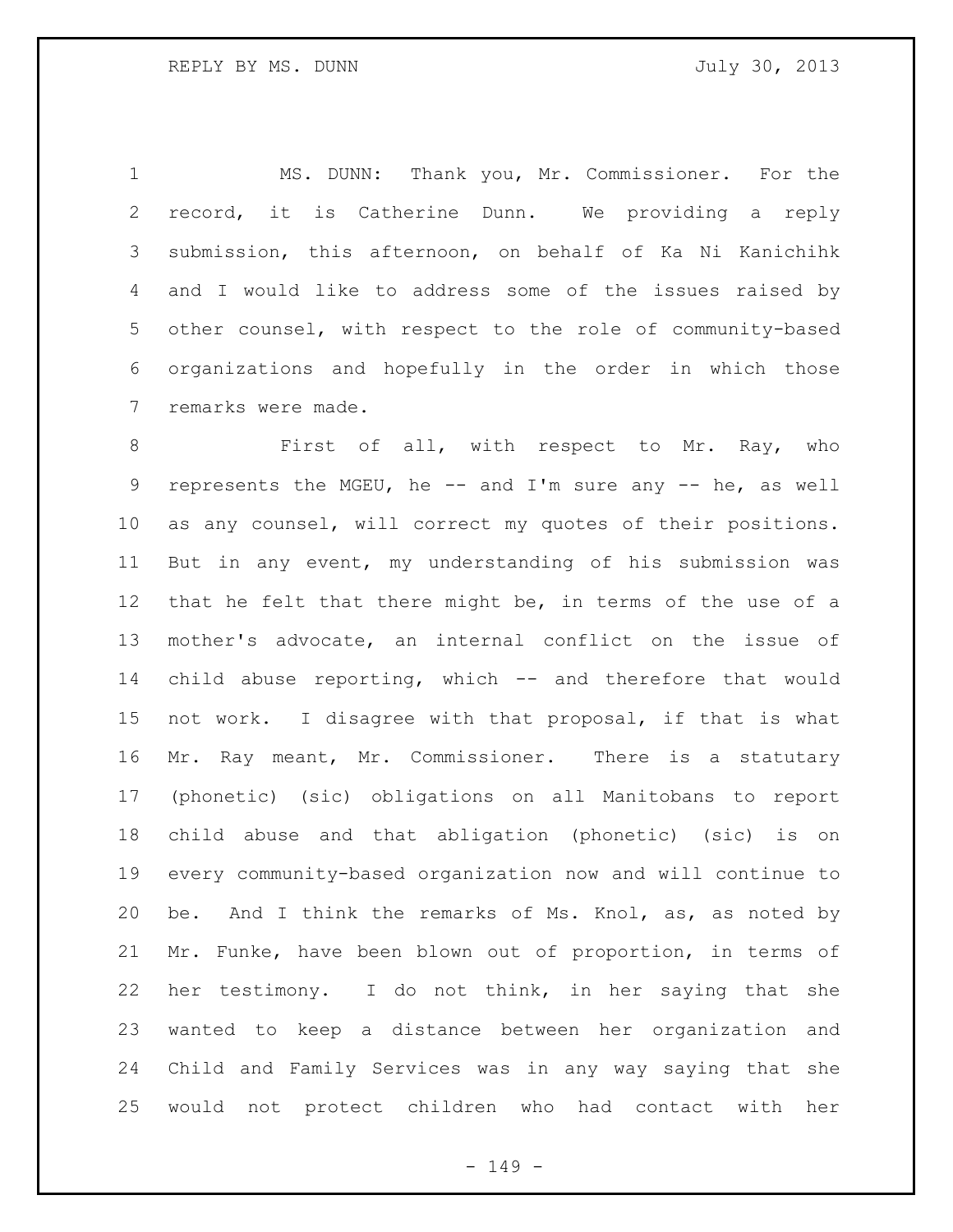organization, who come to her by way of a community-based referral.

 So the mother's advocate is not, in any way, a means by which children would be the subject of a non- reporting issue. That is a function that is in force now and would remain in force, obviously, forever, because it's a very good reason for, for it to be a law in Manitoba.

 With respect to Mr. Funke's submission on behalf of his clients, he was, on behalf of this clients, concerned about Ka Ni Kanichihk's recommendation for a shift in funding, as opposed to an increase in funding. And let me be the first to, to say, Mr. Commissioner, that we are not an organization who are experts in funding by any stretch of the imagination. We are not currently at that funding table and that was part of our original submission. Let there be no mistake and Mr. Commissioner, we will, indeed, take the money. We are simply saying, at this point, that the money that is currently being directed to non-aboriginal mainstream organizations should be flowing to aboriginal community-based organizations.

21 THE COMMISSIONER: I never got the impression that you wouldn't accept the money.

 MS. DUNN: Oh good, good. My work here is done then, Mr. Commissioner.

With respect to Mr. Funke's concerns about a flow

 $- 150 -$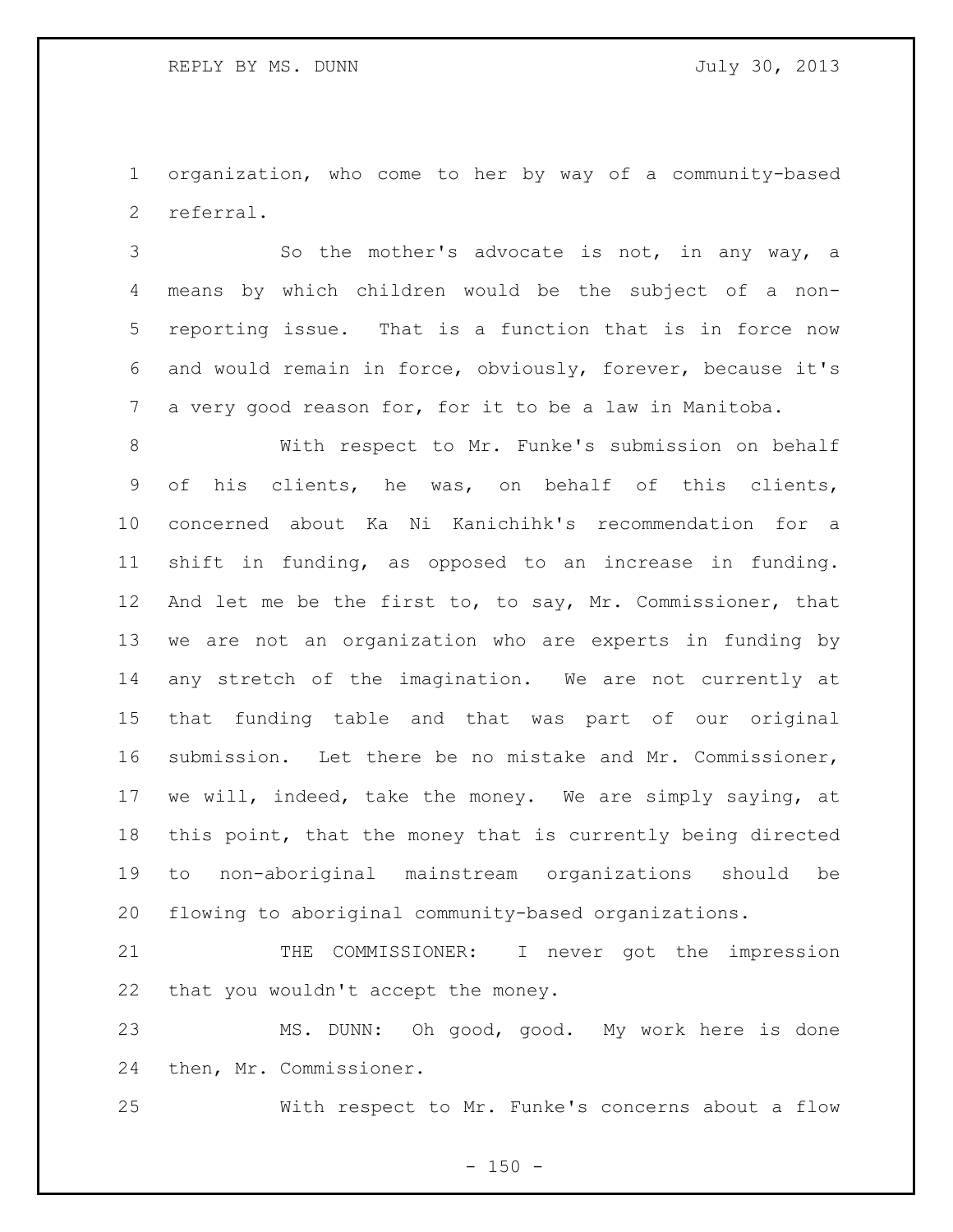of revenue to community-based organizations and Ka Ni Kanichihk's argument that that would increase the economic base, and therefore bring a holistic wellness to community- based organizations. He referred to that theory as a concern for his clients, because it would create an industry. And I certainly know what Mr. Funke means, in terms of child welfare and the industry comment that he made, but in reply to that, Ka Ni Kanichihk strongly objects to the suggestion by his organization, or any other, that community and the building of community is somehow an industry. Ka Ni Kanichihk, like many community- based organizations, represent their own people in their own community and in their own way. That is not an industry, that is a blueprint for an advancement of aboriginal people within their own community place.

 Mr. Funke says, on behalf of this clients, that community-based organizations have a role in policy, and an important one, by way of perspective, but not by way of equality. Mr. Funke's position is that his clients, by way of being political bodies, somehow own the perspective of aboriginal communities and Ka Ni Kanichihk and other community-based organizations are not mandated to speak on behalf to their people. In response to that remark, Mr. Commissioner, let me simply say that political bodies are appointed on the will of the people and not the other way

- 151 -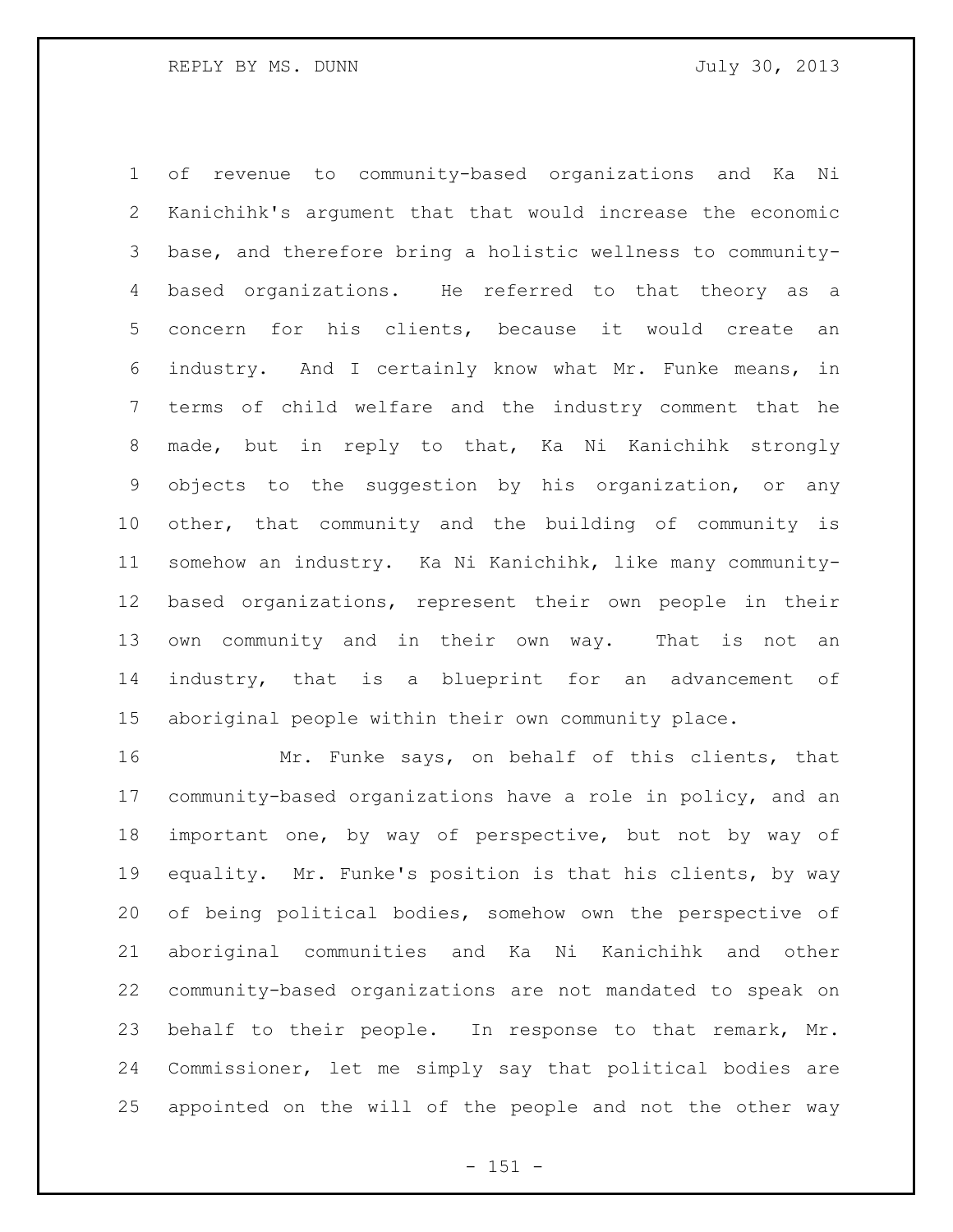around. It is the people who elect those who will represent them. And community-based organizations are able to say what is important and dynamic within their own communities.

 With respect to Mr. Funke's submission that the idea of an aboriginal women's advocate, that the role of, of same is not clear, I, I have to agree. Because what we're presenting to this commission is a principle. It is not a blueprint, but it is a principle that is advanced on behalf of community-based organizations that we say will work, that is part of many of the experts' evidence, in terms of the importance of community. The mother's advocate need not be connected to the Office of the Children's Advocate, or it may be. It is difficult, at this stage of the principle, to say what it would look like. We simply know that the role is to allow families, going through the child welfare system to have an advocate, for whatever reason that they require one. And I know that there has been some suggestions say, made that that role is, is now taken over by child protection lawyers on behalf of their clients. And while that is true in the courtroom setting, or perhaps in relation to the courtroom setting, lawyers are not there on the occasions on which their clients attend at child welfare agencies. Nor is it their role to advocate for the dignity on behalf of their

 $- 152 -$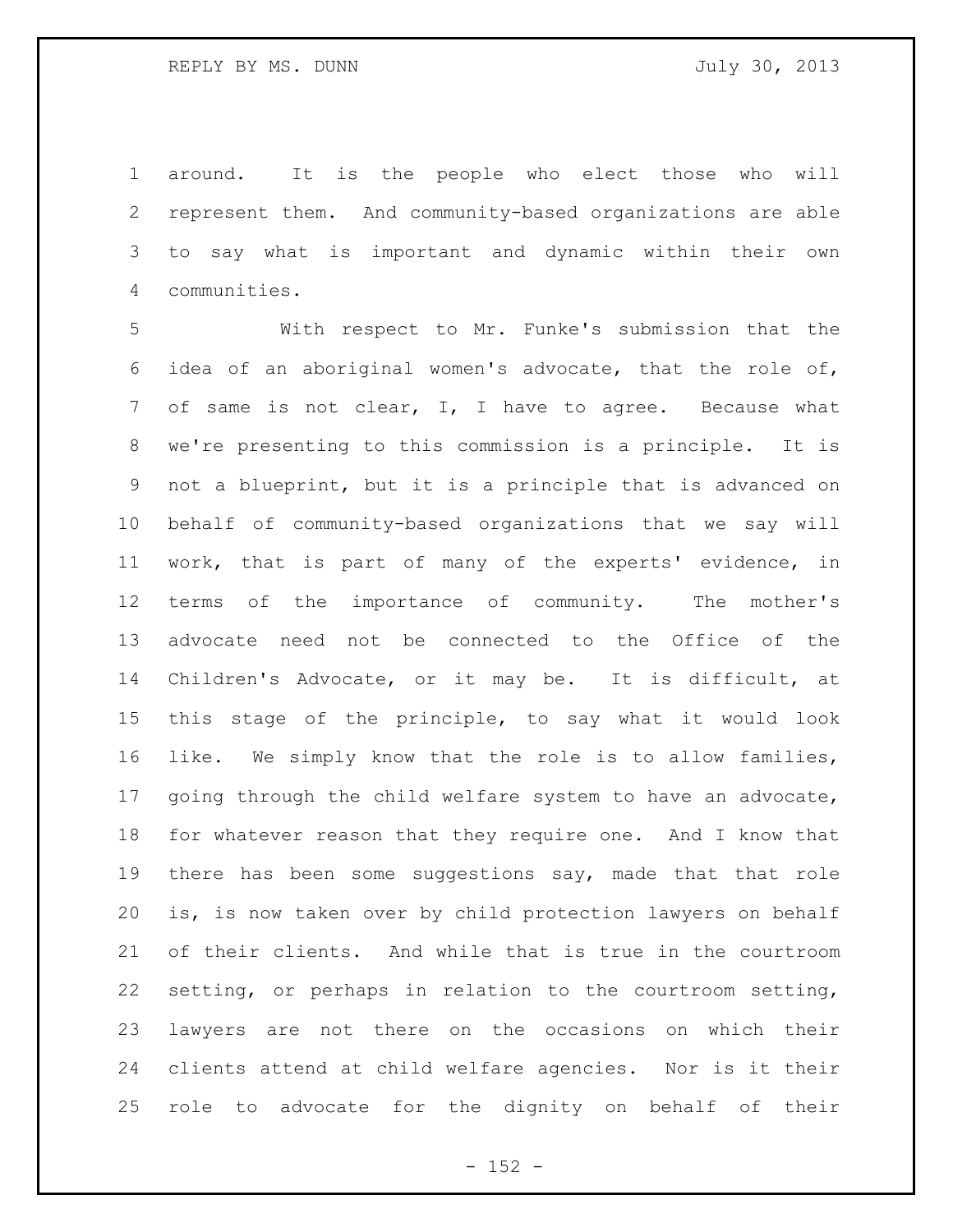REPLY BY MS. DUNN GARD STATES STATES TO MALLY 30, 2013

 clients. They are there to, to support the dignity of their clients, but they are not available 100 percent of the time to ensure that. Their role is primarily related to the courtroom and to protecting judicial rights on behalf of parents. Their role is not to ensure, such as a mother's advocate, to ensure that that dignity persists throughout the entire process, not only the judicial process.

 THE COMMISSIONER: Can you see the existing child advocate's powers and duties and responsibility being widened, such as to include what you're proposing for mothers?

 MS. DUNN: I, I wouldn't out rule it. I, I, you know, this is a principle that has many different ways in which it can be expounded or expanded. The Office of the Children's Advocate is not here represented by counsel, so I wouldn't want to speak on their behalf. But I can say that --

19 THE COMMISSIONER: They, they were invited.

 MS. DUNN: They were invited, they did provide witness evidence for the Commission to consider. Their role is not antithetical to that of a mother's advocate. Children are not creatures in and of themselves, they come from family. And if you choose to work with a family, as a mother's advocate would, it does not, in any sense, disable

 $- 153 -$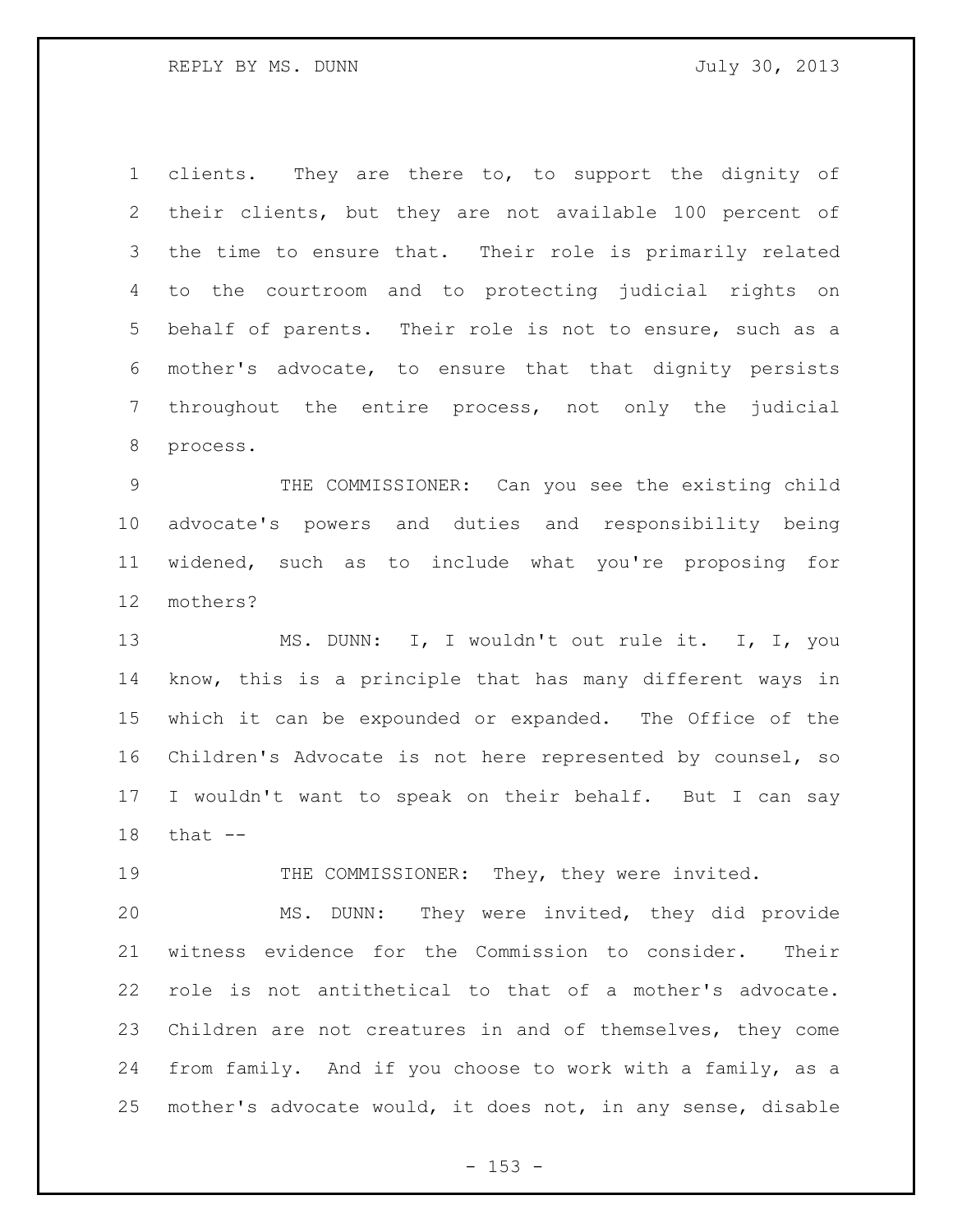the rights of the child, who is vulnerable throughout the entire process of the system.

 Mr. Kahn suggested that the concept of a, a women's advocate might complicate an already complicated system by forcing a mother's advocacy role on a parent who does not want it. That is not the role that a mother's advocate would have. It is not a role that is imposed by any sense of the imagination. This is an opportunity for a parent to choose or not to choose help through this process. They may be sufficiently educated within the child welfare system and sufficiently strong, in terms of education and in attitude not to require a mother's advocate, and that is fine, because aboriginal people are resilient and very strong and they may not need that extra help, but some may need that help and that help should be, as a right, available to them.

17 THE COMMISSIONER: And when you speak of a mother's advocate, bearing in mind that there are many one parent families, headed by the father, would, would a, would the father have the same kind of access to this person --

MS. DUNN: Yes, the --

23 THE COMMISSIONER: -- that you're --

 MS. DUNN: -- reason I'm using the word mother's advocate, is because, on a practical basis, it would appear

 $- 154 -$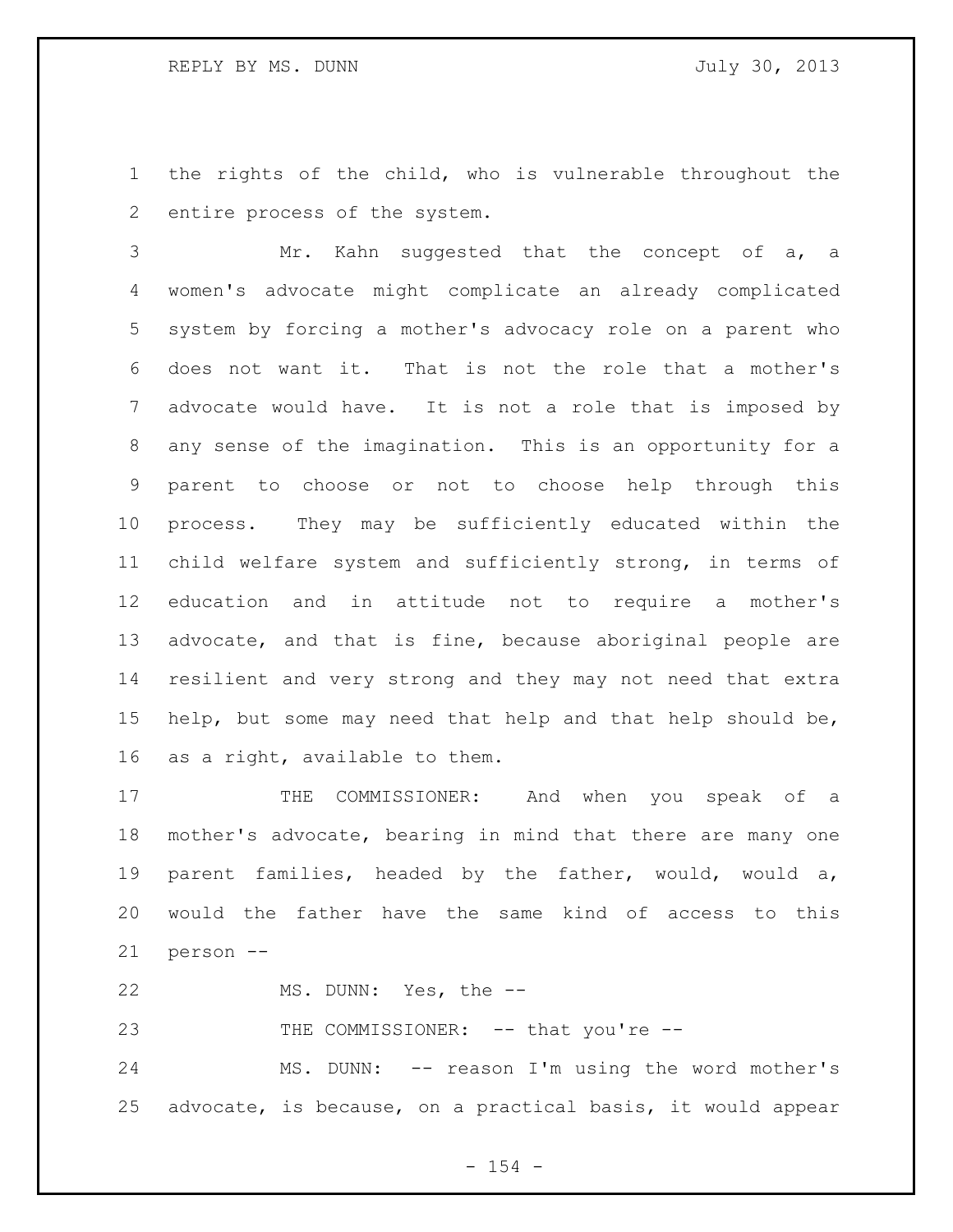that on more often than not, it is, the single parent is a female.

THE COMMISSIONER: Yes.

 MS. DUNN: But obviously, the same concerns that a mother has, in terms of dealing with the system, would be the same that a father has. And so the word "mother" and "father" is used interchangeably, in terms of our submission, Mr. Commissioner.

 THE COMMISSIONER: Yeah, well, we know, in this case, that Steve Sinclair was often playing the parent, sole parent role with respect --

12 MS. DUNN: Exactly.

13 THE COMMISSIONER: -- to Phoenix.

 MS. DUNN: Exactly and there are many people like Mr. Sinclair, who, who, as fathers, are there to represent the rights of their children with the, with the system. And I don't mean to disrespect Mr. Sinclair in, in --

18 THE COMMISSIONER: No, no.

 MS. DUNN: -- just referring to mother's advocate.

21 THE COMMISSIONER: I don't suggest that.

 MS. DUNN: No. Ms. Harris suggested, rather strongly, that there is no abuse of power in the evidence before you, with respect to child welfare and the system of child welfare in general. With all due respect to Ms.

 $- 155 -$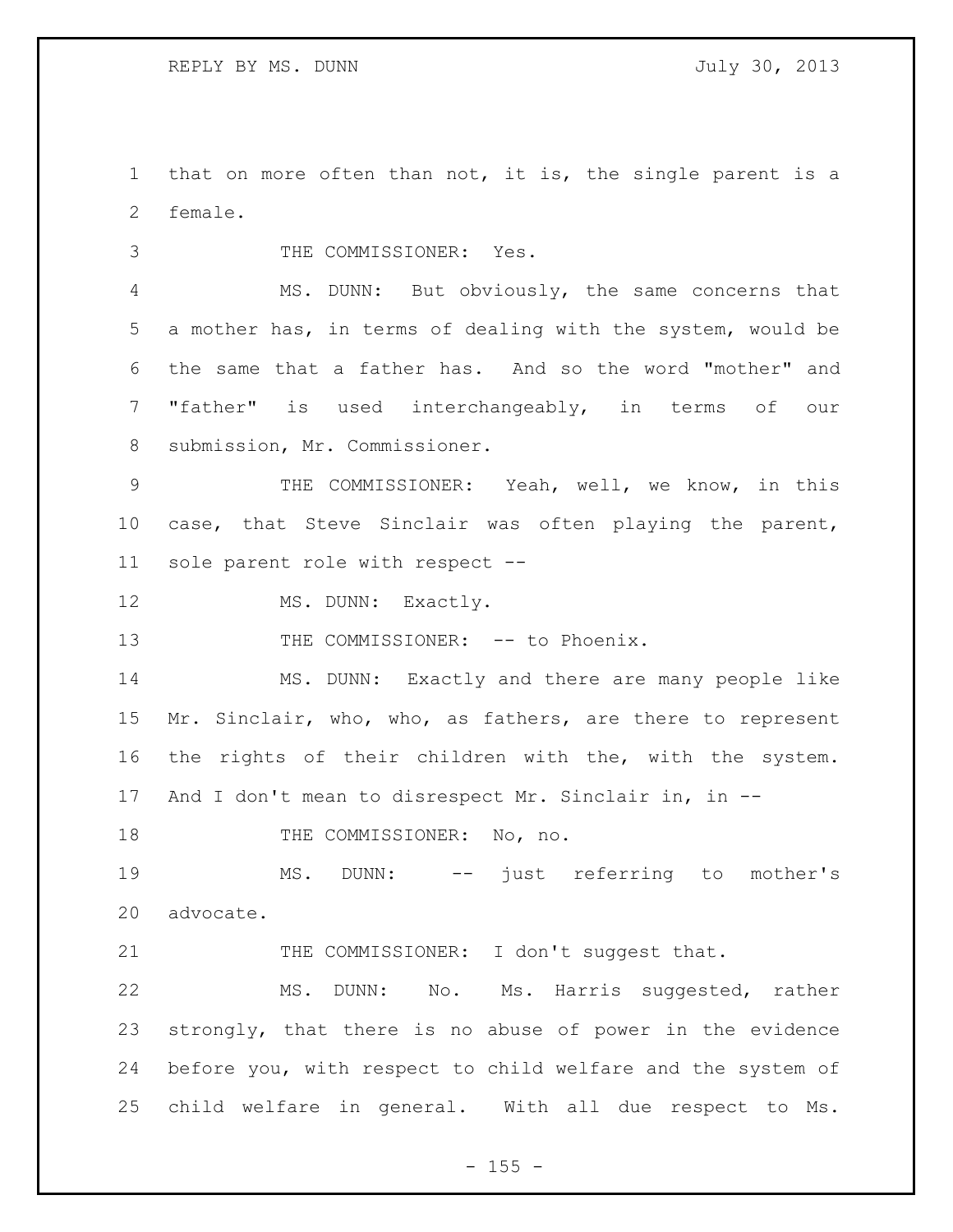Harris, we are dealing with a situation which is tragic and unfortunate in and of itself. Whether you want to call that abuse, whether you want to call that an accident, whether you want to call that a tragedy, that is all true, but when you are dealing with a bureaucracy, whether it's child welfare, whether it's the police system, whether it's the medical system, all bureaucracies are capable of being abusive, because they are large government entities which deal with vast populations and as a result, there are people who fall through those systemic cracks.

 Mr. McKinnon, in his submission, talked, as directed by Mr. Commissioner, about the role of the standing of the Office of the Standing Committee, and I would suggest, suggest, on listening to Mr. McKinnon, that that is a very good place for the mother's advocate role to start. There is, within the disclosure evidence, listed by Mr. McKinnon, room for certainly community-based organizations and room for a mother's advocate. This standing committee, Office of the Standing Committee, the purpose of it is for the authorities and for the director to have oversight on policy and protocol and certainly, policy and protocol is something that the women's advocate could be directed by the authorities and by the government, if they were encouraged to do so.

25 THE COMMISSIONER: What, what, what -- I'm just

 $- 156 -$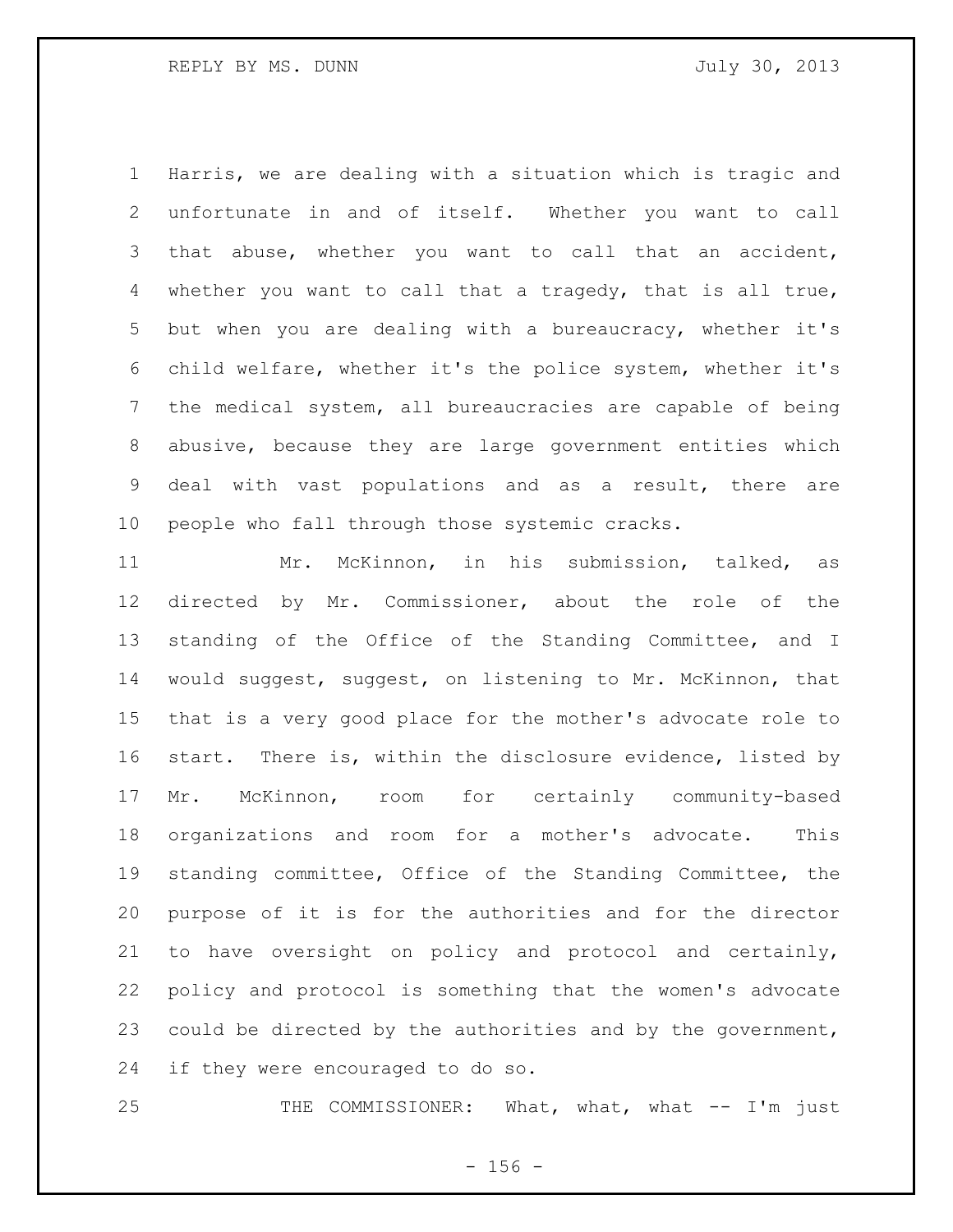REPLY BY MS. DUNN GARD STATES STATES TO MALLY 30, 2013

 not sure I understand the role of the standing committee. Are you saying that they, that they would be a good one to sanction the idea and put it in -- MS. DUNN: Yes -- 5 THE COMMISSIONER: -- place? MS. DUNN: -- I -- because they are at a very high level, as I understand the role, and I'm not saying that I understand it completely -- THE COMMISSIONER: But it wouldn't operate out of the standing committee office, or -- 11 MS. DUNN: Right. 12 THE COMMISSIONER: -- are you -- you're not suggesting that? MS. DUNN: No, but I'm saying that that committee -- well, I'm -- perhaps they would have a role there. I'm not a hundred percent sure of the legality, because it's a statutory committee and it would probably involve, at the very least, revising some of the regulations, if not the actual legislation. But certainly that committee, which has that kind of power, is the, is the sort of body which should be able to, to look at this concept with, with real teeth. Mr. McKinnon says that the role of community-

 based organizations is best left before maltreatment, those type of files, or files dealing with the reduction or

- 157 -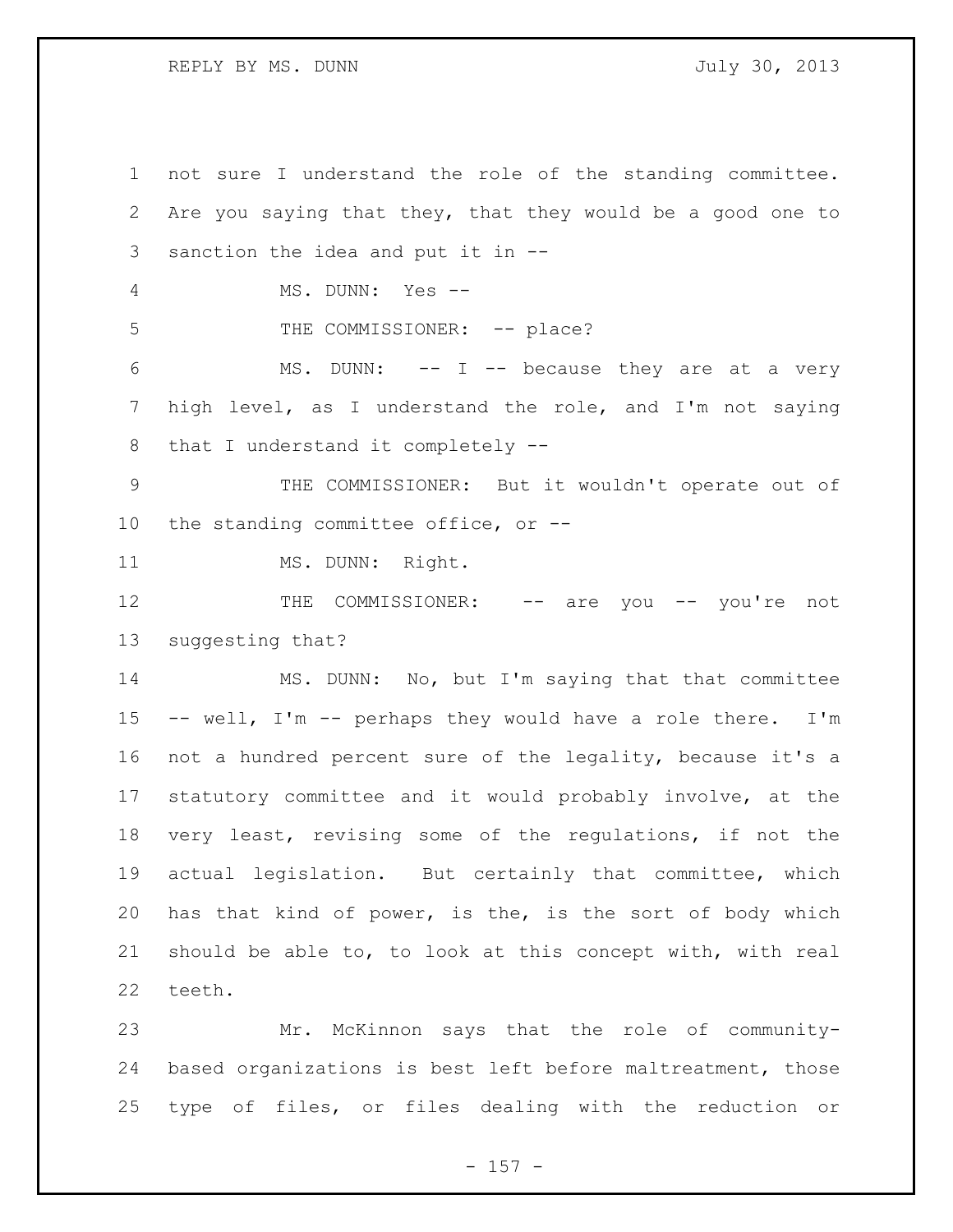impairment of maltreatment and I cannot disagree that that is a very strong place for community-based organizations. However, I don't see the rationale, frankly, for removing community-based organizations who deal with children who become permanent wards, because that is an area where huge amounts of money are directed, the maintenance of children in care and going back to Ms. Spillett and Ka Ni Kanichihk's position, why is so much revenue directed to non-aboriginal organizations? And you only have to look at some of the statistics, in terms of agencies that get money, agencies that are non -- and I'm not going to bring out anyone in particular, but there's, there's evidence before you about what kind of money flows to places who provide residential care of children in care on a permanent basis and it's millions and millions of dollars. And why should aboriginal organizations be cut out of maintaining children permanently in care? That is where they should be, as opposed to where they should not be, is providing that culturally appropriate family that these children missed in the first place.

 In terms of Dr. McKenzie's specific quote, which Mr. McKinnon included at paragraph 114 of the Department brief, I agree completely when he says that Dr. McKenzie, and he quoted his, him specifically, used the words "building capacity" and not the words money. In my

- 158 -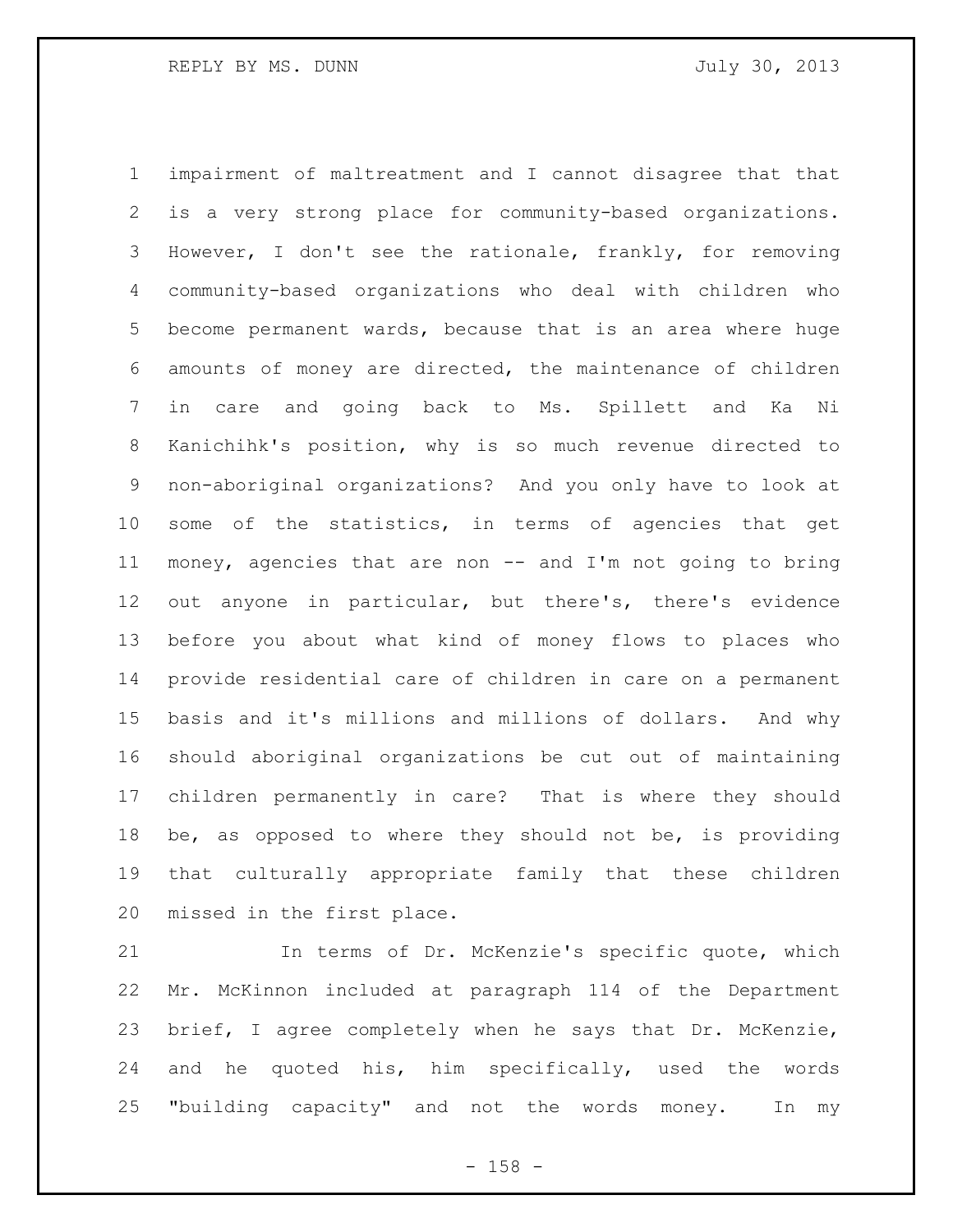REPLY BY MS. DUNN GARD STATES STATES TO MALLY 30, 2013

 submission, Mr. Commissioner, that is a difference without distinction. Building capacity involves money and there is no real difference between the two, because they are interconnected.

 Dr. McKenzie also expressed a concern that they, there is not a well-developed NGO system in Manitoba, as there is in other jurisdictions. That may or may not be true. I am suggesting that, based on Dr. McKenzie's evidence, I am not sure how much of an expert he is on the situation of community-based organizations from the inside. I know he is an expert about policy, in terms of child welfare, but does he know about the real life of community and community building capacity in Winnipeg at the present time? I don't, didn't get that sense. Obviously that's something that Mr. Commissioner will perhaps review, in, in, in, in terms of that specific piece of evidence.

 But you heard from the community organizations at this inquiry and they told you that they know what their community needs and they know how to lead their communities towards that goal.

 Dr. McKenzie also suggested that community-based services are best left in the Winnipeg vein and are not available in First Nations and certainly Ka Ni Kanichihk doesn't disagree with that. We may not be experts in that area, so what I say is really obiter, as opposed to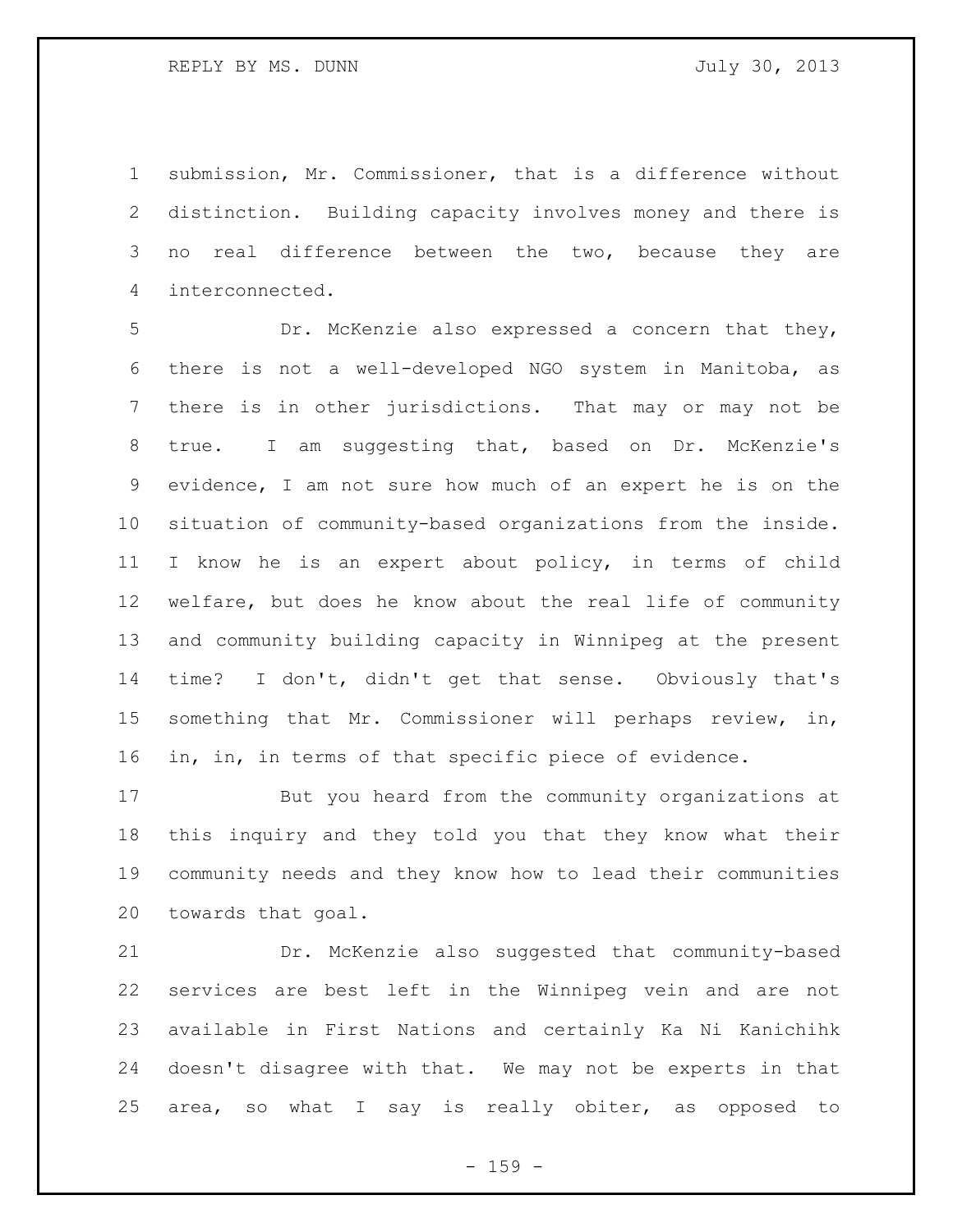REPLY BY MS. DUNN GARD STATES STATES TO MALLY 30, 2013

 anything else, but I can only direct the Commission to the evidence, I believe, it was, of Ms. Flette, who talked about what a powerful job West Region Child and Family Services did as being the really only connected community resource in that community to, to help families in the child welfare scheme. So there may be -- and I'll just leave it at that because I'm, you know, that's not my area. 8 THE COMMISSIONER: I have your point. MS. DUNN: Yes. Subject to any questions Mr. Commissioner has, that would be my reply submission and once again, I thank you for your very careful listening skills throughout this entire process. 13 THE COMMISSIONER: Thank you, Ms. Dunn, for your presentation and the involvement of your client in these proceedings, it's been appreciated. MS. DUNN: Thank you very much, Mr. Commissioner. 17 THE COMMISSIONER: All right. Commission counsel, I think it's to you lies the final word. MS. WALSH: Thank you, Mr. Commissioner. Yes, one of the privileges of being Commission counsel is the right to have the last word. And the words I want to say are words of thanks. First, to the witnesses who all participated so willingly and carefully, together, they told the story that you and the public needed to hear. For many, the stories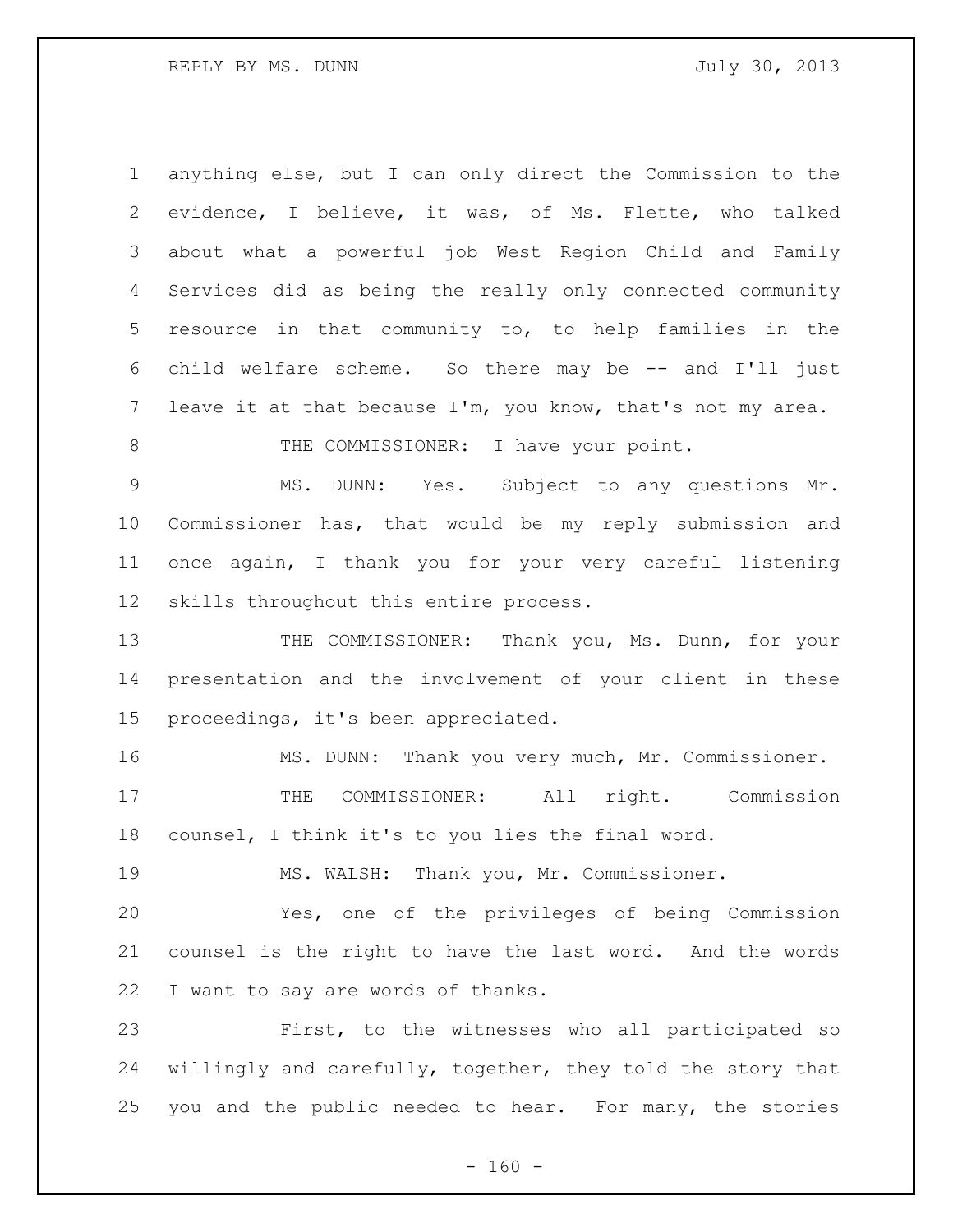were difficult to tell, but witnesses set aside their fears in order to honour the memory of Phoenix Sinclair and to fulfill their public duty. So to all the witnesses, thank you.

 Next, my thanks to the counsel who represented parties, intervenors and individuals. The public's perception of lawyers often is, I think, that we are an adversarial bunch, but an inquiry such as this could not have achieved what I believe has been a thorough and comprehensive review of the necessary facts and issues without the cooperation and indeed, collaboration of all counsel. On behalf of the Commission's legal team, I thank counsel for their continued efforts to satisfy our endless requests for information and assistance. Counsel, you are a credit to your clients and your profession and it has been a pleasure to work with you.

17 Now, for a public inquiry to be truly effective, the role played by the media is essential. In this particular case, the members of the media have performed their work with diligence, while being sensitive to the Commission's requirements for confidentiality, for which I thank them.

 And with the media, comes recognition of the public itself. I'm grateful to members of the public for demonstrating a continuing interest and desire to be

- 161 -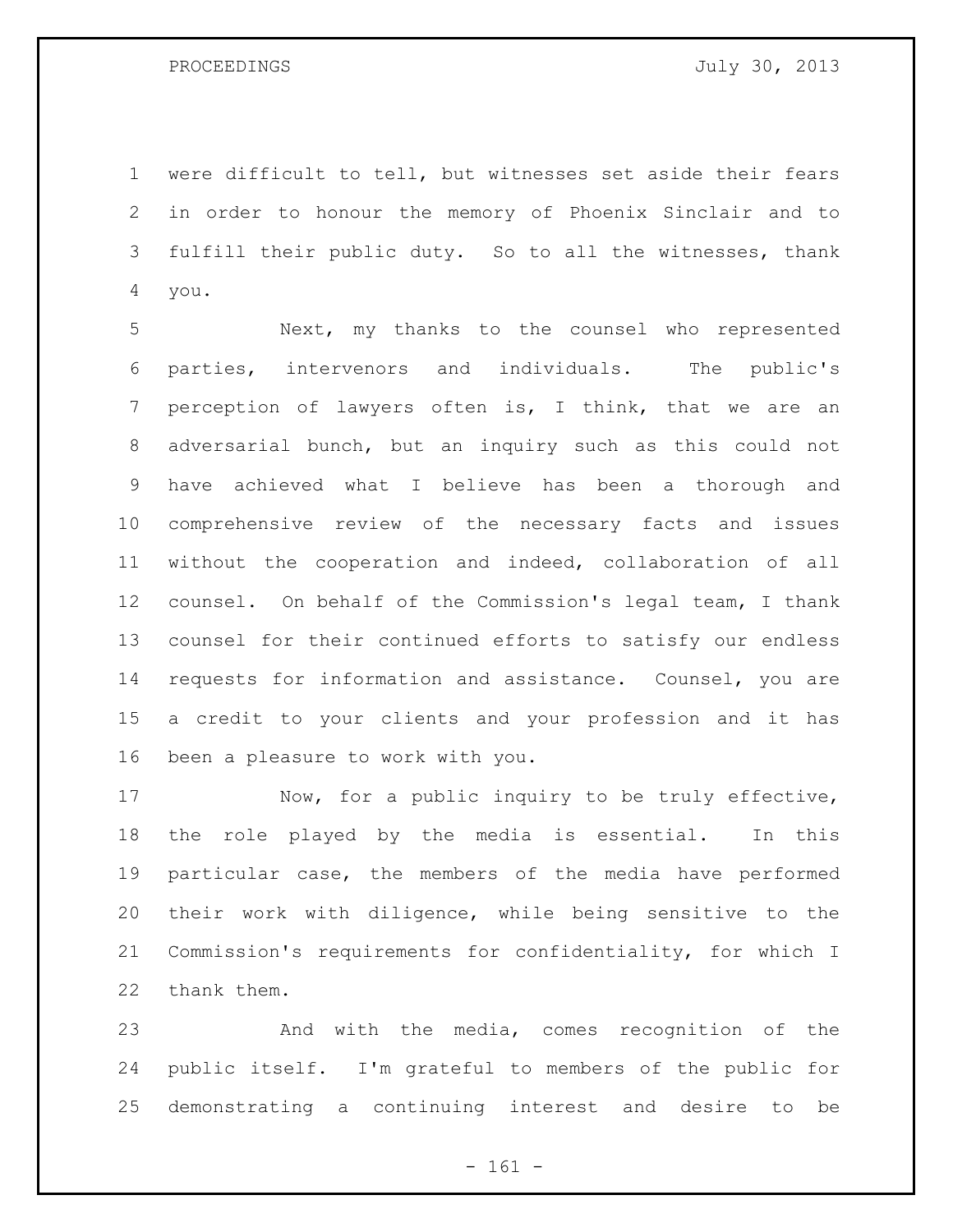informed about the issues this commission has addressed.

 And thank you to the clerks and the sheriffs who have served us all so well and to the pool of independent contractors who have prepared the transcripts of the evidence of the Commission. And of course, to the administrative staff of the Commission, Marcie Ewatski and Cindy Pearson and support staff. Meeting the needs of this Commission has involved an extraordinary undertaking and we could not have succeeded without you.

 Many thanks, as well, to the two investigators, Sam Anderson and Bruce Foster, who were retained by the Commission, originally to assist in locating witnesses, but who provided so much support to the witnesses themselves whenever necessary.

 Which brings me to my own legal team, the extraordinary colleagues with whom I have had the privilege to work, over the last two years, Derek Olson, Kathleen McCandless, Karen Dyck, Noah Globerman, Elizabeth McCandless and Rohith Mascarenhas. Your dedication, intelligence and unfailing good humour have sustained me and the work of this entire Commission. I thank you for your professionalism and your friendship.

 Finally, Mr. Commissioner, I know I speak for everyone when I say thank you to you, for your patience, wisdom and guidance. These proceedings began with the

 $- 162 -$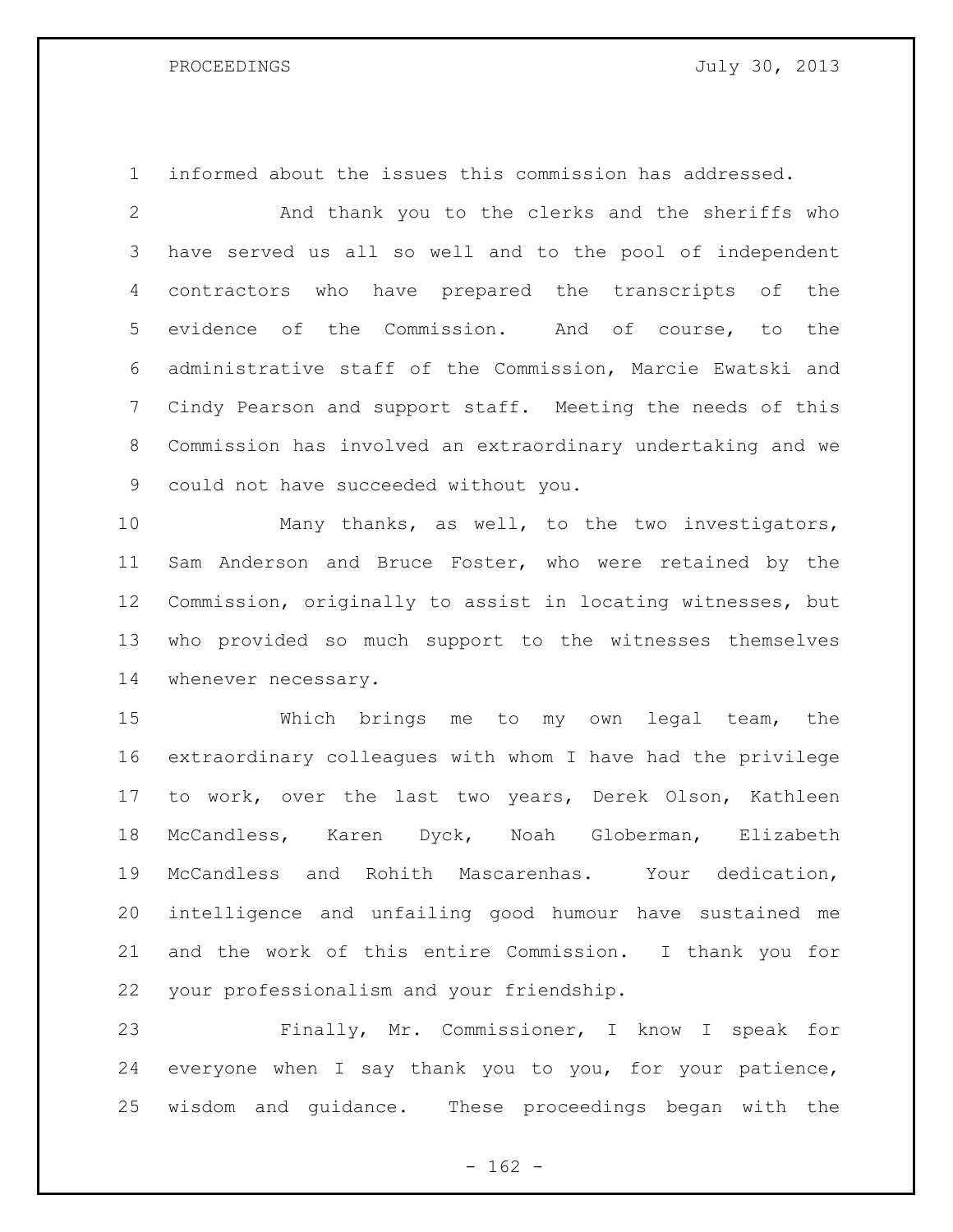PROCEEDINGS July 30, 2013

 standing hearings on June 28th, 2011. Since that time, you have held 91 days of hearings, been asked to consider the thousands of pages of Commission disclosure documents and the additional hundred and sixty-one exhibits which were all entered into evidence. You have heard from 126 witnesses and numerous counsel. Throughout, you have ensured that witnesses and counsel were heard in the fullest sense. Now, it is in your hands to deliver a report which will influence the necessary public support and political will, to better protect Manitoba children. Thank you.

 THE COMMISSIONER: Well, thank you, Ms. Walsh, and you have expressed appreciation and thanks to all other participants, as I've endeavoured to do to counsel as they appeared each time at the podium.

 I want to thank you as Commission counsel and the members of your staff that you have outlined here, all of whom have participated in this hearing, for the work you've done.

 It'll come as no surprise, of course, to the rest of you that the work of Commission counsel is not over. In no sense could I handle all this volume of paper and the extensive, the extensiveness of all of the evidence without some assistance in getting this report drafted and prepared. The assignments are, are out now and we're

- 163 -